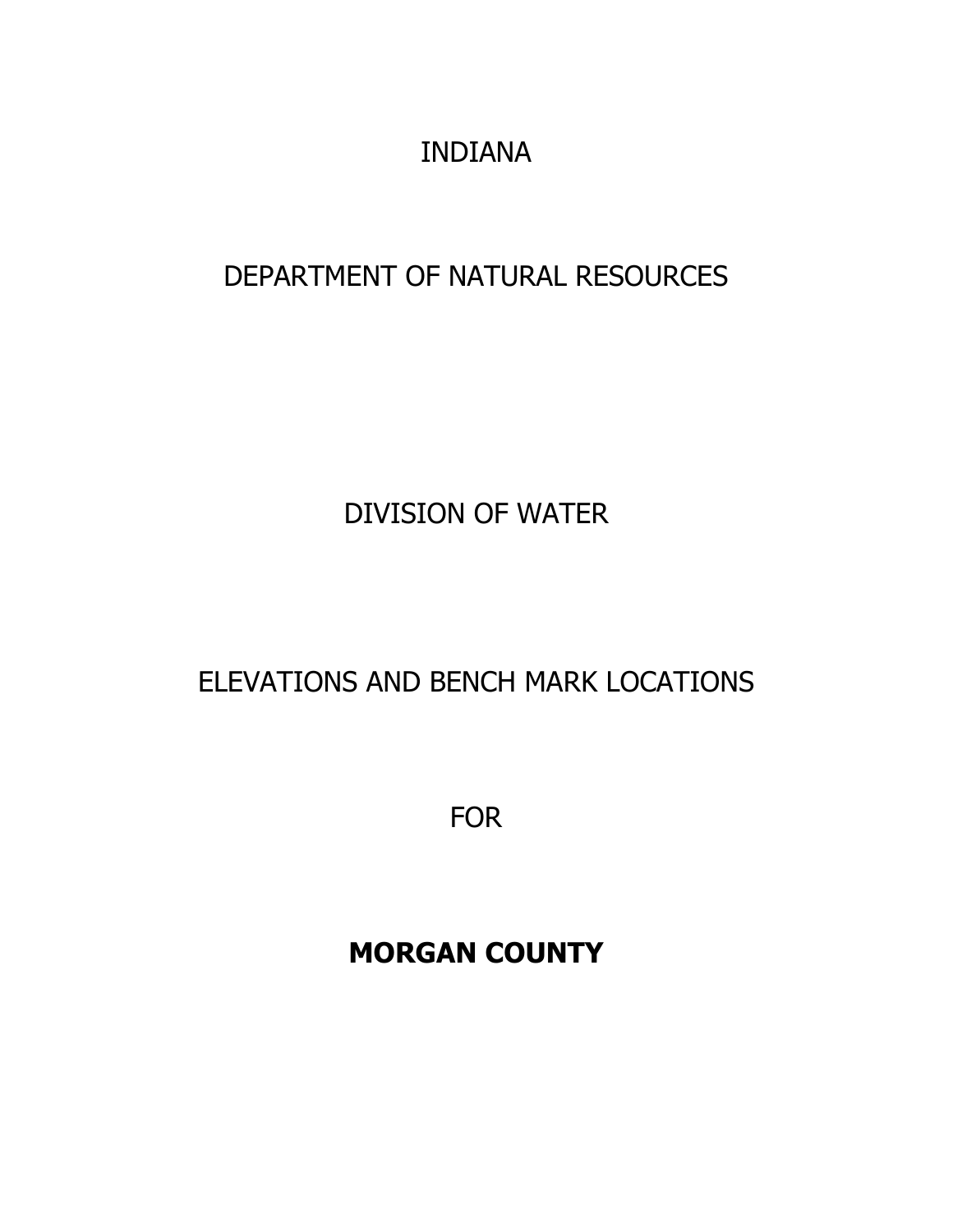#### USC&GS BM L 63, 1946

In Morgan County, Eminence Quad., in the NE 1/4 of Sec. 28, T. 13 N., R. 2 W., 2<sup>nd</sup> PM; about 1.0 mile north of Eminence; about 0.2 mile north along State Road 42 from its intersection with 750 North Road at Johnson's Farm; set in the top of a concrete post, 84 feet northwest of the northwest corner of the house, 64 feet south of the southwest corner of a turkey brooder house, 23 feet east of and about level with the centerline of the highway, 15 feet north of the centerline of the driveway to the barnyard, 8 feet northeast of a concrete gate post; a U.S. Coast and Geodetic Survey bronze bench mark disk, stamped "L 63 1946". 762.397 feet N.G.V.D. 1929

#### IFC&WRC TBM MC 12

In Morgan County, Eminence Quad., in the SE 1/4 of Sec. 29, T. 13 N., R. 2 W., 2<sup>nd</sup> PM; about 1.0 mile northwest of Eminence; at the 750 North Road 60-foot steel and concrete bridge over Lake Ditch (Cooks Ditch); set on the southeast wingwall, 6 feet south of the south truss; a chiseled square.

741.347 feet N.G.V.D. 1929

#### IFC&WRC BM MOR 1

In Morgan County, Eminence Quad., in the NW  $\frac{1}{4}$  of Sec. 29, T. 13 N., R. 2 W., 2<sup>nd</sup> PM; about 1.3 miles northwest of Eminence; at the 1275 West Road (1025 East Road) 110-foot one-span steel truss bridge over Mill Creek Ditch; set on the southeast wingwall, 2 feet east of the south end of the east truss, 0.3 foot below the bridge floor; a Indiana Flood Control and Water Resources Commission bronze control station tablet, stamped "MOR 1". 741.722 feet N.G.V.D. 1929

#### USC&GS BM N 63, 1946

In Morgan County, Eminence Quad., in the NW 1/4 of Sec. 21, T. 13 N., R. 2 W., 2<sup>nd</sup> PM; about 0.9 miles southwest of Little Point; about 1.15 miles west and south along State Road 42 from the store at Little Point, at a right-angle turn in the highway and a gravel road leading west; set in the top of a concrete post, 109 feet southeast of and across the side road from a twostory brick farm house, 38 feet southwest of and across the side road from a power pole with a transformer, 30 feet west of the extended centerline of the north-south highway, 17 feet south of the centerline of the side road, 9.5 feet west of a fence corner; a U.S. Coast and Geodetic Survey bronze bench mark disk, stamped "N 63 1946". 749.165 feet N.G.V.D. 1929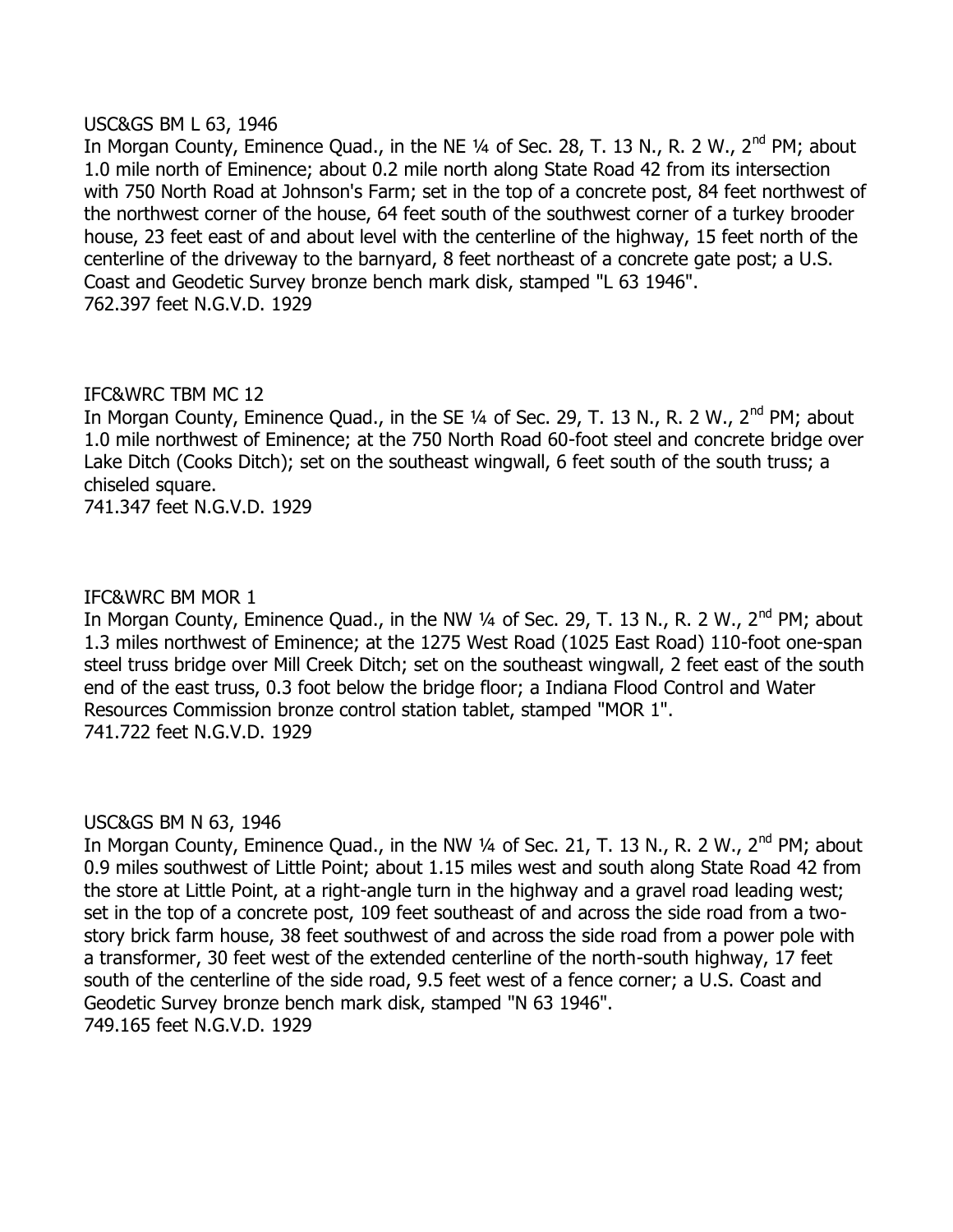#### IFC&WRC BM MOR 2

In Morgan County, Eminence Quad., in the NE 1/4 of Sec. 20, T. 13 N., R. 2 W., 2<sup>nd</sup> PM; about 1.1 miles southwest of Little Point; about 1.5 miles west and south along State Road 42 from the Store at Little Point to a gravel road leading west, thence 0.3 mile west to a two-span bridge (one span being a covered bridge and the other a steel truss) over Mill Creek Ditch; set on the southeast wingwall of the east span, 4 feet south of the south truss; a Indiana Flood Control and Water Resources Commission bronze control station tablet, stamped "MOR 2". 755.049 feet N.G.V.D. 1929

#### USC&GS BM P 63, 1946

In Morgan County, Eminence Quad., in the SW 1/4 of Sec. 15, T. 13 N., R. 2 W., 2<sup>nd</sup> PM; at Little Point; at the "T" road intersection of State Road 42 and 1100 West Road; set in the top of a concrete post, 75 feet northeast of the northeast corner of Charles Burn's House, 64 feet southwest of and across State Road 42 from the Little Point Store, 29 feet south of and about 1 foot above the center line of a driveway to a small house, 4 feet east of the extended center line of 1100 West Road; a U.S. Coast and Geodetic Survey bronze bench mark disk, stamped "P 63 1946".

776.111 feet N.G.V.D. 1929

#### IFC&WRC TBM MC 13

In Morgan County, Eminence Quad., in the SE 1/4 of Sec. 9, T. 13 N., R. 2 W., 2<sup>nd</sup> PM; about 0.8 mile north of Little Point; at the 1100 West Road one-span steel truss bridge over Mud Creek; set on the west end of the north abutment, 2 feet west of the north end of the west truss, 1 foot below the bridge floor; a chiseled square. 750.047 feet N.G.V.D. 1929

#### IFC&WRC BM MOR 3

In Morgan County, Eminence Quad., in the SE 1/4 of Sec. 8, T. 13 N., R. 2 W., 2<sup>nd</sup> PM; about 1.5 miles northwest of Little Point; at the 1050 North Road 70-foot one-span steel truss bridge over Mill Creek Ditch; set on the south end of the east abutment, 0.5 foot south of and level with the southeast bridge seat; a Indiana Flood Control and Water Resources Commission bronze control station tablet, stamped "MOR 3". 749.809 feet N.G.V.D. 1929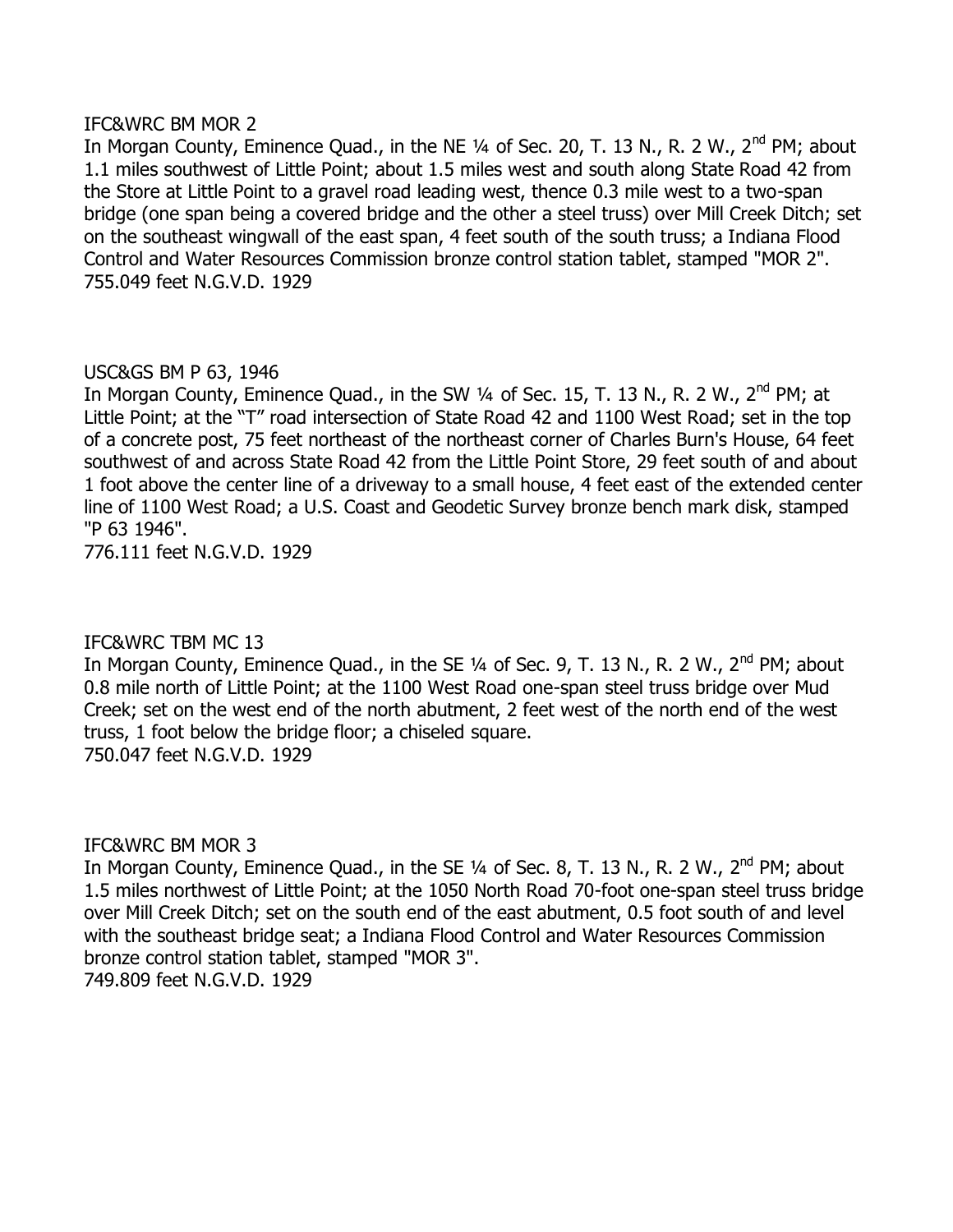#### IFC&WRC BM MOR 4

In Morgan County, Eminence Quad., in the NW  $\frac{1}{4}$  of Sec. 4, T. 13 N., R. 2 W.,  $2^{nd}$  PM; about 2.2 miles northwest of Little Point; at the 1050 North Road 70-foot one-span steel truss bridge over Mill Creek Ditch; set on the northeast wingwall, 7 feet northeast of the east end of the north truss; a Indiana Flood Control and Water Resources Commission bronze control station tablet, stamped "MOR 4".

755.119 feet N.G.V.D. 1929

#### USC&GS BM R 13, 1930

In Morgan County, Martinsville Quad., in the SE 1/4 of Sec. 33, T. 12 N., R. 1 E., 2<sup>nd</sup> PM; at Martinsville; at the Morgan County Courthouse, at the northwest part of the lawn; set in the top of a concrete post, 72.8 feet northwest of the northwest corner of the north wing of the building, 59.0 feet north of a Civil War Cannon Memorial, 37.4 feet south of a flag pole, 0.8 foot above the ground; a U.S. Coast and Geodetic Survey bronze bench mark disk, stamped "607.213 R 13 1930".

607.213 feet N.G.V.D. 1929

## USC&GS BM X 76 RESET 1952

In Morgan County, Martinsville Quad., in the SW 1/4 of Sec. 32, T. 12 N., R. 1 E., 2<sup>nd</sup> PM; about 0.2 mile west of Martinsville; at the State Road 39, 1070 foot continuous steel girder bridge over the West Fork White River; set in the north sidewalk at the east end of the bridge, 0.5 foot above the ground; a U.S. Coast and Geodetic Survey bronze bench mark disk, stamped "X 76 RESET 1952".

608.837 feet N.G.V.D. 1929

#### ISHC BM MOR G 1

In Morgan County, Martinsville Quad., in the NW 1/4 of Sec. 32, T. 12 N., R. 1 E., 2<sup>nd</sup> PM; about 0.2 mile west of Martinsville; at the State Road 39, 1070 foot continuous steel girder bridge over the West Fork White River; set in the top of the north curb of the bridge, 500 feet east of the junction with State Road 67, 18.0 feet north of the centerline of State Road 39, 2.0 feet east of the west end of the bridge, 1.1 feet above the ground; a Indiana State highway Commission bronze disk, stamped "MOR G 1". 608.800 feet N.G.V.D. 1929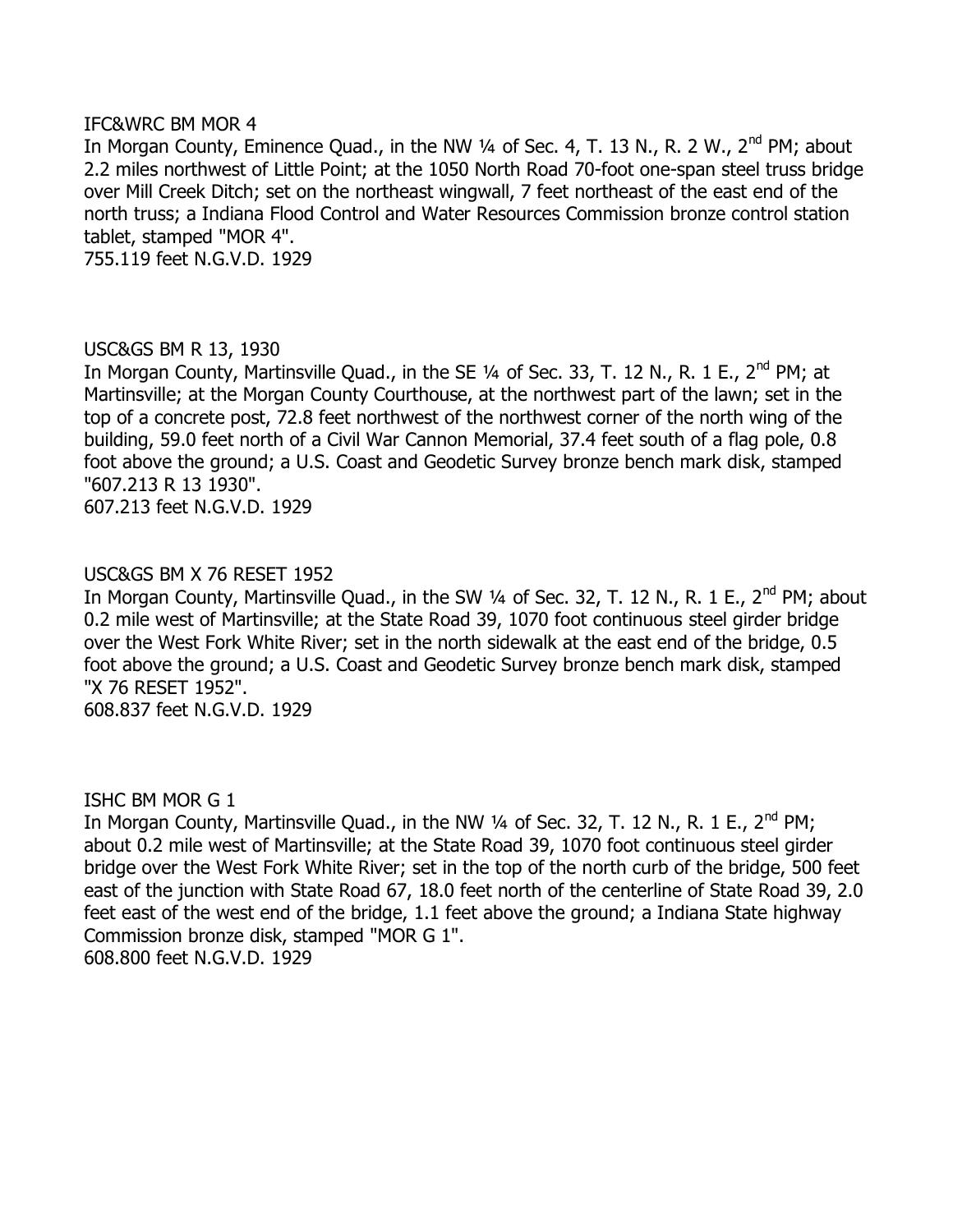#### USC&GS BM W 76, 1946

In Morgan County, Martinsville Quad., in the NW 1/4 of Sec. 32, T. 12 N., R. 1 E., 2<sup>nd</sup> PM; about 0.4 mile northwest of Martinsville; about 0.4 miles northeast along State Road 67 from its intersection with Pumkinvine Hill Road and State Road 39; set in the top of the center of the northwest headwall of a 4-foot concrete box culvert, 26 feet northwest of the centerline of the highway, about 2 feet lower than the highway level; a U.S. Coast and Geodetic Survey bronze bench mark disk, stamped "W 76 1946". 600.292 feet N.G.V.D. 1929

#### USC&GS TBM 326

In Morgan County, Cope Quad., in the SW  $\frac{1}{4}$  of Sec. 13, T. 12 N., R. 1 E., 2<sup>nd</sup> PM; about 3.4 miles northwest of Cope, at Stines Mill Corner; at the old State Road 37 concrete bridge over Clear Creek; set on the southeast wingwall of the bridge, 180 feet north of the Old Millstone Garage, 1.1 feet from the south face of the end post, 0.5 foot from the northeast face of the wingwall; a chiseled square. 625.953 feet N.G.V.D. 1929

#### IFC&WRC TBM SC 6, 1961

In Morgan County, Cope Quad., in the SE  $1/4$  of Sec. 13, T. 12 N., R. 1 E., 2<sup>nd</sup> PM; about 3.2 miles northwest of Cope; at the "T"-road intersection of State Road 37 and 350 North Road, in the southeast quarter of the "T"-junction; set in the north side of an 18-inch Walnut tree, 17 feet south of the centerline of 350 North Road, 5.7 feet east of a power pole, 175 feet east of the centerline of State Road 37, 1.3 feet above the road; a railroad spike driven through an aluminum tag, stamped "TBM SC 6 1961". 626.039 feet N.G.V.D. 1929

#### USC&GS BM U 13, 1930

In Morgan County, Cope Quad., in the NE  $\frac{1}{4}$  of Sec. 13, T. 12 N., R. 1 E., 2<sup>nd</sup> PM; about 3.2 miles northwest of Cope; about 0.35 mile generally northeast along State Road 37 from its "T"-road intersection with 350 North Road to the residence of Lester Hine; set in the top of a concrete post, 16.5 feet west of the west edge of State Road 37, 16 feet north of the centerline of a gravel driveway, on a north-south fence line, 0.4 foot above the ground; a U.S. Coast and Geodetic Survey bronze bench mark disk, stamped "629.805 U 13 1930". 629.805 feet N.G.V.D. 1929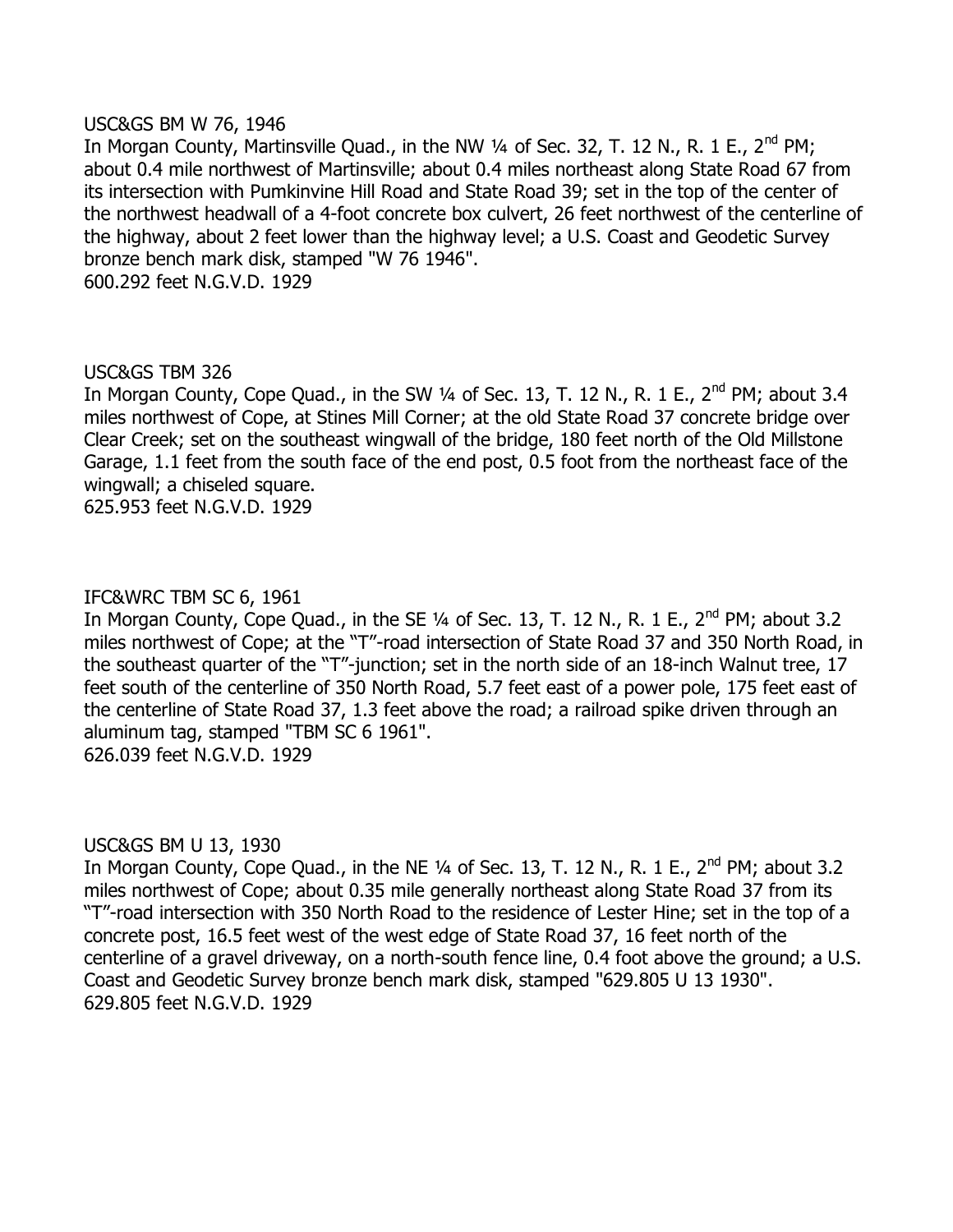#### IFC&WRC TBM SC 5, 1961

In Morgan County, Cope Quad., in the NW  $\frac{1}{4}$  of Sec. 18, T. 12 N., R. 2 E., 2<sup>nd</sup> PM; about 3.0 miles northwest of Cope; about 1.4 miles west along 350 North Road from its "T" road intersection with 525 East Road to a 24-inch Oak tree; set in the north side of the tree, 26 feet west of the centerline of the driveway to a white frame house, 12 feet north of the centerline of 350 North Road, 0.6 foot above the ground; a railroad spike driven through an aluminum tag, stamped "TBM SC 5 1961". 638.752 feet N.G.V.D. 1929

IFC&WRC TBM SC 4

In Morgan County, Cope Quad., in the NW  $\frac{1}{4}$  of Sec. 17, T. 12 N., R. 2 E., 2<sup>nd</sup> PM; about 2.5 miles northwest of Cope, about 0.65 mile west along 350 North Road from its "T" road intersection with 525 East Road to a 10-foot concrete box culvert; set in the west end of the north headwall, 10 feet north of the center line of 350 North Road, 1.5 feet west of the east end of the north headwall, 1.3 feet above the road; a chiseled triangle. 661.881 feet N.G.V.D. 1929

#### IFC&WRC BM MOR 11, 1960

In Morgan County, Cope Quad., in the SW  $\frac{1}{4}$  of Sec. 17, T. 12 N., R. 2 E., 2<sup>nd</sup> PM; about 2.5 miles northwest of Cope, about 0.65 mile west along 350 North Road from its "T" road intersection with 525 East Road to a 10-foot concrete box culvert; set in the top of the southwest wingwall, 10.5 feet south of the centerline of the road, 0.4 foot northwest of the southeast side of the wingwall, 0.1 foot west of the west end of the south headwall, 1.5 feet below the road; a Indiana Flood Control and Water Resources Commission bronze control station tablet, stamped "MOR 11 1960". 659.362 feet N.G.V.D. 1929

#### IFC&WRC TBM SC 3, 1961

In Morgan County, Cope Quad., in the NW  $\frac{1}{4}$  of Sec. 17, T. 12 N., R. 2 E., 2<sup>nd</sup> PM; about 2.3 miles northwest of Cope, about 0.35 mile west along 350 North Road from its "T" road intersection with 525 East Road to a farm lane north, at the east edge of the farm lane; set in the southwest side of a 24-inch Walnut tree, 72 feet east of power pole #239/317, 16 feet north of the centerline of 350 North Road, on an east-west fence line, 1.0 foot above the ground; a railroad spike driven through an aluminum tag, stamped "TBM SC 3 1961". 729.113 feet N.G.V.D. 1929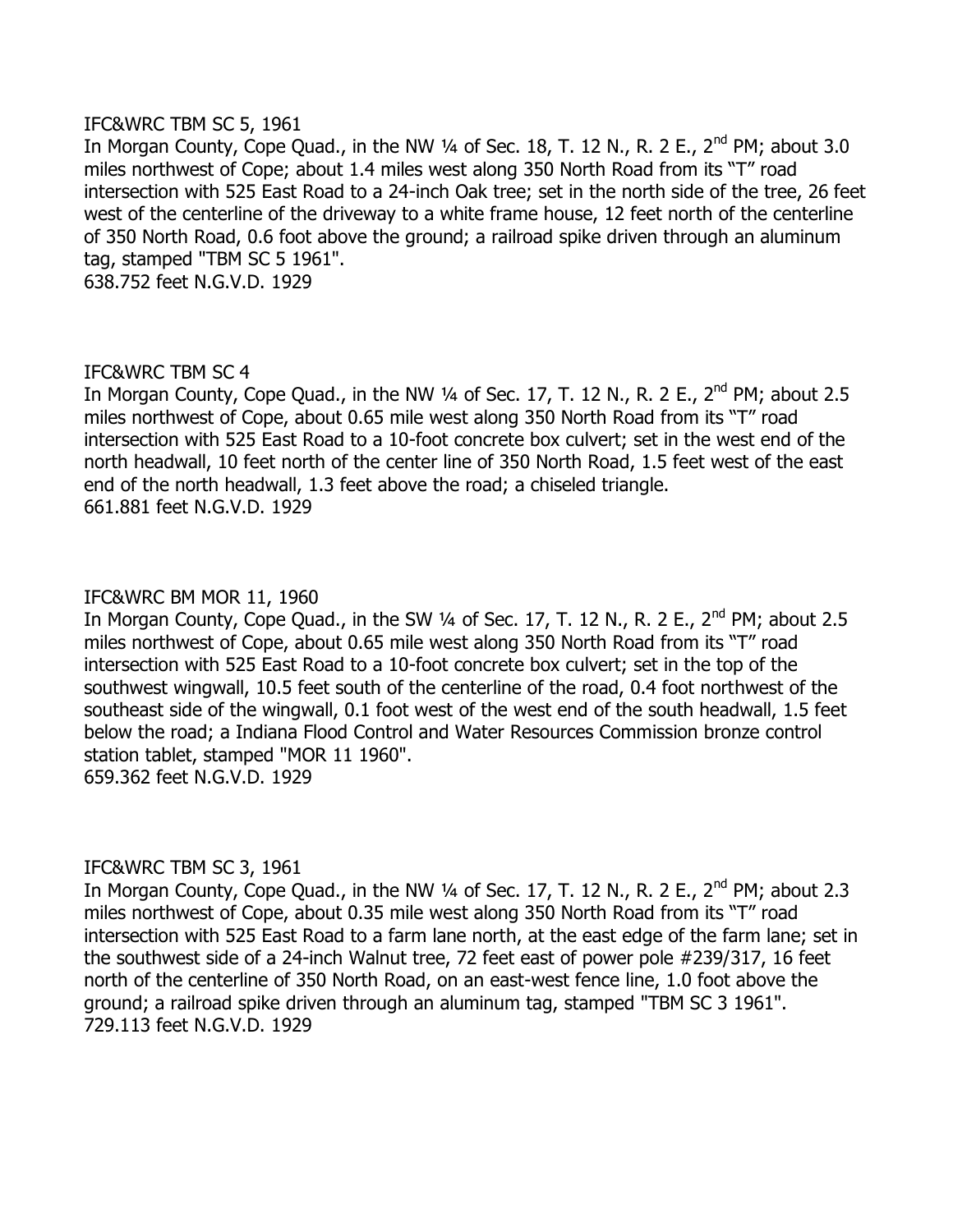#### IFC&WRC BM MOR 10, 1960

In Morgan County, Cope Quad., in the SW  $\frac{1}{4}$  of Sec. 16, T. 12 N., R. 2 E., 2<sup>nd</sup> PM; about 2.1 miles north of Cope; at the 350 North Road two-span concrete arch bridge over Stotts Creek; set in the top of the southwest retaining wingwall, 7 feet south of the centerline of the road, 6 feet west of the west end of the south bridge guardrail, 1.0 foot above the road; a Indiana Flood Control and Water Resources Commission bronze control station tablet stamped, "MOR 10 1960".

#### **DESTROYED…NEW BRIDGE 4/9/70**

636.948 feet N.G.V.D. 1929

#### IFC&WRC TBM SC 2

In Morgan County, Cope Quad., in the SE  $1/4$  of Sec. 17, T. 12 N., R. 2 E., 2<sup>nd</sup> PM; about 1.8 miles northwest of Cope, about 0.35 mile south along 525 East Road from its "T" road intersection with 350 North Road to a grass farm lane west; set in the top of a concrete fence post, 400 feet north of a right angle turn in the road, 17.5 feet west of the centerline of 525 East Road, 15 feet north of power pole # 254/614, 10 feet north of the centerline of the farm lane, on the east edge of a field, 3.9 feet above the ground; a chiseled triangle. 676.293 feet N.G.V.D. 1929

#### IFC&WRC TBM SC 1, 1961

In Morgan County, Cope Quad., in the NW 1/4 of Sec. 21, T. 12 N., R. 2 E., 2<sup>nd</sup> PM; about 1.4 miles north of Cope; about 0.15 mile west along 250 North Road from its "T" road intersection with 575 East Road to a "T" road northwest, thence 0.4 mile generally northwest to a 30-inch Hazlenut tree; set in the west side of the tree, 16 feet east of the center line of the paved road, on a north-south fence line, 0.6 foot above the ground; a railroad spike driven through an aluminum tag, stamped "TBM SC 1 1961". 688.769 feet N.G.V.D. 1929

#### IFC&WRC BM MOR 9, 1960

In Morgan county, Cope Quad., in the SW  $\frac{1}{4}$  of Sec. 21, T. 12 N., R. 2 E., 2<sup>nd</sup> PM; about 1.0 mile north of Cope; at the 250 North Road one-span steel truss bridge over the South Prong of Stotts Creek; set in the top of the southwest bridge seat, 9 feet south of the centerline of the road, 0.35 foot west of the east side of the bridge seat, 1.0 foot below the road; a Indiana Flood Control and Water Resources Commission bronze control station tablet, stamped "MOR 9 1960".

650.572 feet N.G.V.D. 1929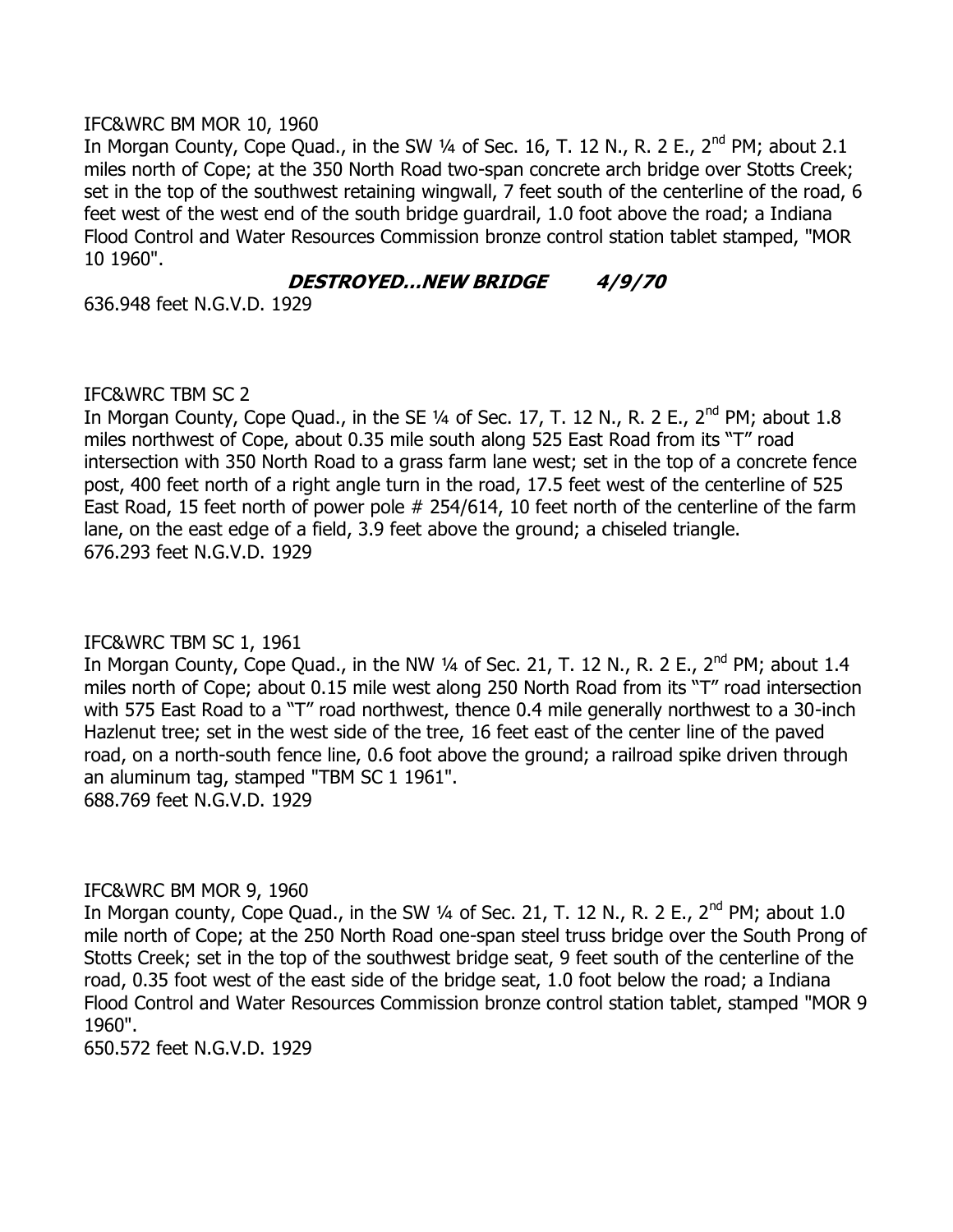#### IFC&WRC BM MOR 8, 1960

In Morgan County, Cope Quad., in the NE  $\frac{1}{4}$  of Sec. 21, T. 12 N., R. 2 E., 2<sup>nd</sup> PM; about 1.2 miles north of Cope; at the 625 East Road steel truss bridge over the North Prong of Stotts Creek; set in the top of the southeast wingwall, 11 feet east of the center line of 625 East Road, 1.5 feet southeast of the southeast corner of the east steel truss, 1.0 foot southwest of the northeast side of the wingwall, level with the road; a Indiana Flood Control and Water Resources Commission bronze control station tablet, stamped "MOR 8 1960". 650.871 feet N.G.V.D. 1929

Note : Benchmark has been reset see DNR BM MOR 8 RESET 1990

#### IFC&WRC TBM NPSC 11, 1961

In Morgan County, Cope Quad., in the NW  $\frac{1}{4}$  of Sec. 22, T. 12 N., R. 2 E., 2<sup>nd</sup> PM; about 1.4 miles northeast of Cope; about 0.25 mile east along 250 North Road from its "T" road intersection with 650 East Road to a 90 degree bend in the road to the north, on the extended centerline of the east-west section of 250 North Road; set in the west side of a 40-inch Elm tree, 18 feet east of the extended center line of the north-south section of 250 North Road, 1.0 foot above the ground; a railroad spike driven through an aluminum tag, stamped "TBM NPSC 11 1961".

662.899 feet N.G.V.D. 1929

## IFC&WRC BM MOR 7, 1960

In Morgan County, Cope Quad., in the NE  $\frac{1}{4}$  of Sec. 22, T. 12 N., R. 2 E., 2<sup>nd</sup> PM; about 1.8 miles northeast of Cope; at the 700 East Road concrete bridge over the North Prong of Stotts Creek; set in the southeast bridge seat, 27 feet north of the centerline of the gravel 250 North Road, 12 feet east of the centerline of the gravel 700 East Road, 4.5 feet south of the north end of the southeast bridge seat, 0.7 foot west of the east side of the bridge seat, 10 feet below the floor of the bridge; a Indiana Flood Control and Water Resources Commission bronze control station tablet, stamped "MOR 7 1960". 654.784 feet N.G.V.D. 1929

#### IFC&WRC TBM NPSC 10

In Morgan county, Cope Quad., in the NE  $\frac{1}{4}$  of Sec. 22, T. 12 N., R. 2 E., 2<sup>nd</sup> PM; about 1.8 miles northeast of Cope; at the 700 East Road concrete bridge over the North Prong of Stotts Creek; set in the northeast wingwall of the bridge, 20 feet northwest of the right (north) bank of the creek, 13 feet east of the centerline of the gravel 700 East Road, 9 feet north of the north end of the east concrete handrail, 1.0 foot above the road; a chiseled triangle". 663.459 feet N.G.V.D. 1929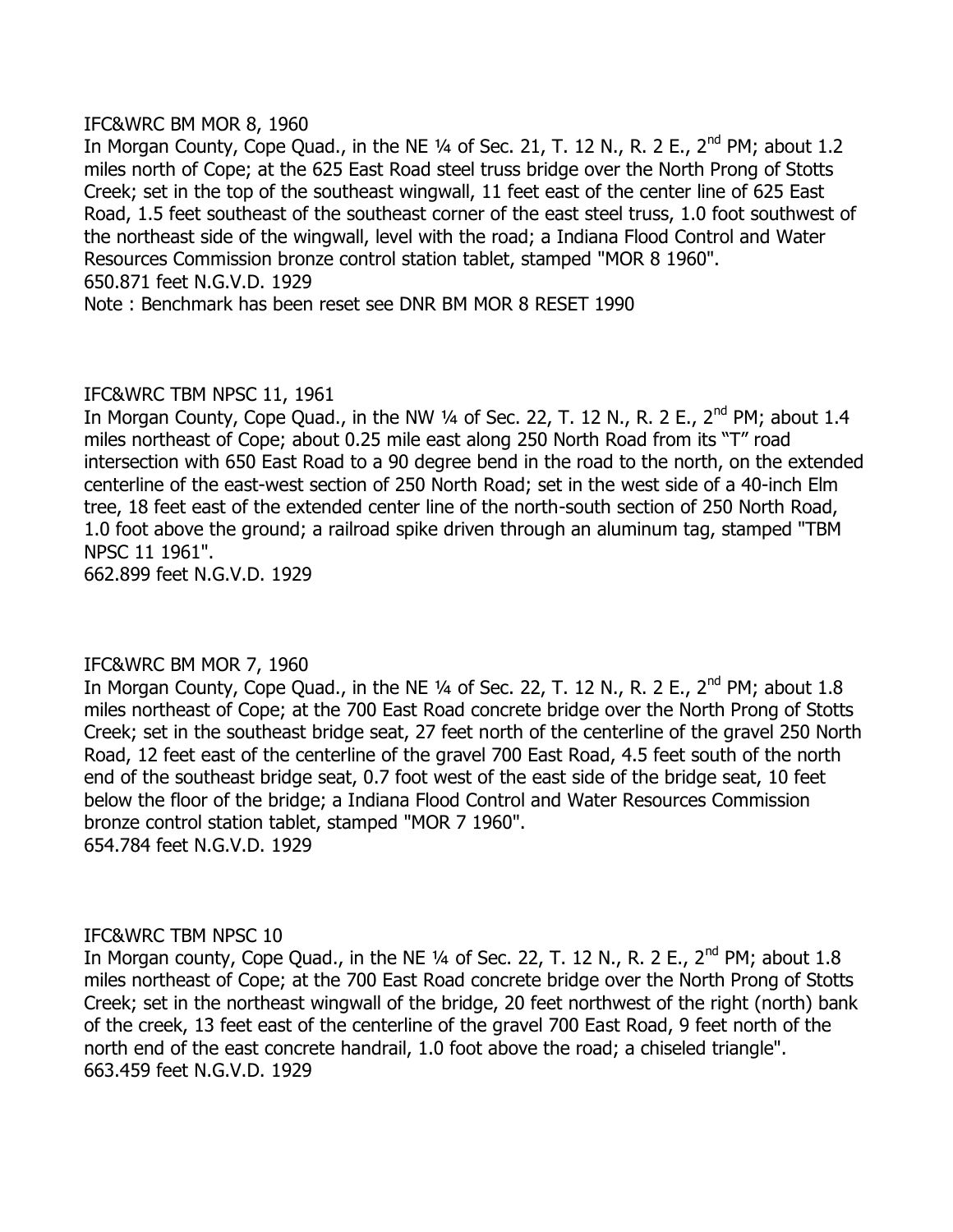#### IFC&WRC TBM NPSC 9, 1961

In Morgan County, Cope Quad., in the SW  $\frac{1}{4}$  of Sec. 14, T. 12 N., R. 2 E., 2<sup>nd</sup> PM; about 2.3 miles northeast of Cope, 0.5 mile west along Brian Cemetery Road from the Brian Cemetery to a 24-inch Walnut tree; set in the south side of the tree, 18 feet north of the centerline of the gravel Brian Cemetery Road, 11 feet west of the centerline of a farm lane north, 1.0 foot above the ground; a railroad spike driven through an aluminum tag, stamped "TBM NPSC 9 1961".

681.924 feet N.G.V.D. 1929

#### IFC&WRC BM MOR 6, 1960

In Morgan County, Cope Quad., in the SW  $\frac{1}{4}$  of Sec. 14, T. 12 N., R. 2 E., 2<sup>nd</sup> PM; about 2.6 miles northeast of Cope; 0.05 mile west along Brian Cemetery Road from the Brian Cemetery to a 12-foot box culvert under the road; set in the southwest wingwall, 12 feet south of the centerline of the road, 4.3 feet east of the west end of the wingwall, 0.5 foot north of the south side of the wingwall, level with the road; a Indiana Flood Control and Water Resources Commission bronze control station tablet, stamped "MOR 6 1960". 681.962 feet N.G.V.D. 1929

#### IFC&WRC TBM NPSC 8

In Morgan County, Cope Quad., in the SE  $\frac{1}{4}$  of Sec. 14, T. 12 N., R. 2 E., 2<sup>nd</sup> PM; about 2.9 miles northeast of Cope; about 0.3 mile east along Brian Cemetery Road from the Brian Cemetery to a concrete bridge over a tributary to the North Prong of Stotts Creek; set in the west end of the south handrail of the concrete bridge, 10 feet south of the centerline of the gravel road, 3.3 feet east of the west end of the south handrail, 4.4 feet above the road; a chiseled triangle.

689.187 feet N.G.V.D. 1929

#### IFC&WRC BM MOR 5, 1960

In Morgan County, Cope Quad., in the NE  $\frac{1}{4}$  of Sec. 23, T. 12 N., R. 2 E., 2<sup>nd</sup> PM; about 3.0 miles northeast of Cope; at the 850 east Road one-span steel truss bridge over the North Prong of Stotts Creek; set in the southwest wingwall, 12 feet west of the centerline of the road, 2 feet southwest of the southwest corner of the west steel truss, 0.65 foot southeast of the northwest side of the wingwall, level with the road; a Indiana Flood Control and Water Resources Commission bronze control station tablet, stamped "MOR 5 1960". 685.532 feet N.G.V.D. 1929

## **TO BE DESTROYED 12/27/77**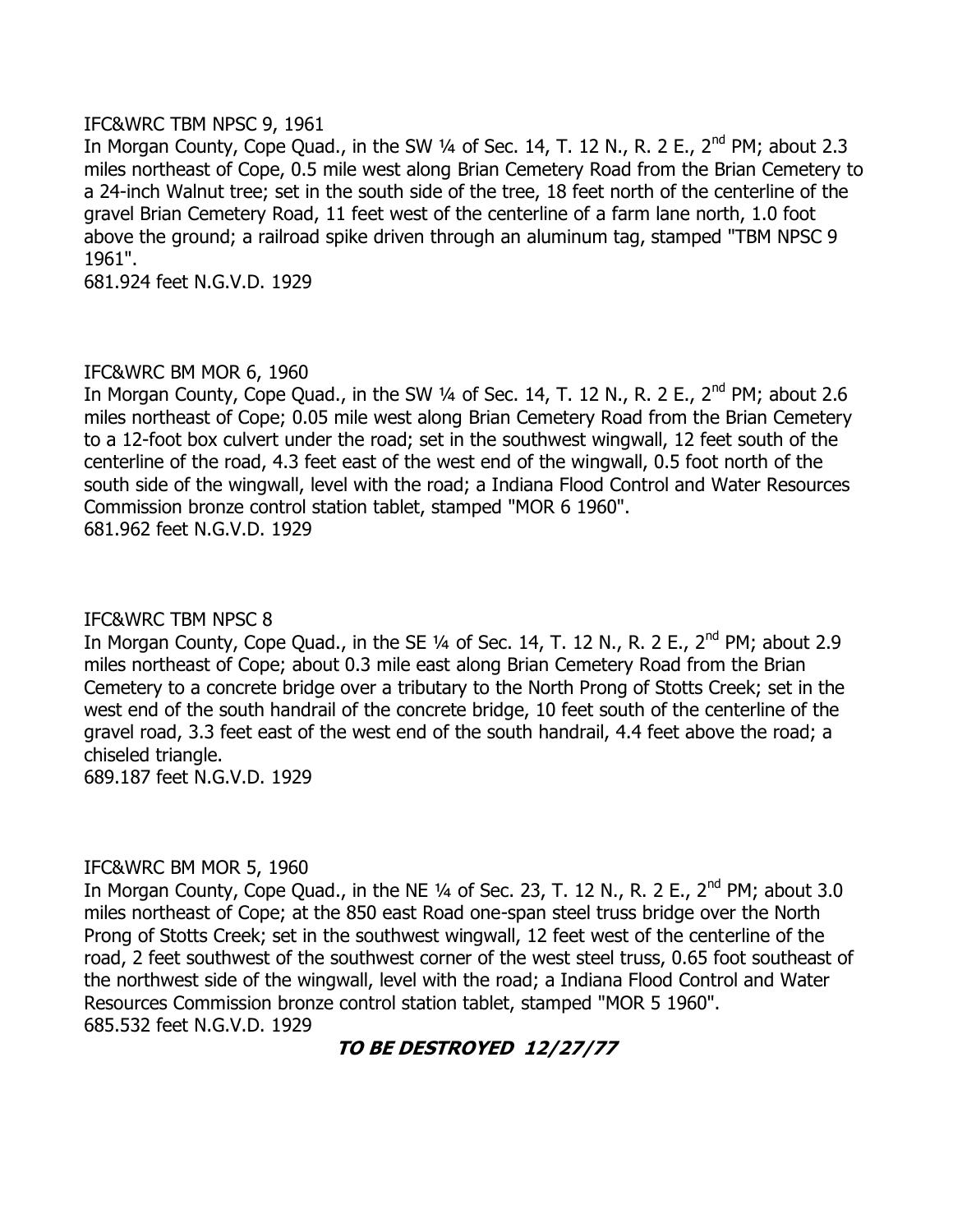#### IFC&WRC TBM NPSC 7

In Morgan County, Cope Quad., in the SE  $\frac{1}{4}$  of Sec. 14, T. 12 N., R. 2 E., 2<sup>nd</sup> PM; about 3 miles northeast of Cope; at the "T"-road intersection of 850 East Road and Brian Cemetery Road; set in the north end of a concrete box culvert, 27 feet north of the extended centerline of Brian Cemetery Road, 12 feet west of the centerline of the gravel 850 East Road, 1.0 foot above the road, 0.6 foot south of the north end of the culvert; a chiseled triangle. 696.354 feet N.G.V.D. 1929

#### IFC&WRC TBM NPSC 6

In Morgan County, Cope Quad., in the SW  $\frac{1}{4}$  of Sec. 13, T. 12 N., R. 2 E., 2<sup>nd</sup> PM; about 3.5 miles northeast of Cope; about 0.1 mile northwest along 340 North Road from its intersection with 360 North Road and 325 North Road to a farm lane "T"-road north, in the southeast quarter of the "T"-junction; set in the west end of a concrete headwall, 125 feet southeast of a barn type house, 26 feet east of the extended centerline of a farm lane, 7 feet south of the centerline of the gravel road, 5 feet west of a 24-inch Catalpa tree, 0.8 foot east of the west end of the headwall, 1.0 foot above the road; a chiseled triangle. 737.253 feet N.G.V.D. 1929

#### IFC&WRC TBM NPSC 5, 1961

In Morgan County, Cope Quad., in the NE  $\frac{1}{4}$  of Sec. 24, T. 12 N., R. 2 E., 2<sup>nd</sup> PM; about 3.8 miles northeast of Cope; about 0.4 mile generally southeast along 325 North Road from its intersection with 360 North Road and 340 North Road to a 90 degree bend in the road; set in the north side of a 11 inch Elm tree, 150 feet east of the bend in the road, 35 feet north of the right bank of the North Prong of Stotts Creek, 11 feet south of the centerline of the road, 2.2 feet above the road; a railroad spike driven through an aluminum tag, stamped "TBM NPSC 5 1961".

697.098 feet N.G.V.D. 1929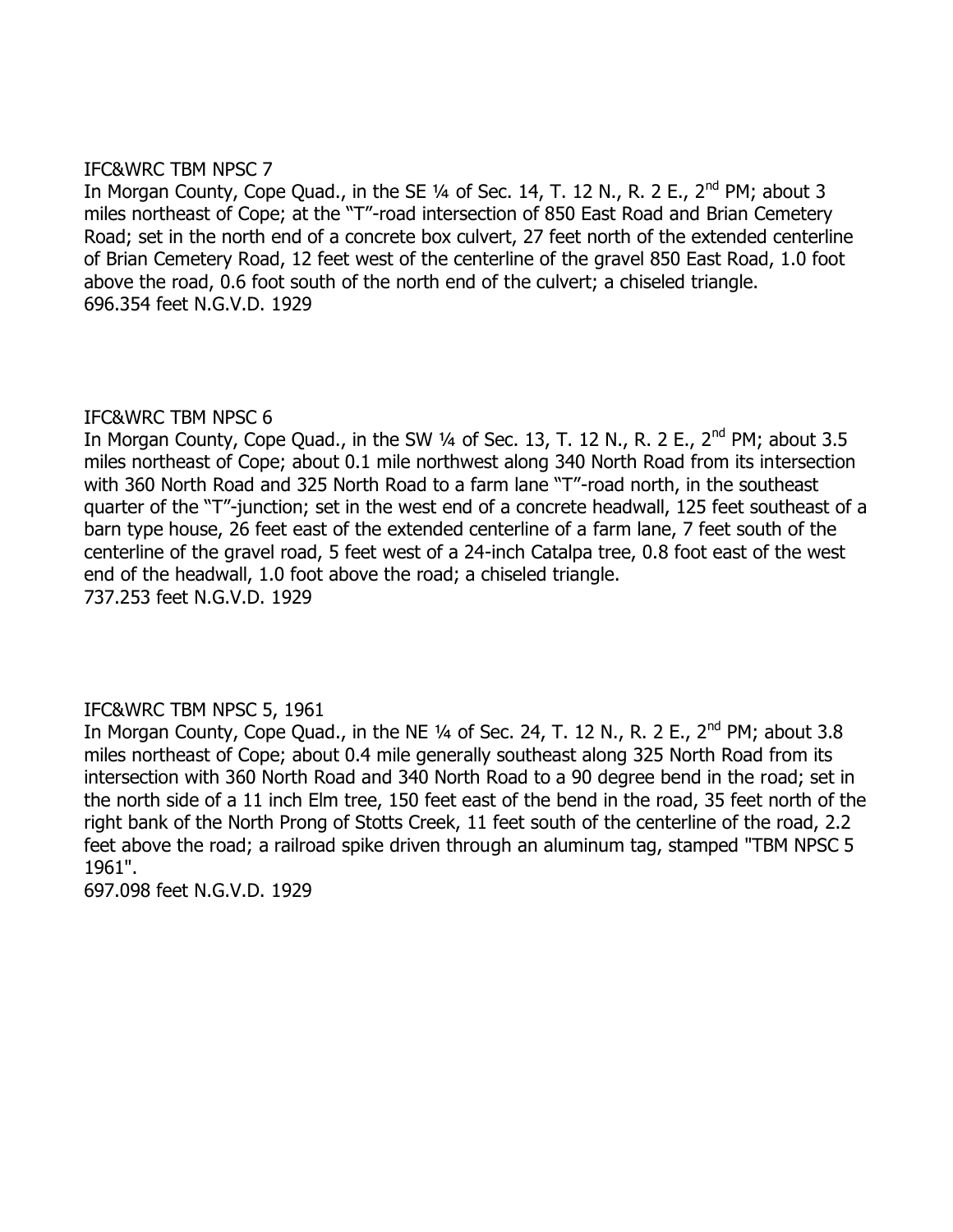#### IFC&WRC TBM WL 1, 1961

In Morgan County, Cope Quad., in the SW  $\frac{1}{4}$  of Sec. 7, T. 12 N., R. 2 E., 2<sup>nd</sup> PM; about 3.2 miles northwest of Cope; at the intersection of State Road 37and 390 East Road; set in the southwest side of a 20-inch Maple tree, 52 feet northwest of the centerline of State Road 37, 23 feet east of the centerline of 390 East Road (leads to Henderson Bridge over White River), 0.3 foot above the road; a railroad spike driven through an aluminum tag stamped, "TBM WL 1 1961".

631.940 feet N.G.V.D. 1929

#### USGS TBM UE 629 / 3

In Morgan County, Cope Quad., in the NW  $\frac{1}{4}$  of Sec. 7, T. 12 N., R. 2 E., 2<sup>nd</sup> PM; about 3.9 miles northwest of Cope; at the 390 East Road three-span steel truss bridge (Henderson Bridge) over White River; set in the top of the concrete for the southeast steel truss support of the east steel truss of the south span of the bridge, 13 feet east of the centerline of the road, 0.5 foot below the road, 0.4 foot south of the south end of the steel truss support; a chiseled square.

629.278 feet N.G.V.D. 1929

#### IFC&WRC BM MOR 12, 1960

In Morgan County, Cope Quad., in the NW 1/4 of Sec. 7, T. 12 N., R. 2 E., 2<sup>nd</sup> PM; about 3.9 miles northwest of Cope; at the 390 East Road three-span steel truss bridge (Henderson Bridge) over White River; set in the top at the west end of the north bridge seat, 10 feet west of the centerline of the road, 1.2 feet below the road, 0.8 foot north of the south face of the north bridge seat; a Indiana Flood Control and Water Resources Commission bronze control station tablet, stamped "MOR 12 1960".

627.268 feet N.G.V.D. 1929

## **DESTROYED reported by Al Dieharb 8/23/67**

#### USGS BM TT 33 RJH 1952

In Morgan County, Mooresville East Quad., in the NW  $\frac{1}{4}$  of Sec. 6, T. 12 N., R. 2 E., 2<sup>nd</sup> PM; about 1.5 miles southeast of Bethany; at the "T"-road intersection of 390 East Road and 590 North Road; set in the top of a concrete post, in the northwest quarter of the junction, 38 feet west of the centerline of 390 East Road, 22 feet north of the centerline of 590 North Road, 0.2 foot above the ground; a U.S. Geological Survey bench mark tablet, stamped "TT 33 RJH 1952".

685.230 feet N.G.V.D. 1929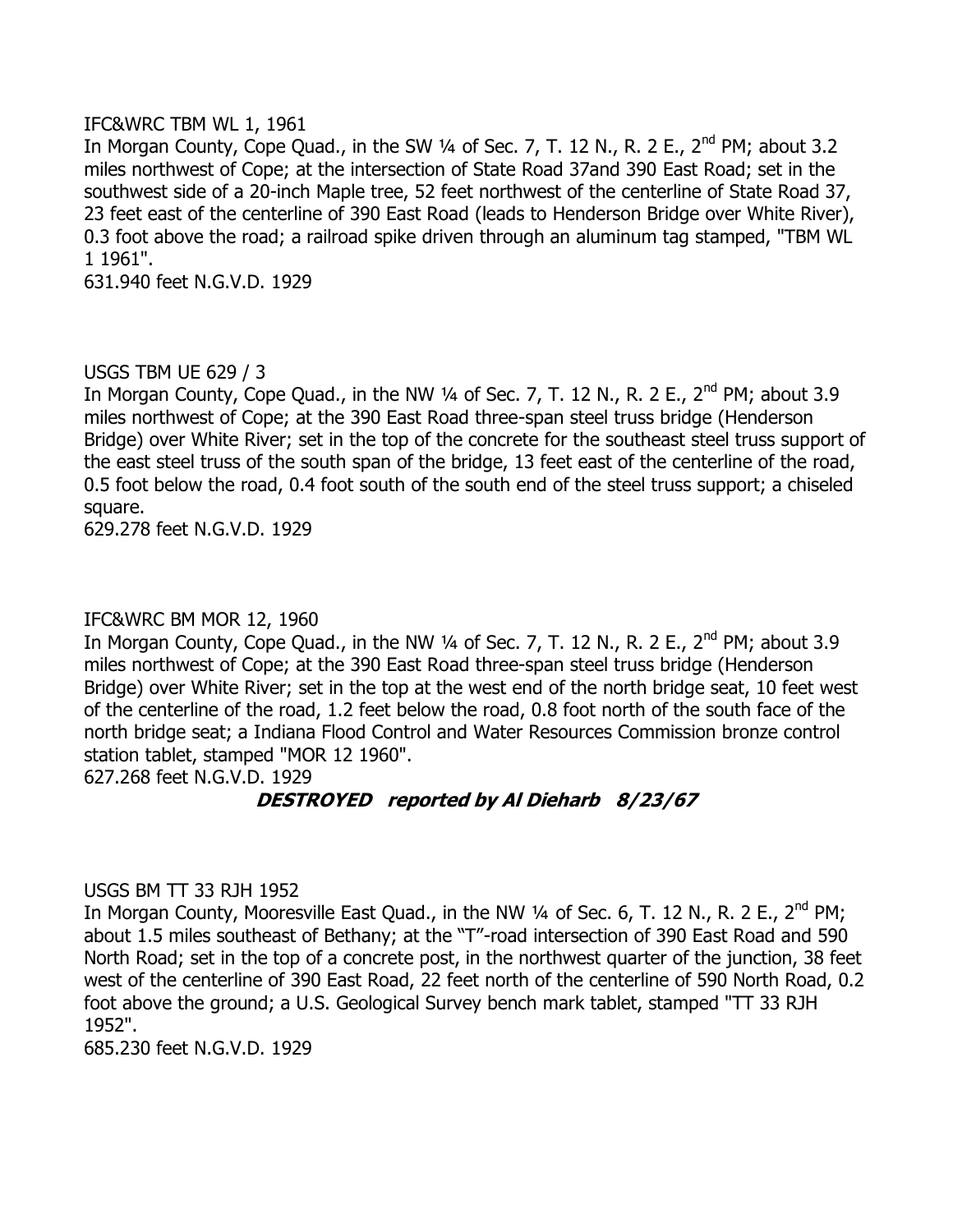#### IFC&WRC TBM WLC 2, 1961

In Morgan County, Mooresville East Quad., in the NE 1/4 of Sec. 1, T. 12 N., R. 1 E., 2<sup>nd</sup> PM; about 1.4 miles south of Bethany; 0.6 mile west along 590 North Road from its intersection with 390 East Road to the Butterfield Cemetery; set in the northeast side of a six inch Oak tree at the west edge of the cemetery, 56 feet north of the centerline of the road, 15 feet east of the centerline of an abandoned farm lane, about 3 feet above the farm lane, 0.4 foot above the ground; a railroad spike driven through an aluminum tag, stamped "TBM WLC 2 1961". 671.629 feet N.G.V.D. 1929

## IFC&WRC BM MOR 13, 1960

In Morgan County, Mooresville West Quad., in the NW 1/4 of Sec. 1, T. 12 N., R. 1 E., 2<sup>nd</sup> PM; about 0.6 mile east of Centerton; at the 590 North Road three-arch concrete bridge over Whitelick Creek; set in the top at the east end of the south guardrail of the bridge, 8.5 feet south of the centerline of the road 3.4 feet above the road, 1.7 feet west of the east end of the south guardrail; a Indiana Flood Control and Water Resources Commission bronze control station tablet, stamped "MOR 13 1960".

626.393 feet N.G.V.D. 1929

#### IFC&WRC TBM WLC 3

In Morgan County, Mooresville West Quad., in the NE 1/4 of Sec. 2, T. 12 N., R. 1 E., 2<sup>nd</sup> PM; about 0.6 mile east of Centerton; at the 590 North Road three-arch concrete bridge over Whitelick Creek; set in the top at the west end of the south concrete handrail base, 9.0 feet south of the centerline of the road, 3.0 feet below the top of the handrail, 1.0 foot above the road, 0.45 foot west of the west face of the south handrail; a chiseled square. 623.709 feet N.G.V.D. 1929

#### USGS BM TT 34 RJH 1952

In Morgan County, Mooresville West Quad., in the SE  $\frac{1}{4}$  of Sec. 35, T. 13 N., R. 1 E., 2<sup>nd</sup> PM; about 0.5 mile east of Centerton; at the "T" road intersection of 600 North Road and 235 East Road; set in the top of a concrete post, in the northwest quarter of the junction , 70 feet west of the centerline of 235 East Road, 22 feet north of the centerline of 600 North Road, 0.1 foot above the ground; a U.S. Geological Survey bench mark tablet, stamped "TT 34 RJH 1952". 619.699 feet N.G.V.D. 1929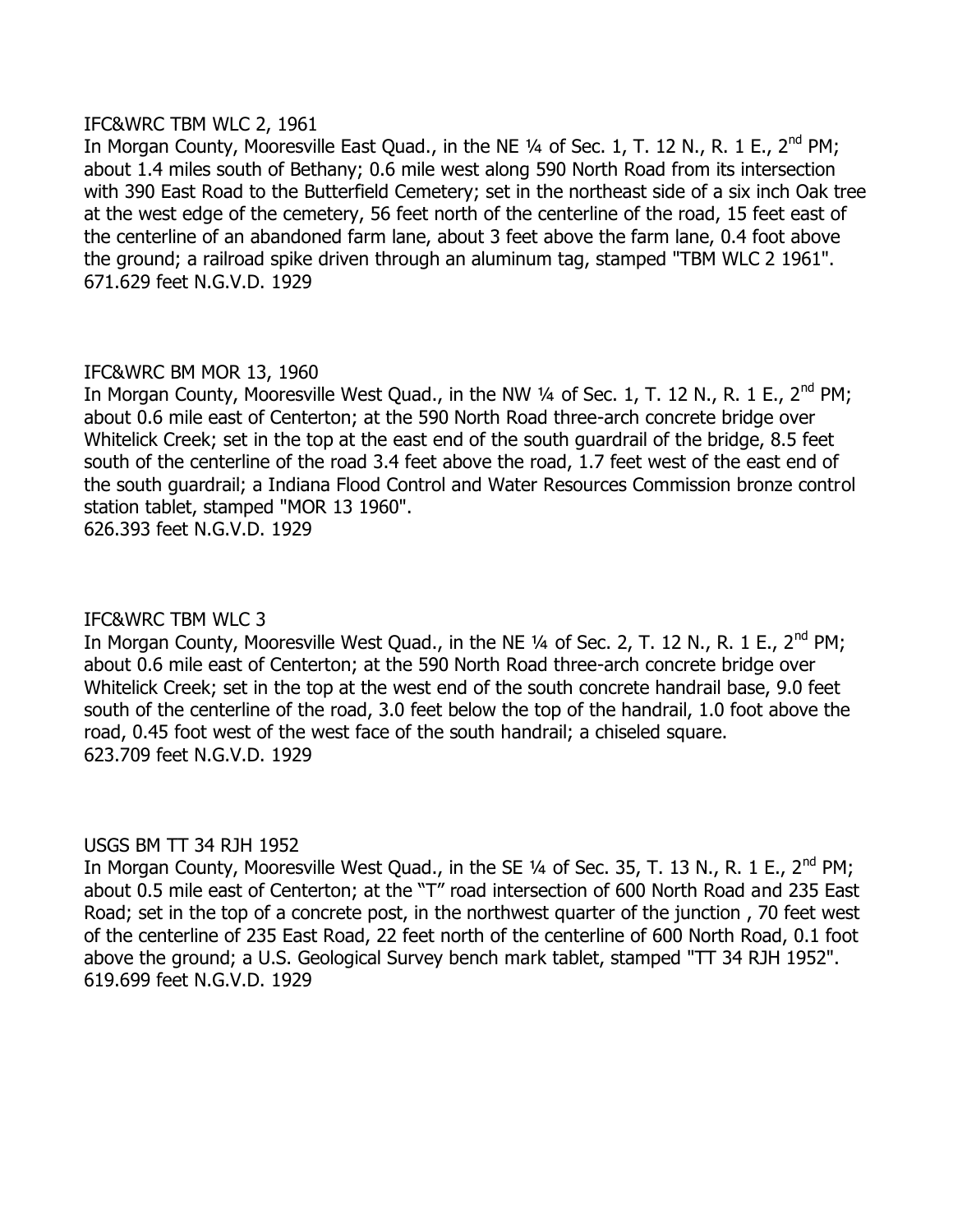#### IFC&WRC TBM WLC 4

In Morgan County, Mooresville West Quad., in the NE 1/4 of Sec. 35, T. 13 N., R. 1 E., 2<sup>nd</sup> PM; about 0.5 mile northeast of Centerton; at the "T" road intersection of 235 East Road and 650 North Road and old 67 Road, at a pumping station (SOH 10); set in the top of the northeast corner of the concrete landing, 98 feet northwest of the northwest rail of the Conrail railroad tracks, 22 feet north of the northeast corner of the pumping station building, 1.0 foot above the ground, 0.5 foot south of the north face and 0.5 foot west of the east face of the landing; a chiseled triangle.

642.423 feet N.G.V.D. 1929

#### IFC&WRC BM MOR 14, 1960

In Morgan County, Mooresville East Quad., in the SW  $\frac{1}{4}$  of Sec. 25, T. 13 N., R. 1 E., 2<sup>nd</sup> PM; at Bethany; 0.25 mile southwest along old State Road 67 from the Conrail (Pennsylvania) Railroad crossing at the kilns at the south edge of Brooklyn to a 12-foot box culvert under the road; set in the top at the south end of the west headwall of the culvert, 14 feet west of the centerline of the road, 1.5 feet above the road, 0.6 foot north of the south end of the headwall; a Indiana Flood Control and Water Resources Commission bronze control station tablet, stamped "MOR 14 1960". 631.410 feet N.G.V.D. 1929

#### IFC&WRC BM MOR 16, 1960

In Morgan County, Mooresville East Quad., in the SE  $\frac{1}{4}$  of Sec. 25, T. 13 N., R. 1 E., 2<sup>nd</sup> PM; about 0.5 mile east of Bethany; about 0.1 mile east from the three-arch concrete bridge over Whitelick Creek at the east edge of Brooklyn to a north-south road, thence 0.6 mile generally south to a four-foot pipe culvert under the road; set in the top at the southwest end of the northwest headwall of the culvert, 15 feet northwest of the centerline of the road, 0.8 foot northeast of the southwest end of the headwall, 0.3 foot above the road; a Indiana Flood Control and Water Resources Commission bronze control station tablet, stamped "MOR 16 1960".

631.193 feet N.G.V.D. 1929

#### IFC&WRC BM MOR 15, 1960

In Morgan County, Mooresville East Quad., in the NE  $\frac{1}{4}$  of Sec. 25, T. 13 N., R. 1 E., 2<sup>nd</sup> PM; at Brooklyn; at the three-arch concrete bridge over Whitelick Creek at the east edge of Brooklyn; set in the top of the southeast wingwall apex, 14 feet south of the centerline of the road, 1.0 foot above the road, 0.6 foot west of the east side of the wingwall, 0.6 foot south of the south face of the bridge; a Indiana Flood Control and Water Resources Commission bronze control station tablet, stamped "MOR 15 1960". 645.842 feet N.G.V.D. 1929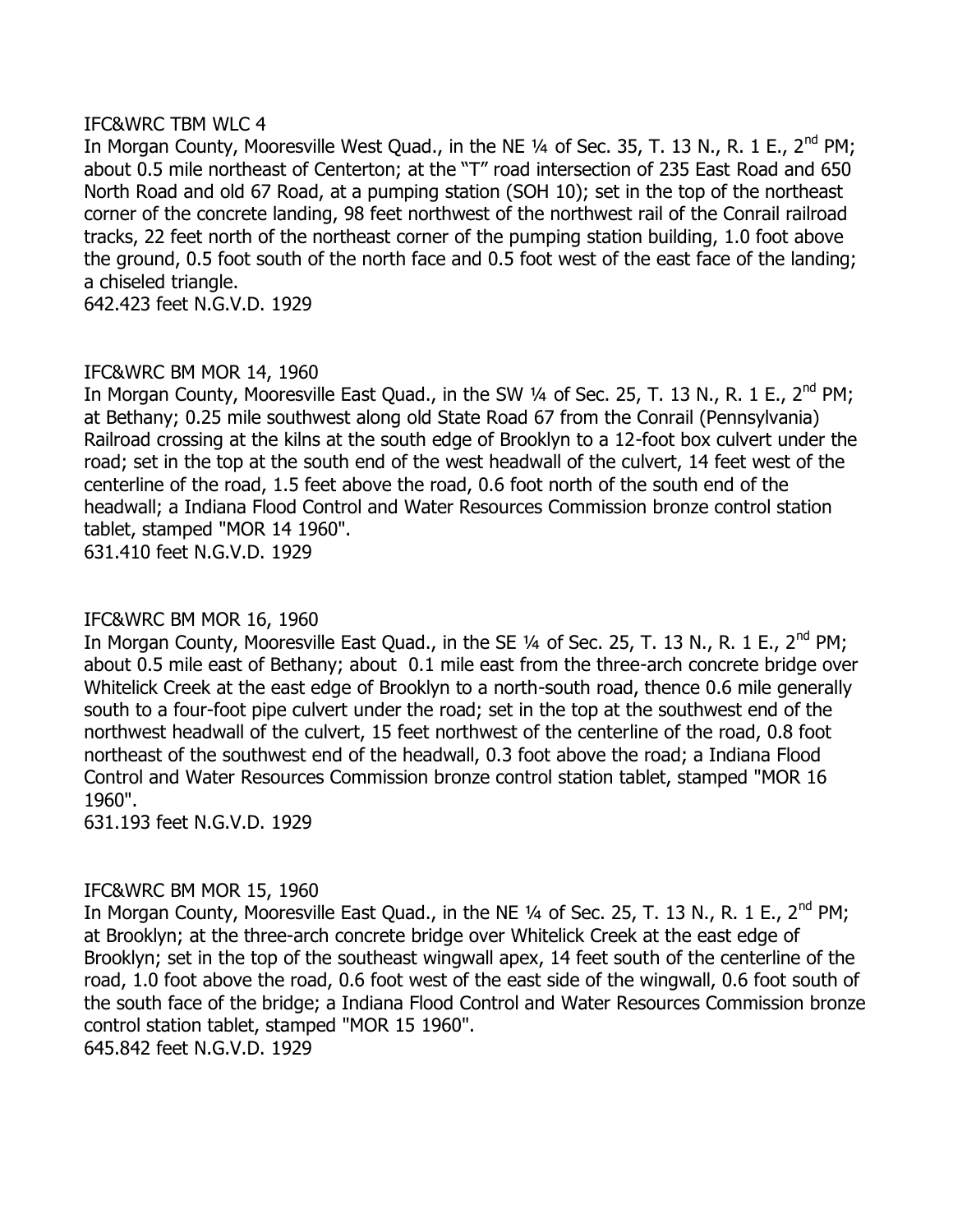#### IFC&WRC TBM WLC 5, 1961

In Morgan County, Mooresville East Quad., in the NW  $\frac{1}{4}$  of Sec. 30, T. 13 N., R. 2 E., 2<sup>nd</sup> PM; about 0.4 mile east of Brooklyn; about 0.25 mile west along Centenary Road from its intersection with 390 East Road to a 25-inch Sycamore tree; set in the west side of the 25-inch Sycamore tree, 190 feet south of the centerline of Centenary Road, at the northern most tree of a line of 3 trees, (trees on line with pole  $# 14$ ), 1.0 foot above the ground; a railroad spike driven through an aluminum tag, stamped "TBM WLC 5 1961". 668.260 feet N.G.V.D. 1929

#### IFC&WRC TBM WLC 6, 1961

In Morgan County, Mooresville East Quad., in the SW  $\frac{1}{4}$  of Sec. 19, T. 13 N., R. 2 E., 2<sup>nd</sup> PM; about 0.6 mile east of Brooklyn; 0.3 mile north along 390 East Road from its intersection with Centenary Road to a 36-inch Maple tree; set in the west side of the tree, 60 feet north of the center of a private drive to a frame house with a brick front porch, 18.3 feet east of the centerline of the gravel 390 East Road (asphalt in front of house), about 3 feet above the road, 0.7 foot above the ground; a railroad spike driven through an aluminum tag, stamped "TBM WLC 6 1961".

687.972 feet N.G.V.D. 1929

## IFC&WRC BM MOR 17, 1960

In Morgan County, Mooresville East Quad., in the NE 1/4 of Sec. 19, T. 13 N., R. 2 E., 2<sup>nd</sup> PM: about 0.6 mile northeast of Brooklyn; 0.6 mile north along 390 East Road from its intersection with Centenary Road to a 15-foot pipe arch culvert under the road; set in the top at the southwest end of the northwest headwall of the culvert, 9 feet above the road, 0.8 foot northeast of the southwest end of the headwall; a Indiana Flood Control and Water Resources Commission bronze control station tablet, stamped "MOR 17 1960". 642.140 feet N.G.V.D. 1929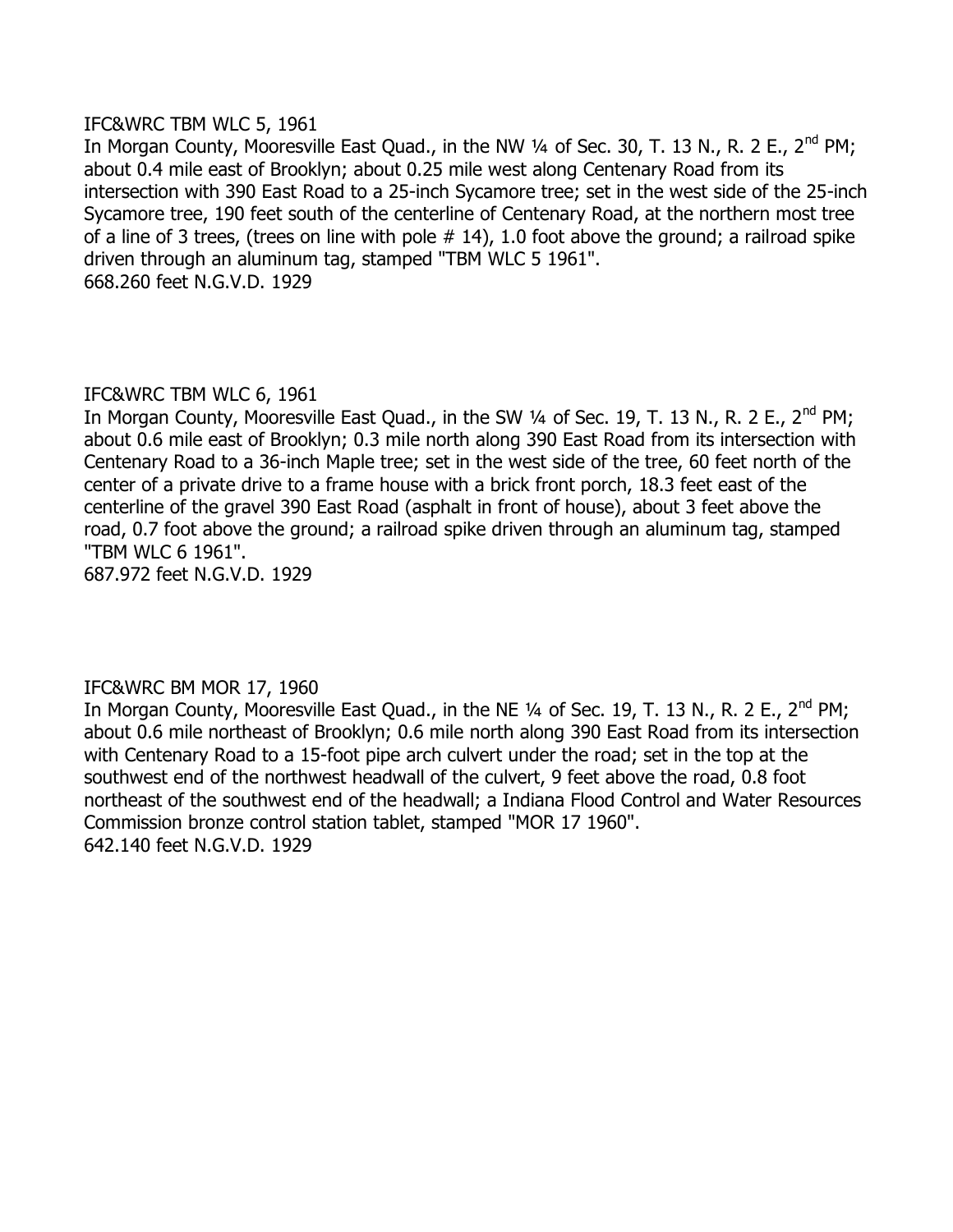#### IFC&WRC TBM WLC 8, 1961

In Morgan County, Mooresville East Quad., in the SW 1/4 of Sec. 18, T. 13 N., R. 2 E., 2<sup>nd</sup> PM; about 0.9 mile northeast of Brooklyn; about 0.75 mile east along 900 North Road from its "T" road intersection with old State Road 67 (Church Street) to the right bank of Whitelick Creek and a power pole with a transformer on top; set in the south side of the pole, 45 feet west of the right bank of Whitelick Creek, 17 feet north of the centerline of 900 North Road, 1.4 feet above the ground, about 1.5 feet below a railroad spike driven flush with the side of the pole painted white and marked UE 640.4; a railroad spike driven through an aluminum tag, stamped "TBM WLC 8 1961". 639.017 feet N.G.V.D. 1929

#### IFC&WRC TBM WLC 9

In Morgan County, Mooresville East Quad., in the SE  $1/4$  of Sec. 13, T. 13 N., R. 1 E., 2<sup>nd</sup> PM; about 0.6 mile north of Brooklyn; about 0.25 mile east along 900 North Road from its "T" road intersection with old State Road 67 (Church Street) to a 1.5 foot concrete "T"-fence corner post on the north side of the road; set in the top of the concrete "T"-fence corner post, 0.12 mile west of a private farm drive north, 26 feet west of a power pole, 16 feet north of the centerline of the road, 4.7 feet above the ground; a chiseled triangle. 670.779 feet N.G.V.D. 1929

#### USGS BM 30 COM 1952

In Morgan County, Mooresville East Quad., in the SE  $1/4$  of Sec. 13, T. 13 N., R. 1 E., 2<sup>nd</sup> PM; about 0.6 mile north of Brooklyn; at the "T" road intersection of 900 North Road and old State Road 67 (Church Street); set in the top of a concrete post, in the northwest quarter of the junction, 30 feet north of the extended centerline of 900 North Road, 17 feet west of the centerline of old State Road 67 (Church Street), 2.2 feet south of a power pole # 88 BA 36, 1.8 feet east of a fence line, about 1.0 foot below the road, 0.2 foot above the ground; a U.S. Geological Survey bench mark tablet, stamped "30 COM 1952 685". 684.663 feet N.G.V.D. 1929

#### IFC&WRC TBM WLC 10

In Morgan County, Mooresville East Quad., in the NW 1/4 of Sec. 13, T. 13 N., R. 1 E., 2<sup>nd</sup> PM; at Brookmoor; 0.65 mile north along old State Road 67 (Church Street) from its intersection with 900 North Road to a 3-foot culvert; set in the top at the south end of the west headwall of the culvert, 20 feet east of the east rail of the Conrail (Pennsylvania) Railroad track, 13 feet west of the centerline of old State Road 67 (Church Street), 1.5 feet above the ground, 0.8 foot above the road, 0.6 foot north of the south end of the west headwall; a chiseled triangle. 679.637 feet N.G.V.D. 1929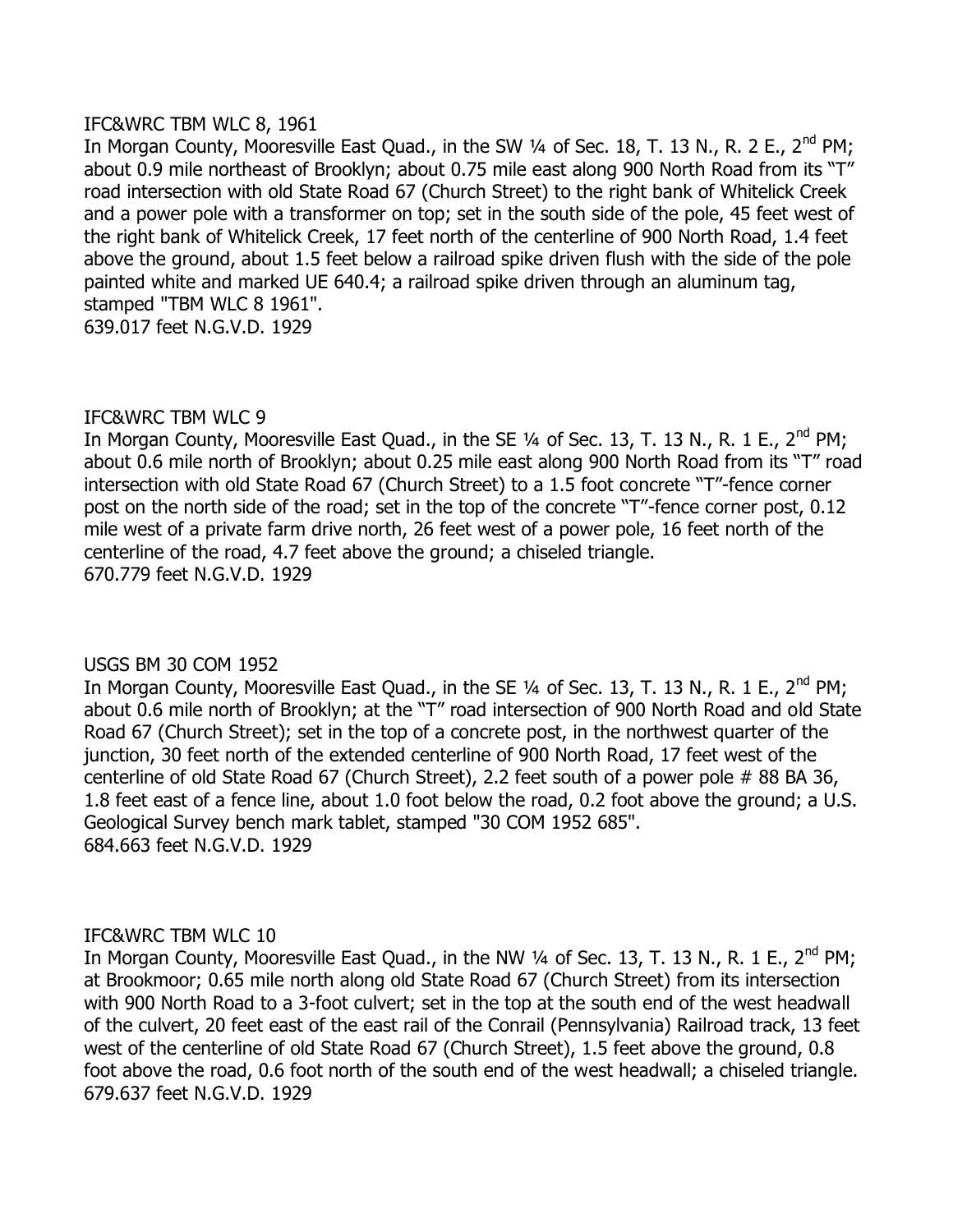#### IFC&WRC TBM WLC 11, 1961

In Morgan County, Mooresville East Quad., in the NE  $\frac{1}{4}$  of Sec. 13, T. 13 N., R. 1 E., 2<sup>nd</sup> PM; about 0.4 mile northeast of Brookmoor; 0.45 mile east along 1000 North Road from its "T" road intersection with State Road 67 to a large red brick house on the south side of the road; set in the southwest side of a 12-inch Berry tree, 14 feet east of the centerline of the drive to the red brick house, 2.5 feet above the road, on an east-west fence line; a railroad spike driven through an aluminum tag, stamped "TBM WLC 11 1961". 689.944 feet N.G.V.D. 1929

## IFC&WRC TBM WLC 12, 1961

In Morgan County, Mooresville East Quad., in the NE  $\frac{1}{4}$  of Sec. 13, T. 13 N., R. 1 E., 2<sup>nd</sup> PM; about 0.6 mile northeast of Brookmoor; 0.67 mile east along 1000 North Road from its "T" road intersection with State Road 67 a red brick house and then a dirt lane leading towards Whitelick Creek, at a drain about 0.17 mile east of the red brick house and about 0.15 mile west of Whitelick Creek; set in the southeast side of a 16-inch Maple tree, 10.5 feet north of the centerline of the dirt lane, 0.5 foot above ground; a railroad spike driven through an aluminum tag, stamped "TBM WLC 12 1961". 643.528 feet N.G.V.D. 1929

#### IFC&WRC BM MOR 18, 1960

In Morgan County, Mooresville East Quad., in the NW  $\frac{1}{4}$  of Sec. 18, T. 13 N., R. 2 E., 2<sup>nd</sup> PM; about 0.8 mile northeast of Brookmoor; about 0.3 mile west along 1000 North Road from its "T" road intersection with 400 East Road to a 4-foot pipe culvert under the road; set in the top at the east end of the south headwall of the culvert, 220 feet west of the extended centerline of a "T"-road south 13.5 feet south of the centerline of 1000 North Road, 3.6 feet west of the east end of the headwall, level with the road; a Indiana Flood Control and Water Resources Commission bronze control station tablet, stamped "MOR 18 1960". 666.361 feet N.G.V.D. 1929

#### IFC&WRC TBM WLC 13

In Morgan County, Mooresville East Quad., in the SW 1/4 of Sec. 12, T. 13 N., R. 1 E., 2<sup>nd</sup> PM; about 0.3 mile north of Brookmoor; about 0.2 mile northwest along State Road 67 from its "T" road intersection with 1000 North Road to a two-foot pipe culvert (# 68); set in the top of the northeast headwall of the culvert, 31 feet northeast of the centerline of the highway, 25 feet south of pole # 110, 5 feet below the highway; a chiseled triangle. 696.286 feet N.G.V.D. 1929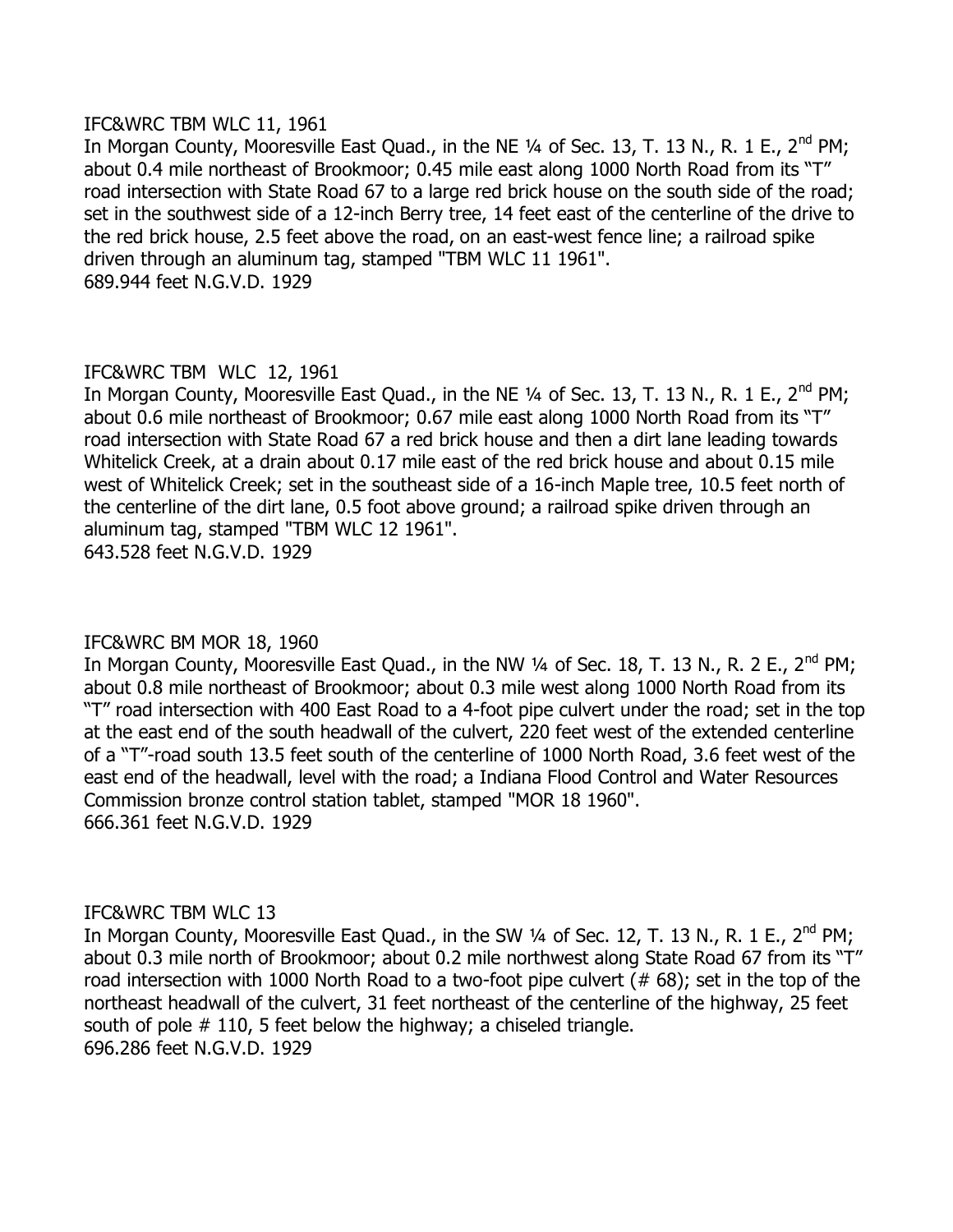#### USGS BM TT 38 RJH 1952

In Morgan County, Mooresville West Quad., in the NW 1/4 of Sec. 12, T. 13 N., R. 1 E., 2<sup>nd</sup> PM; about 0.1 mile north of Sundown Manor; at the "T"-road intersection of State Road 67 and 1100 North Road; set in the top of a concrete post, 45 feet east of the centerline of the highway, 10 feet south of the extended centerline of 1100 North Road, 10 feet south of pole # 72, about 4 feet above the ground; a U.S. Geological Survey bench mark tablet, stamped "TT 38 RJH 1952 683".

683.250 feet N.G.V.D. 1929

#### IFC&WRC TBM WLC 14

In Morgan County, Mooresville West Quad., in the NW 1/4 of Sec. 12, T. 13 N., R. 1 E., 2<sup>nd</sup> PM; about 0.1 mile north of Sundown Manor; at the "T"-road intersection of State Road 67 and 1100 North Road; set in the top of the south headwall of a 18-inch pipe culvert #78 under a farm field road leading east, 24.5 feet east of the centerline of State Road 67, 18.5 feet north of the extended centerline of 1100 North Road, 0.9 foot east of the west end of the headwall, 0.8 foot below the road; a chiseled triangle.

679.681 feet N.G.V.D. 1929

#### IFC&WRC TBM WLC 17

In Morgan County, Mooresville East Quad., in the SW  $\frac{1}{4}$  of Sec. 36, T. 14 N., R. 1 E., 2<sup>nd</sup> PM; at Mooresville; 0.1 mile north along the Conrail (Pennsylvania) Railroad from its crossing of State Road 67 at the southeast edge of Mooresville, at the railroad crossing of East South Street; set in the top of a concrete wall around 3 gasoline storage tanks of Socony Mobil Oil Company, Inc., 25 feet west of the west rail of the track, 10.8 feet north of the south end of the east concrete wall, 6.5 feet above the track, 0.4 foot west of the east face of the wall; a chiseled triangle.

689.817 feet N.G.V.D. 1929

ISHC BM MOR G 6

In Morgan County, Mooresville West Quad., in the NW  $\frac{1}{4}$  of Sec. 1, T. 13 N., R. 1 E., 2<sup>nd</sup> PM; at Mooresville; at the State Road 67 double bridges over the Whitelick Creek; set in the top of the south end of the west sidewalk of the west bridge over Whitelick Creek, 17 feet west of the centerline of the south-bound traffic bridge, 12 feet north of the south end of the west concrete guardrail, 0.8 foot above the road; a Indiana State Highway Commission bench mark tablet, stamped "MOR G 6".

DESTROYED see ISHC BM MOR G 6 RESET

673.846 feet N.G.V.D. 1929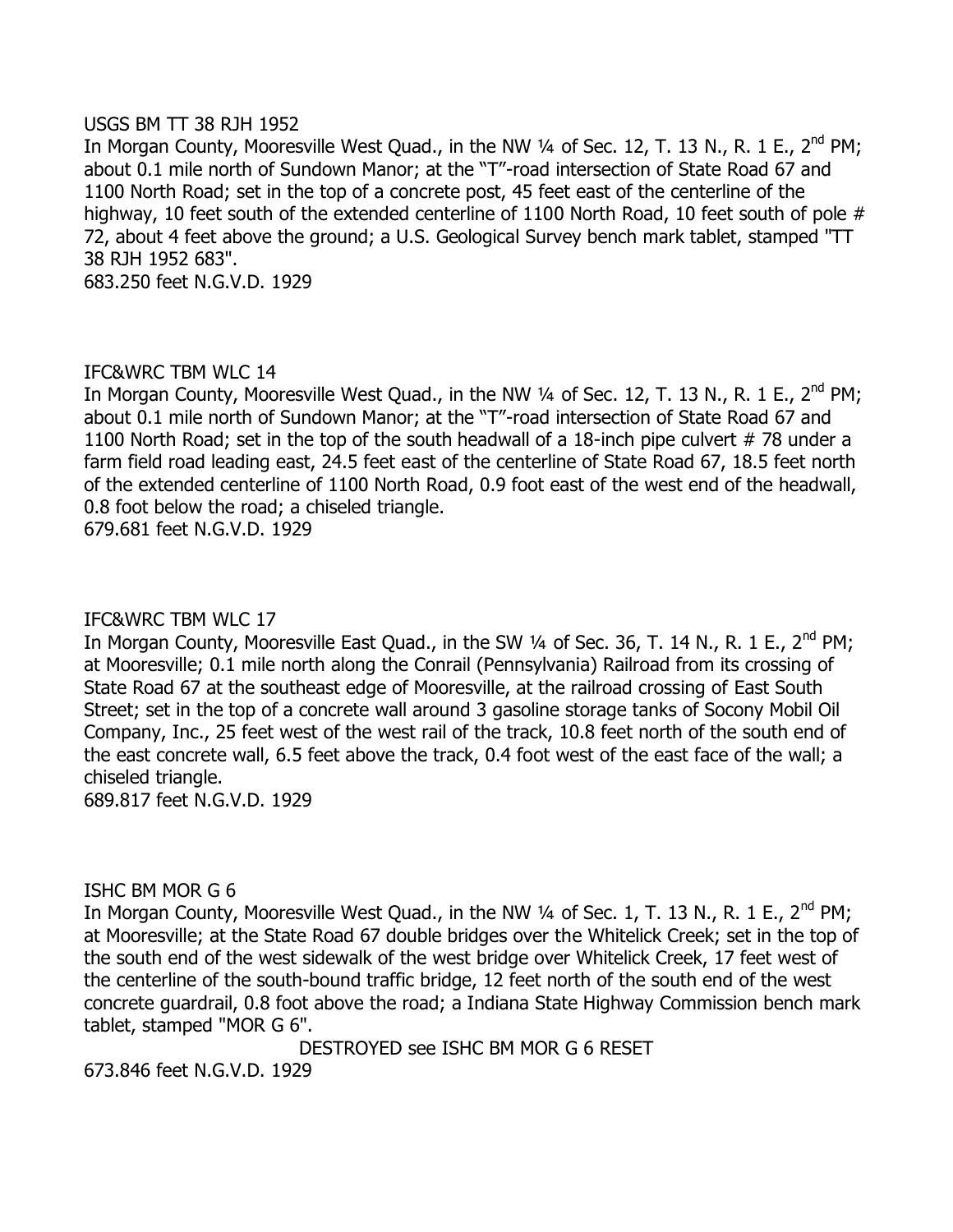#### IFC&WRC TBM WLC 15

In Morgan County, Mooresville West Quad., in the NW  $\frac{1}{4}$  of Sec. 1, T. 13 N., R. 1 E., 2<sup>nd</sup> PM; at Mooresville; at the State Road 67 double bridges over the Whitelick Creek; set in the top at the north end of the east sidewalk of the west bridge over Whitelick Creek, 17.5 feet east of the centerline of the south-bound traffic bridge, 0.8 foot above the road, 0.6 foot south of the north end of the east sidewalk; a chiseled triangle.

#### DESTROYED

670.490 feet N.G.V.D. 1929

USGS RM 2

In Morgan County, Mooresville West Quad., in the SE  $\frac{1}{4}$  of Sec. 35, T. 14 N., R. 1 E., 2<sup>nd</sup> PM; at Mooresville; at the State Road 42 two-span steel truss bridge over Whitelick Creek; set in the top of an "L" shaped concrete truss guard, in the west corner of the bridge, 9.7 feet northwest of the centerline of State Road 42, 3.0 feet southwest of the northeast face of the southwest bridge seat, 0.8 foot northwest of the northwest steel truss, about level with the bridge floor; a U.S. Geological Survey bronze Gaging Station tablet, not stamped. 674.647 feet N.G.V.D. 1929

#### **DESTROYED…USGS…10/9/92**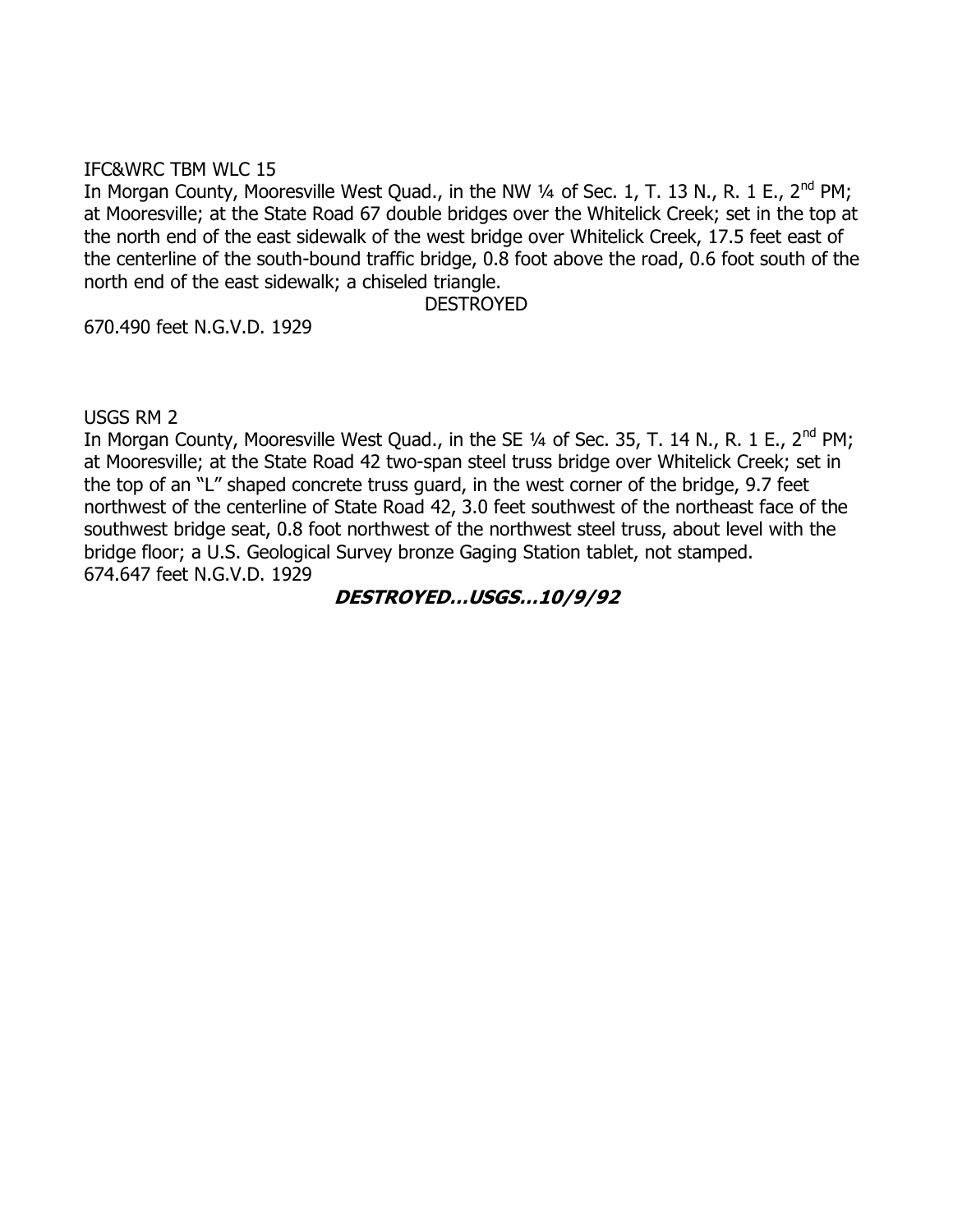#### USGS RM 1

In Morgan County, Mooresville West Quad., in the SE 1/4 of Sec. 35, T. 14 N., R. 1 E., 2<sup>nd</sup> PM; at Mooresville; at the State Road 42 two-span steel truss bridge over Whitelick Creek; set in the top of an abandoned wingwall, 58 feet northwest of the centerline of State Road 42, about 52 feet northwest of the west corner of the bridge, 5.6 feet above the ground at the south end of the abandoned wingwall, about 4 feet below the level of State Road 42, 1.4 feet west of the east face and 0.9 foot north of the south face of the wingwall; a U.S. Geological Survey bronze Gaging Station tablet, not stamped.

670.465 feet N.G.V.D. 1929

## **DESTROYED…USGS…10/9/92**

#### IFC&WRC TBM WLC 18

In Morgan County, Mooresville West Quad., in the NW  $\frac{1}{4}$  of Sec. 36, T. 14 N., R. 1 E., 2<sup>nd</sup> PM; at Mooresville; at the intersection of Indiana Street and Harrison Street; set in the top of the concrete curbing, in the northwest quarter of the intersection, 28.5 feet west of the centerline of Indiana Street, 25.3 feet north of the centerline of Harrison Street, 0.5 foot above the road; a chiseled triangle.

706.430 feet N.G.V.D. 1929

#### USC&GS BM T 61, 1946

In Morgan County, Mooresville West Quad., in the NW 1/4 of Sec. 36, T. 14 N., R. 1 E., 2<sup>nd</sup> PM; at Mooresville; at the Municipal Building at the intersection of Indiana Street and Main Street; set vertically in the east face of the brick wall, in the center of the building, mid-way between two doors, 240 feet south of the centerline of Main Street, 40.6 feet west of the centerline of Indiana Street, 23.3 feet north of the south face of the Municipal Building, 4.5 feet above the sidewalk, about 3.2 feet above the top step; a U.S. Coast and Geodetic Survey bronze bench mark disk, stamped "T 61 1946".

718.775 feet N.G.V.D. 1929

#### IFC&WRC BM MOR 19, 1960

In Morgan County, Mooresville West Quad., in the NE  $\frac{1}{4}$  of Sec. 35, T. 14 N., R. 1 E., 2<sup>nd</sup> PM; at Mooresville; at the Main Street (1300 North Road) concrete bridge over Whitelick Creek, in the northeast corner of the bridge; set in the top of the east bridge seat, 14.3 feet north of the centerline of Main Street (1300 North Road), 4.8 feet below the north sidewalk of the bridge, 0.8 foot west of the west face of the abutment; a Indiana Flood Control and Water Resources Commission bronze control station tablet, stamped "MOR 19 1960". 671.327 feet N.G.V.D. 1929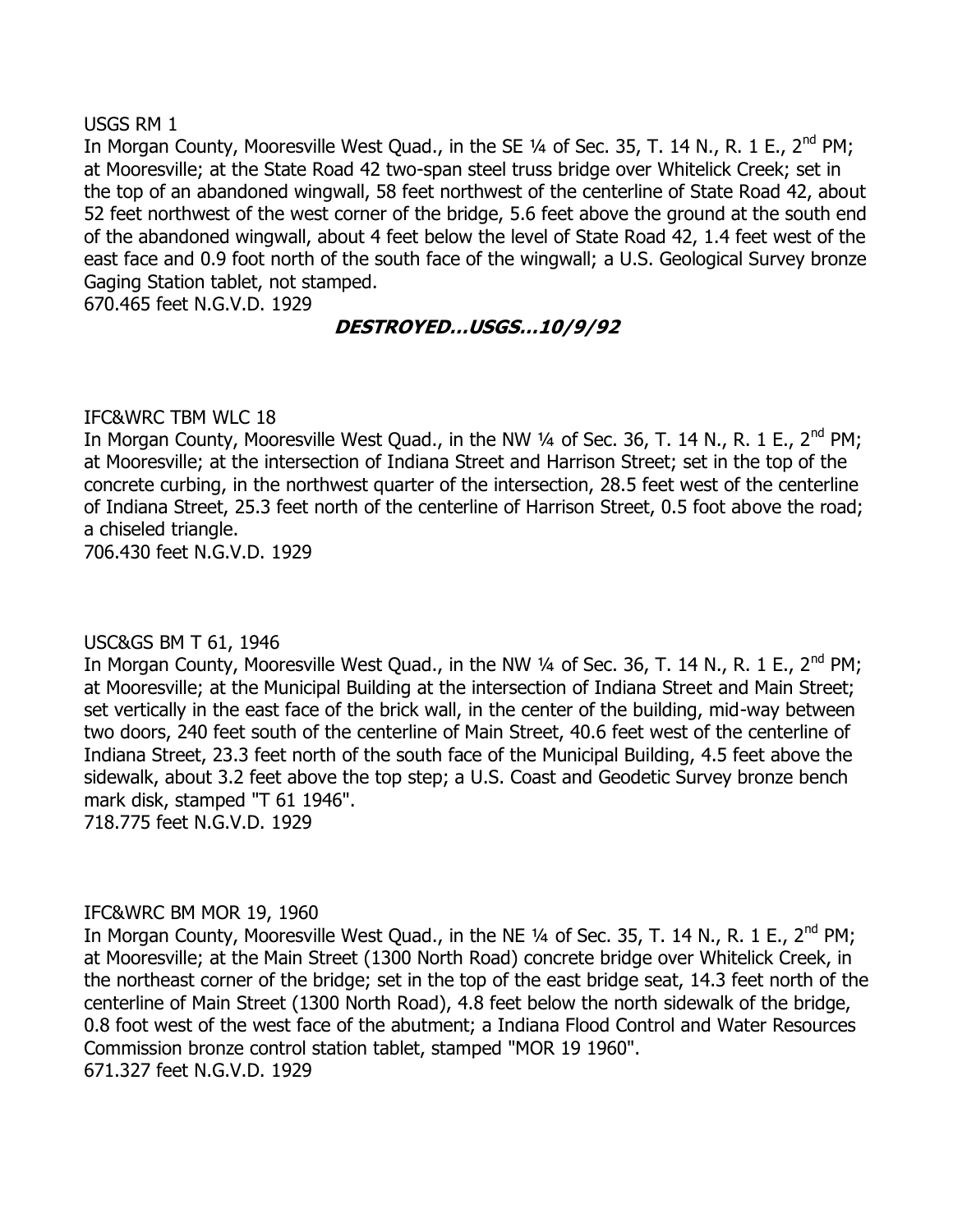#### USC&GS BM R 61, 1946

In Morgan County, Mooresville West Quad., in the NE  $\frac{1}{4}$  of Sec. 35, T. 14 N., R. 1 E., 2<sup>nd</sup> PM; at Mooresville; at the Mooresville High School, at the High School Gymnasium; set vertically in the east face of the brick wall, 84 feet west of the west edge of State Road 267, 20.2 feet west of the west curb of the driveway of the east side of the gymnasium, 7 feet north of the north edge of the east entrance, 4.7 feet above the ground; a U.S. Coast and Geodetic Survey bronze bench mark disk, stamped "R 61 1946".

721.773 feet N.G.V.D. 1929

#### IFC&WRC TBM WLC 19

In Morgan County, Mooresville West Quad., in the SE  $\frac{1}{4}$  of Sec. 26, T. 14 N., R. 1 E., 2<sup>nd</sup> PM; at Mooresville; about 0.68 mile northwest along State Road 267 from the Post Office at Mooresville to a 15-inch pipe culvert under State Road 267; set in the top of the east headwall of the culvert, 146 feet north of the centerline of a private drive leading to the James Grigsby residence, 66.5 feet east of power pole # P-30, 30 feet east of the centerline of State Road 267, 3.0 feet north of the south end of the headwall, 1.0 foot below the road; a chiseled triangle.

679.660 feet N.G.V.D. 1929

#### USC&GS BM Q 61, 1946

In Morgan County, Mooresville West Quad., in the NE  $\frac{1}{4}$  of Sec. 26, T. 14 N., R. 1 E., 2<sup>nd</sup> PM; at Mooresville; 1.06 miles north along State Road 267 from the Post Office at Mooresville to a 11-foot concrete bridge under the highway, 0.45 mile south of the Hendricks-Morgan County Line; set in the to at the west end of the southeast wingwall of the bridge, 120 feet southwest of the southwest corner of a frame house with a brick porch, 24 feet east of the centerline of the highway, 0.6 foot east of the east face and 0.5 foot below the road; a U.S. Coast and Geodetic Survey bronze bench mark disk, stamped "Q 61 1946". 680.753 feet N.G.V.D. 1929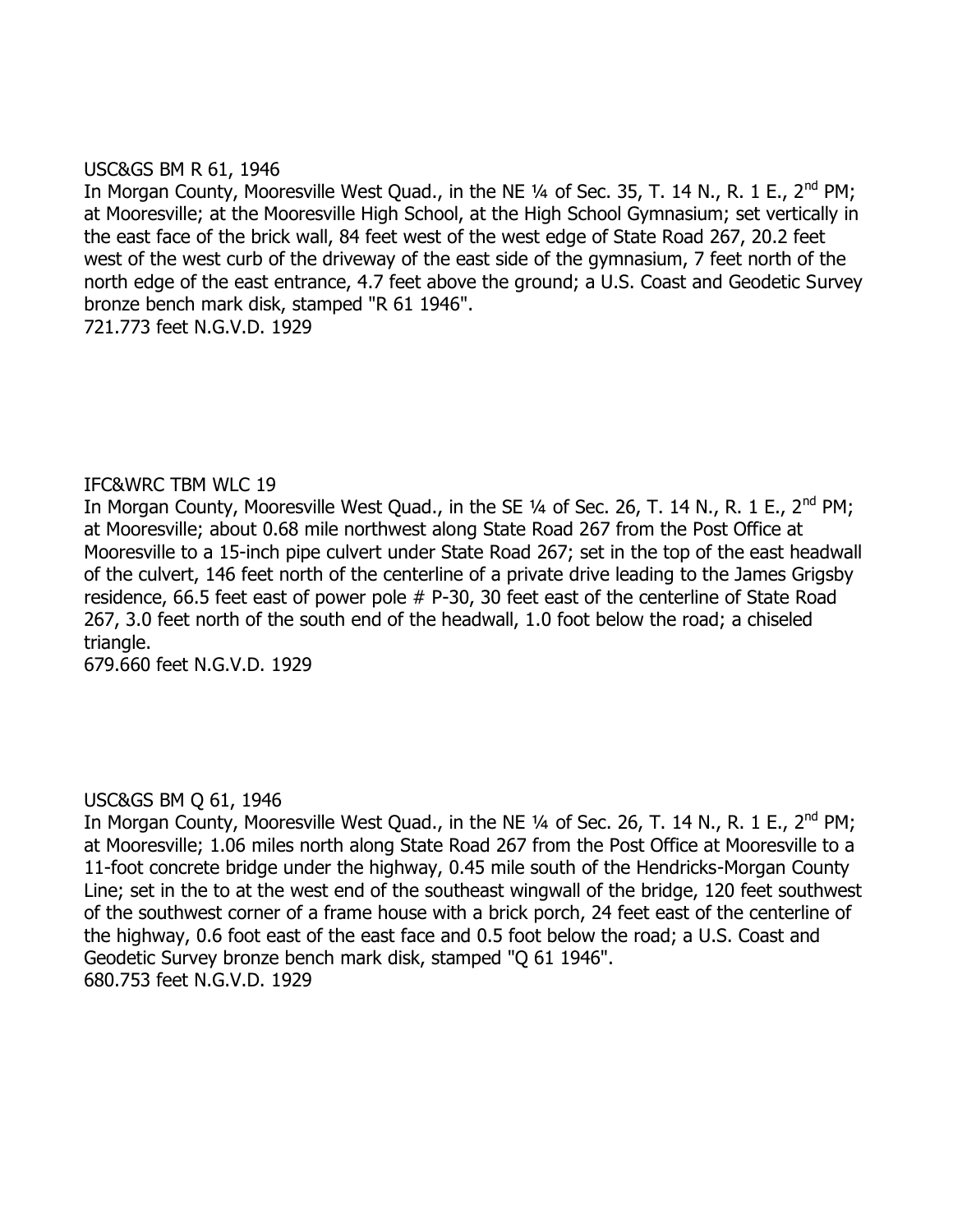#### IFC&WRC BM MOR 20, 1960

In Morgan County, Plainfield Quad., in the NE  $1/4$  of Sec. 26, T. 14 N., R. 1 E., 2<sup>nd</sup> PM; about 0.5 mile northwest of Mooresville; at the Hendricks – Morgan County Line Road one-span steel truss bridge over Whitelick Creek, in the southeast corner of the bridge; set in the top of the east abutment, 9.0 feet south of the centerline of the road, 0.8 foot east of the west face of the abutment, even with the south edge of the south steel truss, about level with the road; a Indiana Flood Control and Water Resources Commission bronze control station tablet, stamped "MOR 20 1960".

DESTROYED see DNR BM MOR 20 1990

684.981 feet N.G.V.D. 1929

#### IFC&WRC BM MOR 21, 1962

In Morgan County, Gosport Quad., in the NW  $\frac{1}{4}$  of Sec. 27, T. 11 N., R. 2 W., 2<sup>nd</sup> PM; about 1.8 miles northeast of Gosport; about 0.2 mile northeast along a paved road from the Owen – Morgan County Line, also 1.8 miles generally southwest along the paved road from the crossing with State Road 67 at Whitaker; set in the top of a concrete post, 80.0 feet northeast of the centerline of a farm lane north, 80.0 feet southwest of a power pole anchor post, 15.0 feet northwest of the centerline of the northeast-southwest paved road, 1.5 feet southeast of a fence line, 0.2 foot above the ground; a Indiana Flood Control and Water Resources Commission bronze control station tablet stamped, "MOR 21 1962". 564.789 feet N.G.V.D. 1929

#### IFC&WRC TBM WHR 182

In Morgan County, Modesto Quad., in the SE  $\frac{1}{4}$  of Sec. 22, T. 11 N., R. 2 W., 2<sup>nd</sup> PM; 3.1 miles west of the Paragon bridge over the White River and about 0.75 mile southwest of Whitaker; 0.9 mile generally southwest along a paved road from its intersection with State Road 67 at Whitaker to a north-south gravel road, thence 0.07 mile north along the gravel road to an 8-foot concrete box culvert; set in the top of the east headwall, 11.0 feet east of the centerline of the road, 1.3 feet above the ground, 0.7 foot north of the south end of the east headwall, 0.5 foot east of the west edge of the east headwall; a chiseled triangle. 567.704 feet N.G.V.D. 1929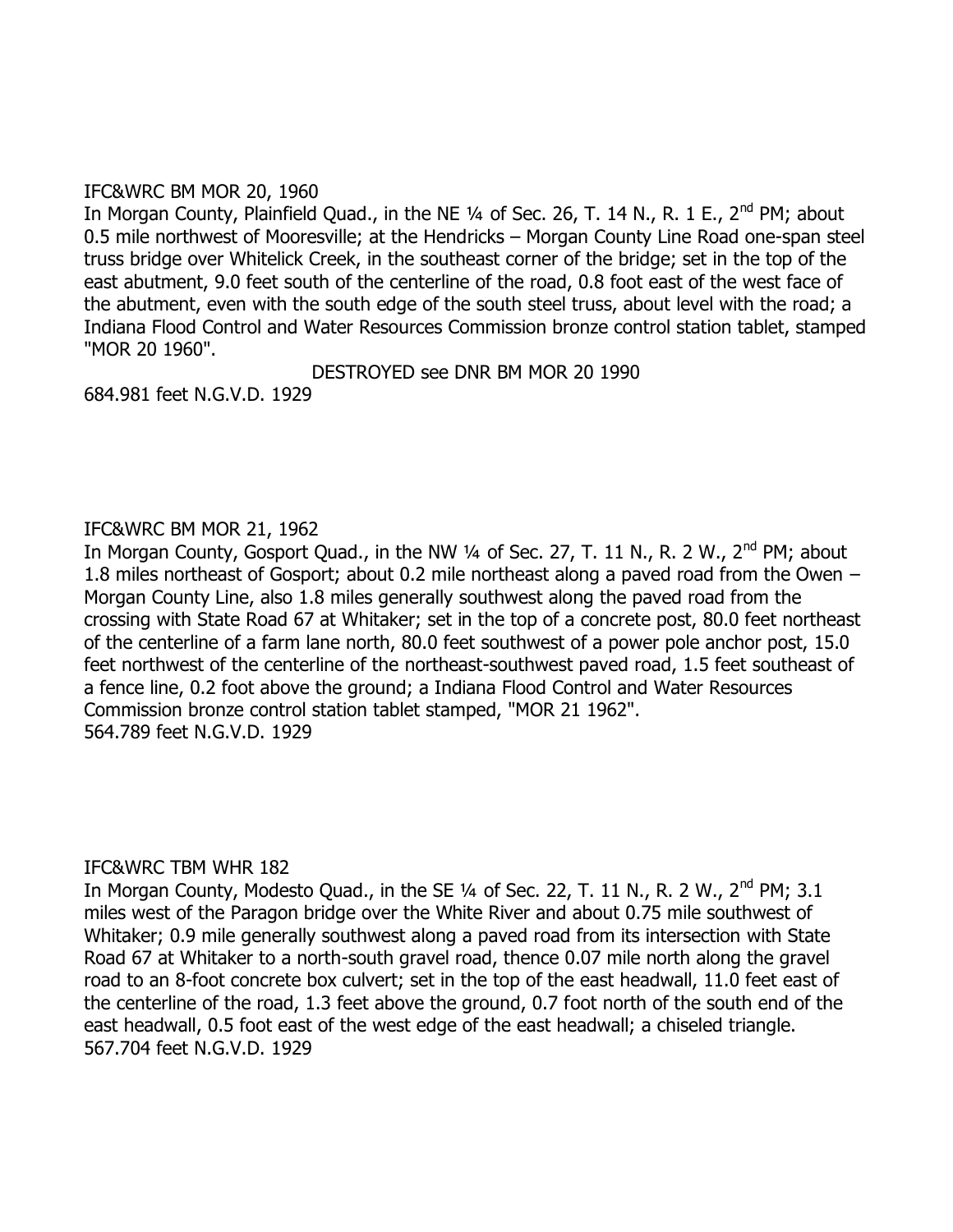#### IFC&WRC BM MOR 22, 1962

In Morgan County, Modesto Quad., in the SW 1/4 of Sec. 23, T. 11 N., R. 2 W., 2<sup>nd</sup> PM; 2.8 miles west of the Paragon bridge over the White River and about 0.5 mile southwest of Whitaker; 0.6 mile generally southwest along a paved road from its crossing with State Road 67 at Whitaker to a 45-foot concrete bridge over Butler Creek; set in the top at the west end of the southwest concrete abutment, 13.5 feet south of the centerline of the bridge, 0.7 foot above the road; a Indiana Flood Control and Water Resources Commission bronze control station tablet, stamped "MOR 22 1962". 572.436 feet N.G.V.D. 1929

## USC&GS BM L 13, 1930

In Morgan County, Paragon Quad., in the NW 1/4 of Sec. 23, T. 11 N., R. 2 W., 2<sup>nd</sup> PM; at Whitaker; 0.1 mile generally northeast along the Conrail (Pennsylvania) Railroad from its crossing with a paved road at Whitaker; set in the top of a concrete post, 48.0 feet east of mile post # 41, 10.7 feet south of the south rail, 1.0 foot below the rails, level with the ground; a U.S. Coast and Geodetic Survey bronze bench mark disk, stamped "L 13 1930". 571.705 feet N.G.V.D. 1929

#### IFC&WRC TBM WHR 183

In Morgan County, Paragon Quad., in the NW  $\frac{1}{4}$  of Sec. 24, T. 11 N., R. 2 W., 2<sup>nd</sup> PM; about 0.75 mile northeast of Whitaker; 0.8 mile northeast along State Road 67 from its junction with a dirt road at Whitaker to its intersection with a north-south dirt road; set in the top of a three-foot concrete headwall of a one-foot pipe culvert under the dirt road, 49.0 feet northnorthwest of the centerline of State Road 67, 13.0 feet below the highway, 0.4 foot southwest of the northeast edge of the headwall, 0.3 foot south-southeast of the north-northwest edge of the headwall; a chiseled triangle.

570.890 feet N.G.V.D. 1929

#### USGS TBM

In Morgan County, Paragon Quad., in the SW  $\frac{1}{4}$  of Sec. 13, T. 11 N., R. 2 W., 2<sup>nd</sup> PM; about 1.0 mile northeast of Whitaker; 1.1 miles generally northeast along State Road 67 from the crossroad at Whitaker to a 5-foot box culvert under the highway; set in the top near the center of the south headwall, 29.0 feet south of the centerline of State Road 67, 3.8 feet southwest of the northeast end of the south headwall, 3.5 feet below the highway; a chiseled square.

571.847 feet N.G.V.D. 1929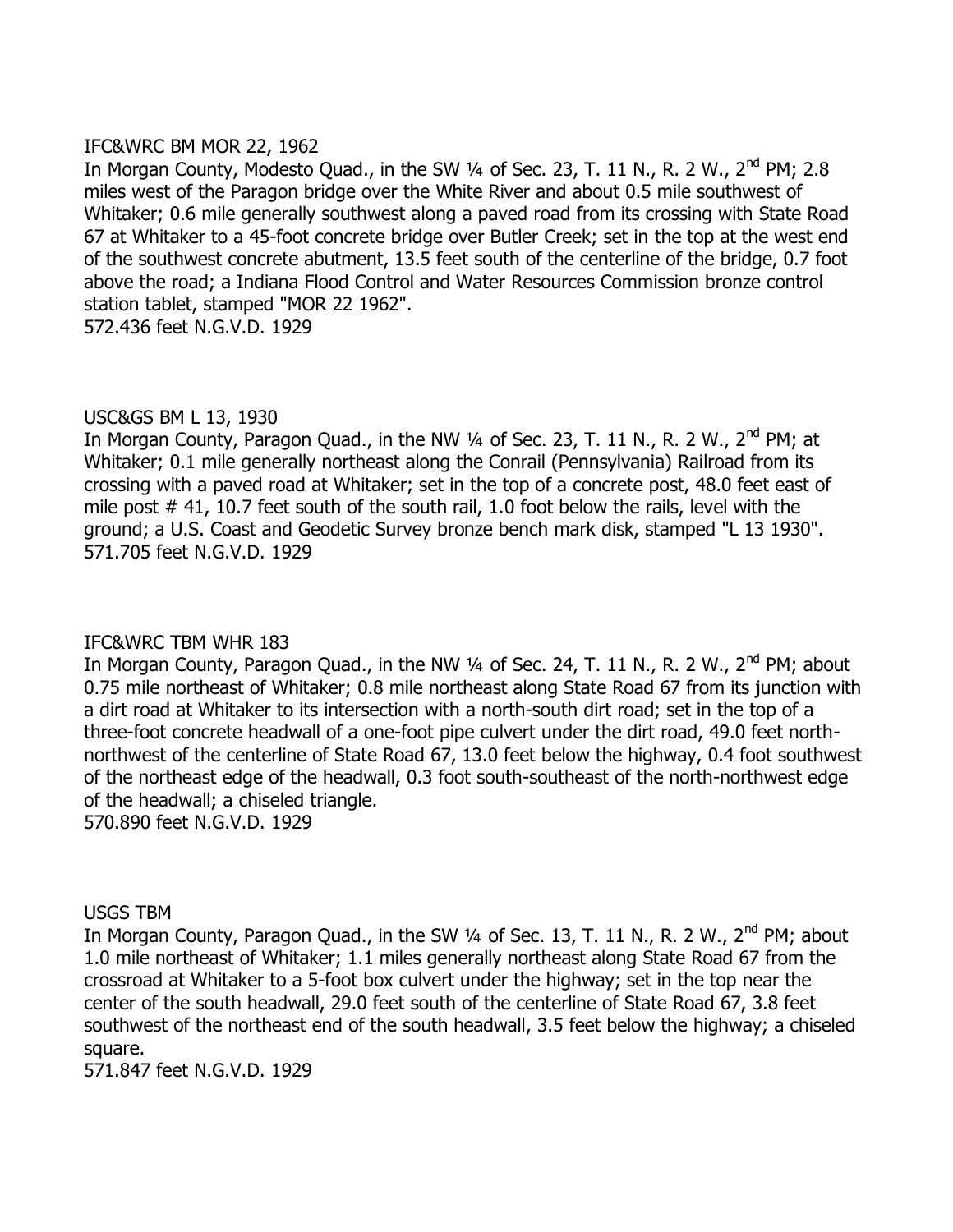#### IFC&WRC BM MOR 23, 1962

In Morgan County, Paragon Quad., in the SW 1/4 of Sec. 13, T. 11 N., R. 2 W., 2<sup>nd</sup> PM; about 1.3 miles northeast of Whitaker; at the State Road 67 forty-five foot concrete bridge over Fall Creek; set in the top at the west end of the southwest abutment, 21.5 feet south of the center line of State Road 67, 0.6 foot east of the west face of the southwest abutment, 0.5 foot above the highway; a Indiana Flood Control and Water Resources Commission bronze control station tablet, stamped "MOR 23 1962".

578.286 feet N.G.V.D. 1929

#### IFC&WRC TBM WHR 184, 1962

In Morgan County, Modesto Quad., in the SE 1/4 of Sec. 24, T. 11 N., R. 2 W., 2<sup>nd</sup> PM; about 1.4 miles southeast of Whitaker, and 1.2 miles west of the Paragon bridge over the White River; 1.4 miles generally northeast along State Road 67 from the crossroad at Whitaker to a private dirt road south adjacent to Fall Creek, thence 0.9 mile south along the dirt road to a 60-inch Oak tree; set in the southwest side of the tree, 27.0 feet northeast of the road, 1.0 foot above the ground; a railroad spike driven through an aluminum tag, stamped "TBM WHR 184 1962".

570.072 feet N.G.V.D. 1929

#### IFC&WRC BM MOR 24, 1962

In Morgan County, Modesto Quad., in the SE  $\frac{1}{4}$  of Sec. 24, T. 11 N., R. 2 W., 2<sup>nd</sup> PM; about 1.4 miles southeast of Whitaker, and 1.2 miles west of the Paragon bridge over the White River; 1.4 miles generally northeast along State Road 67 from the crossroad at Whitaker to a private dirt road south adjacent to Fall Creek, thence 1.0 mile south along the farm lane to its end; set in the top of a concrete post, 37.0 feet southeast of the southeast corner of an old barn, 31.0 feet northeast of the extended centerline of a bend in the road, 15.0 feet southeast of the centerline of the farm lane, 9.0 feet southeast of a triple-trunk tree, 0.3 foot above the ground; a Indiana Flood Control and Water Resources Commission bronze control station tablet stamped, "MOR 24 1962". 570.431 feet N.G.V.D. 1929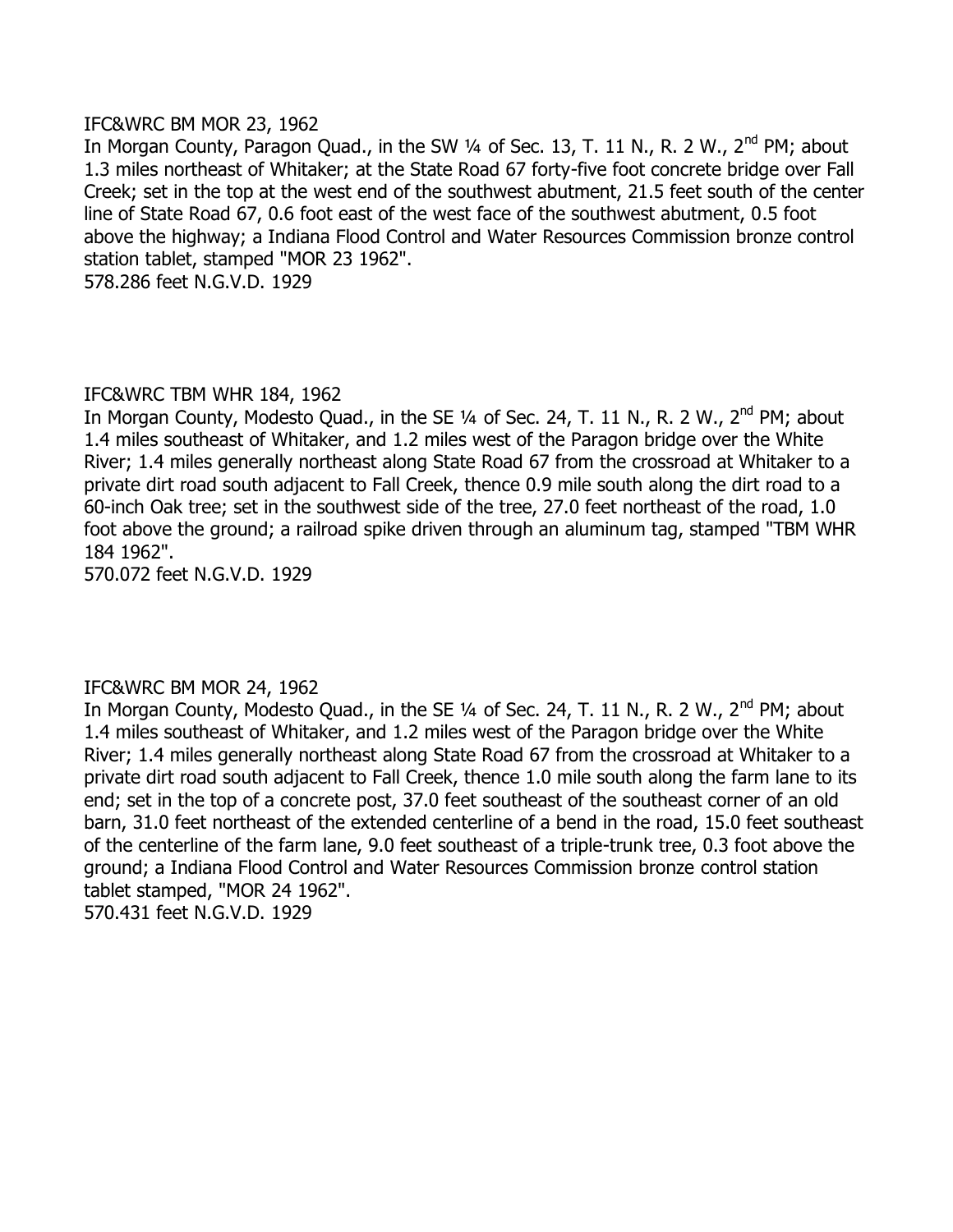#### USGS TBM 72 / L 7

In Morgan County, Paragon Quad., in the SE 1/4 of Sec. 13, T. 11 N., R. 2 W., 2<sup>nd</sup> PM; about 0.5 mile southwest of Paragon; 0.6 mile southwest along State Road 67 from Paragon to a 21 foot single arch concrete bridge; set in the top of the southwest wingwall, 30.0 feet eastnortheast of the centerline of a private dirt road crossing State Road 67, 22.0 feet southsoutheast of the south-southeast concrete guardrail, 0.6 foot east-northeast of the westsouthwest edge of the wingwall, 0.5 foot below the road; a chiseled square. 576.421 feet N.G.V.D. 1929

## IFC&WRC BM MOR 25, 1962

In Morgan County, Modesto Quad., in the SW 1/4 of Sec. 30, T. 11 N., R. 1 W., 2<sup>nd</sup> PM; about 2.5 miles south of Paragon, and about 1.0 mile southwest of the Paragon bridge over the White River; about 1.0 mile southwest along Bear Hollow Road from its "T" road intersection with 400 South Road to a private "T"-road west; set in the top of a concrete post, 13.0 feet east of the centerline of the gravel road, 8.0 feet south of the extended centerline of the "T" road west, 2.0 feet west of a fence line, 0.1 foot above the ground; a Indiana Flood Control and Water Resources Commission bronze control station tablet, stamped "MOR 25 1962". 576.082 feet N.G.V.D. 1929

## IFC&WRC TBM WHR 186, 1962

In Morgan County, Modesto Quad., in the NW  $\frac{1}{4}$  of Sec. 30, T. 11 N., R. 1 W.,  $2^{nd}$  PM; about 2.5 miles south of Paragon, and about 0.9 mile southwest of the Paragon bridge over the White River; about 0.9 mile southwest along Bear Hollow Road from its "T" road intersection with 400 South Road to a 36-inch tree, about 0.75 mile generally southwest of the Bear Hollow Road 40-foot bridge over Bryant Creek; set in the south side of the tree, 200 feet westnorthwest of the centerline of a driveway to a house, 80.0 feet east-northeast of a small wooden floor bridge over a small stream, 24.0 feet north of the centerline of the road, 1.5 feet below the road, 0.7 foot above the ground; a railroad spike driven through an aluminum tag, stamped "TBM WHR 186 1962". 577.924 feet N.G.V.D. 1929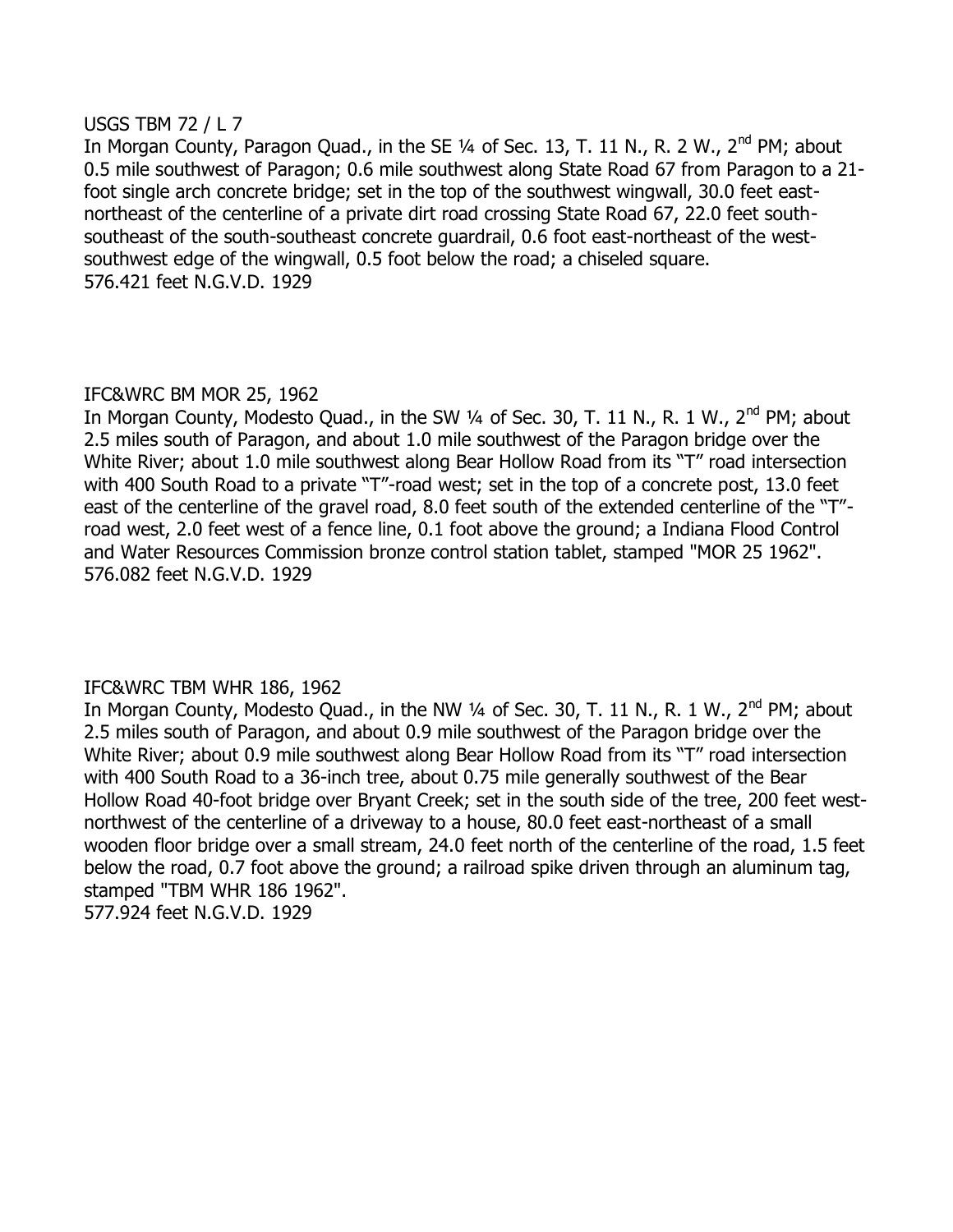#### USC&GS BM M 13, 1930

In Morgan County, Paragon Quad., in the NE  $\frac{1}{4}$  of Sec. 18, T. 11 N., R. 1 W.,  $2^{nd}$  PM; at Paragon; 0.1 mile northeast along the Pennsylvania Railroad from its crossing with South Union Street at Paragon; set in the top of a concrete post, 69.0 feet west of the centerline of the road crossing the tracks, 25.5 feet southwest of the southeast corner of a white house, 9.7 feet north of the north rail of the main track, 0.1 foot above the ground; a U.S. Coast and Geodetic Survey bronze bench mark disk, stamped "580.064 M 13 1930". 580.064 feet N.G.V.D. 1929

#### IFC&WRC BM MOR 27, 1962

In Morgan County, Paragon Quad., in the NE  $\frac{1}{4}$  of Sec. 19, T. 11 N., R. 1 W., 2<sup>nd</sup> PM; about 0.6 mile south of Paragon, 0.8 mile generally south along 725 West Road (Union Street) from its junction with State Road 67 at Paragon to the 300 South Road 25-foot concrete arch bridge over a small creek; set in the top at the west end of the south concrete headwall, 7.0 feet south of the center line of the road, 3.3 feet east of the west end of the south headwall, 3.0 feet above the road; a Indiana Flood Control and Water Commission control station tablet stamped, "MOR 27 1962". 577.797 feet N.G.V.D. 1929

## USGS& TBM 72 / L 8

In Morgan County, Paragon Quad., in the NE  $\frac{1}{4}$  of Sec. 19, T. 11 N., R. 1 W.,  $2^{nd}$  PM; about 0.6 mile south of Paragon; 1.0 mile generally south along 725 West Road (Union Street) from its junction with State Road 67 at Paragon to a 48-foot steel bridge over a small stream; set in the top at the north end of the northwest bridge seat, 6.5 feet west of the centerline of the road, 1.6 feet below the road, 0.6 foot north of the south face of the northwest bridge seat; a chiseled square.

572.434 feet N.G.V.D. 1929

#### USGS RM

In Morgan County, Modesto Quad., in the SW  $\frac{1}{4}$  of Sec. 20, T. 11 N., R. 1 W., 2<sup>nd</sup> PM; about 1.6 miles south of Paragon; at the 2-span steel truss Paragon bridge over the West Fork White River; set in the top of the southeast wingwall, 15.0 feet east of the centerline of the road, 6.5 feet southeast of the south end of the east truss, 2.3 feet above the road; a painted arrow and square.

589.157 feet N.G.V.D. 1929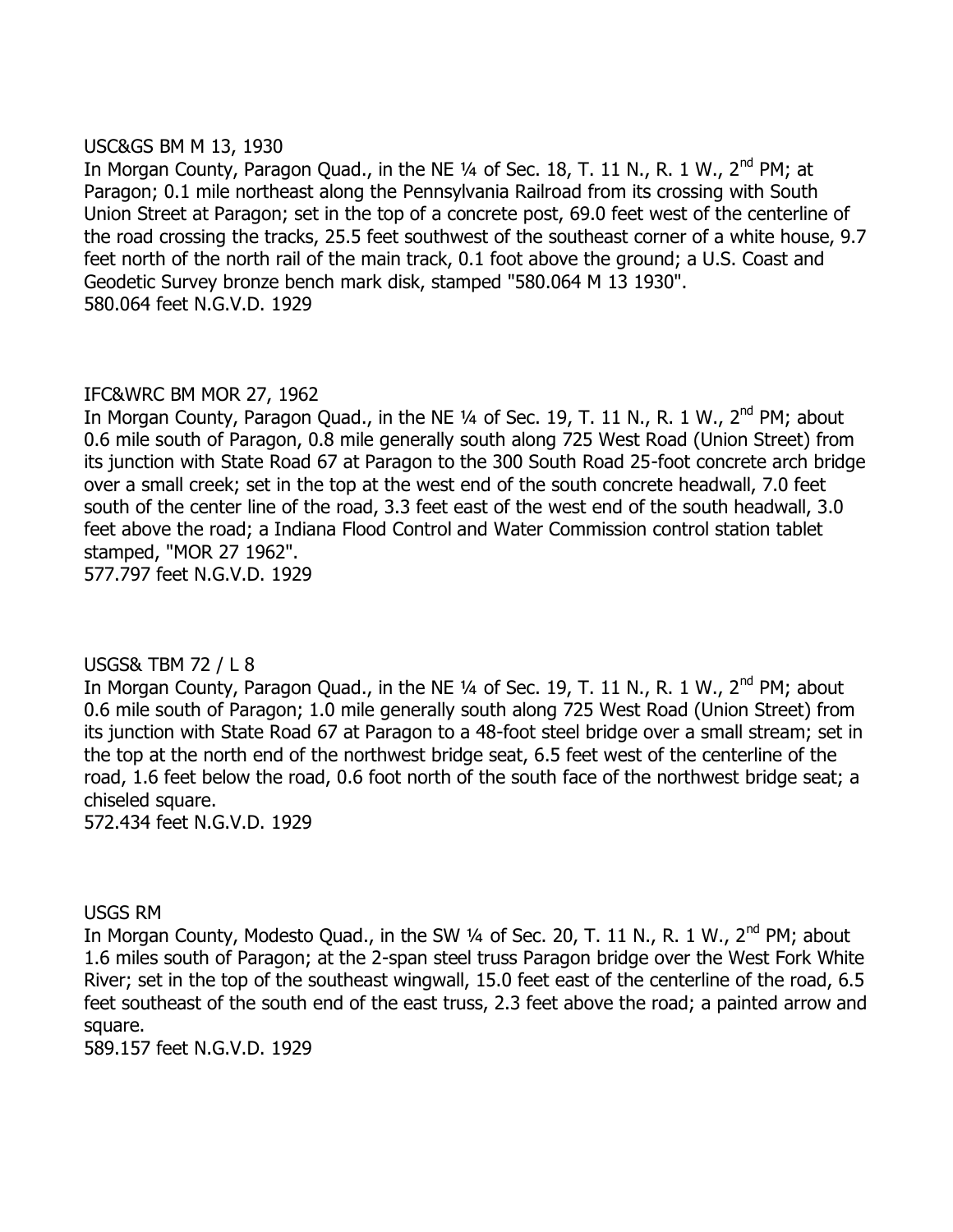#### USGS BM TT 16 TDA 1945

In Morgan County, Modesto Quad., in the SW  $\frac{1}{4}$  of Sec. 20, T. 11 N., R. 1 W.,  $2^{nd}$  PM; about 1.5 miles south of Paragon; at the 2-span steel truss Paragon bridge over the West Fork White River; set in the top of the northeast wingwall, 11.5 feet northeast of the centerline of the road, 2.3 feet above the road, 1.5 feet northeast of the southwest end of the wingwall; a U.S. Geological Survey bronze disk, stamped "TT 16 TDA 589 FT. 1945". 589.096 feet N.G.V.D. 1929

## IFC&WRC BM MOR 26, 1962

In Morgan County, Modesto Quad., in the NE  $\frac{1}{4}$  of Sec. 30, T. 11 N., R. 1 W., 2<sup>nd</sup> PM; about 1.7 miles south of Paragon, and about 0.3 mile south of the Paragon Bridge over the White River; at the Bear Hollow Road 40-foot concrete and steel bridge over Bryant Creek; set in the top at the north end of the northwest wingwall, 10.5 feet west of the centerline of the road, 2.5 feet below the road, 2.3 feet northwest of the southeast end of the northwest bridge seat; a Indiana Flood Control and Water Resources Commission bronze control station tablet, stamped "MOR 26 1962". 569.006 feet N.G.V.D. 1929

#### IFC&WRC TBM WHR 185

In Morgan County, Paragon Quad., in the NW  $\frac{1}{4}$  of Sec. 20, T. 11 N., R. 1 W.,  $2^{nd}$  PM; about 1.3 miles south of Paragon; 1.5 miles generally south along 725 West Road (Union Street) from its junction with State Road 67 at Paragon to a 25-foot single arch concrete bridge; set in the top of the east concrete guardrail, 9.0 feet east of the centerline of the road, 3.0 feet above the ground, 0.9 foot north of the south end of the east concrete guardrail, 0.6 foot east of the west edge of the guardrail; a chiseled triangle. 577.345 feet N.G.V.D. 1929

#### USGS TBM 72 / L 7

In Morgan County, Paragon Quad., in the NE 1/4 of Sec. 17, T. 11 N., R. 1 W., 2<sup>nd</sup> PM; about 0.4 mile northeast of Paragon; 0.9 mile generally northeast along State Road 67 from the crossroad at Paragon to a 3-foot concrete box culvert under the highway; set in the top near the center of the southeast headwall, 75 feet northeast of the centerline of a farm lane leading south, 25 feet northwest of power pole # 1716, 25 feet southeast of the centerline of State Road 67, 1 foot below the highway; a chiseled square. 586.600 feet N.G.V.D. 1929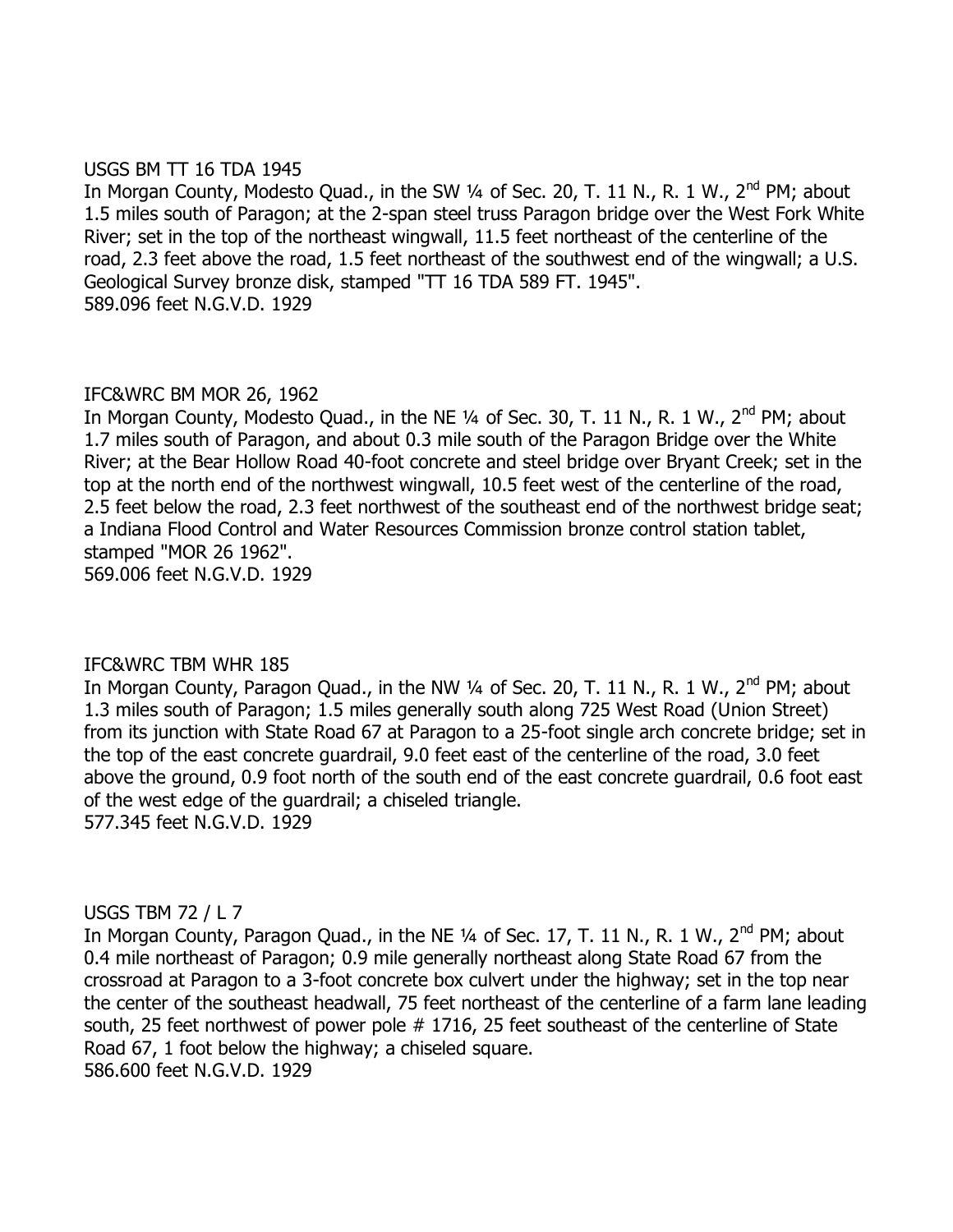#### USGS BM TT 40, 1952

In Morgan County, Paragon Quad., in the SW 1/4 of Sec. 9, T. 11 N., R. 1 W., 2<sup>nd</sup> PM; about 1.2 miles northeast of Paragon; 1.6 miles generally northeast along State Road 67 from the crossroad at Paragon to a north-south crossroad; set in the top of a concrete post in the northwest ¼ of the intersection, 56 feet north of the centerline of State Road 67, 54 feet southwest of the north-south road, 4 feet northeast of a fence corner post, 3 feet below the highway, 0.1 foot above the ground; a U.S. Geological Survey bronze disk, stamped "TT 40 RJH 1952".

588.526 feet N.G.V.D. 1929

#### IFC&WRC TBM WHR 187

In Morgan County, Paragon Quad., in the SE  $\frac{1}{4}$  of Sec. 9, T. 11 N., R. 1 W.,  $2^{nd}$  PM; about 1.7 miles northeast of Paragon; 2.0 miles generally northeast along State Road 67 from the crossroad at Paragon to a 40-foot concrete bridge; set in the top of the southwest wingwall, 470 feet east-northeast of the State Road 67 bridge over Burkhart Creek, 22.0 feet south of the centerline of State Road 67, 0.7 foot south of the north edge of the wingwall, about level with the road; a chiseled triangle".

595.171 feet N.G.V.D. 1929

#### USC&GS BM N 13, 1930

In Morgan County, Paragon Quad., in the NE  $\frac{1}{4}$  of Sec. 10, T. 11 N., R. 1 W., 2<sup>nd</sup> PM; about 2.5 miles northeast of Paragon; 2.9 miles generally northeast along State Road 67 from the crossroad at Paragon to a north-south crossroad; set in the top of the top of a concrete post, at the southeast ¼ of the intersection, 96 feet south of the centerline of State Road 67, 50 feet east of the centerline of the north-south road, 24 feet south of the south rail of the Conrail (Pennsylvania) Railroad track, 1.5 feet north of a fence line, 0.2 foot above the ground; a U.S. Coast and Geodetic Survey bronze bench mark disk, stamped "593.427 N 13 1930".

593.427 feet N.G.V.D. 1929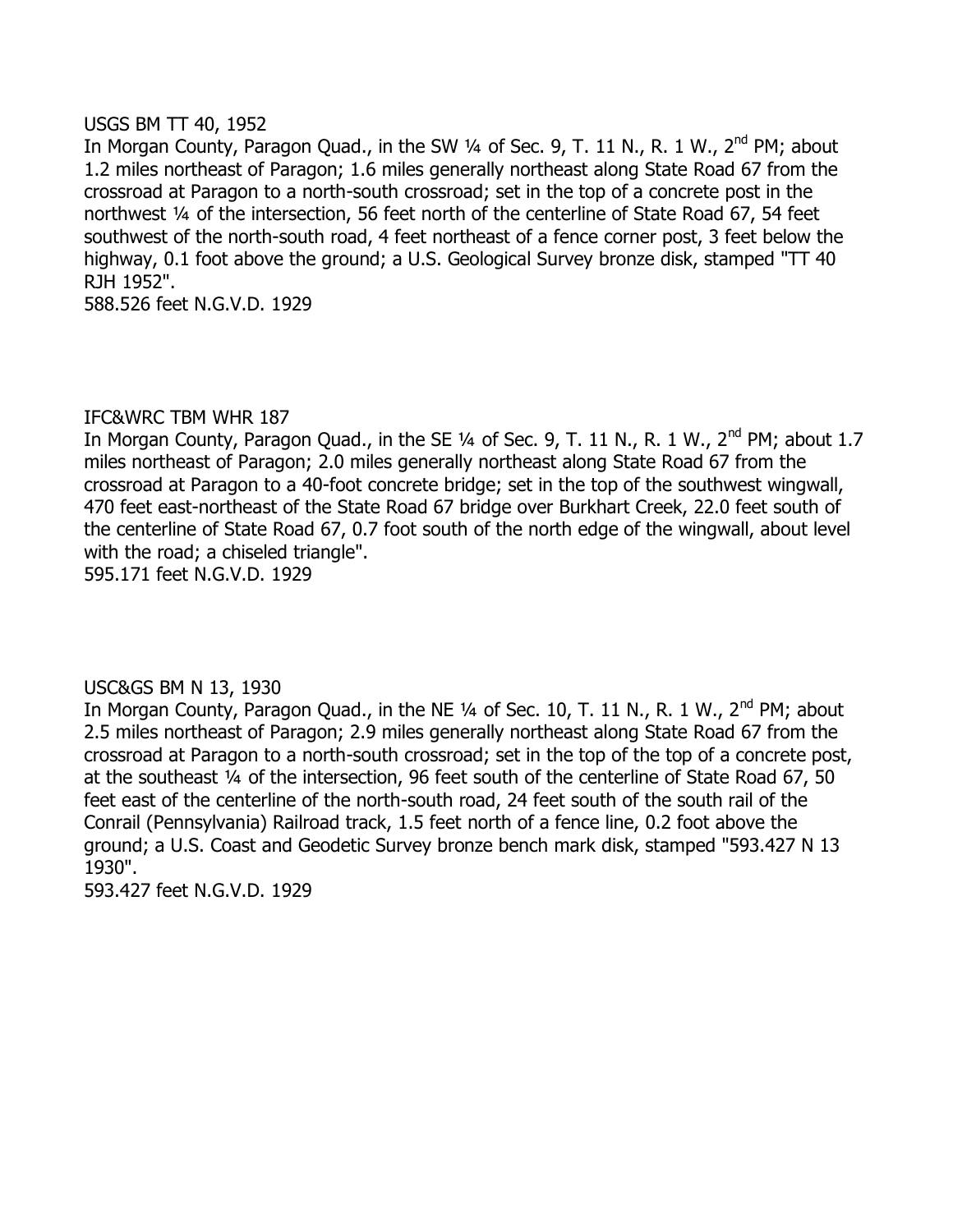#### IFC&WRC TBM WHR 188

In Morgan County, Paragon Quad., in the NE  $\frac{1}{4}$  of Sec. 10, T. 11 N., R. 1 W.,  $2^{nd}$  PM; at Browns Crossing; at the intersection of State Road 67 and 400 West Road; at a 6-foot box culvert at the dirt road crossing; set in the top of the south headwall, 57 feet south of the centerline of State Road 67, 0.7 foot below State Road 67, 0.7 foot south of the north end of the headwall, 0.6 foot east of the west edge; a chiseled triangle. 597.359 feet N.G.V.D. 1929

#### USC&GS BM J 65, 1946

In Morgan County, Martinsville Quad., in the SE 1/4 of Sec. 2, T. 11 N., R. 1 W., 2<sup>nd</sup> PM; about 3.0 miles west of Martinsville; about 0.6 mile generally southwest along State Road 67 from its intersection with 300 West Road to a "T"-road south; set in the top of a concrete post, 71.0 feet southeast of the centerline of State Road 67, 29.0 feet southwest of the centerline of the "T"-road south, 16.5 feet northwest of the northwest rail of the Conrail (Pennsylvania) Railroad, 8.0 feet southwest of a power pole, 0.3 foot above the ground; a U.S. Coast and Geodetic Survey bronze bench mark disk, stamped "J 65 1946". 600.931 feet N.G.V.D. 1929

#### USC&GS BM H 65, 1946

In Morgan County, Martinsville Quad., in the SW 1/4 of Sec. 1, T. 11 N., R. 1 W., 2<sup>nd</sup> PM; about 2.5 miles west of Martinsville; at the intersection of State Road 67 and 300 West Road; set in the top at the northeast end of the southeast headwall of a culvert, 47.0 feet southeast of the centerline of State Road 67, 29.0 feet northeast of the centerline of 300 West Road, 15.0 feet northwest of the northwest rail of the Conrail (Pennsylvania) Railroad, 1.5 feet below the tracks, level with the highway; a U.S. Coast and Geodetic Survey bronze bench mark disk, stamped "H 65 1946". 600.448 feet N.G.V.D. 1929

#### IFC&WRC TBM WHR 189

In Morgan County, Martinsville Quad., in the NW  $\frac{1}{4}$  of Sec. 1, T. 11 N., R. 1 W., 2<sup>nd</sup> PM; about 2.0 miles west of Martinsville; at the State Road 67 120-foot single-span steel truss bridge over Lambs Creek; set in the top of the southwest wingwall, 17.0 feet southeast of the centerline of State Road 67, 3.2 feet southeast of the concrete headwall, 0.6 foot northeast of the southwest edge of the wingwall, 0.5 foot above the road; a chiseled triangle. 603.310 feet N.G.V.D. 1929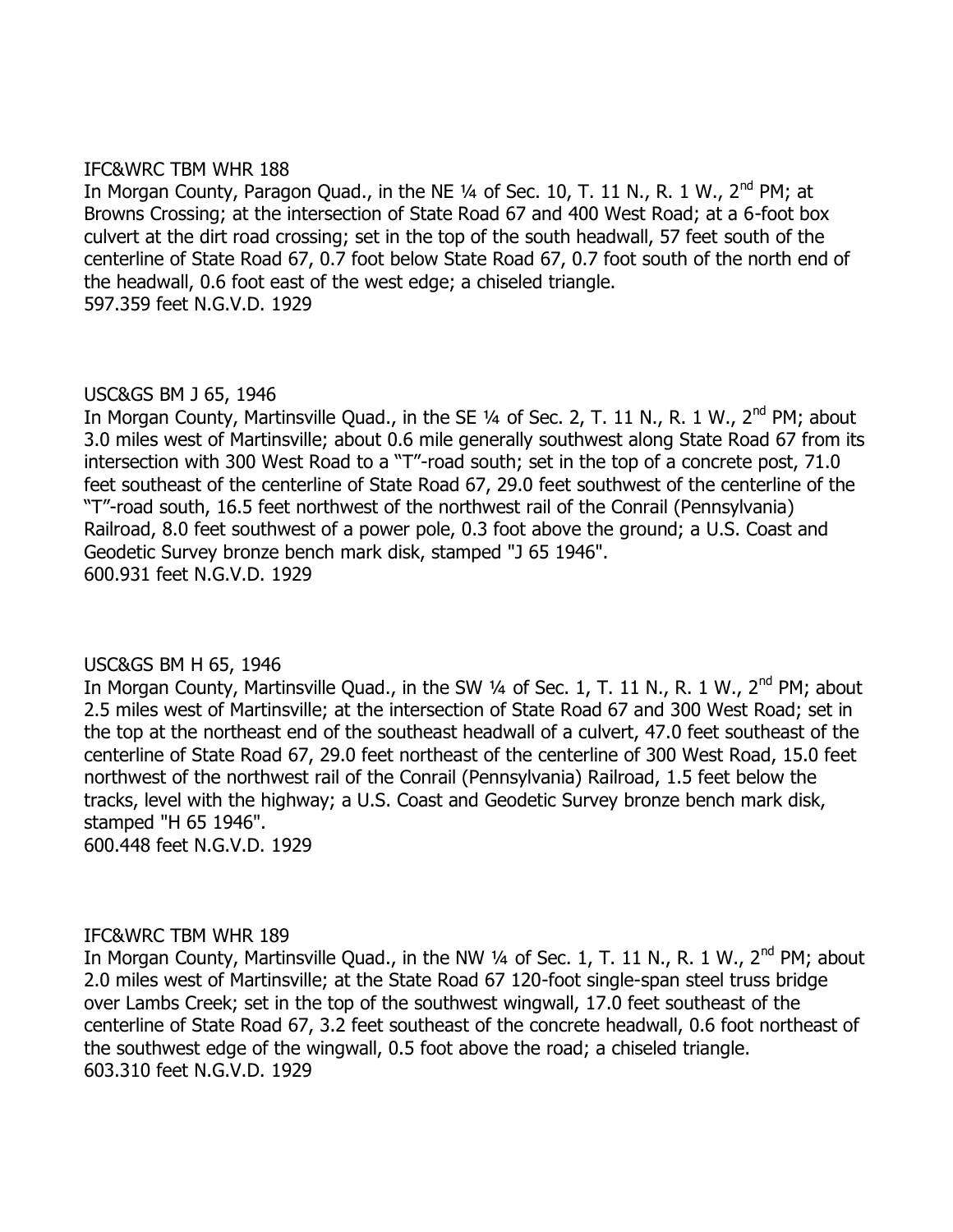#### USC&GS BM P 13, 1930

In Morgan County, Martinsville Quad., in the NW  $\frac{1}{4}$  of Sec. 6, T. 11 N., R. 1 E., 2<sup>nd</sup> PM; about 1.5 miles west of Martinsville; at the Conrail (Pennsylvania) Railroad three-span steel truss bridge over the White River; set in the top at the north end of the northwest stone abutment, 4.5 feet north of the north rail of the track, 2.7 feet south of the south end of the top stone abutment, 1.0 foot below the rails; a U.S. Coast and Geodetic Survey bronze bench mark disk, stamped "599.831 P 13 1930". 599.831 feet N.G.V.D. 1929

## IFC&WRC TBM WHR 190

In Morgan County, Martinsville Quad., in the SE  $1/4$  of Sec. 31, T. 12 N., R. 1 E., 2<sup>nd</sup> PM; about 1.2 miles west of Martinsville; 0.5 mile generally southwest along State Road 67 from its intersection with State Road 39 west of Martinsville to a paved "T"-road northwest; set in the top of the concrete headwall of a 4-foot box culvert under State Road 67, 185 feet northeast of the centerline of State Road 67, 1.2 feet below the highway, 0.6 foot northeast of the southwest edge of the headwall; a chiseled triangle. 598.291 feet N.G.V.D. 1929

#### IFC&WRC TBM WHR 191

In Morgan County, Martinsville Quad., in the SW  $\frac{1}{4}$  of Sec. 33, T. 12 N., R. 1 E., 2<sup>nd</sup> PM; at Martinsville; 0.4 mile west along Morgan Street from its intersection with Main Street to its intersection with Shirley Street; set in the top of the concrete curbing, 75.0 feet east of the centerline of Shirley Street, 42.0 feet east of a fire hydrant, 15.0 feet north of the centerline of Morgan Street, 10.0 feet south of the centerline of the north sidewalk of Morgan Street, 0.5 foot above the street, 0.2 foot north of the south edge of the curb; a chiseled triangle. 596.183 feet N.G.V.D. 1929

#### USC&GS BM S 13, 1930

In Morgan County, Martinsville Quad., in the NE  $\frac{1}{4}$  of Sec. 4, T. 11 N., R. 1 E., 2<sup>nd</sup> PM; at Martinsville; at the City Hall building, at the Jefferson Street entrance to the building; set in the top at the north end of the concrete steps, 1.1 feet south of the north edge of the step, 0.8 foot east of the west edge of the step, 0.4 foot west of the north stone pillar; a U.S. Coast and Geodetic Survey bronze bench mark disk, stamped "606.747 S 13 1930". 606.747 feet N.G.V.D. 1929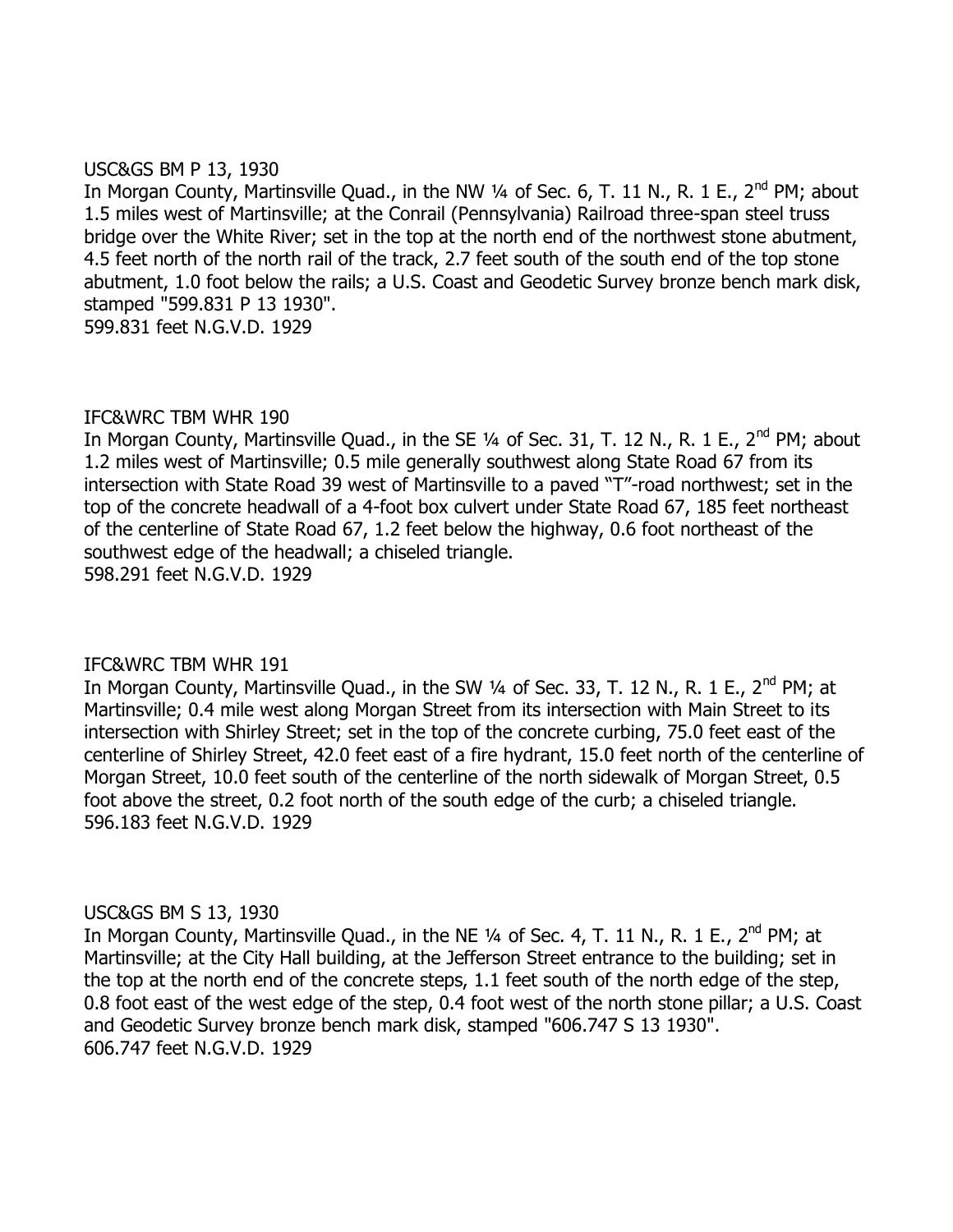#### IFC&WRC TBM WHR 192

In Morgan County, Martinsville Quad., in the NE 1/4 of Sec. 33, T. 12 N., R. 1 E., 2<sup>nd</sup> PM; about 0.2 mile north of Martinsville; 0.85 mile north along Main Street (Blue Bluff Road) from the Morgan County Courthouse at Martinsville to a 4-foot box culvert under the road; set in the top of the west concrete headwall of the culvert, 120 feet south of a dirt road leading west to the rear of a factory (Adams Clay Products), 11.0 feet west of the centerline of the road, 2.8 feet north of the south edge of the headwall, 1.8 feet above the ground, 0.7 foot west of the east edge of the headwall; a chiseled triangle.

612.032 feet N.G.V.D. 1929

#### IFC&WRC BM MOR 28, 1962

In Morgan County, Martinsville Quad., in the SW 1/4 of Sec. 28, T. 12 N., R. 1 E., 2<sup>nd</sup> PM; about 0.6 mile north of Martinsville; 1.3 miles north along Main Street (Blue Bluff Road) from the Morgan County Courthouse to a twelve-foot concrete bridge over a small stream; set in the top at the south end of the west concrete guardrail, 9.5 feet west of the centerline of the road, 2.0 feet above the road, 2.0 feet north of the south end of the west guardrail; a Indiana Flood Control and Water Resources Commission bronze control station tablet, stamped "MOR 28 1962".

616.903 feet N.G.V.D. 1929

#### USGS TBM 61

In Morgan County, Martinsville Quad., in the SW 1/4 of Sec. 28, T. 12 N., R. 1 E., 2<sup>nd</sup> PM; about 0.6 mile north of Martinsville; 1.3 miles north along Main Street (Blue Bluff Road) from the Morgan County Courthouse to a twelve-foot concrete bridge over a small stream; set in the top at the north end of the east concrete headwall, 9.5 feet east of the centerline of the road, 2.0 feet above the road, 0.3 foot south of the north end of the east headwall; a chiseled square.

616.765 feet N.G.V.D. 1929

#### IFC&WRC TBM WHR 193

In Morgan County, Martinsville Quad., in the NE  $\frac{1}{4}$  of Sec. 28, T. 12 N., R. 1 E., 2<sup>nd</sup> PM; about 1.2 miles north of Martinsville; 2.0 miles generally north along Main Street (Blue Bluff Road) from the Morgan County Courthouse at Martinsville to a 5-foot box culvert under the road; set in the top of the north-northwest concrete guardrail, 115 feet east-northeast of a concrete walk to a house, 10.0 feet north-northwest of the centerline of the paved road, 2.0 feet above the road, 1.7 feet west-southwest of the east-northeast end of the guardrail, 0.9 foot southsoutheast of the north-northwest end of the guardrail; a chiseled triangle. 625.847 feet N.G.V.D. 1929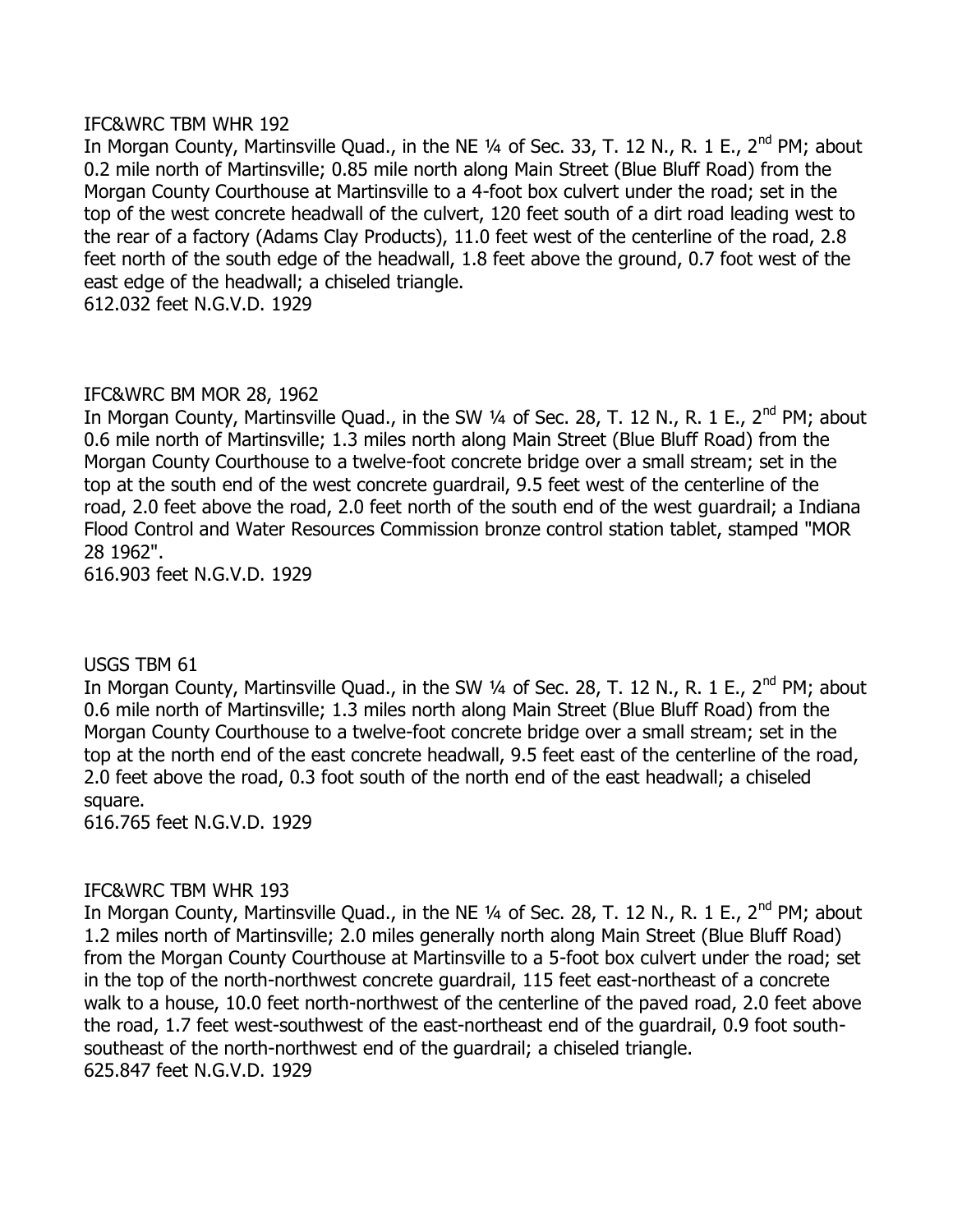#### USGS TBM 63

In Morgan County, Martinsville Quad., in the SW 1/4 of Sec. 21, T. 12 N., R. 1 E., 2<sup>nd</sup> PM; about 1.7 miles north of Martinsville; 2.4 miles generally north along Main Street (Blue Bluff Road ) from the Morgan County Courthouse at Martinsville to a "T"-lane west, thence 0.15 mile west along the farm lane to the Conrail (Pennsylvania) Railroad, thence 250 feet north along the tracks to a 24-foot trestle bridge (# 28 / 56); set in the top at the north end of the north abutment, 5.3 feet west of the west rail of the tracks, 1.5 feet below the rails, 0.4 foot east of the west end of the abutment, 0.2 foot south of the north face of the abutment; a chiseled square.

604.475 feet N.G.V.D. 1929

#### IFC&WRC BM MOR 29, 1962

In Morgan County, Martinsville Quad., in the SE 1/4 of Sec. 21, T. 12 N., R. 1 E., 2<sup>nd</sup> PM; about 1.9 miles north of Martinsville; 2.6 miles generally north along Main Street (Blue Bluff Road) from the Morgan County Courthouse at Martinsville to a 15-foot concrete bridge over a small stream; set in the top at the south end of the west concrete guardrail, 9.5 feet west of the centerline of the road, 3.2 feet above the road, 2.4 feet north of the south end of the west guardrail; a Indiana Flood Control and Water Resources Commission bronze control station tablet, stamped "MOR 29 1962".

614.115 feet N.G.V.D. 1929

#### USED BM TT 122

In Morgan County, Martinsville Quad., in the NE 1/4 of Sec. 21, T. 12 N., R. 1 E., 2<sup>nd</sup> PM; about 2.3 miles north of Martinsville; 2.9 miles generally north along the Conrail (Penn Central) Railroad from its crossing with Morgan Street (old State Road 37) at Martinsville to a farm lane and a gravel pit road west, thence 2300 feet north along the tracks to an east-west farm lane crossing, 23.0 feet west of the west rail of the track, 16.0 feet south of the centerline of the farm lane, 4.0 feet below the rails, 0.4 foot above the ground; a United States Corps of Engineers iron pipe and cap, stamped "136 TT 122". 602.360 feet N.G.V.D. 1929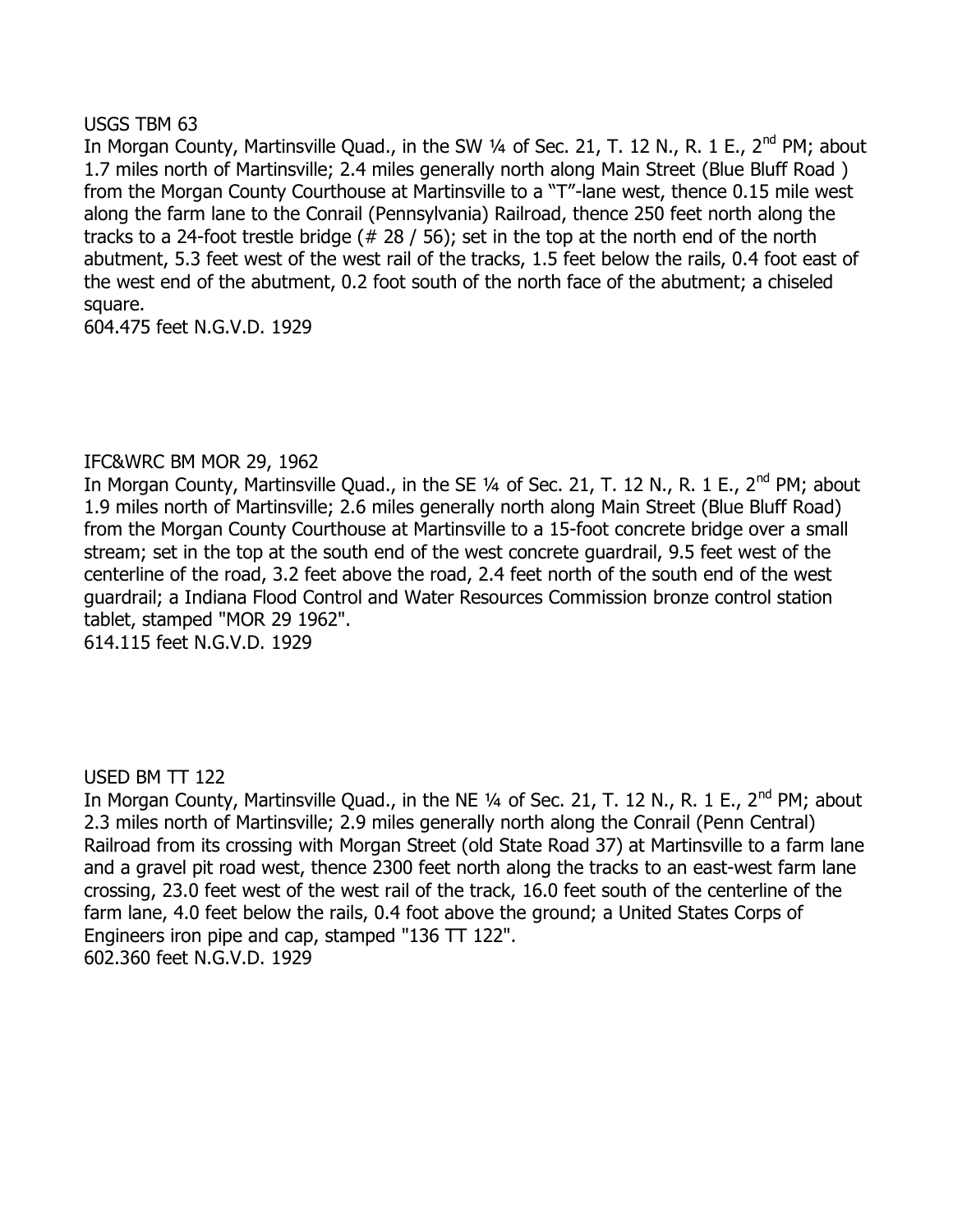#### IFC&WRC TBM WHR 194

In Morgan County, Martinsville Quad., in the NE 1/4 of Sec. 16, T. 12 N., R. 1 E., 2<sup>nd</sup> PM; about 3.1 miles north of Martinsville; 3.7 miles generally north along the Conrail (Penn Central) Railroad from its crossing with Morgan Street (old State Road 37) at Martinsville to a clump of 3 large trees east of the tracks; set in the southwest side of a 15-inch tree, 35.0 feet westsouthwest of the west-southwest edge of a row of steel pilings, 18.0 feet west of the centerline of a gravel road, 12.0 feet east of the east rail of the tracks, 1.0 foot above the ground, 0.6 foot below the rails; a railroad spike driven through an aluminum tag, stamped "TBM WHR 194".

611.283 feet N.G.V.D. 1929

#### IFC&WRC BM MOR 30, 1962

In Morgan County, Martinsville Quad., in the SW 1/4 of Sec. 9, T. 12 N., R. 1 E., 2<sup>nd</sup> PM; about 3.2 miles north of Martinsville; at the Conrail (Penn Central) Railroad two-span steel truss bridge over the White River, thence 0.3 mile southwest along the north bank of the river to a concrete dam; set in the top of the northwest of the southeast edge of the northwest wing, 2.2 feet southeast of the northwest edge of the wing, 1.8 feet above the floor of the dam; a Indiana Flood Control and Water Resources Commission bronze control station tablet, stamped "MOR 30 1962".

593.761 feet N.G.V.D. 1929

#### IFC&WRC BM MOR 31, 1962

In Morgan County, Martinsville Quad., in the SE 1/4 of Sec. 9, T. 12 N., R. 1 E., 2<sup>nd</sup> PM; about 3.2 miles north of Martinsville; at the Conrail (Penn Central) Railroad two-span steel truss bridge over the White River and a wooden trestle overflow bridge over the White River; set in the top at the south end of the east pier, 150 feet north of the south end of the overflow section , 7.0 feet east of the east rail of the tracks, 4.8 feet below the rails, 1.8 feet south of the south end of the steel truss plate; a Indiana Flood Control and Water Resources Commission bronze control station tablet, stamped "MOR 31 1962". 611.161 feet N.G.V.D. 1929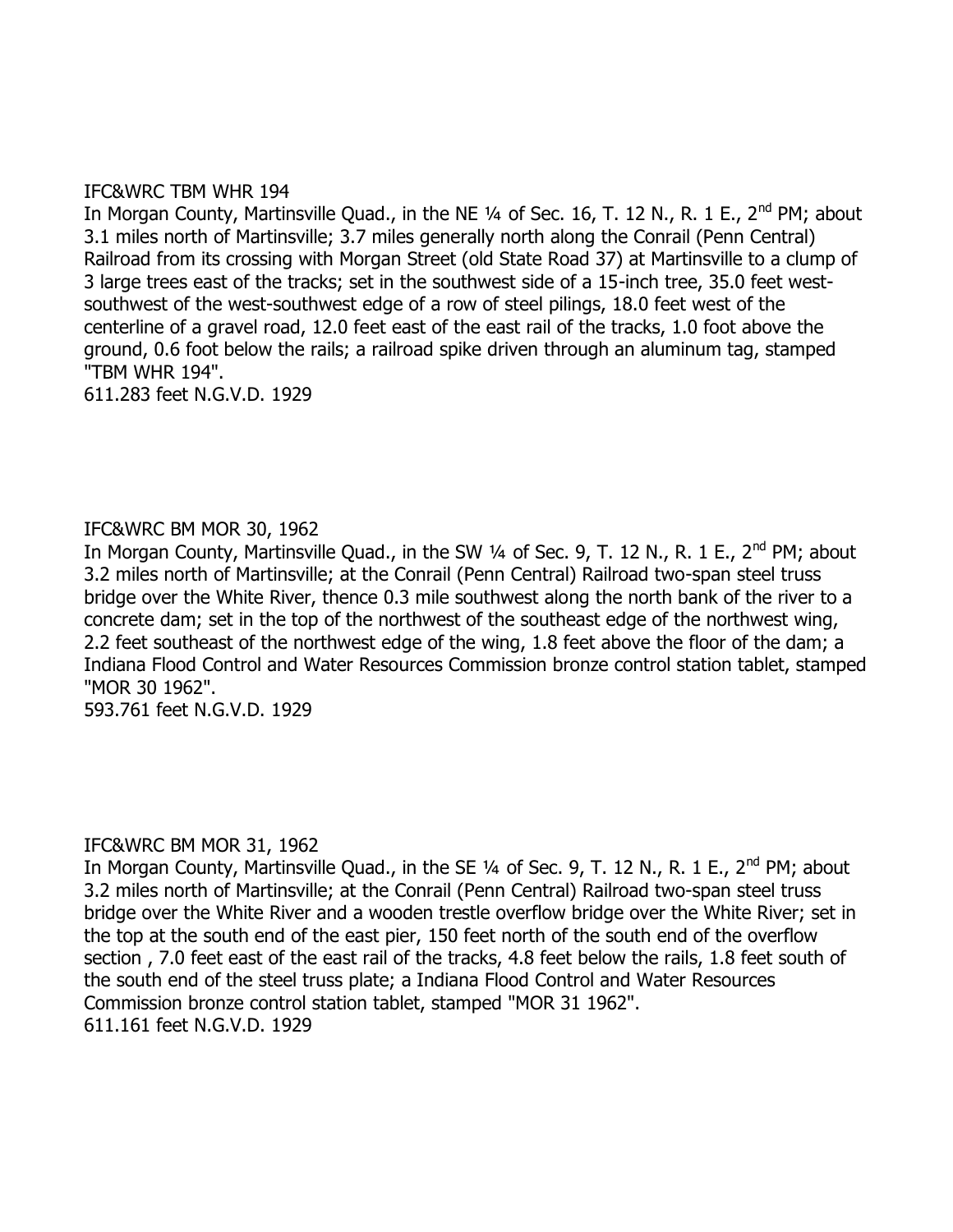#### IFC&WRC TBM WHR 195

In Morgan County, Martinsville Quad., in the SW 1/4 of Sec. 10, T. 12 N., R. 1 E., 2<sup>nd</sup> PM; about 3.2 miles north of Martinsville; about 0.6 mile north along Blue Bluff Road from its "T" road intersection with Maple Turn Road to a fourteen-foot concrete bridge over a small stream, 0.1 mile northeast of the main entrance to Indianapolis Power and Light Company Power Plant; set in the top at the southwest end of the southeast headwall, 13.0 feet southeast of the centerline of the road, 2.0 feet above the road, 0.4 foot southeast of the northwest edge of the southeast headwall, 0.3 foot northeast of the southwest edge of the southeast headwall; a chiseled triangle.

611.357 feet N.G.V.D. 1929

#### IFC&WRC TBM WHR 196, 1962

In Morgan County, Martinsville Quad., in the NE 1/4 of Sec. 10, T. 12 N., R. 1 E., 2<sup>nd</sup> PM; about 4.0 miles north of Martinsville; about 1.4 mile generally north and east along Blue Bluff Road from its "T" road intersection with Maple Turn Road to power pole # 233/765; set in the south side of the power pole, 275 feet east of a drive to a home on the hillside, 15.0 feet north of the centerline of the paved road, 1.0 foot above the road; a railroad spike driven through an aluminum tag, stamped "TBM WHR 196 1962".

636.627 feet N.G.V.D. 1929

#### IFC&WRC TBM WHR 197

In Morgan County, Martinsville Quad., in the NE  $\frac{1}{4}$  of Sec. 10, T. 12 N., R. 1 E., 2<sup>nd</sup> PM; about 4.1 miles north of Martinsville; at the Blue Bluff Road two-span steel truss bridge over the White River; set in the top of a metal pier at the southwest edge of the bridge, 13.0 feet north of the south edge of the west metal guardrail, 9.0 feet west of the centerline of the bridge, 1.5 feet below the road; a filed cross.

620.308 feet N.G.V.D. 1929

#### IFC&WRC BM MOR 32, 1962

In Morgan County, Martinsville Quad., in the NE 1/4 of Sec. 10, T. 12 N., R. 1 E., 2<sup>nd</sup> PM; about 4.1 miles north of Martinsville; at the Blue Bluff Road two-span steel truss bridge over the White River; set in the top of the northwest wingwall, 11.0 feet west of the centerline of the bridge, 1.5 feet southwest of the northeast edge of the northwest wingwall, 0.5 foot below the road; a Indiana Flood Control and Water Resources Commission bronze control station tablet, stamped "MOR 32 1962".

620.397 feet N.G.V.D. 1929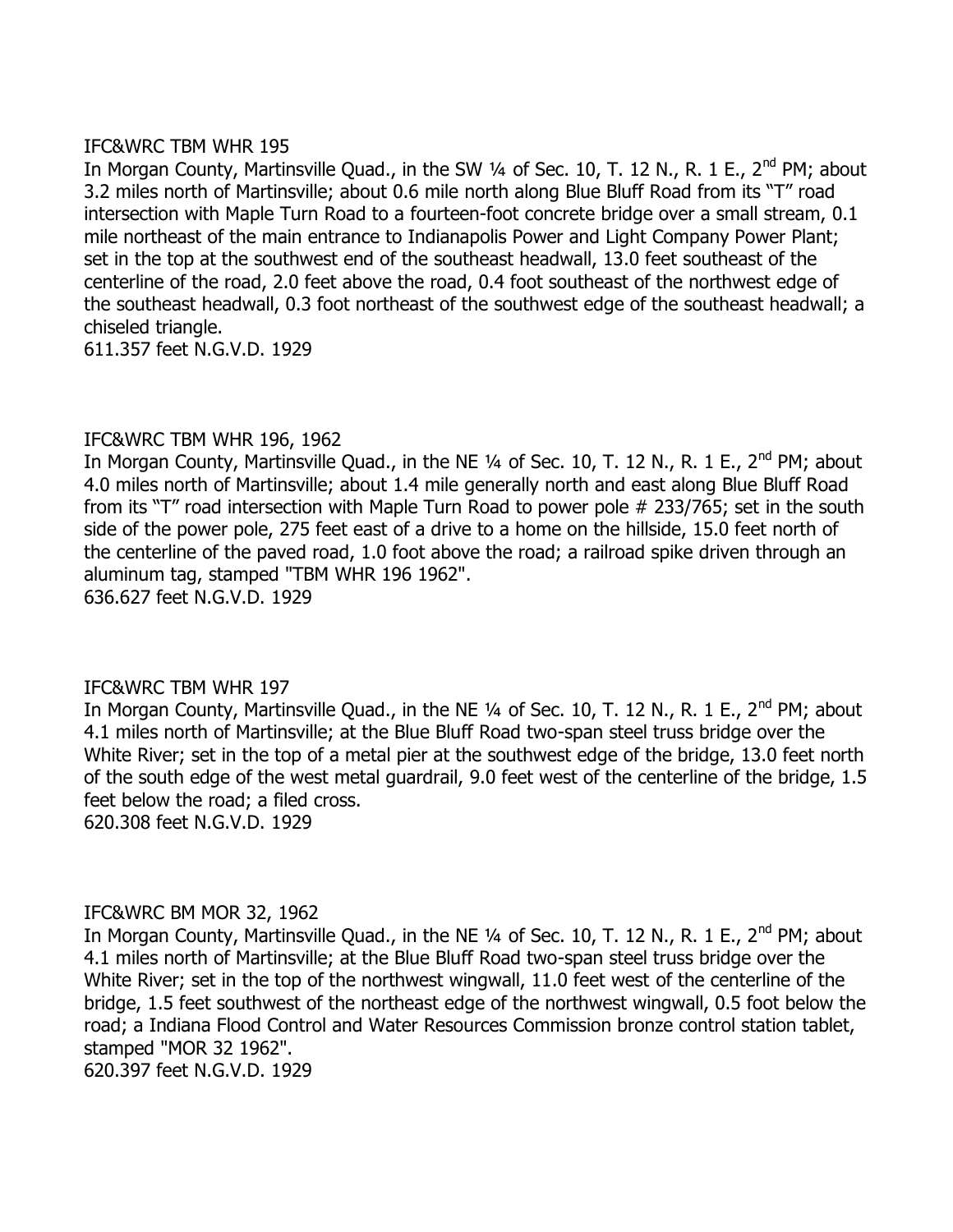#### USGS RM

In Morgan County, Mooresville West Quad., in the SE 1/4 of Sec. 3, T. 12 N., R. 1 E., 2<sup>nd</sup> PM; about 1.0 mile southwest of Centerton; 150 feet west along 550 North Road from its "T" road intersection with 150 East Road to a "T"-road southwest (levee road), thence 0.5 mile southwest along the levee road to a destroyed bridge over the White River; set in the top at the north end of the north bridge seat, 25.0 feet southeast of the southeast corner of the US Geological Survey gaging shed, 4.0 feet below the levee, 3.7 feet east of the west end of the north bridge seat, 2.3 feet north of the south face of the bridge seat; a U.S. Geological Survey bronze gaging station reference mark with no markings. 616.102 feet N.G.V.D. 1929

#### IFC&WRC TBM WHR 198

In Morgan County, Mooresville West Quad., in the SE 1/4 of Sec. 3, T. 12 N., R. 1 E., 2<sup>nd</sup> PM; about 0.4 mile south of Centerton; 150 feet west along 550 North Road from its "T" road intersection with 150 East Road to the top of a levee; set in the top of the east-northeast metal bolt in the top of a concrete block base, 27.0 feet northwest of a north-south fence line, 26.0 feet southwest of the centerline of the gravel road, 18.0 feet southeast of power pole # 814/3278, 2.0 feet above the ground, 0.3 foot west-southwest of the east-northeast edge of the block, 0.2 foot above the concrete block; no markings. 615.445 feet N.G.V.D. 1929

#### IFC&WRC TBM WHR 199, 1962

In Morgan County, Mooresville West Quad., in the SW  $\frac{1}{4}$  of Sec. 35, T. 13 N., R. 1 E., 2<sup>nd</sup> PM; at Centerton; at the Centerton Elementary School; set in the south side of power pole # 1064/1, 144 feet east of the centerline of the east driveway to the Centerton Elementary School, 13.0 feet north of the centerline of 600 North Road 5.5 feet south of an east-west fence line, 1.0 foot above the ground, 0.5 foot below the road; a railroad spike driven through an aluminum tag, stamped "TBM WHR 199 1962". 624.855 feet N.G.V.D. 1929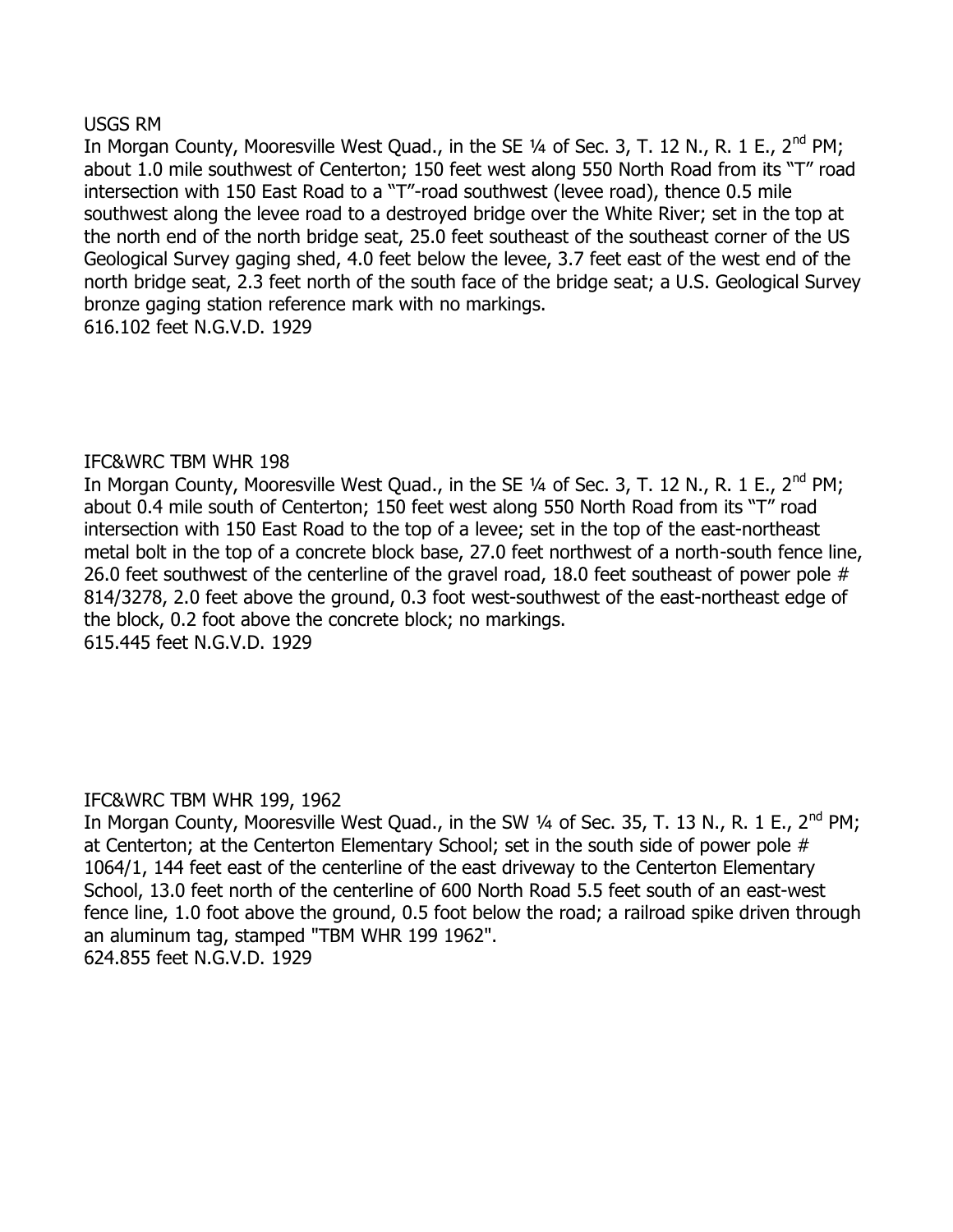#### USGS BM TT 34 1952

In Morgan County, Mooresville West Quad., in the SE 1/4 of Sec. 35, T. 12 N., R. 1 E., 2<sup>nd</sup> PM; about 0.6 mile east of Centerton; at the "T"-road intersection of 600 North Road and 235 East Road; set in the top of a concrete post, in the northwest quarter of the junction, 70.0 feet west of the centerline of 235 East Road, 22.0 feet north of the centerline of 600 North Road, 2.1 feet east of a power pole, 0.1 foot above the ground; a U.S. Geological Survey bronze disk, stamped "TT 34 RJH 1952". 619.699 feet N.G.V.D. 1929

## IFC&WRC BM MOR 33, 1962

In Morgan County, Cope Quad., in the SE  $\frac{1}{4}$  of Sec. 7, T. 12 N., R. 2 E., 2<sup>nd</sup> PM; about 3.2 miles northwest of Cope; about 0.45 mile northeast along State Road 37 from its intersection with 390 East Road to a two-foot pipe culvert under the highway; set in the top of the southeast headwall of the culvert, 21.5 feet below the highway, 0.8 foot northeast of the southwest end of the southeast headwall; a Indiana Flood Control and Water Resources Commission bronze control station tablet, stamped "MOR 33 1962". 627.337 feet N.G.V.D. 1929

## IFC&WRC TBM WHR 200

In Morgan County, Cope Quad., in the NW 1/4 of Sec. 8, T. 12 N., R. 2 E., 2<sup>nd</sup> PM; about 3.4 miles northwest of Cope; at the "T"-road intersection of State Road 37 and 500 East Road; set in the top of a "V" concrete headwall of a two-foot box culvert under 500 East Road, 55.0 feet southwest of a 17-foot box culvert under old State Road 37, 13.0 feet south-southwest of the centerline of 500 East Road, 0.8 foot southeast of the northwest edge of the headwall, 0.5 foot southwest of the northeast edge of the headwall; a chiseled triangle. 628.097 feet N.G.V.D. 1929

#### ISHC BM MOR G 2

In Morgan County, Mooresville East Quad., in the NE  $\frac{1}{4}$  of Sec. 8, T. 12 N., R. 2 E., 2<sup>nd</sup> PM; about 3.0 miles southeast of Bethany; at the State Road 37 concrete bridge over Stotts Creek; set in the top of the southwest end of the northwest concrete sidewalk, 17.3 feet northwest of the centerline of the highway, 11.5 feet northeast of the southwest end of the northwest sidewalk, 2.6 feet northwest of the northwest of the southeast face of the northwest sidewalk, 0.9 foot above the road; a Indiana State Highway Commission bronze disk, stamped "MOR G 2".

631.827 feet N.G.V.D. 1929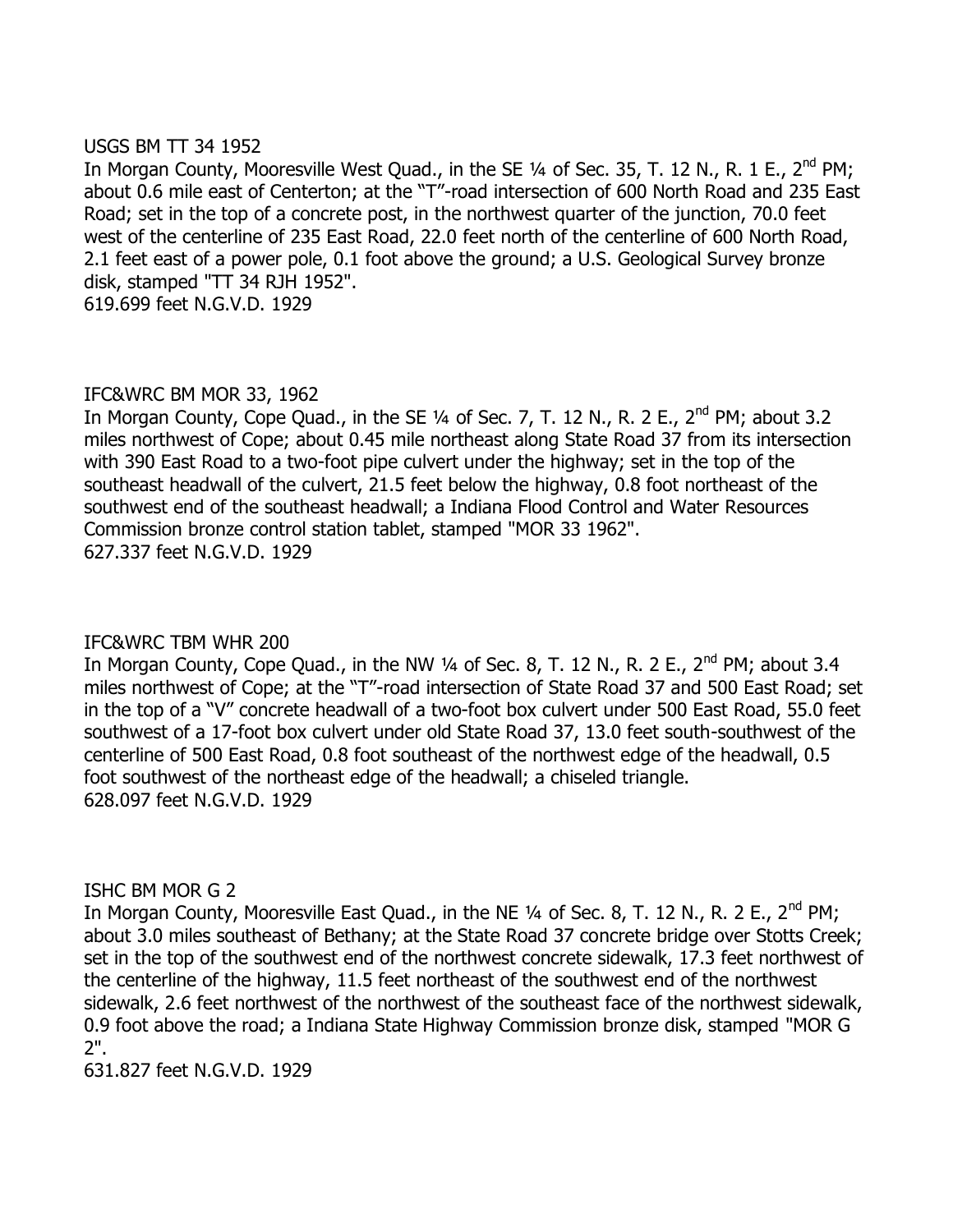#### USC&GS TBM 332

In Morgan County, Mooresville East Quad., in the NW 1/4 of Sec. 4, T. 12 N., R. 2 E., 2<sup>nd</sup> PM; about 3.2 miles southeast of Bethany; about 0.2 mile northeast along State Road 37 from its "T" road intersection with 600 East Road to a 2-foot pipe culvert under the highway; set in the top at the southwest end of the southeast headwall, 150 feet northeast of a Cities Service Station, 15.5 feet southeast of the centerline of the highway, 0.3 foot northeast of the southwest end of the south end of the southeast headwall, level with the highway; a chiseled circle.

650.120 feet N.G.V.D. 1929

## USC&GS TBM 333

In Morgan County, Mooresville East Quad., in the NE  $\frac{1}{4}$  of Sec. 4, T. 12 N., R. 2 E., 2<sup>nd</sup> PM; about 3.5 miles southeast of Bethany; about 0.1 mile southwest along State Road 37 from its "T" road intersection with 640 East Road to a forty-foot concrete bridge over a small stream, thence 32 feet northwest to an abandoned concrete arch bridge; set in the top of the southeast broken concrete guardrail, 8.0 feet east of a right-of-way marker, 4.8 feet southeast of a fence line; a painted steel reinforcing rod on the guardrail. 634.785 feet N.G.V.D. 1929

#### ISHC BM MOR G 8

In Morgan County, Mooresville East Quad., in the SW  $\frac{1}{4}$  of Sec. 34, T. 13 N., R. 2 E., 2<sup>nd</sup> PM; about 3.2 miles southwest of Waverly; at the old State Road 37, 150-foot concrete bridge over Crooked Creek; set in the top at the southwest end of the northwest sidewalk, 1.0 foot above the highway; a Indiana State Highway Commission bronze disk, stamped "MOR G 8". 644.124 feet N.G.V.D. 1929

#### IFC&WRC TBM WHR 201

In Morgan County, Mooresville East Quad., in the NE 1/4 of Sec. 34, T. 13 N., R. 2 E., 2<sup>nd</sup> PM; about 2.4 miles southwest of Waverly; 2.8 miles generally southwest along old State Road 37 from its intersection with old State Road 144 at Waverly to a 1-foot pipe culvert under old State Road 37; set in the top of the east headwall, 43.0 feet south of a private lane west, 30.0 feet southwest of a fence line east, 16.0 feet east of the centerline of old State Road 37, 1.0 foot below old State Road 37, 0.5 foot north of the south edge of the east headwall, 0.5 foot west of the east edge of the headwall; a chiseled triangle. 677.958 feet N.G.V.D. 1929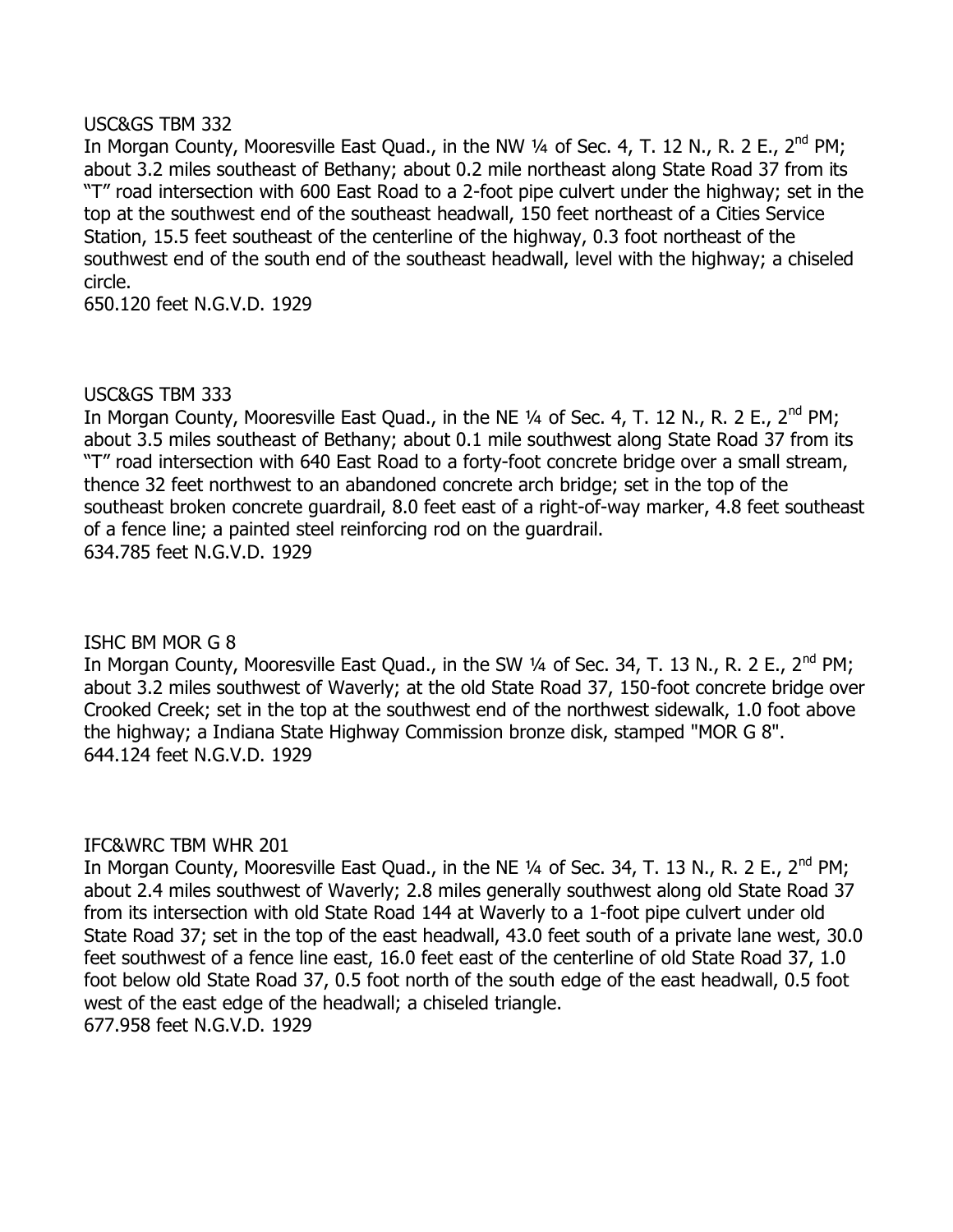# IFC&WRC BM MOR 34, 1962

In Morgan County, Mooresville East Quad., in the NE  $\frac{1}{4}$  of Sec. 34, T. 13 N., R. 2 E., 2<sup>nd</sup> PM; about 2.0 miles southwest of Waverly; 2.3 miles generally southwest along old State Road 37 from its intersection with old State Road 144 at Waverly to a "T"-road east; set in the top at the south end of the headwall of a twenty-foot pipe culvert, 21.0 feet south of the centerline of the "T"-road east, 20.5 feet east of the centerline of State Road 37, 0.7 foot north of the south end of the culvert, level with the highway; a Indiana Flood Control and Water Resources Commission bronze control station tablet, stamped "MOR 34 1962". 664.622 feet N.G.V.D. 1929

# USC&GS TBM 335

In Morgan County, Mooresville East Quad., in the NE  $\frac{1}{4}$  of Sec. 34, T. 13 N., R. 2 E., 2<sup>nd</sup> PM; about 2.0 miles southwest of Waverly; 2.3 miles generally southwest along old State Road 37 from its intersection with old State Road 144 at Waverly to a "T"-road east, in the northeast quarter of the junction; set in the top at the east corner of the headwall of a two-foot pipe culvert, 23.0 feet north of the centerline of the "T"-road east, 20.0 feet east of the centerline of old State Road 37, level with the highway; a chiseled circle. 665.642 feet N.G.V.D. 1929

# USC&GS BM W 13, 1930

In Morgan County, Mooresville East Quad., in the SE 1/4 of Sec. 27, T. 13 N., R. 2 E., 2<sup>nd</sup> PM; about 1.7 miles southwest of Waverly; 1.8 miles generally southwest along old State Road 37 from its intersection with old State Road 144 at Waverly; set in the top of a concrete post, 235 feet southeast of the center line of the highway, 180 feet southwest of a farm house, 160 feet southwest of a fence corner, 4.5 feet northeast of power pole # 58-M-28, 1.1 feet northwest of a fence line, 1.1 feet below the road, 0.2 foot above the ground; a U.S. Coast and Geodetic Survey bronze bench mark disk, stamped "676.724 W 13 1930". 676.724 feet N.G.V.D. 1929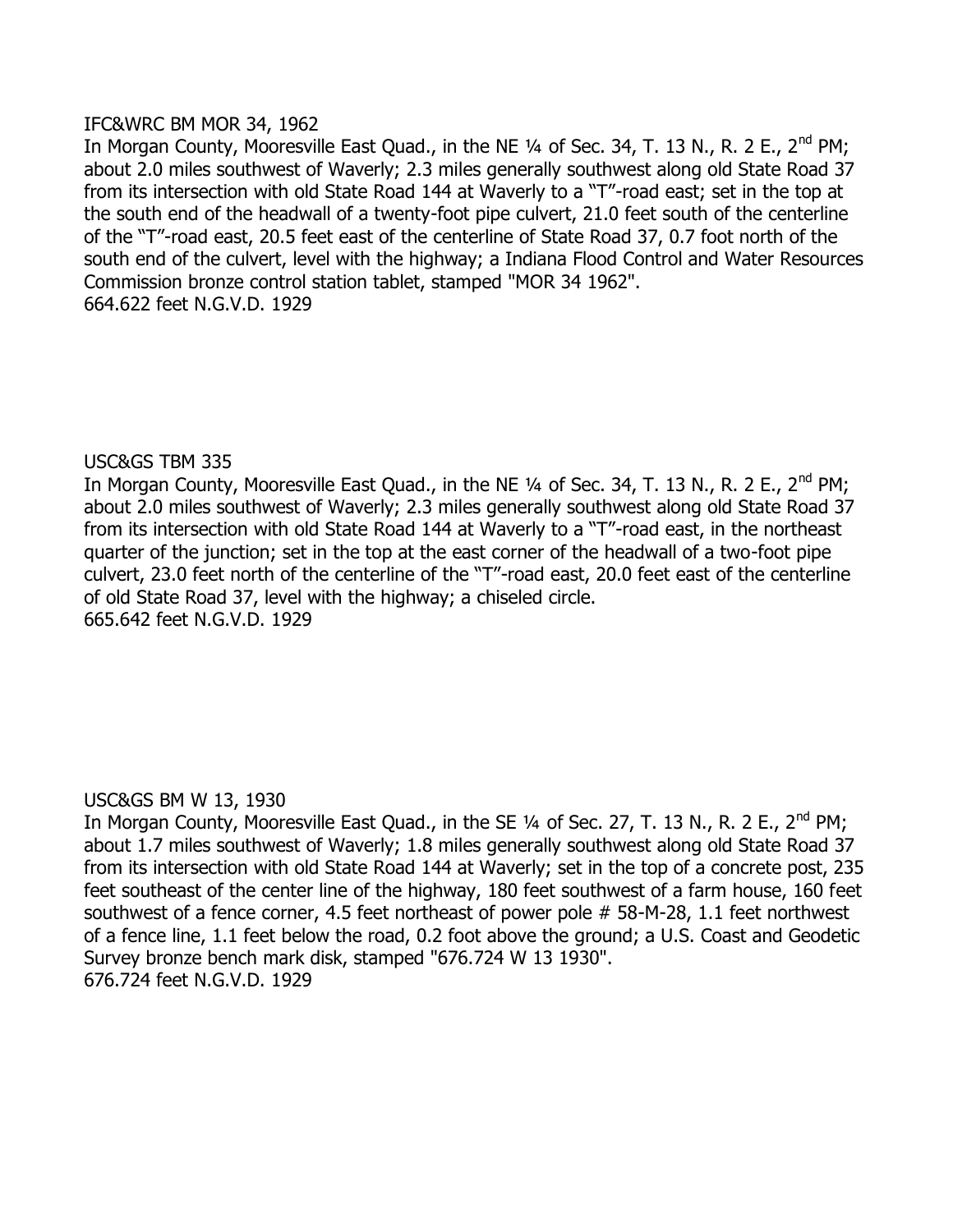### IFC&WRC BM MOR 35, 1962

In Morgan County, Mooresville East Quad., in the NW  $\frac{1}{4}$  of Sec. 26, T. 13 N., R. 2 E., 2<sup>nd</sup> PM; about 1.0 mile southwest of Waverly; 1.2 miles generally southwest along old State Road 37 from its intersection with old State Road 144 at Waverly to a twenty four-foot concrete bridge over a small stream; set in the top at the south end of the southwest concrete base of the guardrail, 19.0 feet southwest of the centerline of old State Road 37, 3.2 feet northwest of the southeast end of the southwest guardrail base, 0.8 foot above the highway; a Indiana Flood Control and Water Resources Commission bronze control station tablet, stamped "MOR 35 1962".

642.009 feet N.G.V.D. 1929 SUPERSEEDED ELEVATION 641.971 feet N.G.V.D. 1929 REVISED ELEVATION 195.673 meters N.G.V.D. 1929

### IFC&WRC TBM WHR 202

In Morgan County, Mooresville East Quad., in the NW  $\frac{1}{4}$  of Sec. 26, T. 13 N., R. 2 E., 2<sup>nd</sup> PM; about 0.9 mile southwest of Waverly; 1.1 miles generally southwest along old State Road 37 from its intersection with old State Road 144 at Waverly to a seven-foot culvert under the highway, set in the top of the east headwall, 257 feet north of the center line of a private drive east, 19.5 feet east of the center line of old SR 37, 1.0 foot below the road, 1.0 foot north of the south edge of the east headwall, 0.5 foot west of the east edge of the headwall; a chiseled triangle.

636.591 feet N.G.V.D. 1929

#### USC&GS TBM 337

In Morgan County, Mooresville East Quad., in the NE  $\frac{1}{4}$  of Sec. 23, T. 13 N., R. 2 E., 2<sup>nd</sup> PM; about 0.5 mile southwest of Waverly; 0.6 mile generally southwest along old State Road 37 from its intersection with old State Road 144 at Waverly to a three-foot box culvert; set in the top of the southeast wingwall, 69.0 feet north-northeast of a gravel drive to a house, 18.0 feet east-southeast of the centerline of the highway 9.8 feet west-northwest of the east-southeast edge of the southeast wingwall; a chiseled circle. 649.238 feet N.G.V.D. 1929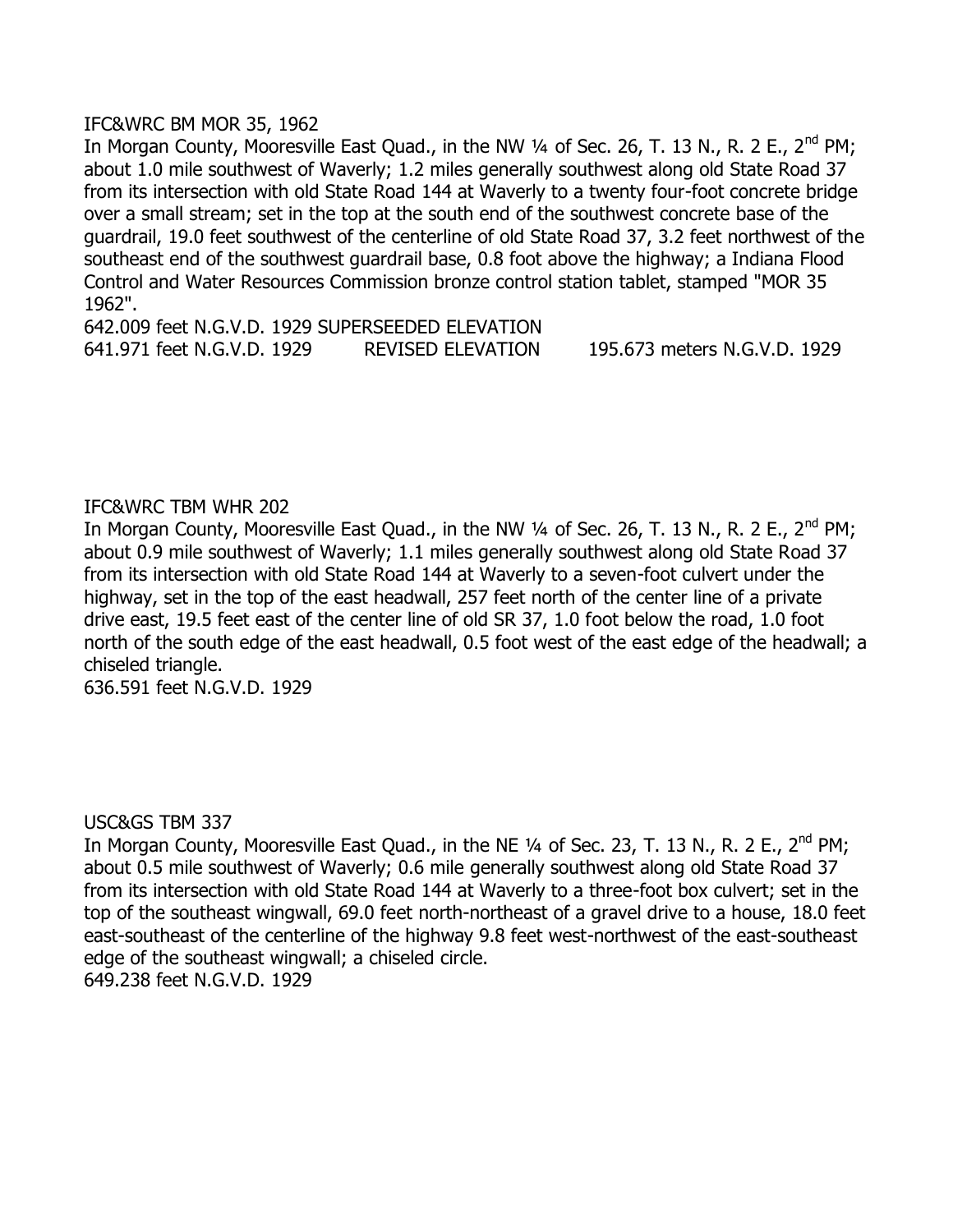# IFC&WRC BM MOR 36, 1962

In Morgan County, Mooresville East Quad., in the SE  $\frac{1}{4}$  of Sec. 14, T. 13 N., R. 2 E., 2<sup>nd</sup> PM; about 0.1 mile northwest of Waverly; at the old State Road 144 six hundred-foot concrete bridge over the Whiter River; set in the top at the north end of the east concrete guardrail, 21.0 feet south of the north end of the east guardrail, 11.5 feet east of the centerline of the bridge, 5.3 feet above the road; a Indiana Flood Control and Water Resources Commission bronze control station tablet, stamped "MOR 36 1962". 657.721 feet N.G.V.D. 1929

# USC&GS BM Z 61, 1946

In Morgan County, Mooresville East Quad., in the SW 1/4 of Sec. 14, T. 13 N., R. 2 E., 2<sup>nd</sup> PM; about 1.0 mile northwest of Waverly; at the old State Road 144 sixty-foot concrete bridge over Sinking Creek; set in the top of the southwest concrete wingwall, 16.0 feet east of the centerline of the highway, 0.8 foot east of the west edge of the wingwall, 0.5 foot above the highway; a U.S. Coast and Geodetic Survey bronze bench mark disk, stamped "Z 61 1946". 643.493 feet N.G.V.D. 1929

# IFC&WRC TBM WHR 203, 1962

IN Morgan County, Mooresville East Quad., in the SE 1/4 of Sec. 14, T. 13 N., R. 2 E., 2<sup>nd</sup> PM: about 0.8 mile northwest of Waverly; 1.0 mile generally northwest along old State Road 144 from its intersection with old State Road 37 at Waverly to a paved "T"-road north, thence 0.15 mile north to a gravel 950 North Road (now new State Road 144), thence 0.4 mile east to a group of trees south of the road; set in the north side of an 18-inch Elm tree, 16.0 feet south of the centerline of the grave 950 North Road (now new State Road 144), 1.8 feet north of the east-west fence line, 1.1 feet above the ground; a railroad spike driven through an aluminum tag, stamped "TBM WHR 203 1962".

639.410 feet N.G.V.D. 1929

# IFC&WRC BM MOR 37, 1962

In Morgan County, Mooresville East Quad., in the NE 1/4 of Sec. 14, T. 13 N., R. 2 E., 2<sup>nd</sup> PM; about 0.7 mile north of Waverly; at the "T"-road intersection of 950 North Road and 850 East Road (now new State Road 144); set in the top of a concrete post, 52.0 feet west of the centerline of 850 East Road, 41.5 feet north of the centerline of 950 North Road (now new State Road 144), 3.0 feet below the road, 2.4 feet southeast of a fence corner post, 0.2 foot above the ground; a Indiana Flood Control and Water Resources Commission bronze control station tablet, stamped "MOR 37 1962".

635.596 feet N.G.V.D. 1929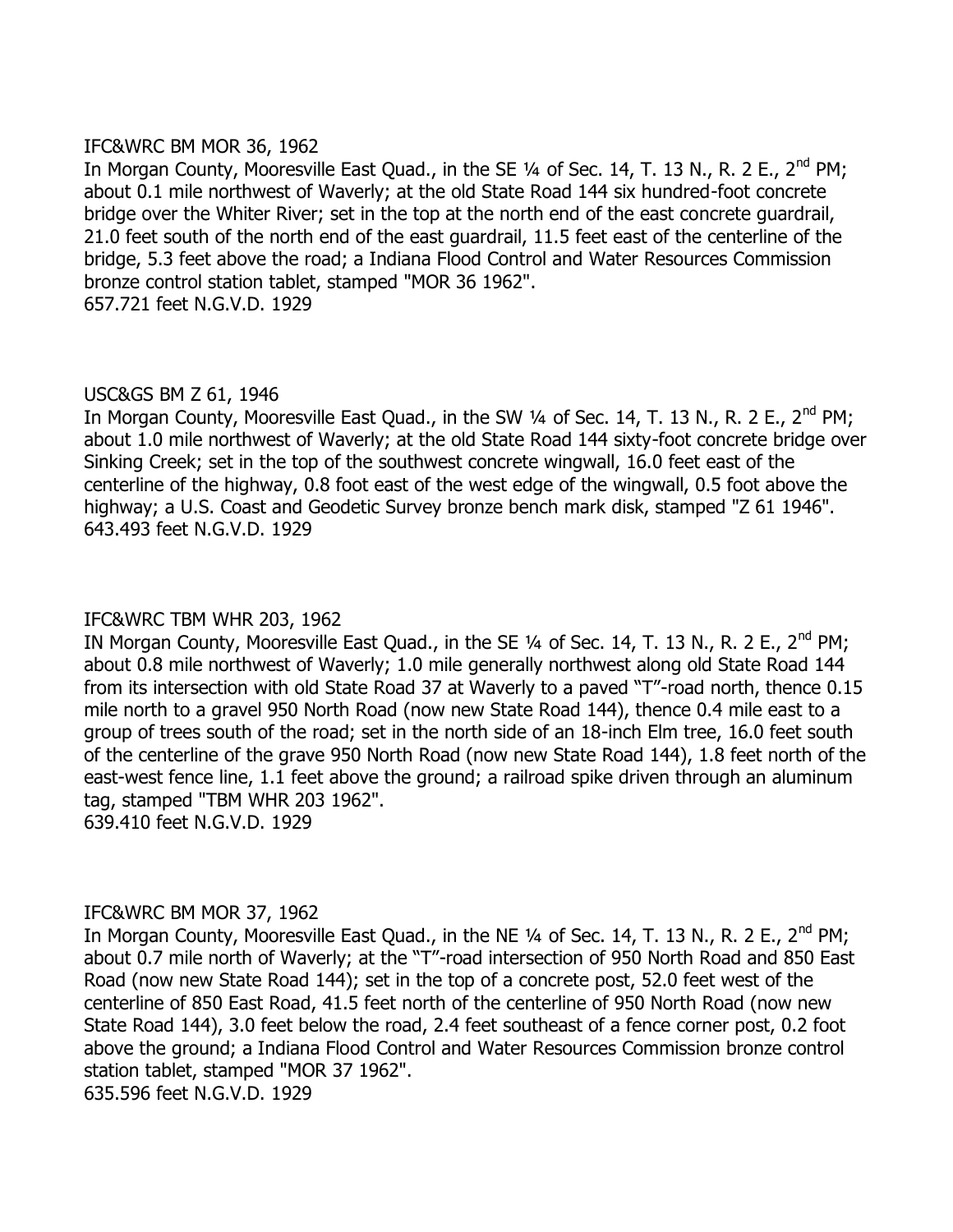# IFC&WRC TBM WHR 204, 1962

In Morgan County, Mooresville East Quad., in the SW 1/4 of Sec. 12, T. 13 N., R. 2 E., 2<sup>nd</sup> PM; about 1.4 miles north of Waverly, about 0.7 mile north along 850 East Road from its "T"-road intersection with 950 North Road (now new State Road 144), to a power pole; set in the west side of the power pole, 400 feet north of the centerline of a drive east to a house, 15.0 feet east of the centerline of the gravel road, 0.5 foot above the ground, adjacent to a fence line; a railroad spike driven through an aluminum tag, stamped "TBM WHR 204 1962". 647.193 feet N.G.V.D. 1929

# USGS BM TT 28 RJH 1952

In Morgan County, Mooresville East Quad., in the NE  $1/4$  of Sec. 11, T. 13 N., R. 2 E., 2<sup>nd</sup> PM; about 1.4 miles north of Waverly; about 1.0 mile north along 850 East Road from its "T"-road intersection with 950 North Road (now new State Road 144); set in the top of a concrete post, 10.0 feet south of the center line of a driveway east, 2.5 feet southwest of a power pole, level with the ground; a U.S. Geological Survey bronze disk, stamped "TT 28 RJH 1952 654". 654.136 feet N.G.V.D. 1929

# IFC&WRC TBM WHR 205, 1962

IN Morgan County, Mooresville East Quad., in the SE  $\frac{1}{4}$  of Sec. 2, T. 13 N., R. 2 E., 2<sup>nd</sup> PM; about 1.4 miles north of Waverly; about 1.7 miles north along 850 East Road from its "T"-road intersection with 950 North Road (now new State Road 144) to a power pole; set in the east side of the power pole, 250 feet north of the centerline of a drive west to a farm house, 16.0 feet west of the centerline of the gravel road, 0.5 foot above the ground, on the fence line; a railroad spike driven through an aluminum tag, stamped "TBM WHR 205 1962". 654.018 feet N.G.V.D. 1929

# USGS BM TT 29 RJH 1952 / DNR BM WHSI TT 10 E

In Morgan County, Mooresville East Quad., in the NE 1/4 of Sec. 2, T. 13 N., R. 2 E., 2<sup>nd</sup> PM; about 2.5 miles north of Waverly; at the "T"-road intersection of Mann Road and 1150 North Road; set in the top of a concrete post, in the northeast quarter of the junction, 29.0 feet north of the centerline of1150 North Road, 18.0 feet east of the centerline of Mann Road, 15.0 feet north of a fence corner post, 10.0 feet south of a twelve-inch Locust tree, 1.0 foot west of a fence line, 0.3 foot above the ground; a U.S. Geological Survey bronze disk, stamped "TT 29 RJH 1952 671".

671.195 feet N.G.V.D. 1929

Indiana State Plane Coordinates in U.S. Survey Feet (one meter = 39.37 inches exactly) Indiana East Zone : Easting : 327,898.198 Northing : 764,305.969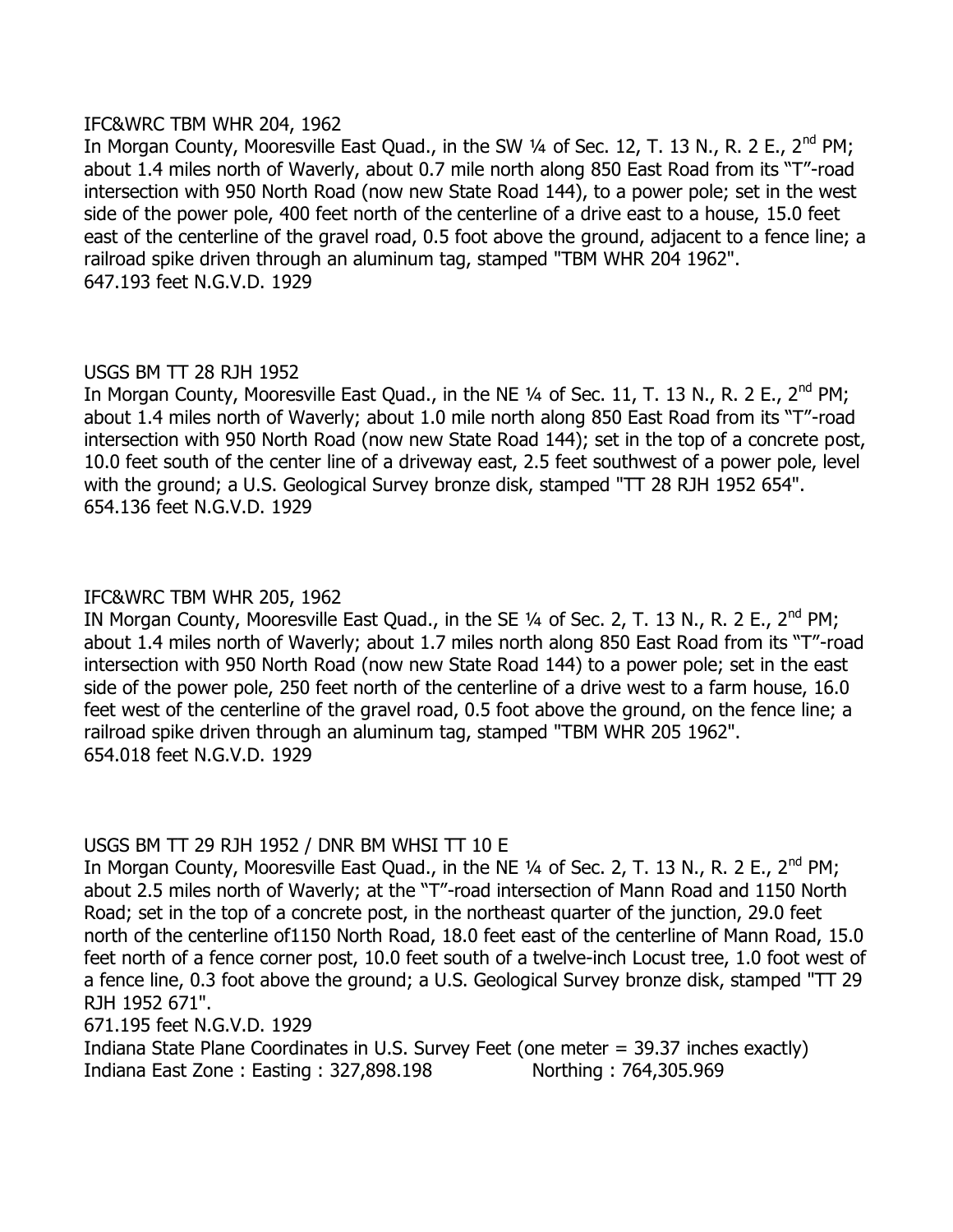### IFC&WRC TBM WHR 206

In Morgan County, Mooresville East Quad., in the SE 1/4 of Sec. 35, T. 14 N., R. 2 E., 2<sup>nd</sup> PM; about 3.1 miles north of Waverly; about 0.5 mile southwest along Mann Road from its "T" road intersection with 1250 North Road to a six-foot box culvert under the road; set in the top of the southeast concrete guardrail, 13.0 feet northwest of a fence line, 11.0 feet southeast of the centerline of Mann Road, 2.2 feet above the road, 0.5 foot northwest of the southeast edge of the southeast guardrail, 0.4 foot northeast of the southwest edge of the guardrail; a chiseled triangle.

667.661 feet N.G.V.D. 1929

# IFC&WRC BM MOR 38, 1962

In Morgan County, Mooresville East Quad., in the NW  $\frac{1}{4}$  of Sec. 36, T. 14 N., R. 2 E., 2<sup>nd</sup> PM; about 3.1 miles north of Waverly; at the "T" road intersection of 1250 North Road and Mann Road at a 15-foot concrete bridge over a small creek; set in the top at the north end of the east concrete guardrail, 34.0 feet north of the center line of a gravel 1250 North Road, 11.0 feet east of the centerline of Mann Road, 2.0 feet south of the north end of the east guardrail, 1.8 feet above the road; a Indiana Flood Control and Water Resources Commission bronze control station tablet, stamped "MOR 38 1962".

671.838 feet N.G.V.D. 1929

# IFC&WRC TBM WHR 207, 1962

In Morgan County, Mooresville East Ouad., in the NW  $\frac{1}{4}$  of Sec. 36, T. 14 N., R. 2 E., 2<sup>nd</sup> PM; about 4.0 miles north of Waverly; 0.4 mile generally southwest along Mann Road from its intersection with 1300 North Road at Landersdale to an 18-inch Locust tree on the east side of the road; set in the west side of the tree, 100 feet south of the centerline of the southeast drive to twin driveways to a farm house, 27.0 feet south-southwest of a 12-inch metal pipe under Mann Road, 18.0 feet east-southeast of the centerline of Mann Road, 1.2 feet above the ground, on the fence line; a railroad spike driven through an aluminum tag, stamped "TBM WHR 207 1962".

666.274 feet N.G.V.D. 1929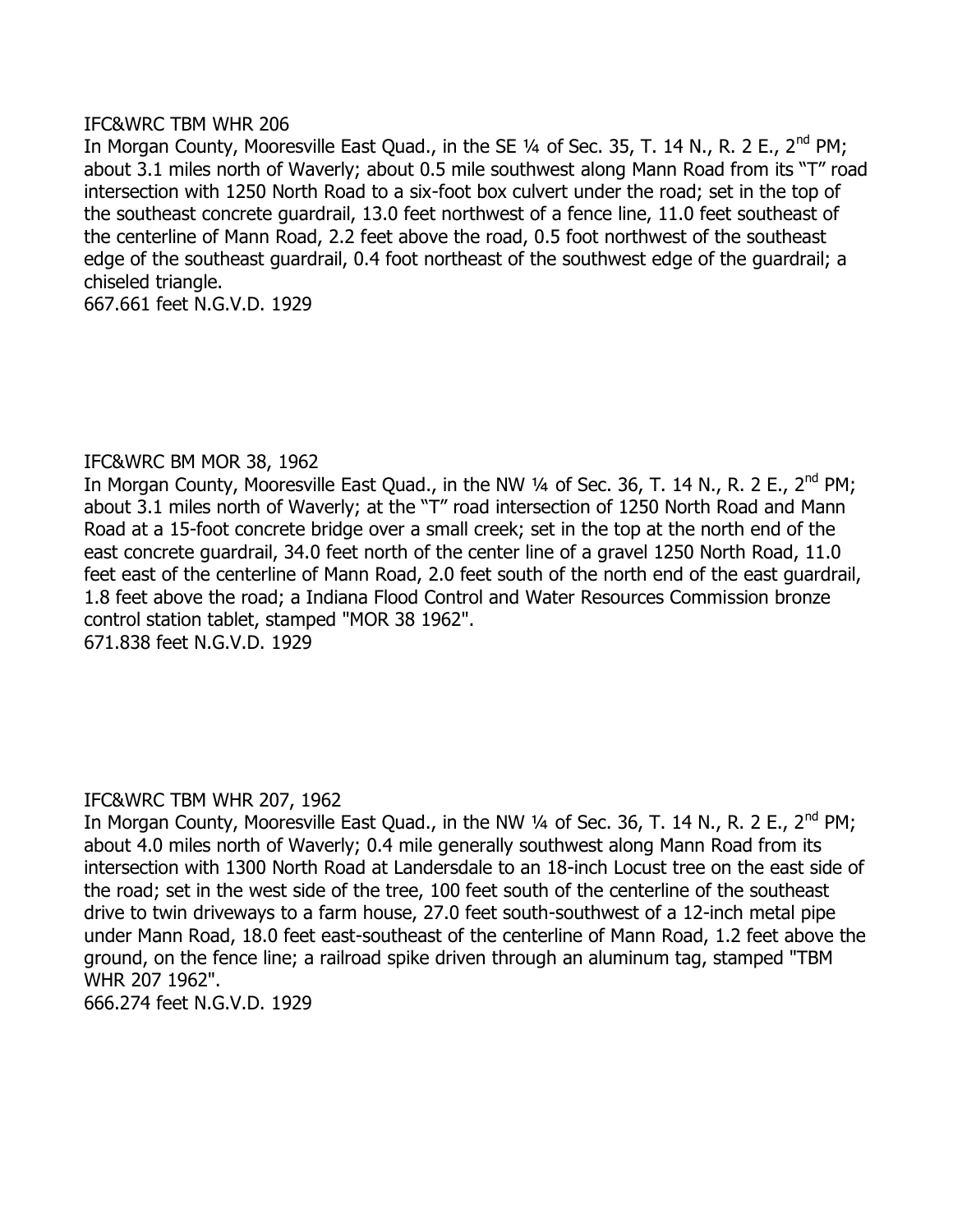# USGS BM TT 115 M 1945 / DNR BM WHSI TT 15 E

IN Morgan County, Mooresville East Quad., in the SE 1/4 of Sec. 25, T. 14 N., R. 2 E., 2<sup>nd</sup> PM; about 4.6 miles north of Waverly; 0.6 mile generally northeast along Mann Road from its intersection with 1300 North Road at Landersdale to a private "T"-road east; set in the top of a concrete post, 40.0 feet north of the centerline of a private drive, 36.83 feet southeast and across Mann Road from a "PK" nail and cap in a power pole, 22.0 feet east of the centerline of Mann Road, 9.24 feet south of the H. Lugar mail box post, 3.4 feet west of power pole  $#F$ 238, 0.7 foot above the ground; a U.S. Geological Survey bronze disk, stamped "TT 115 M 666 1945".

665.905 feet N.G.V.D. 1929 Indiana State Plane Coordinates in U.S. Survey Feet (one meter = 39.37 inches exactly) Indiana East Zone : Easting : 333,669.611 Northing : 773,911.471

# USC&GS BM Q 61, 1946

IN Morgan County, Mooresville West Quad., in the NE  $\frac{1}{4}$  of Sec. 26, T. 14 N., R. 1 E., 2<sup>nd</sup> PM; at Mooresville; 1.1 miles west then north along State Road 267 from its junction with old State Road 67 to a 12-foot concrete bridge; set in the top at the west end of the southeast concrete wing wall of the bridge, 27.0 feet east of the centerline of the road, 175 feet southwest of the southwest corner of a frame house with a brick porch, about level with the road; a U.S. Coast and Geodetic Survey bronze bench mark disk, stamped "Q 61 1946". 680.753 feet N.G.V.D. 1929

# IFC&WRC TBM WFWL 1, 1964

In Morgan County, Plainfield Quad., in the NW  $\frac{1}{4}$  of Sec. 26, T. 14 N., R. 1 E., 2<sup>nd</sup> PM; about 3.5 miles south of Plainfield; at the "T" road intersection of Morgan – Hendricks County Line Road and 175 East Road; set in the north side of a 40-inch Maple tree, 132 feet west of the centerline of 175 East Road, 24.0 feet south of the centerline of Morgan – Hendricks County Line Road, 1.0 foot above the ground; a railroad spike driven through an aluminum tag, stamped "TBM WFWL 1 1964". 687.187 feet N.G.V.D. 1929

# IFC&WRC TBM WLC 17

In Morgan County, Mooresville East Quad., in the SW  $\frac{1}{4}$  of Sec. 36, T. 14 N., R. 1 E., 2<sup>nd</sup> PM; at Mooresville; 0.3 mile north along the Conrail (Pennsylvania) Railroad from its crossing with State Road 67 to the crossing of East South Street; set in the top of a concrete wall around 3 gasoline storage tanks, 25.0 feet west of the west rail of the tracks, 10.8 feet north of the south end of the east concrete wall, 0.4 feet west of the east face of the wall, 6.5 feet above the tracks; a chiseled triangle. 689.817 feet N.G.V.D. 1929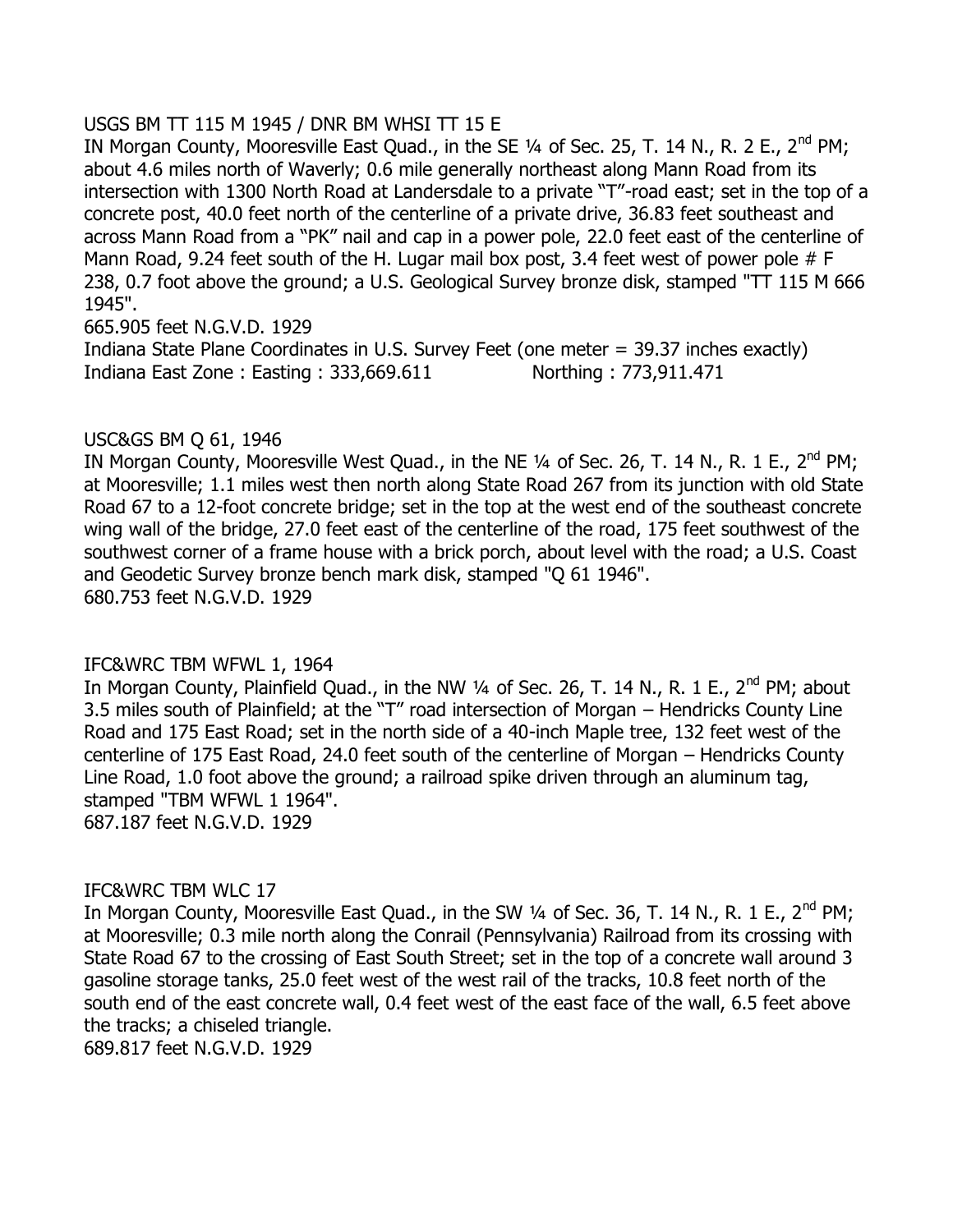#### ISHC BM MOR G-4

In Morgan County, Mooresville East Quad., in the SE  $1/4$  of Sec. 36, T. 14 N., R. 1 E., 2<sup>nd</sup> PM; at Mooresville; at the State Road 67 twin concrete bridge over the East Fork Whitelick Creek; set in the top of the west concrete curbing of the bridge, 18.5 feet northwest of the centerline of the southbound lanes, 4.0 feet northeast of the southwest end of the southbound bridge, 1.0 foot above the road; a Indiana State Highway Commission bench mark tablet, stamped "MOR G-4".

672.227 feet N.G.V.D. 1929

# USC&GS BM U 61 RESET 1958

In Morgan County, Mooresville East Quad., in the SE 1/4 of Sec. 36, T. 14 N., R. 1 E., 2<sup>nd</sup> PM; at Mooresville; at the State Road 144 four-span concrete girder bridge over the East Fork Whitelick Creek; set in the top of the south curb wall of the bridge, 18 feet northwest of the southeast end of the bridge, 1.0 foot above the road; a U.S. Coast and Geodetic Survey bronze bench mark disk, stamped "U 61 RESET 1958". 673.559 feet N.G.V.D. 1929

# USC&GS BM C 64, 1946

In Morgan County, Mooresville East Quad., in the SE  $\frac{1}{4}$  of Sec. 25, T. 14 N., R. 1 E., 2<sup>nd</sup> PM; at Mooresville; 1.05 miles east, north and northeast along old State Road 67 from its junction with State Road 267; set in the top of a concrete post, 450 feet northeast of a private drive, 25 feet southeast of the centerline of old State Road 67, 3.5 feet southwest of a fence corner post, 1.5 feet above the road; a U.S. Coast and Geodetic Survey bronze bench mark disk, stamped "C 64 1946".

674.618 feet N.G.V.D. 1929

# IFC&WRC BM MOR 39, 1964

In Morgan County, Mooresville East Quad., in the NW  $\frac{1}{4}$  of Sec. 30, T. 14 N., R. 1 E., 2<sup>nd</sup> PM; at Mooresville; at the old State Road 67 four-span concrete bridge over the East Fork Whitelick Creek; set in the top of the east wingwall of the bridge, 11.3 feet southeast of the centerline of the road, 0.8 foot northeast of the southwest face of the wingwall, level with the road; a Indiana Flood Control and Water Resources Commission control station tablet, stamped "MOR 39 1964".

676.827 feet N.G.V.D. 1929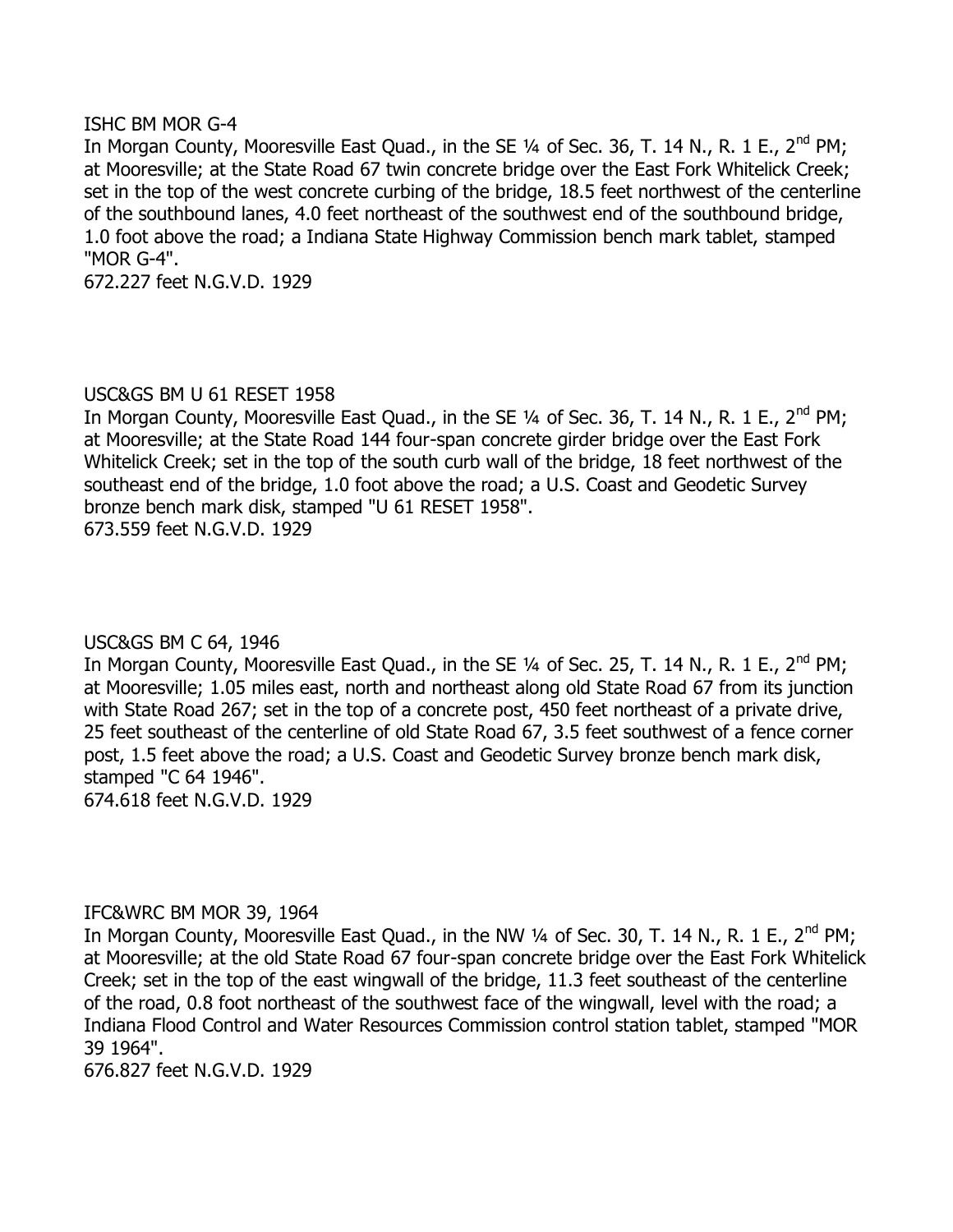### IFC&WRC TBM EFWL 1

In Morgan County, Mooresville East Quad., in the NW  $\frac{1}{4}$  of Sec. 30, T. 14 N., R. 1 E., 2<sup>nd</sup> PM; at Mooresville; at the old State Road 67 four-span concrete bridge over the East Fork Whitelick Creek; set in the top of the west wingwall of the bridge, 14.0 feet northwest of the centerline of the road, 0.5 foot east of the west face of the wingwall, level with the road; a chiseled triangle.

676.672 feet N.G.V.D. 1929

### IFC&WRC TBM EFWL 2

In Morgan County, Mooresville East Quad., in the NE 1/4 of Sec. 30, T. 14 N., R. 1 E., 2<sup>nd</sup> PM; at Mooresville; at the State Road 67 twin concrete bridge over Silon Creek; set in the top at the west end of the south bridge seat of the northbound bridge, 23.2 feet west of the centerline of the northbound highway, 2.1 feet north of the south face of the west guardrail, 1.3 feet below the highway; a chiseled triangle. 683.139 feet N.G.V.D. 1929

#### DNR TBM MOR A 1990

In Morgan County, Plainfield Quad., in the NE 1/4 of Sec. 26, T. 14 N., R. 1 E., 2<sup>nd</sup> PM; about 0.5 mile northwest of Mooresville; at the Hendricks – Morgan County Line Road bridge over White Lick Creek; set in the east side of a 30-inch Cottonwood tree, on the left bank of the creek, about 215 feet south of the centerline of County Line Road, 2 feet landward on top of the left bank of White Lick Creek, 1.6 feet above the ground; a railroad spike driven through an aluminum tag, stamped "DNR TBM MOR A 1990". 674.346 feet N.G.V.D. 1929 205.5411 meters N.G.V.D. 1929

#### DNR TBM MOR B 1990

In Morgan County, Plainfield Quad., in the NE 1/4 of Sec. 26, T. 14 N., R. 1 E., 2<sup>nd</sup> PM; about 0.5 mile northwest of Mooresville; at the Hendricks – Morgan County Line Road bridge over White Lick Creek; set in the northwest side of a 20-inch Maple tree, on the left bank of White Lick Creek, about 285 feet south of the centerline of County Line Road, 30 feet landward of the top of the left bank of White Lick Creek, 1.7 feet above the ground; a railroad spike driven through an aluminum tag, stamped "DNR TBM MOR B 1990". 674.075 feet N.G.V.D. 1929 205.4585 meters N.G.V.D. 1929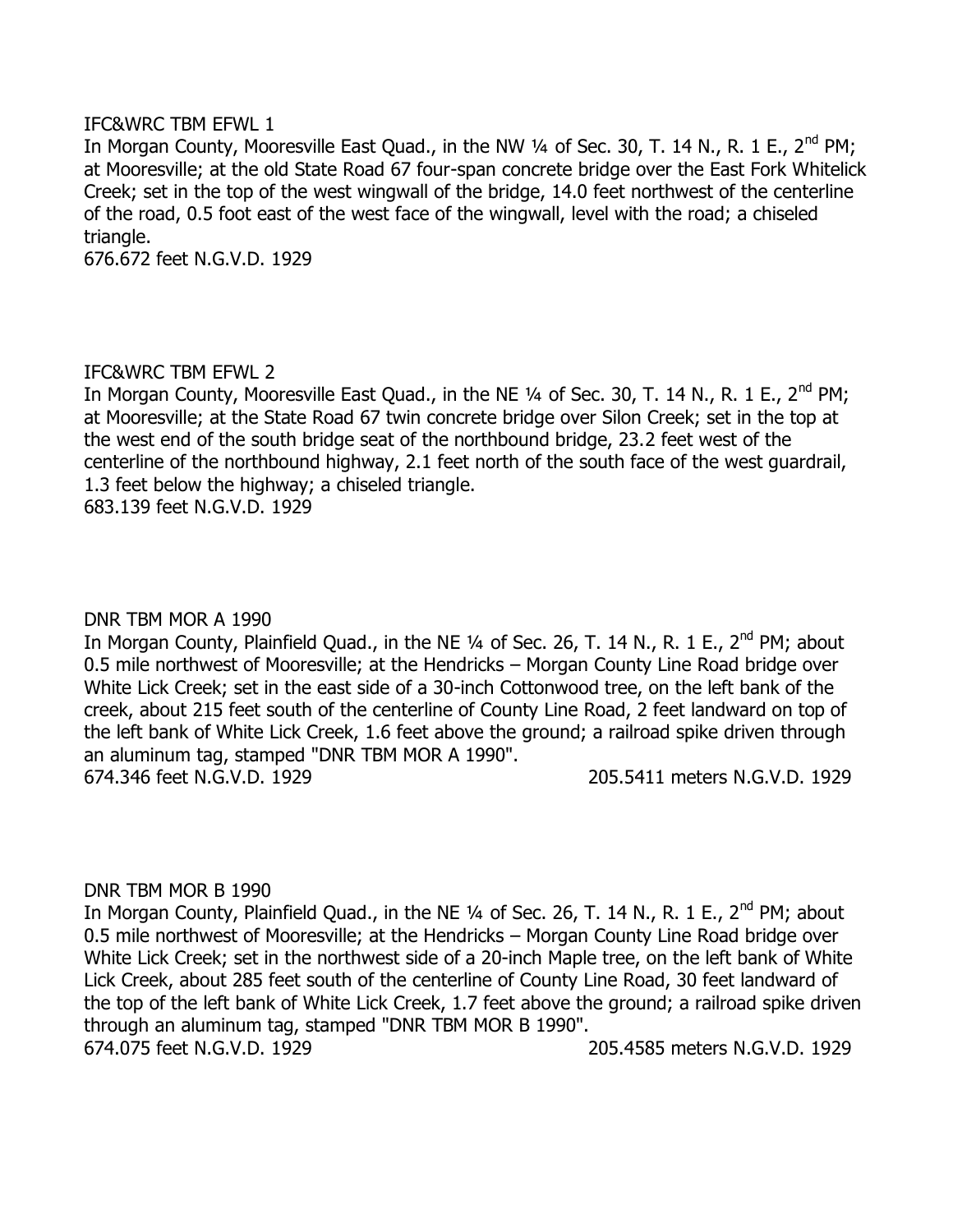#### DNR BM MOR 20, 1990

In Morgan County, Plainfield Quad., in the NE  $1/4$  of Sec. 26, T. 14 N., R. 1 E., 2<sup>nd</sup> PM; about 0.5 mile northwest of Mooresville; at the Hendricks – Morgan County Line Road bridge over White Lick Creek; 18.6 feet south of the centerline of County Line Road, 4.0 feet east of the southeast end of the bridge at an expansion joint, level with expansion joint, level with the road, 0.5 foot northwest of the southeast face of the concrete wing wall; a Department of Natural Resources control station tablet, stamped "MOR 20 1990". 685.913 feet N.G.V.D. 1929 THIRD ORDER 209.067 meters N.G.V.D. 1929

# DNR BM MOR 8 RESET 1990

In Morgan County, Cope Quad, in the NE  $\frac{1}{4}$  of Sec 21, T. 12 N., R. 2 E., 2<sup>nd</sup> P.M.; about 1.2 miles north-northeast of Cope; at the 625 East Road bridge over the North Prong Stotts Creek; set in the top of the southeast wingwall of the bridge, 13.2 feet east of the centerline of the road, 0.8 foot south of the north corner of the wingwall, 0.5 foot east of the southeast corner of the concrete guardrail of the bridge, level with the road; a Indiana Department of Natural Resources control station tablet, stamped "MOR 8 RESET 1990". 650.999 feet N.G.V.D. 1929 2<sup>nd</sup> Order 198.425 meters N.G.V.D. 1929

# DNR TBM DRUCILLA 1990

In Morgan County, Cope Quad, in the NE  $\frac{1}{4}$  of Sec 21, T. 12 N., R. 2 E., 2<sup>nd</sup> P.M.; about 1.2 miles north-northeast of Cope; at the intersection of 625 East Road and 250 North Road; set in the north side of a utility pole with a transformer, 475 feet north along 625 East Road from its intersection with 250 North Road, 19.0 feet east of the centerline of the road, 1.0 foot above the ground; a railroad spike driven through a aluminum tag, stamped "DRUCILLA". 654.018 feet N.G.V.D. 1929 2 2<sup>nd</sup> Order

# DNR TBM BART 1990

In Morgan County, Cope Quad, in the NE  $\frac{1}{4}$  of Sec 21, T. 12 N., R. 2 E., 2<sup>nd</sup> P.M.; about 1.2 miles north-northeast of Cope; at the intersection of 625 East Road and 250 North Road; set in the north side of utility pole # 93/66/05, 220 feet north along 625 East Road from its intersection with 250 North Road, 19.0 feet east of the centerline of the road, 1.0 foot above the ground; a railroad spike driven through a aluminum tag, stamped "BART". 649.303 feet N.G.V.D. 1929 2  $2<sup>nd</sup>$  Order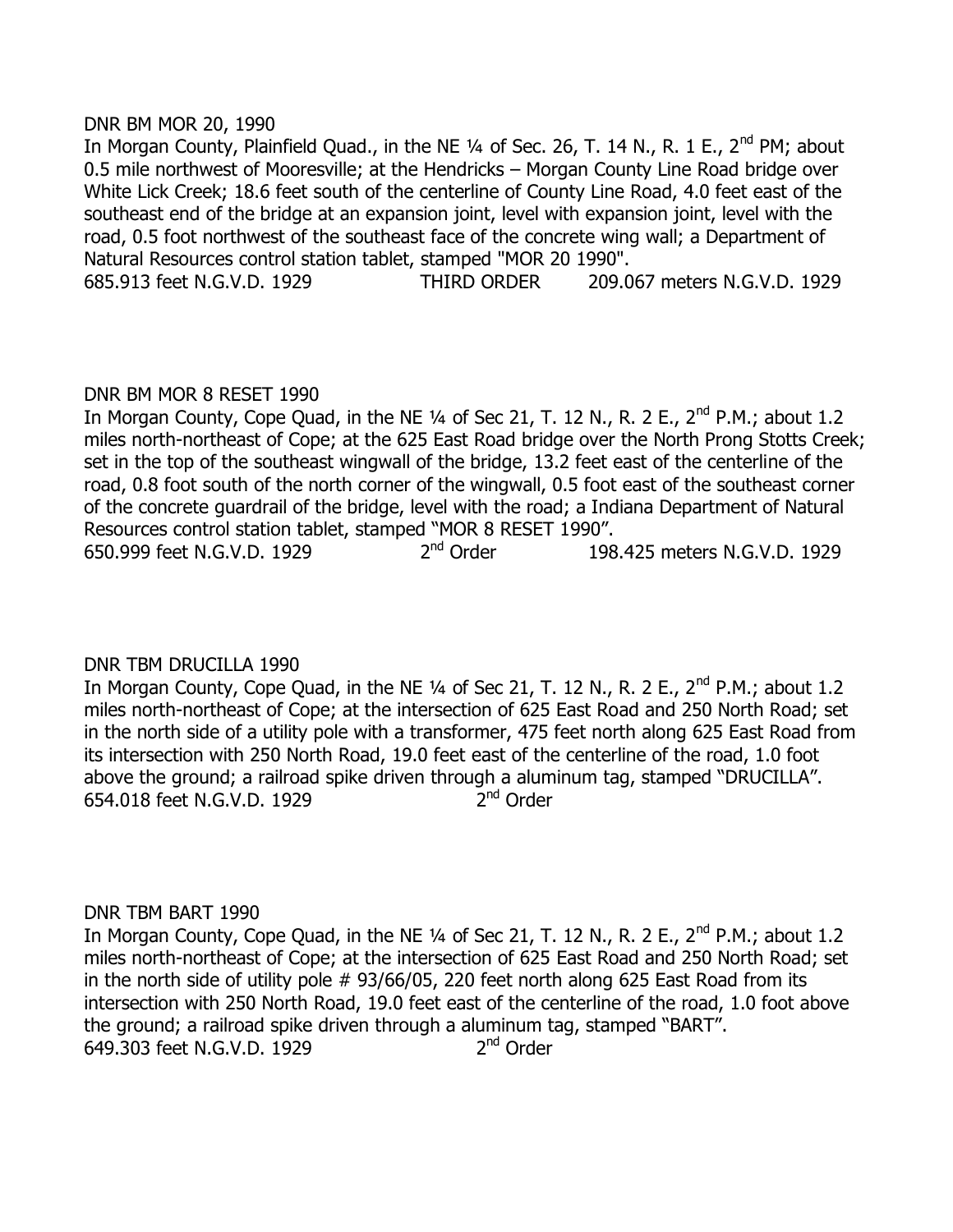USC&GS BM X 13, 1930 / DNR BM WHSI TT 52 A In Morgan County, Mooresville East Quad, in the SE ¼ of Section 13, T. 13 N., R. 2 E., 2nd PM.; about 1.2 miles northwest of Waverly; in the southwest 1/4 of the intersection of old State Road 37 and State Road 144; set in top of a 8 inch square concrete post, on the northeast end of a shrub line and slightly in the shrubs, 110 feet southwest of the centerline of State Road 144, 37.6 feet southwest of a yellow 4 inch diameter "GAS PIPE LINE" post, 45.1 feet northwest of power pole # 4821 506-A, 25 feet northwest of the centerline of old State Road 37, projecting 4 inches above the ground; a U.S. Coast & Geodetic Survey bronze disk stamped "686.370 X 13 1930". 686.370 feet N.G.V.D. 1929 2<sup>nd</sup> Order 209.2060 meters N.G.V.D. 1929 685.937 feet NAVD 1988 209.0740 meters NAVD 1988

### DNR BM MOR 50, 1999

In Morgan County, Mooresville East Quad, in the SE ¼ of Section 21, T. 13 N., R. 2 E. 2nd P.M.; about 2.1 miles southwest of Waverly; at the intersection of Centenary Road and Taylor Trail Road, in the southwest ¼ of the intersection; set in top of a 8 inch diameter concrete post, 19.5 feet south of the centerline of Mann Road, 33.5 feet west of the centerline of Taylor Trail Road, 36.5 feet north of power pole # E3 24, 26.5 feet northwest of a road sign post, 62.5 feet west northwest of a fence corner post, about flush with the ground; a Department of Natural Resources control station tablet, stamped "MOR 50 1999". 676.123 feet N.G.V.D. 1929 2<sup>nd</sup> Order 206.0826 meters N.G.V.D. 1929 675.690 feet NAVD 1988 205.9506 meters NAVD 1988

# DNR BM MOR 51, 1999

In Morgan County, Mooresville East Quad, in the SW ¼ of Section 22, T. 13 N., R. 2 E. 2nd PM.; about 1.7 miles west of Waverly; about 1.4 miles southwest along Centenary Road from its intersection with State Road 144 to the station on the southwest side of the road; set in top of a 8 inch diameter concrete post, 38.0 feet southwest of a power pole, 41.5 feet southwest of the centerline centerline intersection of Centenary Road and a driveway west, 19.0 feet southeast of the centerline of Centenary Road, about flush with the ground; a Department of Natural Resources control station tablet, stamped "MOR 51 1999". 636.917 feet N.G.V.D. 1929 2<sup>nd</sup> Order 194.1327 meters N.G.V.D. 1929

636.484 feet NAVD 1988 194.0007 meters NAVD 1988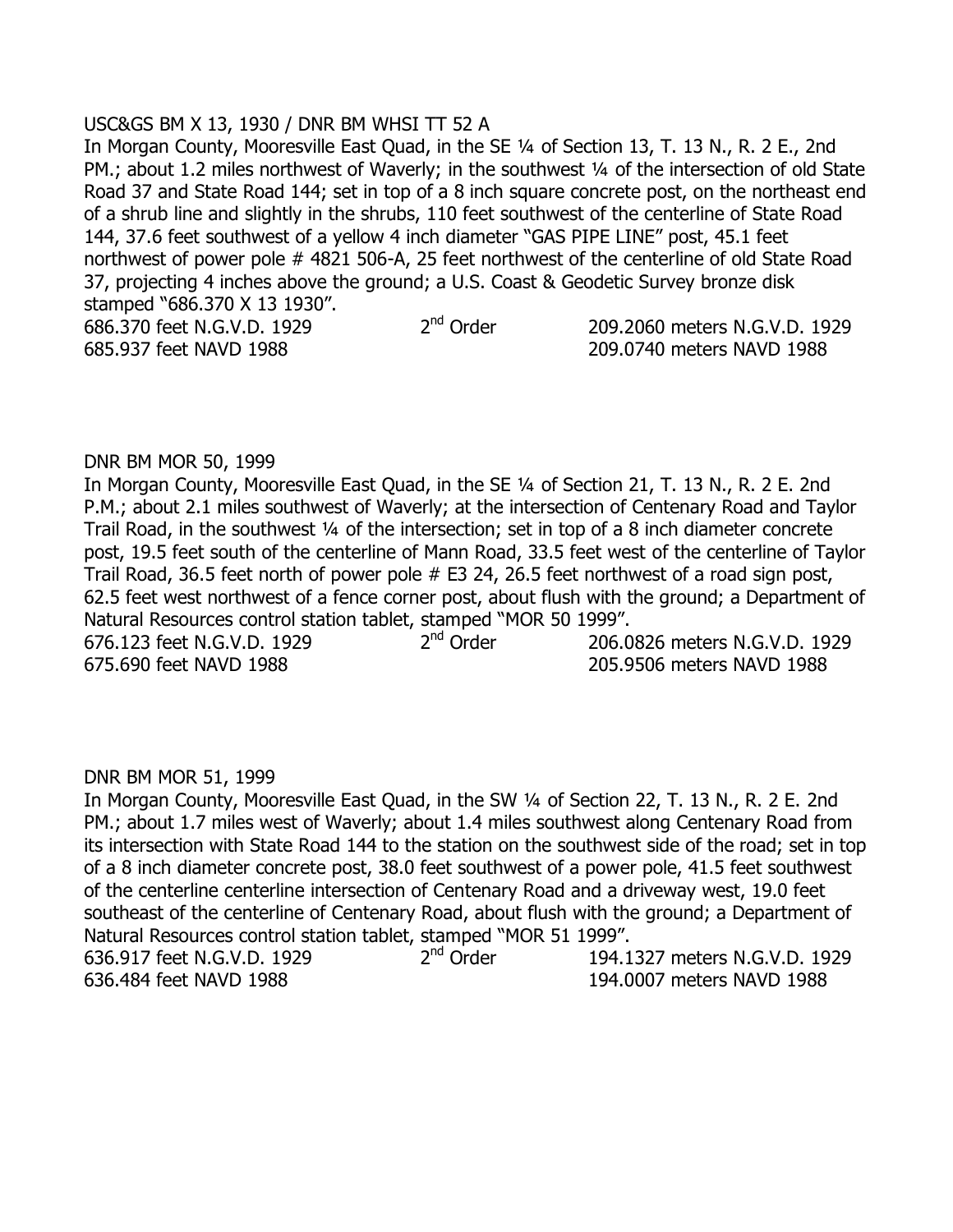#### DNR BM MOR 52, 1999

In Morgan County, Mooresville East Quad, in the SE ¼ of Section 15, T. 13 N., R. 2 E. 2nd PM.; about 1.4 miles west of Waverly; at the intersection Centenary Road and 925 North Road (Watson Road), in the northwest ¼ of the intersection; set in top of a 8 inch diameter concrete post, 44.5 feet northwest of the centerline of Mann Road, 42.5 feet north of power pole # E9-1, 25.5 feet west of a road sign post, 22.0 feet north of the centerline of 925 North Road (Watson Road), 5.1 feet south of a rail fence, about 0.1 foot below the ground; a Department of Natural Resources control station tablet, stamped "MOR 52 1999". 642.409 feet N.G.V.D. 1929 2<sup>nd</sup> Order 195.8066 meters N.G.V.D. 1929 641.976 feet NAVD 1988 195.6746 meters NAVD 1988

# DNR BM MOR 53, 1999

In Morgan County, Mooresville East Quad, in the NE ¼ of Section 15, T. 13 N., R. 2 E. 2nd PM.; about 1.4 miles northwest of Waverly; in the northeast 1/4 of the intersection of State Road 144 and Mann Road and Centenary Road; set in top of a eight inch diameter concrete post, 58.9 feet northeast of the centerline of State Road 144, 36.8 feet southeast of the centerline of Mann Road, 70.9 feet southwest of a "PK" nail driven through a bottle cap in the south side of power pole # 21 IPL M 20-B, 64.1 feet west of a "PK" nail driven through a bottle cap in the west side of power pole # 22 IPL M 20-B, 7.9 feet east of a "PK" nail driven through a bottle cap in the east edge of the asphalt, about 0.2 foot below the ground; a Department of Natural Resources control station tablet, stamped "MOR 53 1999". 667.672 feet N.G.V.D. 1929 2<sup>nd</sup> Order 203.5068 meters N.G.V.D. 1929 667.239 feet NAVD 1988 203.3748 meters NAVD 1988

# DNR BM MOR 54, 1999

In Morgan County, Mooresville East Quad., in the SW 1/4 of Section 2, T. 13 N., R. 2 E., 2<sup>nd</sup> PM.; about 2.5 miles northwest of Waverly; at the Mann Road cmp culvert over Sinking Creek, in the southeast ¼ of the intersection; set in the top of a eight inch diameter concrete post, 34.5 feet southwest of the centerline of the cmp, 16.0 feet southeast of the centerline of Mann Road, 10.2 feet southwest of a power pole, 3.0 feet southeast of a steel guardrail, 1.5 feet below the surface of the road, about 0.1 foot below the ground; a Department of Natural Resources control station tablet, stamped "MOR 54 1999". 670.265 feet N.G.V.D. 1929 2<sup>nd</sup> Order 204.2973 meters N.G.V.D. 1929

669.832 feet NAVD 1988 204.1653 meters NAVD 1988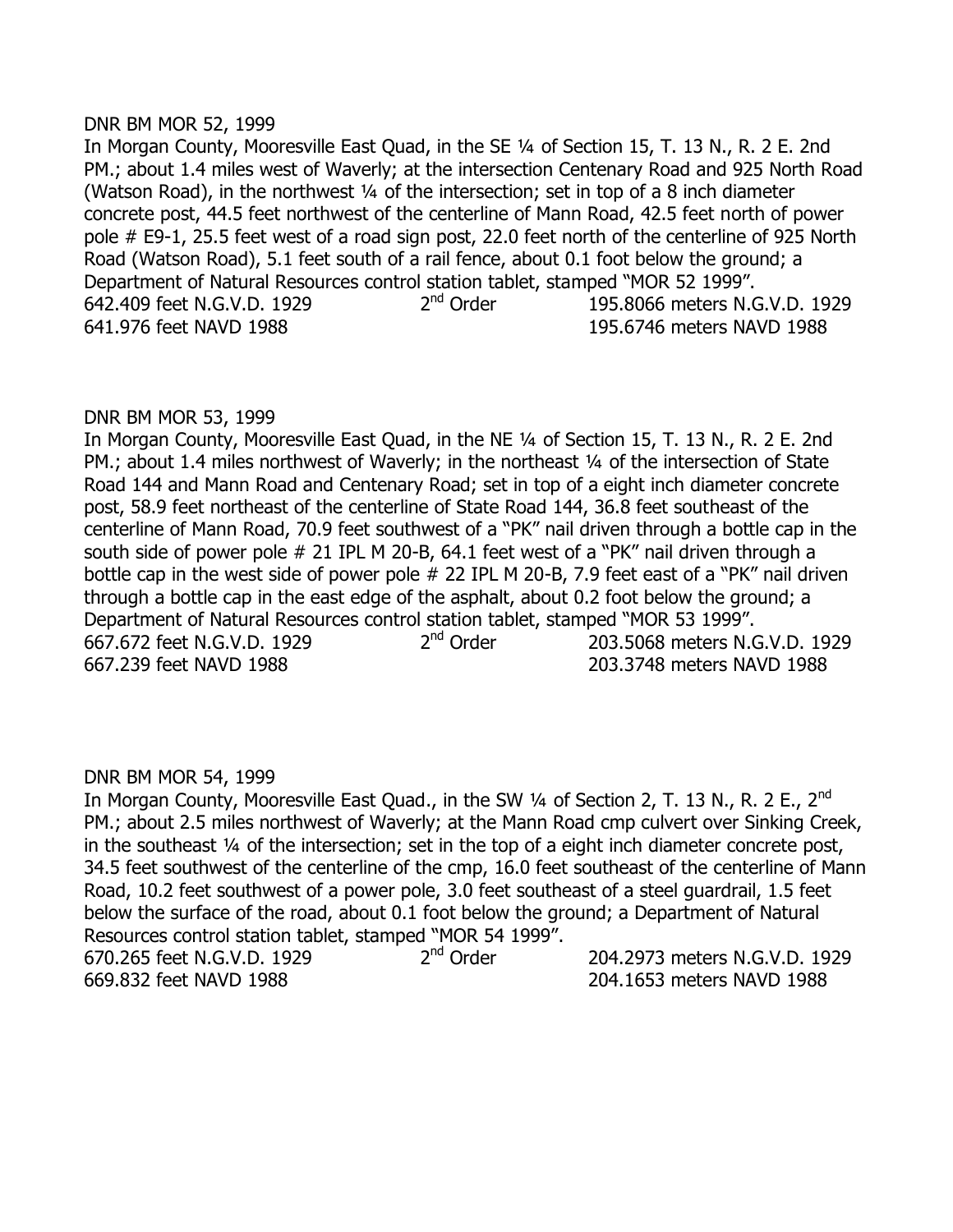#### DNR BM MOR 55, 1999

In Morgan County, Mooresville East Quad, near the center of Section 2, T. 13 N., R. 2 E., 2nd PM.; about 2.8 miles northwest of Waverly; at the intersection of Mann Road and 1150 North Road, on the southeast side of Mann Road on the approximate centerline of 1150 north road in a grassy triangle shaped median; set in top of a eight inch diameter concrete post, 65.7 feet northwest of a telephone pole, 49.6 feet west of power pole # E-4/2/34/22/23, 24.7 feet southeast of the centerline of Mann Road, 5.5 feet southeast of a road sign post, about 0.1 foot below the ground; a Department of Natural Resources control station tablet, stamped "MOR 55 1999".

671.760 feet N.G.V.D. 1929 2<sup>nd</sup> Order 671.327 feet NAVD 1988 204.6209 meters NAVD 1988

204.7529 meters N.G.V.D. 1929

#### DNR BM MOR 56, 1999

In Morgan County, Mooresville East Quad, in the SE ¼ of Section 13, T. 13 N., R. 2 E., 2nd PM.; about 1.2 miles northeast of Waverly; at the northeast corner of the State Road 144 bridge over the White River; set in top of the north concrete guardrail of the bridge, 18.0 feet north of the centerline of State Road 144, 11.4 feet east of the east end of the bridge, 6.3 feet west of the east end of the concrete guardrail, 7.0 feet west of the sign post for the White River, 2.8 feet above State Road 144 , centered and flush with the top of the concrete guardrail; a Department of Natural Resources control station tablet, stamped "MOR 56 1999". 674.715 feet N.G.V.D. 1929 2<sup>nd</sup> Order 199.2365 meters N.G.V.D. 1929 674.281 feet NAVD 1988 199.1045 meters NAVD 1988

#### DNR BM MOR 57, 1999

In Morgan County, Mooresville East Quad., in the SE 1/4 of Section 13, T. 13 N., R. 2 E., 2<sup>nd</sup> PM.; about 1,2 miles northeast of Waverly; at the northwest corner of the State Road 144 bridge over the White River; set in top of the north concrete guardrail of the bridge, 18.6 feet north of the centerline of State Road 144, 15.5 feet west of the west end of the bridge, 2.2 feet east of the west end of the concrete guardrail, 2.8 feet above the ground, centered and flush with the top of the guardrail; a Department of Natural Resources control station tablet, stamped "MOR 57 1999".

653.662 feet N.G.V.D. 1929 2<sup>nd</sup> Order

199.2365 meters N.G.V.D. 1929 653.229 feet NAVD 1988 199.1045 meters NAVD 1988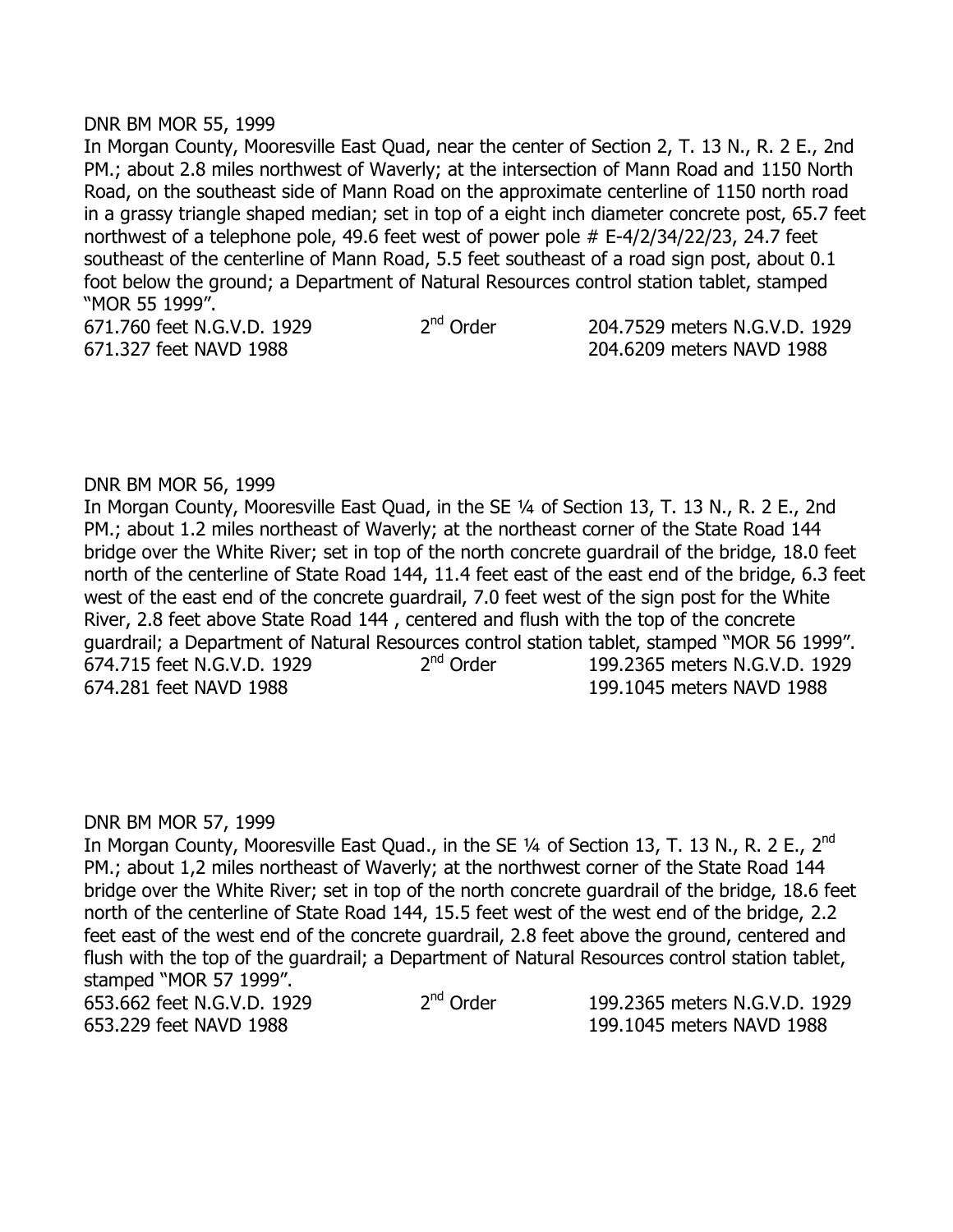#### DNR BM MOR 58, 1999

In Morgan County, Mooresville East Quad, in the NW 1/4 of Section 14, T. 13 N., R. 2 E., 2nd PM.; about 1.0 mile northwest of Waverly; at the northwest corner of the State Road 144 bridge over Sinking Creek; set in top of the north concrete guardrail of the bridge, 22.6 feet north of the centerline of State Road 144, 9.9 feet west of the west end of the bridge, 5.9 feet east of the west end of the concrete guardrail, 2.8 feet above the ground, centered and flush with the top of the guardrail; a Department of Natural Resources control station tablet, stamped "MOR 58 1999". 650.523 feet N.G.V.D. 1929 2<sup>nd</sup> Order 198.2798 meters N.G.V.D. 1929

650.090 feet NAVD 1988 198.1478 meters NAVD 1988

#### DNR BM MOR 59, 1999

In Morgan County, Mooresville East Quad, in the NW 1/4 of Section 24, T. 13 N., R. 2 E., 2nd PM.; at Waverly; at the Waverly Elementary School; set in top of a eight inch diameter concrete post, 46.2 feet south of the centerline of a driveway, 41.2 feet southeast of a power pole, 23.0 feet southwest of the center of a sewer manhole, 21.3 feet west of an electric service box, 18.9 feet east of the centerline of the road, about flush with the ground; a Department of Natural Resources control station tablet, stamped "MOR 59 1999". 695.768 feet N.G.V.D. 1929 2<sup>nd</sup> Order 212.0706 meters N.G.V.D. 1929 695.337 feet NAVD 1988 211.9391 meters NAVD 1988

#### DNR BM MOR 60, 1999

In Morgan County, Mooresville East Quad, in the SE ¼ of Section 14, T. 13 N., R. 2 E., 2nd P.M.; about 0.3 miles north of Waverly; at the Public Access site on the north side of the White River; set in the top of a eight inch diameter concrete post, 45 .1 feet west of a "PK" nail in the west side of a fence post, 31.1 feet southeast of a "PK" nail driven through a bottle cap in the east side of a 30 inch Elm tree, 25.1 feet north of a "PK" nail driven through a bottle cap in the north side of 24 inch Box Elder tree, 18.0 feet west of the centerline of a gravel driveway, 7.0 feet north of the east leg of a firearms sign, about flush with the ground; a Department of Natural Resources control station tablet, stamped "MOR 60 1999". 635.167 feet N.G.V.D. 1929 2<sup>nd</sup> Order 193.5994 meters N.G.V.D. 1929 634.734 feet NAVD 1988 193.4674 meters NAVD 1988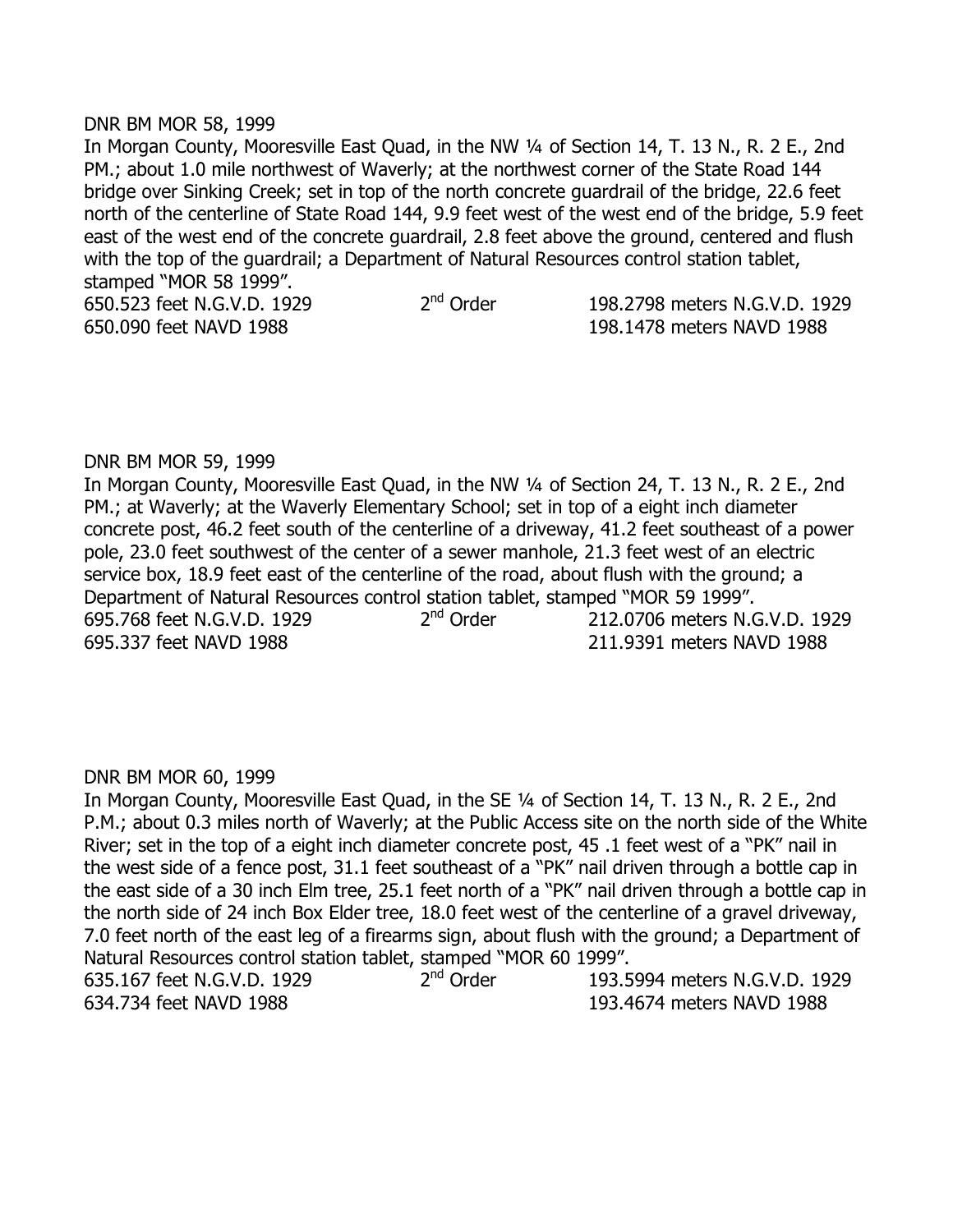### DNR BM WHSI TT 7 E

In Morgan County, Mooresville East Quad, in the SE ¼ of Section 10, T. 13 N., R. 2 E., 2nd P.M.; about 2.1 miles northwest of Waverly; at the Mann Road cmp culvert over an unnamed tributary to Sinking Creek, in the southwest 1/4 of the intersection of Mann Road and the cmp; set in a twelve inch square concrete post, 36.0 feet south of the centerline of the cmp, 33.5 feet west of a telephone pedestal, 17.0 feet west of the centerline of Mann Road, 5.5 feet south of a power pole, 4.5 feet east of a wood slat fence, about 0.1 foot above the ground; a Indiana Flood Control and Water Resource Commission bronze disk stamped " WHSI TT 7 E". 665.693 feet N.G.V.D. 1929 2<sup>nd</sup> Order 202.9037 meters N.G.V.D. 1929 665.260 feet NAVD 1988 202.7717 meters NAVD 1988

# DNR BM MOR 61, 2000

In Morgan County, Martinsville Quad., in the NE 1/4 of Section 4, T. 11 N., R. 1 E. 2nd P.M.; at the City Hall / Police Station building in Martinsville; in the southeast ¼ of two alleys, west of Sycamore Street, and east of Jefferson Street, and north of Jackson Street; set in top of the concrete base of a gas pump, 85 feet east of the northeast corner of the Fire Department garage in City Hall, 57.4 feet north of a power pole with two transformers, 17 feet south of the centerline of the east-west alley, 16 feet east of the centerline of the north-south alley, 9.8 feet south of the north face of the concrete base of a gas pump, 1 foot east of the west face of the concrete base of the gas pump; a Indiana Department of Natural Resources control station tablet, stamped "MOR 61 2000".

184.479 meters N.G.V.D. 1929 2nd Order 184.353 meters NAVD 1988 605.246 feet N.G.V.D. 1929 604.832 feet NAVD 1988

# DNR TBM MAR 1, 1996

In Morgan County, Martinsville Quad., in the NE ¼ of section 4, T. 11 N., R. 1 E. 2nd P.M.; in Martinsville near the City Hall / Police Station building; beginning at the intersection of South Sycamore Street and East Jackson Street; thence about ½ block west along East Jackson Street; set in the north side of a power pole. 30.5 feet south of the centerline of East Jackson Street, 6.5 feet east of the centerline of an alley, 30.5 feet north of residence mailbox # 159, about 1.4 feet above the ground; a railroad spike driven through a aluminum tag, stamped "IDNR TBM MAR 1 1996".

184.897 meters N.G.V.D. 1929 2nd Order 184.771 meters NAVD 1988 606.617 feet N.G.V.D. 1929 606.204 feet NAVD 1988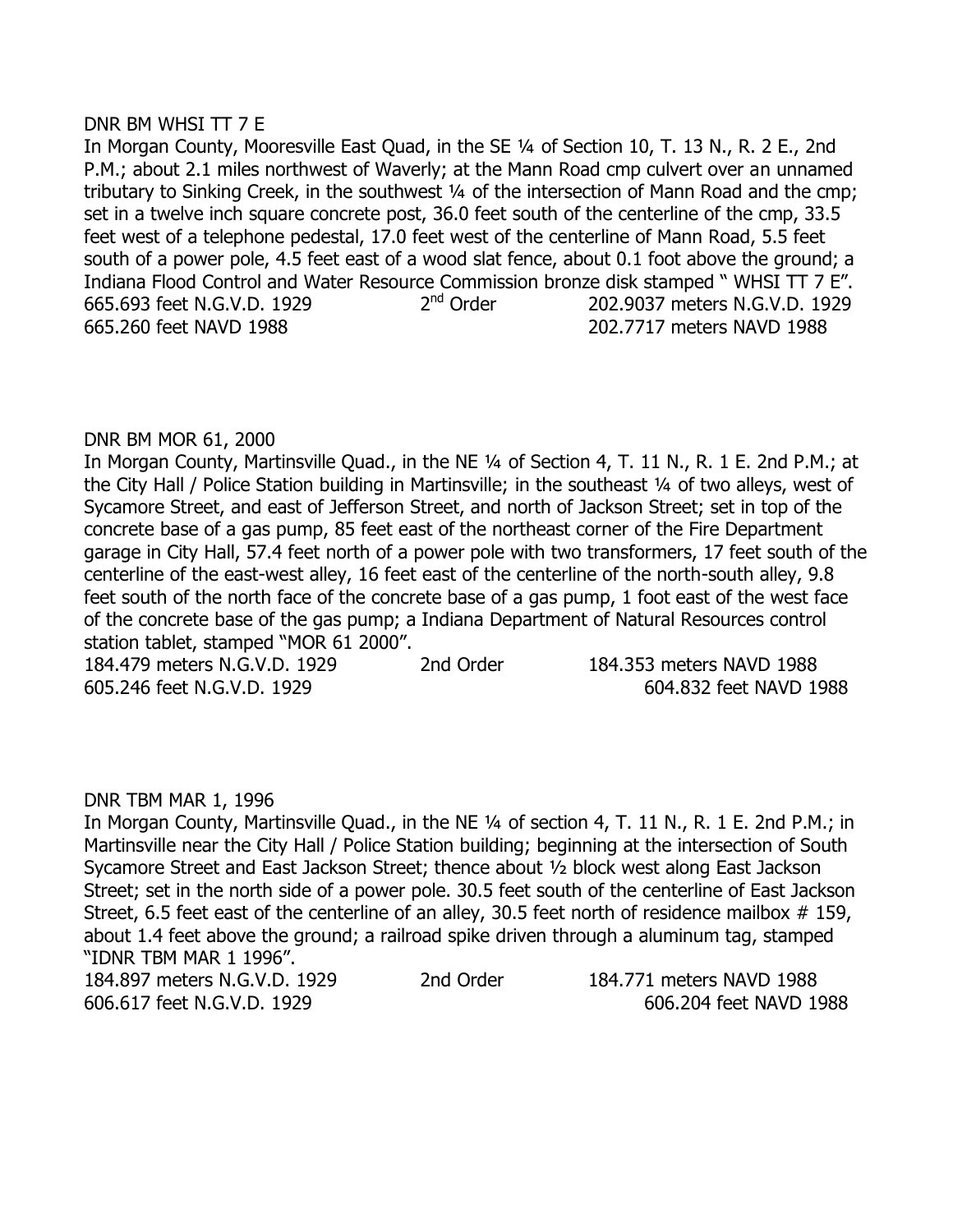# DNR TBM MAR 2, 1996

In Morgan County, Martinsville Quad, in the NE 1/4 of Section 4, T. 11 N., R. 1 E., 2nd P.M.; in Martinsville near the City Hall / Police Station building; beginning at the intersection of South Sycamore Street and East Jackson Street, thence about ½ block west along East Jackson Street to a alley on the east side of the City Hall building; set in the east side of a power pole with two transformers, 93 feet north of the centerline of East Jackson Street, 6 feet east of the centerline of the alley, about 1.3 feet above the ground; a railroad spike driven through a aluminum tag, stamped "IDNR TBM MAR 2 1996". 184.755 meters N.G.V.D. 1929 2nd Order 184.629 meters NAVD 1988

606.149 feet N.G.V.D. 1929 605.735 feet NAVD 1988

### DNR TBM POP 1, 1998

In Morgan County, Mooresville East Quad., in the NE 1/4 of Section 8, T. 13 N., R. 2 E., 2<sup>nd</sup> P.M.; about 2.5 miles southeast of Mooresville; near the south end of Poplar Grove Lake; about 0.8 miles west along 1050 North Road from its intersection with State Road 144 to its intersection with Holland Drive; set in the north side of a power pole, in the northeast 1/4 of the intersection, 47.7 feet southeast of a street sign post, 29 feet east of the centerline of Holland Drive, 15 feet north of the centerline of 1050 North Road, 12.8 feet southeast of a fence corner post, about 1.3 feet above the ground; a railroad spike driven through an aluminum tag, stamped "DNR TBM POP 1 1998". 775.62 feet NAVD 1988 GPS Elevation

# DNR TBM POP 2, 1998

In Morgan County, Mooresville East Quad., in the NE 1/4 of Section 8, T. 13 N., R. 2 E., 2<sup>nd</sup> P.M.; about 2.5 miles southeast of Mooresville; near the south end of Poplar Grove Lake; about 0.95 miles west along 1050 North Road from its intersection with State Road 144 to its intersection with a private drive north; set in the top of a fire hydrant on the northeast upper flange nut, in the southeast 1/4 of the intersection. 38 feet south of the centerline of 1050 North Road, 45.9 feet west of the centerline of a driveway south, 27.4 feet east of the extended centerline of a private drive north, about 2.5 feet above the ground; a filed "X". 770.01 feet NAVD 1988 GPS Elevation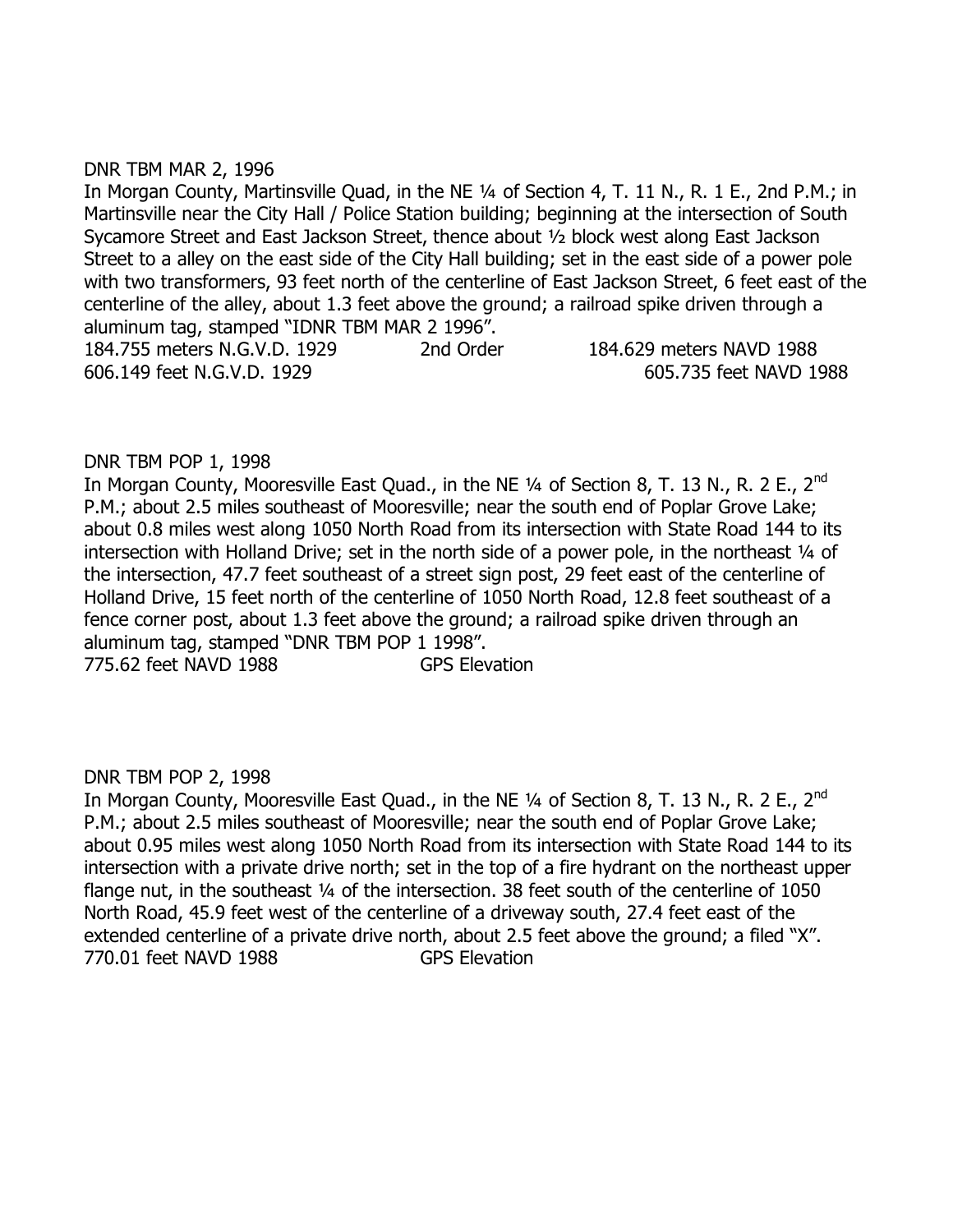# DNR TBM POP 3, 1998

In Morgan County, Mooresville East Quad., in the NE 1/4 of Section 8, T. 13 N., R. 2 E., 2<sup>nd</sup> P.M.; about 2.5 miles southeast of Mooresville; near the east end of the Poplar Grove Lake dam; 38.6 feet southwest of the southwest corner of a garage, 11.2 feet north of the centerline of the dam, 8.9 feet northwest of the center of a bird house post, 8.1 feet southeast of a power pole, 0.8 foot above the ground; the top iron hinge in the south side of a gate post.

755.98 feet NAVD 1988 GPS Elevation

# DNR TBM POP 4, 1999

In Morgan County, Mooresville East Quad., in the NE 1/4 of Section 8, T. 13 N., R. 2 E., 2<sup>nd</sup> P.M.; about 2.5 miles southeast of Mooresville; at the west side of Poplar Grove Lake; set in the south most concrete wingwall of the drop outlet control structure for Poplar Grove Lake, , about ¼ inch above the surface of the concrete wingwall, about 9 feet east of the centerline of the dam, 9.9 feet northwest of the southeast face of the south wingwall, 1.5 feet south of the centerline of the drop outlet; the top of the northwest most rebar. 754.025 feet NAVD 1988 GPS Elevation

# DNR TBM POP 5, 1999

In Morgan County, Mooresville East Quad., in the NE  $\frac{1}{4}$  of Section 8, T. 13 N., R. 2 E., 2<sup>nd</sup> P.M.; about 2.5 miles southeast of Mooresville; at the north side of Poplar Grove Lake; set in the north side of a power pole, 64 feet northwest of the northwest most wood pier post, 43.3 feet west of the southwest corner of a garage, 18.5 feet north of the centerline of the emergency spillway, 14.8 feet northwest of a twelve inch wood bird house post, about 1.3 feet above the ground; a railroad spike driven through an aluminum tag, stamped "POP 5 1999". 754.59 feet NAVD 1988 GPS Elevation

# DNR TBM SARTOR 1 2002

In Morgan County, Martinsville Quad., in the NE 1/4 of Section 9, T. 11 N., R. 1 E., 2<sup>nd</sup> P. M.; at Martinsville; at the Mahalasville Road concrete box culvert over Sartor Ditch; set in the top of the northeast concrete abutment of the culvert, 11.5 feet east of the centerline of the road, 3.7 feet north of the north end of the concrete handrail of the culvert, 3.0 feet south of the north end of the abutment, 0.5 foot west of the east face of the abutment, about level with the road; a chiseled triangle. 600.057 feet N.G.V.D. 1929 2<sup>nd</sup> Order

1988

599.644 feet NAVD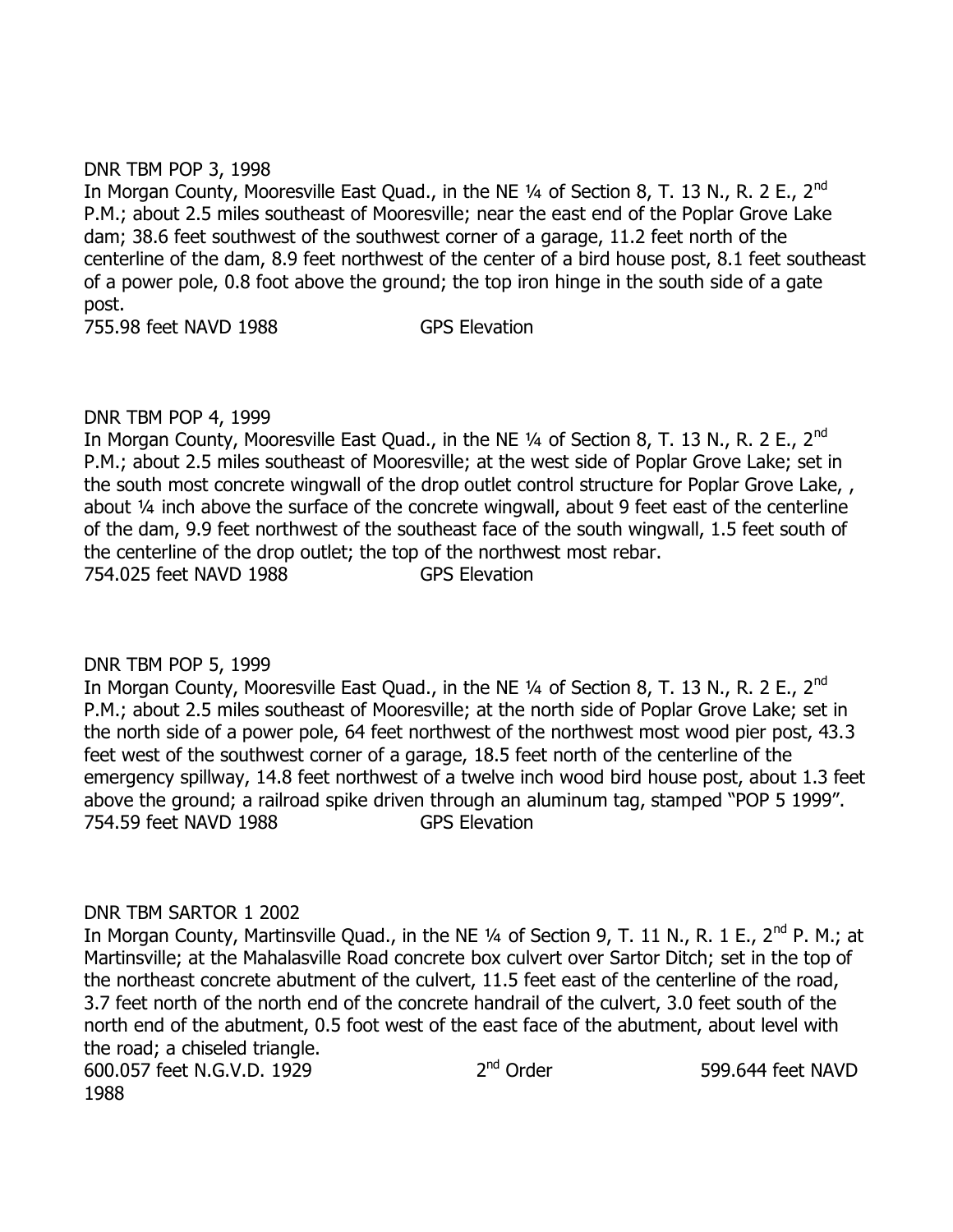# DNR TBM SARTOR 2 2002

In Morgan County, Martinsville Quad., in the SE  $\frac{1}{4}$  of Section 4, T. 11 N., R. 1 E., 2<sup>nd</sup> P. M.; at Martinsville; at the intersection of South Ohio Street and Warren Street; at the "MSD of Martinsville Maintenance Department" building; set in the west side of utility pole #150 with 3 guy wires to the east, 57.5 feet southeast of the southeast corner of the maintenance building, 35.3 feet west of the centerline of South Ohio Street, 15.5 feet north of the centerline of Warren Street, 1.5 foot above the asphalt parking lot; a railroad spike driven through an aluminum tag, stamped "IDNR TBM SARTOR 2 2002".<br>607.902 feet N.G.V.D. 1929 2<sup>nd</sup> Order 607.902 feet N.G.V.D. 1929 2 607.488 feet NAVD 1988

# DNR BM MOR 100, 2002

In Morgan County, Martinsville Quad., in the SE 1/4 of Sec 8, T. 11 N., R. 1 E., 2<sup>nd</sup> P. M.; about 0.5 mile south of Martinsville; at the 50 West Road concrete bridge over Indian Creek; set in the northwest concrete abutment of the bridge, 15 feet west of the centerline of 50 West Road, 5.7 feet north of the south end of the concrete bridge abutment, 2.7 feet south of the north face of the concrete bridge abutment, 0.6 foot east of the west face of the concrete bridge abutment, 0.5 foot west of the guardrail, about flush with the road; a Indiana Department of Natural Resources control station tablet, stamped "MOR 100 2002". 602.103 feet N.G.V.D. 1929 2<sup>nd</sup> Order 601.690 feet NAVD 1988

# DNR TBM BLD 1, 1990

In Morgan County, Hall Quad., in the NE  $\frac{1}{4}$  of Sec 22, T. 13 N., R. 1 W., 2<sup>nd</sup> P. M.; about 1.5 mile east of Hall; at the Briarwood Lake dam; set in the east side of a utility pole, in the center of the emergency spillway;13.7 feet north of the centerline of Briarwood Lake Road, 7.1 feet south of the southeast corner fence post, 0.7 foot above the ground; a railroad spike driven through a aluminum tag, stamped "IDNR TBM BLD 1 1990". 775.374 feet N.G.V.D. 1929 3<sup>rd</sup> Order

# DNR TBM BLD 2, 1990

In Morgan County, Hall Quad., in the NE  $\frac{1}{4}$  of Sec 22, T. 13 N., R. 1 W.,  $2^{nd}$  P. M.; about 1.5 mile east of Hall; at the Briarwood Lake dam; set in the south side of utility pole # 873, at the west end of the dam; 105 feet west of the emergency spillway, 22.0 feet east of the centerline of Briarwood Lake Road, 9.3 feet southwest of the southwest corner of a gray garage, 0.8 foot above the ground; a railroad spike driven through a aluminum tag, stamped "IDNR TBM BLD 2 1990".

769.131 feet N.G.V.D. 1929

3<sup>rd</sup> Order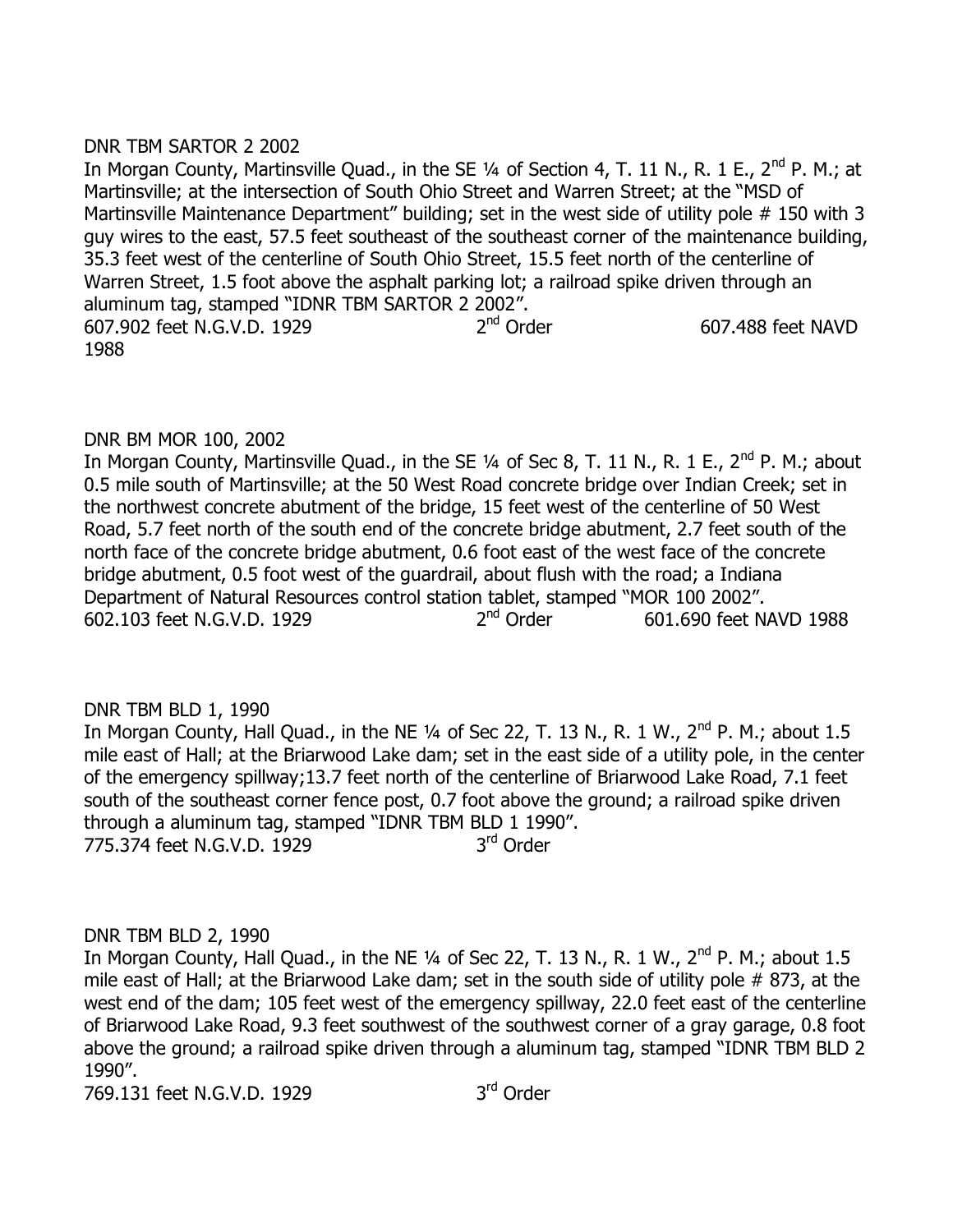# DNR TBM JORDAN 1, 2002

In Morgan County, Hindustan Quad., in the NW 1/4 of Sec 19, T. 11 N., R. 1 E., 2<sup>nd</sup> P. M.; about 0.25 mile east of Liberty Church; at the Liberty Church Road bridge over Jordan Creek; set in the top of the southeast corner of the concrete bridge deck, 47.0 feet west of a power pole, 24.9 feet northwest of the southeast face of the southeast wingwall, 11.6 feet south of the centerline of the road, 1.0 foot north of the south face of the bridge deck, 0.2 foot below the road surface; a chiseled triangle.

601.145 feet N.G.V.D. 1929

3<sup>rd</sup> Order

# DNR TBM JORDAN 2, 2002

In Morgan County, Martinsville Quad., in the NW  $\frac{1}{4}$  of Sec 20, T. 11 N., R. 1 E., 2<sup>nd</sup> P. M.; about 0.5 mile south of Maxwell; at the Jordan Road bridge over Buckner Branch; set in the top of the southeast concrete wingwall of the bridge, 25.5 feet northwest of a fourteen inch Maple tree, 12.5 feet east of the centerline of the road, 8.0 feet northwest of the southeast face of the wingwall, 0.5 foot east of the east face of the concrete guardrail, 0.5 foot below the road; a chiseled triangle. 615.849 feet N.G.V.D. 1929

3<sup>rd</sup> Order

# DNR TBM JORDAN 3, 2002

In Morgan County, Martinsville Quad., in the NE  $\frac{1}{4}$  of Sec 18, T. 11 N., R. 1 E., 2<sup>nd</sup> P. M.; about 0.25 mile north of Maxwell; at the Jordan Road bridge over Indiana Creek; set in the top of the southwest concrete wingwall of the bridge, 12.5 feet west of the centerline of the road, 2.0 feet southwest of the west edge of the concrete curb, 0.5 foot south of the north face of the wingwall, 0.45 foot above the road; a chiseled triangle. 597.046 feet N.G.V.D. 1929 3<sup>rd</sup> Order

# DNR TBM JORDAN 4, 2002

In Morgan County, Martinsville Quad., in the NW  $\frac{1}{4}$  of Sec 17, T. 11 N., R. 1 E., 2<sup>nd</sup> P. M.; about 0.5 mile northeast of Maxwell; about 0.7 mile generally west and then southwest along Burton Lane from its intersection with 50 West Road to its intersection with Burton Trail; set in the south side of power pole  $#$  F 3/7, 58.0 feet northwest of the northwest corner of a general store, 12.0 feet north of the centerline of Burton Lane, 10.2 feet west of the extended centerline of Burton Trail, 1.0 foot above the ground; a railroad spike driven through a aluminum tag, stamped "IDNR TBM JORDAN 4 2002". 601.145 feet N.G.V.D. 1929 3<sup>rd</sup> Order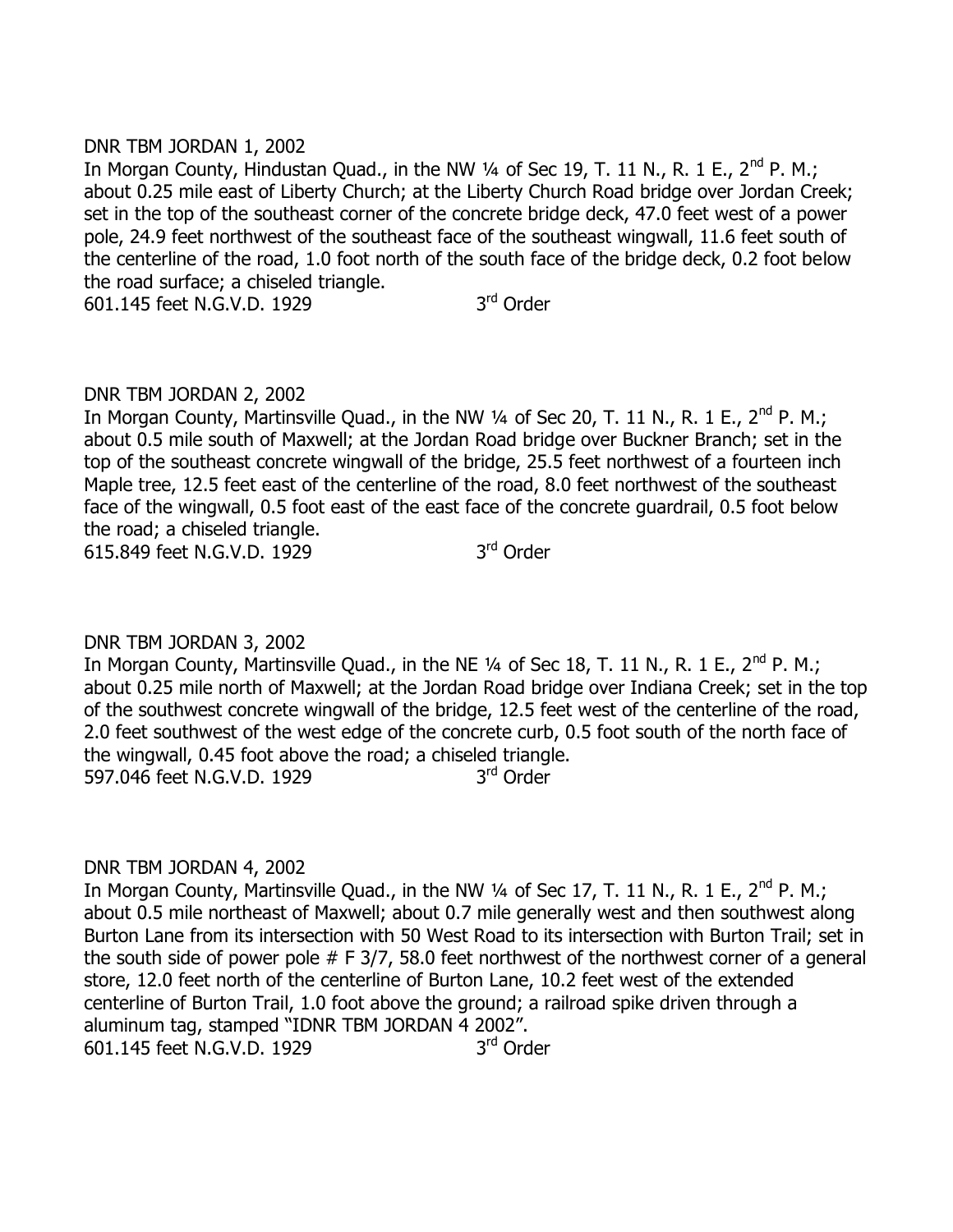# DNR TBM TO 1/04184, 1984

In Morgan County, Cope Quad., in the SE  $\frac{1}{4}$  of Sec 2, T. 11 N., R. 2 E., 2<sup>nd</sup> P. M.; about 2.8 mile northwest of Morgantown; at the south end of the Twin Oaks Lake dam; set in the west side of a power pole, 75.5 feet south of the south end of the bridge over the emergency spillway, 26.5 feet southeast of the centerline of the road, 0.8 foot above the ground; a railroad spike driven through a aluminum tag, stamped "IDNR TBM TO 1 04184". 773.844 feet N.G.V.D. 1929 3<sup>rd</sup> Order

### DNR TBM TO 2/04184, 1984

In Morgan County, Cope Quad., in the SE  $\frac{1}{4}$  of Sec 2, T. 11 N., R. 2 E., 2<sup>nd</sup> P. M.; about 2.8 mile northwest of Morgantown; at the south end of the Twin Oaks Lake dam, at the south end of the bridge over the emergency spillway; set on the top of a bolt head for a guardrail brace, 9.6 feet west of the centerline of the road, about 1.0 foot below the road, 0.8 foot south of the north face of the south abutment; a stamped " $+$ ". 767.368 feet N.G.V.D. 1929 3 3<sup>rd</sup> Order

# DNR BM WHSI TT 31 A

In Morgan County, Mooresville East Quad., in the SW 1/4 of Sec 24, T. 13 N., R. 2 E., 2<sup>nd</sup> P. M.; about 0.6 mile southeast of Waverly; at the intersection of State Road 37 and 800 North Road; set in the top of a twelve inch square concrete post, about 261 feet northeast along the south bound lanes of State Road 37 from 800 North Road, 45 feet northwest of the centerline of the south bound lanes of State Road 37, 18.18 feet east of a steel fence post in the right-of-way fence line, 13.5 feet south of a steel fence post in the right-of-way fence line, 4.62 feet southeast of a steel fence post in the right-of-way fence line; a Indiana Flood Control and Water Resources Commission control station tablet, stamped "WHSI TT 31 A".

733.924 feet N.G.V.D. 1929

| Position Data: 2 <sup>nd</sup> . Order Class II                                        | <b>NAD 1927</b>  |              |                       |
|----------------------------------------------------------------------------------------|------------------|--------------|-----------------------|
| Geodetic Position : $\acute{\phi} = 0$ $\cdot$ "                                       | $\lambda = 0$ '" |              |                       |
| Indiana State Plane Coordinates in U.S. Survey Feet (one meter = 39.37 inches exactly) |                  |              |                       |
| Indiana East Zone: Easting: 331,563.715                                                |                  |              | Northing: 745,926.758 |
| <b>AZIMUTH DATA:</b>                                                                   |                  |              |                       |
| Mark Name                                                                              | Geodetic Azimuth | Grid Azimuth | Grid Distance (feet)  |

| º ' " | º ' " |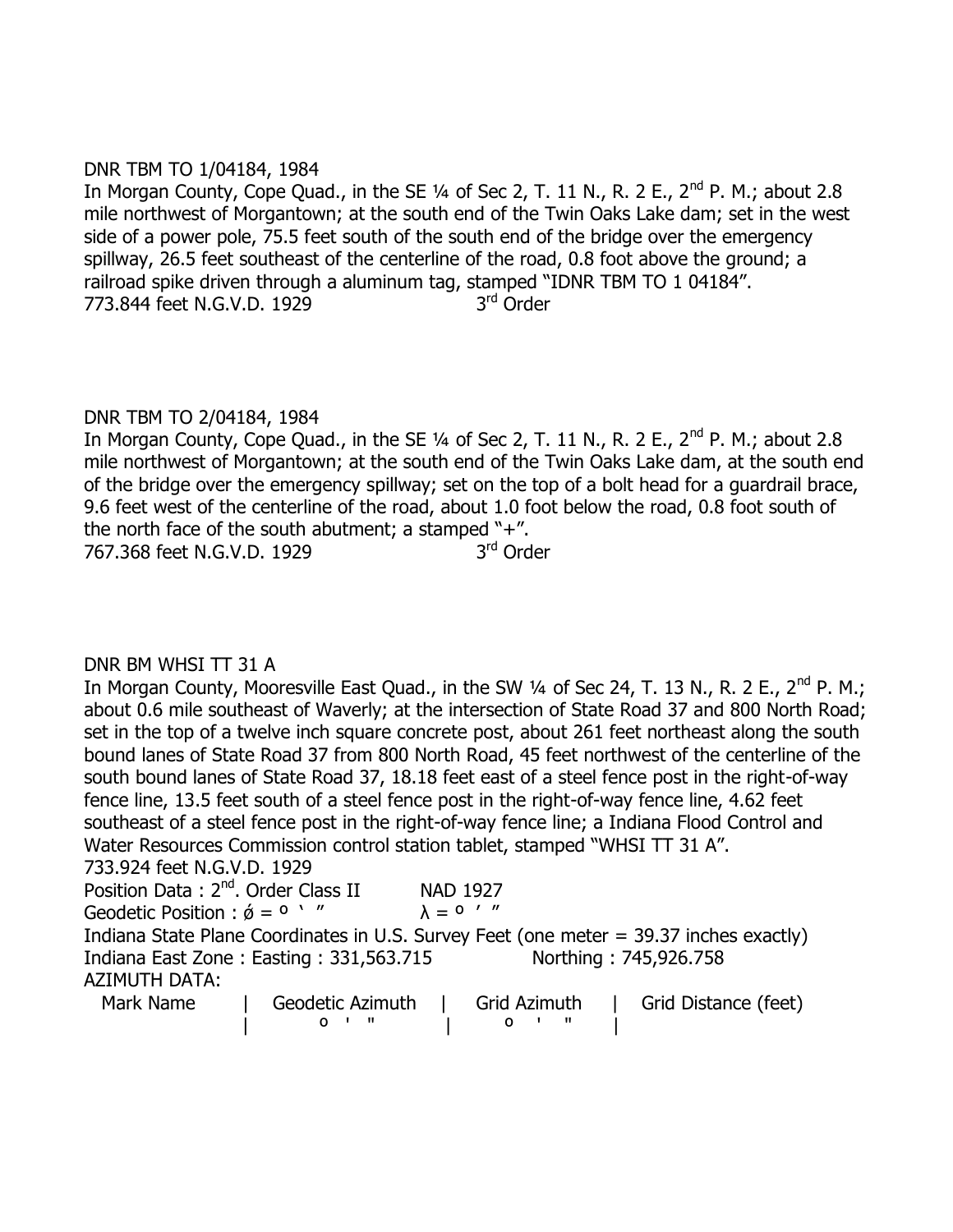### DNR BM WHSI TT 41 A

| In Morgan County, Mooresville East Quad., in the NW $\frac{1}{4}$ of Sec. 26, T. 13 N., R. 2 E., 2 <sup>nd</sup> PM; |
|----------------------------------------------------------------------------------------------------------------------|
| about 1.3 mile southwest of Waverly; 1.4 miles generally southwest along old State Road 37                           |
| from its intersection with old State Road 144 at Waverly to a private drive to the southeast                         |
| (A.J. Kerkof); set in the top of a twelve inch square concrete post, 26 feet southeast of the                        |
| centerline of old State Road 37, northeast of the centerline of the private drive, southeast of                      |
| and across old State Road 37 from a "PK" nail and cap in power pole # 68 M 28, northeast of                          |
| and across the private drive from a "PK" nail and cap in a fence post in a fence line parallel                       |
| with the private drive; a Indiana Flood Control and Water Resources Commission control                               |
| station tablet, stamped "WHSI TT 41 A".                                                                              |
| 657.346 feet N.G.V.D. 1929                                                                                           |
| Position Data: 2 <sup>nd</sup> . Order Class II<br><b>NAD 1927</b>                                                   |
| Geodetic Position : $\acute{\phi} = 0$ '"<br>$\lambda = 0$ '"                                                        |
| Indiana State Plane Coordinates in U.S. Survey Feet (one meter = 39.37 inches exactly)                               |
| Indiana East Zone: Easting: 325,466.461<br>Northing: 743,664.858                                                     |
| <b>AZIMUTH DATA:</b>                                                                                                 |
| Mark Name<br>Grid Azimuth<br>Grid Distance (feet)<br>Geodetic Azimuth                                                |
|                                                                                                                      |

# USC&GS BM A 64, 1946 / DNR BM WHSI TT 45 A

In Morgan County, Mooresville East Quad., in the NE  $\frac{1}{4}$  of Sec. 23, T. 13 N., R. 2 E., 2<sup>nd</sup> PM; at Waverly; at the intersection of old State Road 37 and old State Road 144; set in the top of a concrete post, 46.9 feet north of a twelve inch Maple tree, 44.6 feet northwest of a twenty four inch Maple tree, 34 feet southeast of the centerline of old State Road 37, 4.63 feet southeast of a "PK" nail and cap in power pole # 14 M 20 K, about 2.5 feet above the center of the road intersection, 2 feet northwest of a white wooden witness post, 6 inches above the ground; a U.S. Coast and Geodetic Survey bench mark tablet, stamped "A 64 1946"

**DESTROYED**

| 645.780 feet N.G.V.D. 1929                                                             |                  |                 |                       |
|----------------------------------------------------------------------------------------|------------------|-----------------|-----------------------|
| Position Data: 2 <sup>nd</sup> . Order Class II                                        |                  | <b>NAD 1927</b> |                       |
| Geodetic Position : $\acute{\phi} = 0$ $\cdot$ "                                       | $\lambda = 0$ '" |                 |                       |
| Indiana State Plane Coordinates in U.S. Survey Feet (one meter = 39.37 inches exactly) |                  |                 |                       |
| Indiana East Zone: Easting: 329,766.825                                                |                  |                 | Northing: 749,216.116 |
| <b>AZIMUTH DATA:</b>                                                                   |                  |                 |                       |
| Mark Name                                                                              | Geodetic Azimuth | Grid Azimuth    | Grid Distance (feet)  |
|                                                                                        |                  | $\mathsf{o}$    |                       |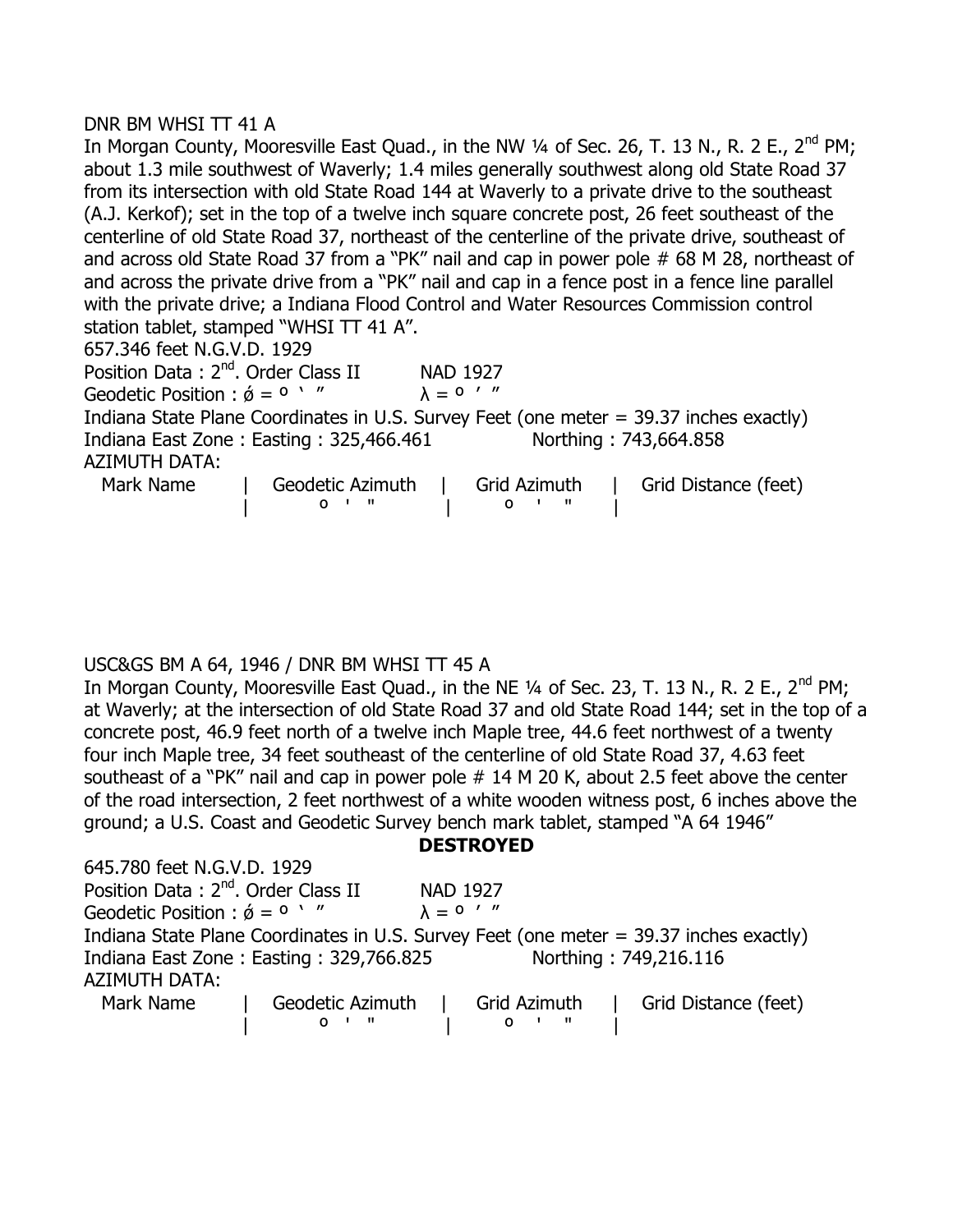# DNR BM WHSI TT 47 A

In Morgan County, Mooresville East Quad., in the NW  $\frac{1}{4}$  of Sec. 24, T. 13 N., R. 2 E., 2<sup>nd</sup> PM; about 0.2 mile northeast of Waverly; about 0.4 mile generally northeast along old State Road 37 from its intersection with old State Road 144 to a private drive southeast (F & K Meade); set in the top of a twelve inch square concrete post, 38. 77 feet southwest of and across the private drive from a "PK" nail and cap in a fence post, 30 feet east of the centerline of old State Road 37, 17.12 feet north of a "PK" nail and cap in power pole # 61 M 205, 14 feet south of the private drive, 6.2 feet northwest of a "PK" nail and cap in a fence post; a Indiana Flood Control and Water Resources Commission control station tablet, stamped "WHSI TT 47 A".

651.328 feet N.G.V.D. 1929 Position Data: 2<sup>nd</sup>. Order Class II NAD 1927 Geodetic Position :  $\acute{\theta} = 0$   $'$  "  $\lambda = 0$  ' " Indiana State Plane Coordinates in U.S. Survey Feet (one meter = 39.37 inches exactly) Indiana East Zone : Easting : 331,427.848 Northing : 750,491.006 AZIMUTH DATA: Mark Name | Geodetic Azimuth | Grid Azimuth | Grid Distance (feet) | º ' " | º ' " |

# DNR BM WHSI TT 1 E

In Morgan County, Mooresville East Quad., in the NW  $\frac{1}{4}$  of Sec. 27, T. 13 N., R. 2 E., 2<sup>nd</sup> PM; about 1.9 miles southwest of Waverly; about 1.9 miles generally southwest along Centenary Road from its intersection with State Road 144 to a turn to the west; set in the top of a twelve inch square concrete post, about 1,000 feet south of the road on top of a hill; a Indiana Flood Control and Water Resources Commission control station tablet, stamped "WHSI TT 1 E". 769. 433 feet N.G.V.D. 1929 Position Data: 2<sup>nd</sup>. Order Class II NAD 1927 Geodetic Position :  $\acute{\phi} = 0$  ' "  $\lambda = 0$  ' " Indiana State Plane Coordinates in U.S. Survey Feet (one meter = 39.37 inches exactly) Indiana East Zone : Easting : 319,766.907 Northing : 744,665.753 AZIMUTH DATA: Mark Name | Geodetic Azimuth | Grid Azimuth | Grid Distance (feet)

| º ' " | º ' " |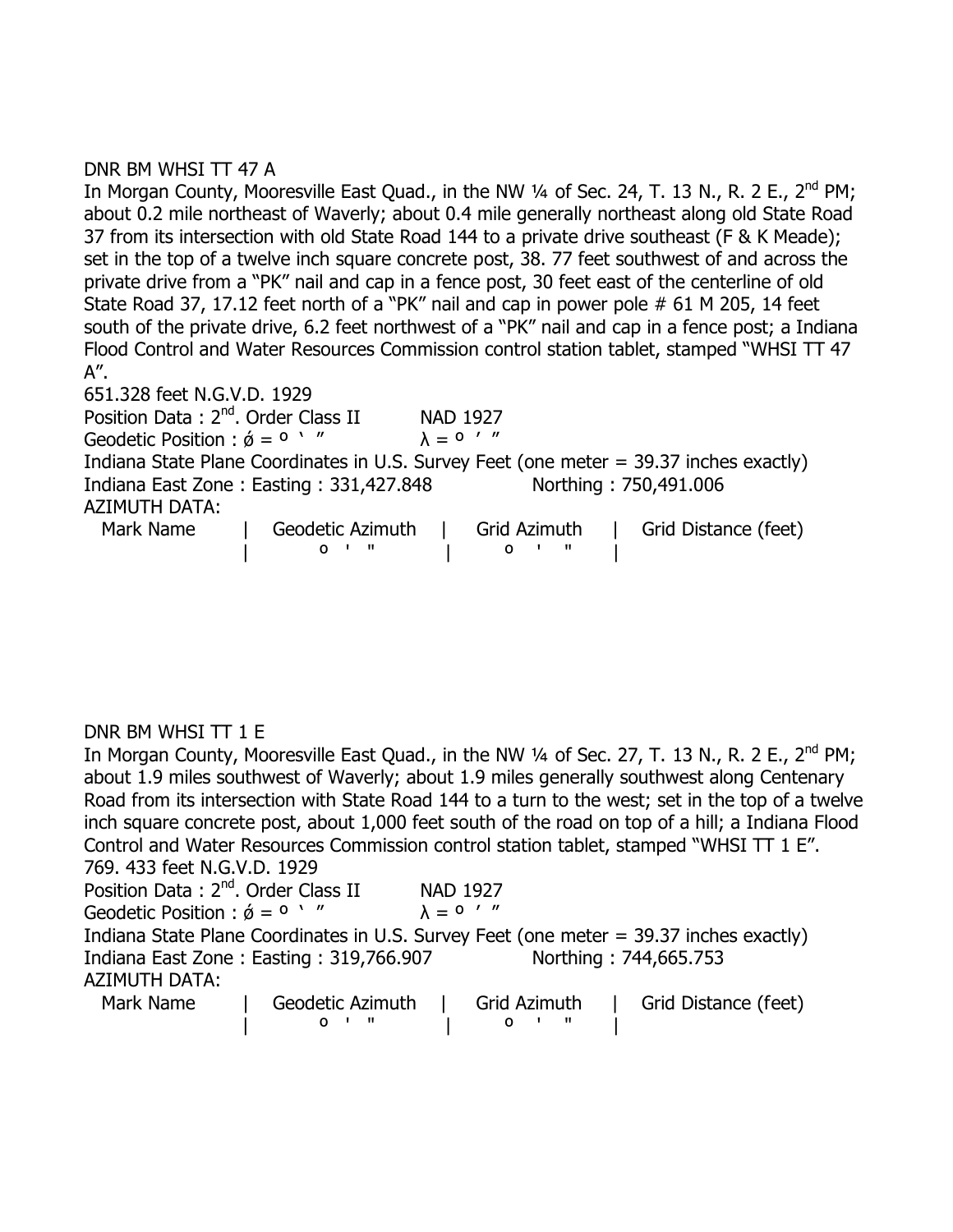# DNR BM WHSI TT 3 E

In Morgan County, Mooresville East Quad., in the NW  $\frac{1}{4}$  of Sec. 22, T. 13 N., R. 2 E., 2<sup>nd</sup> PM; about 1.3 miles west of Waverly; about 1.1 miles generally southwest along Centenary Road from its intersection with State Road 144 to a gravel private drive to the northwest (Dora Soots residence); set in the top of a twelve inch square concrete post, 56.65 feet northnorthwest of and across the road from a "PK" nail and cap in a eighteen inch Walnut tree, 49.20 feet west of a "PK" nail and cap in a power pole, 44.35 feet south of a "PK" nail and cap in a thirty six inch Walnut tree, 37 feet northeast of the private drive, 11.5 feet northwest of the centerline of the road; a Indiana Flood Control and Water Resources Commission control station tablet, stamped "WHSI TT 3 E".

638.812 feet N.G.V.D. 1929 Position Data: 2<sup>nd</sup>. Order Class II NAD 1927 Geodetic Position :  $\acute{\theta} = 0$  ' "  $\lambda = 0$  ' " Indiana State Plane Coordinates in U.S. Survey Feet (one meter = 39.37 inches exactly) Indiana East Zone : Easting : 321,312.434 Northing : 748,781.345 AZIMUTH DATA: Mark Name | Geodetic Azimuth | Grid Azimuth | Grid Distance (feet) | º ' " | º ' " |

DNR BM WHSI TT 5 E

In Morgan County, Mooresville East Quad., in the NE 1/4 of Sec. 22, T. 13 N., R. 2 E., 2<sup>nd</sup> PM; about 1.3 miles west of Waverly; about 0.8 mile generally southwest along Centenary Road from its intersection with State Road 144 to a asphalt private drive; set in the top of a twelve inch square concrete post, 135 feet north of the centerline of the private drive, 33 feet east of the centerline of the road; a Indiana Flood Control and Water Resources Commission control station tablet, stamped "WHSI TT 5 E".

635.975 feet N.G.V.D. 1929

| Position Data: 2 <sup>nd</sup> . Order Class II  | <b>NAD 1927</b>                                                                        |
|--------------------------------------------------|----------------------------------------------------------------------------------------|
| Geodetic Position : $\acute{\phi} = 0$ $\cdot$ " | $\lambda = 0$ '"                                                                       |
|                                                  | Indiana State Plane Coordinates in U.S. Survey Feet (one meter = 39.37 inches exactly) |
| Indiana East Zone: Easting: 322,141.244          | Northing: 750,546.251                                                                  |
| <b>AZIMUTH DATA:</b>                             |                                                                                        |
| Geodetic Azimuth<br>Mark Name                    | Grid Distance (feet)<br>Grid Azimuth                                                   |

| º ' " | º ' " |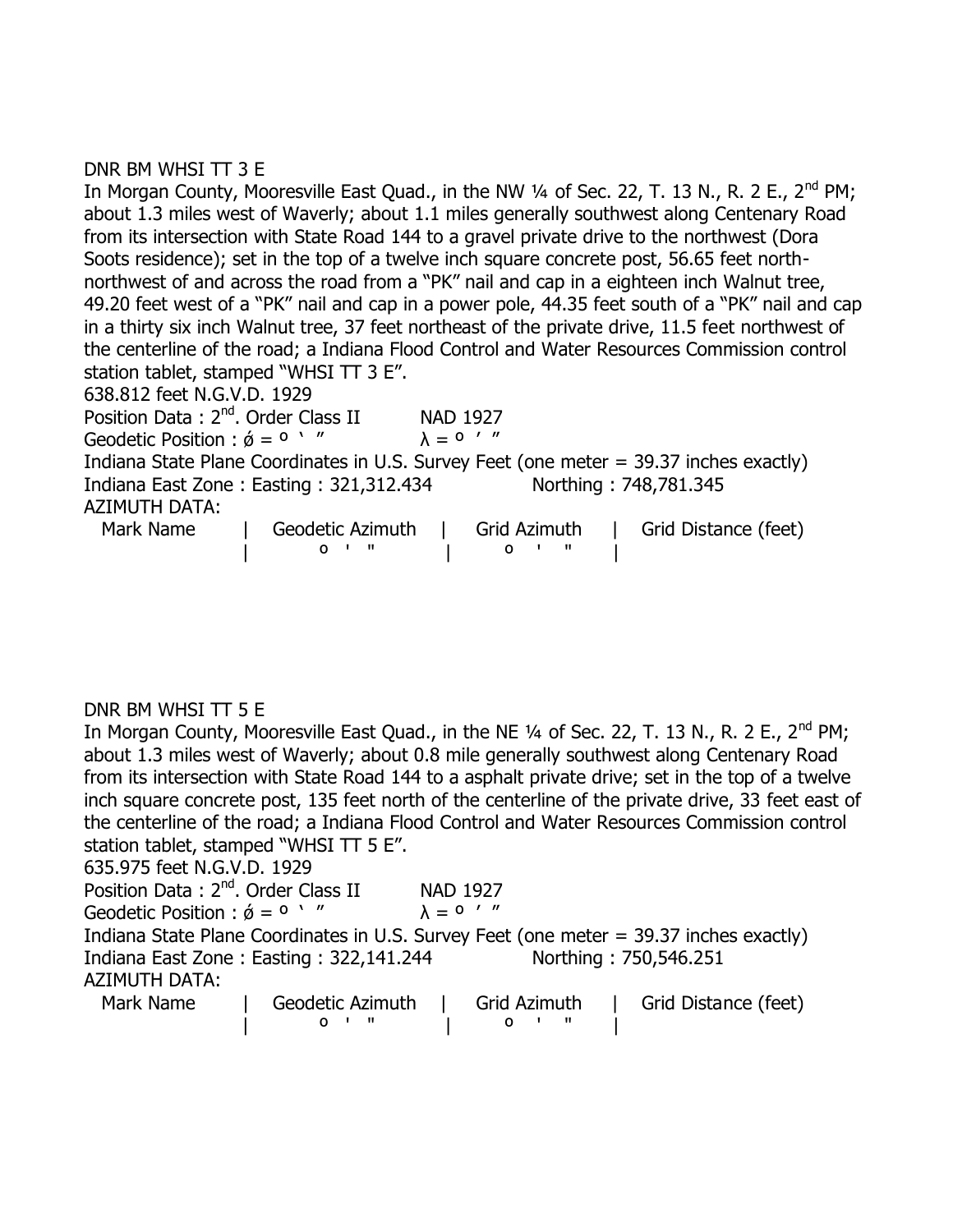# DNR BM WHSI TT 6 E

In Morgan County, Mooresville East Quad, in the NE ¼ of Section 15, T. 13 N., R. 2 E. 2nd PM.; about 1.2 miles northwest of Waverly; at the intersection of State Road 144 and Mann Road and Centenary Road; set in the top of a twelve inch square concrete post, 552 feet southeast of the centerline of Centenary Road, 29.5 feet south of the centerline of State Road 144; a Indiana Flood Control and Water Resources Commission control station tablet, stamped "WHSI TT 6 E".

647.697 feet N.G.V.D. 1929

Position Data :  $2^{nd}$ . Order Class II MAD 1927<br>Geodetic Position :  $\acute{\alpha} = 0$   $'$  "  $\lambda = 0$  ' " Geodetic Position :  $\acute{\phi} = 0$  ' " Indiana State Plane Coordinates in U.S. Survey Feet (one meter = 39.37 inches exactly) Indiana East Zone : Easting : 324,688.015 Northing : 753,926.351 AZIMUTH DATA: Mark Name | Geodetic Azimuth | Grid Azimuth | Grid Distance (feet)

| º ' " | º ' " |

# DNR BM WHSI TT 7 E

In Morgan County, Mooresville East Quad, in the SE ¼ of Section 10, T. 13 N., R. 2 E. 2nd PM.; about 2.0 miles northwest of Waverly; 0.9 mile north along Mann Road from its intersection with State Road 144 to a one span concrete bridge over a unnamed tributary to Sinking Creek; set in the top of a twelve inch square concrete post, 33.95 feet southwest of and across Mann Road from a "PK" nail and cap in a power pole, 33 feet south of the center of the bridge, 32.22 feet southwest of and across Mann Road from a cut "X" in the south end of the east headwall of the bridge, 23.49 feet southwest of the west headwall of the bridge, 16 feet west of the centerline of the road, 4 feet east of a fence across from the Dale Davee residence; a Indiana Flood Control and Water Resources Commission control station tablet, stamped "WHSI TT 7 E". 665.696 feet N.G.V.D. 1929 Position Data: 2<sup>nd</sup>. Order Class II NAD 1927 Geodetic Position :  $\acute{\theta} = 0$   $'$  "  $\lambda = 0$  ' "

Indiana State Plane Coordinates in U.S. Survey Feet (one meter = 39.37 inches exactly) Indiana East Zone : Easting : 324,737.084 Northing : 758,878.028 AZIMUTH DATA:

| Mark Name | Geodetic Azimuth | Grid Azimuth | Grid Distance (feet) |
|-----------|------------------|--------------|----------------------|
|           |                  |              |                      |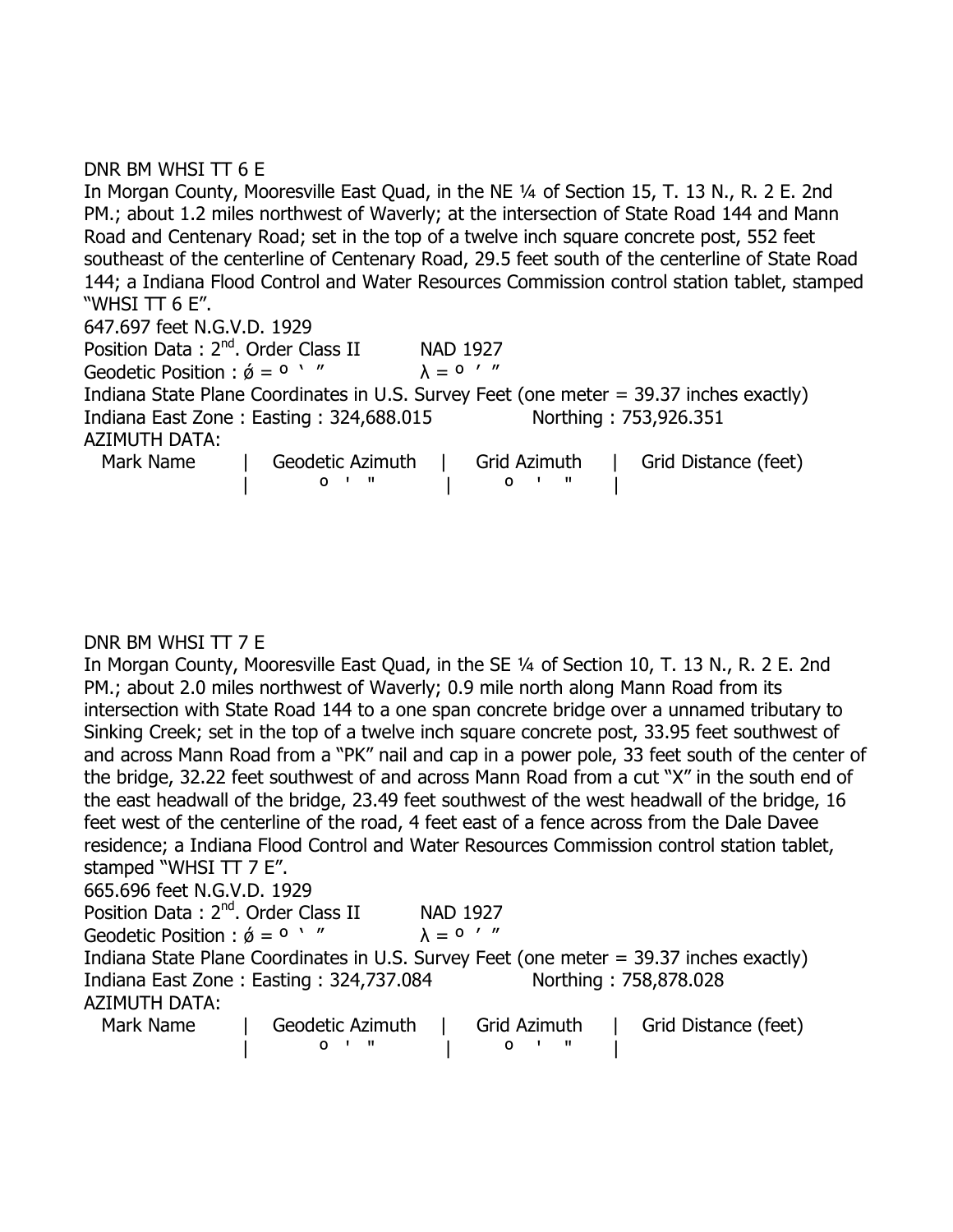# DNR BM WHSI TT 9 E

In Morgan County, Mooresville East Quad, in the SW 1/4 of Section 2, T. 13 N., R. 2 E. 2nd PM.; about 2.2 miles northwest of Waverly; at the Mann Road bridge over Sinking Creek; set in the top of a twelve inch square concrete post, 550 feet southeast along the northeast bank (left downstream), 52.9 feet northeast and across Sinking Creek from a "PK" nail and cap in a thirty eight inch Locust tree, 51.8 feet northwest of a "PK" nail and cap in a four inch Elm tree, 38.45 feet north-northeast and across Sinking Creek from a "PK" nail and cap in a 34 inch Locust tree; a Indiana Flood Control and Water Resources Commission control station tablet, stamped "WHSI TT 9 E". 664.433 feet N.G.V.D. 1929

Position Data: 2<sup>nd</sup>. Order Class II NAD 1927 Geodetic Position :  $\acute{\theta} = 0$  ' "  $\lambda = 0$  ' " Indiana State Plane Coordinates in U.S. Survey Feet (one meter = 39.37 inches exactly) Indiana East Zone : Easting : 326,634.626 Northing : 761,666.698 AZIMUTH DATA: Mark Name | Geodetic Azimuth | Grid Azimuth | Grid Distance (feet) | º ' " | º ' " |

# DNR BM WHSI TT 12 E

In Morgan County, Mooresville East Quad., in the SW 1/4 of Sec. 36, T. 14 N., R. 2 E., 2<sup>nd</sup> PM: about 3.1 miles north of Waverly; at the "T" road intersection of 1250 North Road and Mann Road at a 15-foot concrete bridge over a small creek; set in the top of a twelve inch square concrete post, 100.05 feet southwest of and across Mann Road from a cut "X" in the south end of the east headwall of the bridge, 89.05 feet southwest of and across 1250 North Road from a cut "X" in the south end of the west headwall of the bridge, 65 feet south of the centerline of 1250 North Road, 17.5 feet west of the centerline of Mann Road, 12.4 feet north of a "PK" nail and cap in a fence post; a Indiana Flood Control and Water Resources Commission control station tablet, stamped "WHSI TT 12 E".

667.941 feet N.G.V.D. 1929

Position Data: 2<sup>nd</sup>. Order Class II NAD 1927 Geodetic Position :  $\acute{\theta} = 0$  ' "  $\lambda = 0$  ' " Indiana State Plane Coordinates in U.S. Survey Feet (one meter = 39.37 inches exactly) Indiana East Zone : Easting : 330,953.248 Northing : 769,372.874 AZIMUTH DATA:

| Mark Name | Geodetic Azimuth | Grid Azimuth | Grid Distance (feet) |
|-----------|------------------|--------------|----------------------|
|           |                  |              |                      |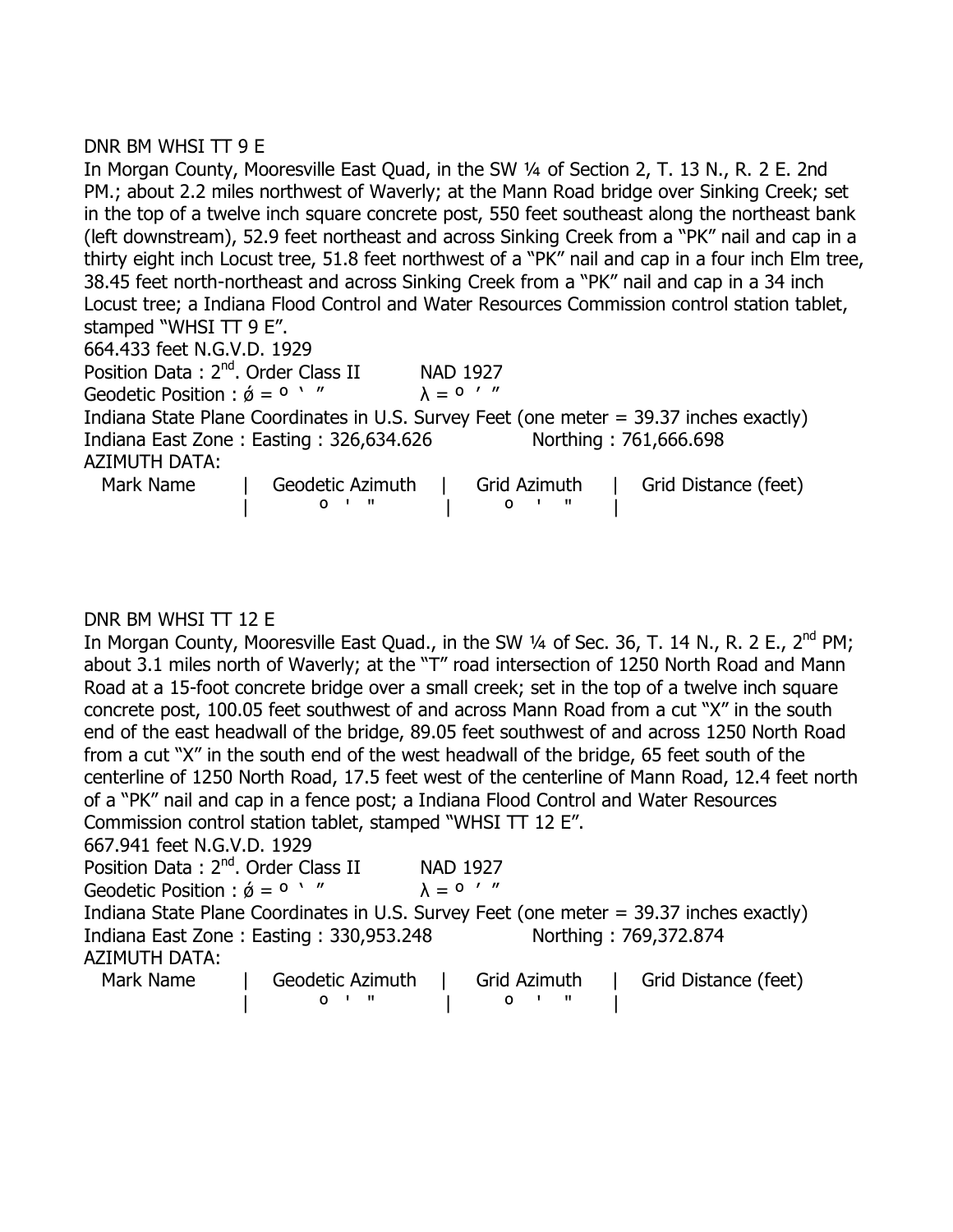# DNR BM WHSI TT 13 E

In Morgan County, Mooresville East Quad., in the NW  $\frac{1}{4}$  of Sec. 36, T. 14 N., R. 2 E., 2<sup>nd</sup> PM; about 4.0 miles north of Waverly; at the intersection of 1300 North Road and Mann Road, in the southeast ¼ of the intersection; set in the top of a twelve inch square concrete post, 20.35 feet south of a "PK" nail and cap in a four inch Hackberry tree, 12.5 feet east of the centerline of Mann Road; ; a Indiana Flood Control and Water Resources Commission control station tablet, stamped "WHSI TT 13 E". 667.812 feet N.G.V.D. 1929 Position Data :  $2^{nd}$ . Order Class II MAD 1927<br>Geodetic Position :  $\acute{\alpha} = 0$  ' "  $\lambda = 0$  ' " Geodetic Position :  $\acute{\phi} = 0$  '" Indiana State Plane Coordinates in U.S. Survey Feet (one meter = 39.37 inches exactly) Indiana East Zone : Easting : 332,001.078 Northing : 771,836.857 AZIMUTH DATA: Mark Name | Geodetic Azimuth | Grid Azimuth | Grid Distance (feet) | º ' " | º ' " |

# DNR BM WHSI TT 16 E

In Morgan County, Bridgeport Quad., in the NE ¼ of Sec. 25, T. 14 N., R. 2 E., 2<sup>nd</sup> PM; about 2.0 miles southeast of West Newton; about 0.1 mile northeast along Mann Road from the Mann Road bridge over Goose Creek; set in the top of a twelve inch square concrete post, northeast of and across Mann Road from a white farm house, 31.43 feet north of a "PK" nail and cap in a fence post, 17.5 feet southeast of the centerline of Mann Road; a Indiana Flood Control and Water Resources Commission control station tablet, stamped "WHSI TT 16 E". 672.675 feet N.G.V.D. 1929

Position Data : 2<sup>nd</sup>. Order Class II NAD 1927 Geodetic Position :  $\acute{\phi} = 0$  ' "  $\lambda = 0$  ' " Indiana State Plane Coordinates in U.S. Survey Feet (one meter = 39.37 inches exactly) Indiana East Zone : Easting : 334,521.265 Northing : 775,846.175 AZIMUTH DATA: Mark Name | Geodetic Azimuth | Grid Azimuth | Grid Distance (feet) | º ' " | º ' " |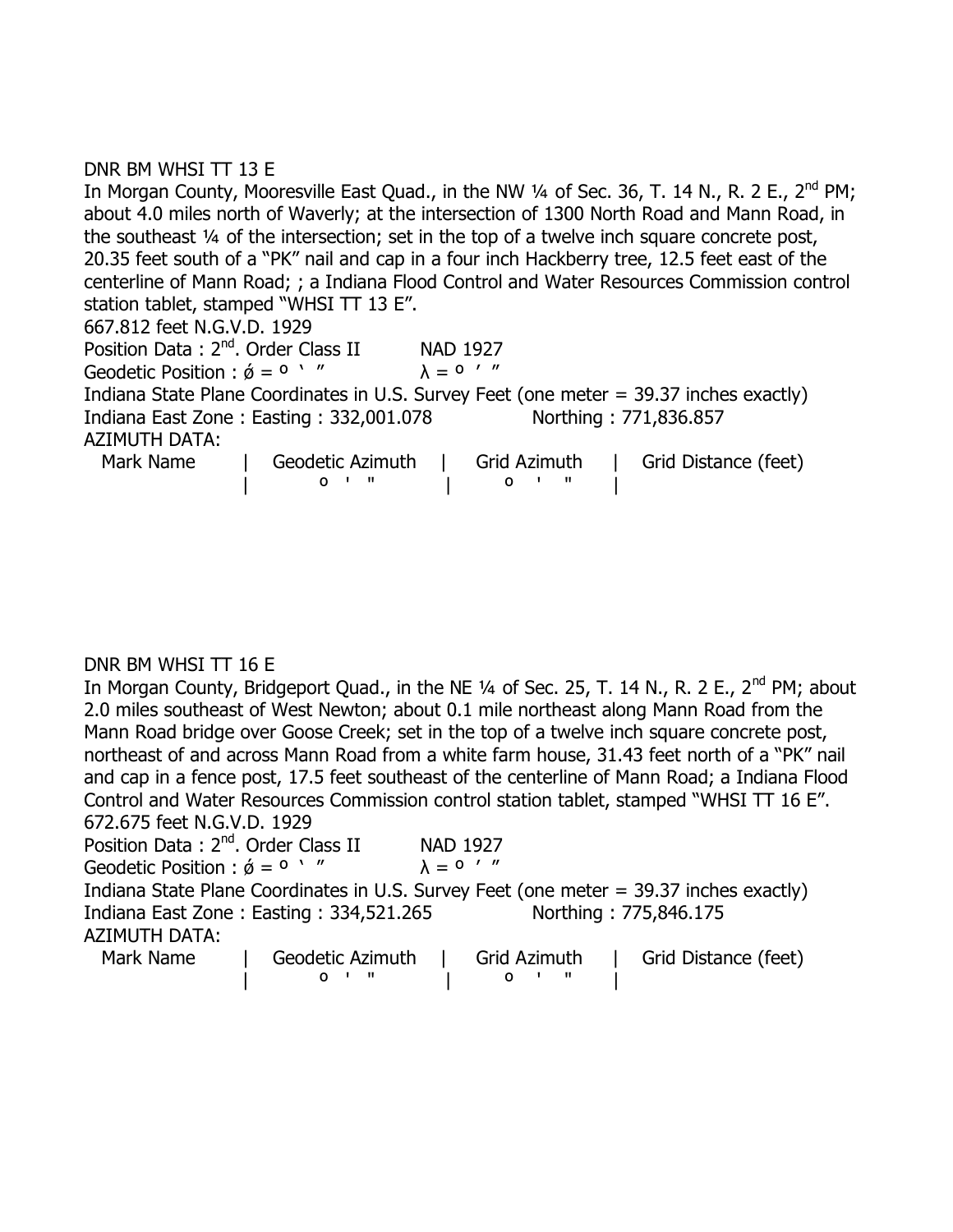# DNR BM WHSI TT 3 L

In Morgan County, Mooresville East Quad., in the SE  $\frac{1}{4}$  of Sec. 14, T. 13 N., R. 2 E., 2<sup>nd</sup> PM; about 0.5 mile northwest of Waverly; about 0.47 mile northwest along old State Road 144 from its intersection with old State Road 37 in Waverly, on the northeast side of the road across the road from the R. Chowning residence; set in the top of a twelve inch square concrete post, 69.35 feet north of and across the road from a "PK" nail and cap in a powerpole, 56.20 feet east of and across the road from a "PK" nail and cap in a six inch Elm tree, 16.3 feet northeast of the centerline of the road, 9.2 feet west of a fence post, 8 feet southwest of a five foot high chain link fence around the Southlake Beach Club, level with the ground; a Indiana Flood Control and Water Resources Commission control station tablet, stamped "WHSI TT 3 L". 640.041 feet N.G.V.D. 1929 Position Data : 2<sup>nd</sup>. Order Class II NAD 1927 Geodetic Position :  $\acute{\theta} = 0$   $'$  "  $\lambda = 0$  ' " Indiana State Plane Coordinates in U.S. Survey Feet (one meter = 39.37 inches exactly) Indiana East Zone : Easting : 327,630.969 Northing : 751,771.673

AZIMUTH DATA:

Mark Name | Geodetic Azimuth | Grid Azimuth | Grid Distance (feet) | º ' " | º ' " |

DNR BM WHSI TT 4 L

In Morgan County, Mooresville East Quad., in the NE  $\frac{1}{4}$  of Sec. 14, T. 13 N., R. 2 E., 2<sup>nd</sup> PM; about 0.7 mile north of Waverly; about 0.6 mile north along 850 East Road from its "T"-road intersection with 950 North Road (now new State Road 144), on the west side of the road; set in the top of a twelve inch square concrete post, 550 feet south of the I.H. Tackett residence, 51.43 feet northwest of and across the road from a "PK" nail and cap in a fence post, 46.00 feet northwest of and across the road from a "PK" nail and cap in a fence corner post, 37.0 feet north of a "PK" nail and cap in a fence corner post, 13 feet west of the centerline of the road; a Indiana Flood Control and Water Resources Commission control station tablet, stamped "WHSI TT 4 L". 647.513 feet N.G.V.D. 1929 Position Data: 2<sup>nd</sup>. Order Class II NAD 1927 Geodetic Position :  $\acute{\theta} = 0$   $'$  "  $\lambda = 0$  ' " Indiana State Plane Coordinates in U.S. Survey Feet (one meter = 39.37 inches exactly) Indiana East Zone : Easting : 330,016.447 Northing : 756,273.315 AZIMUTH DATA:

| Mark Name | Geodetic Azimuth | Grid Azimuth | Grid Distance (feet) |
|-----------|------------------|--------------|----------------------|
|           |                  |              |                      |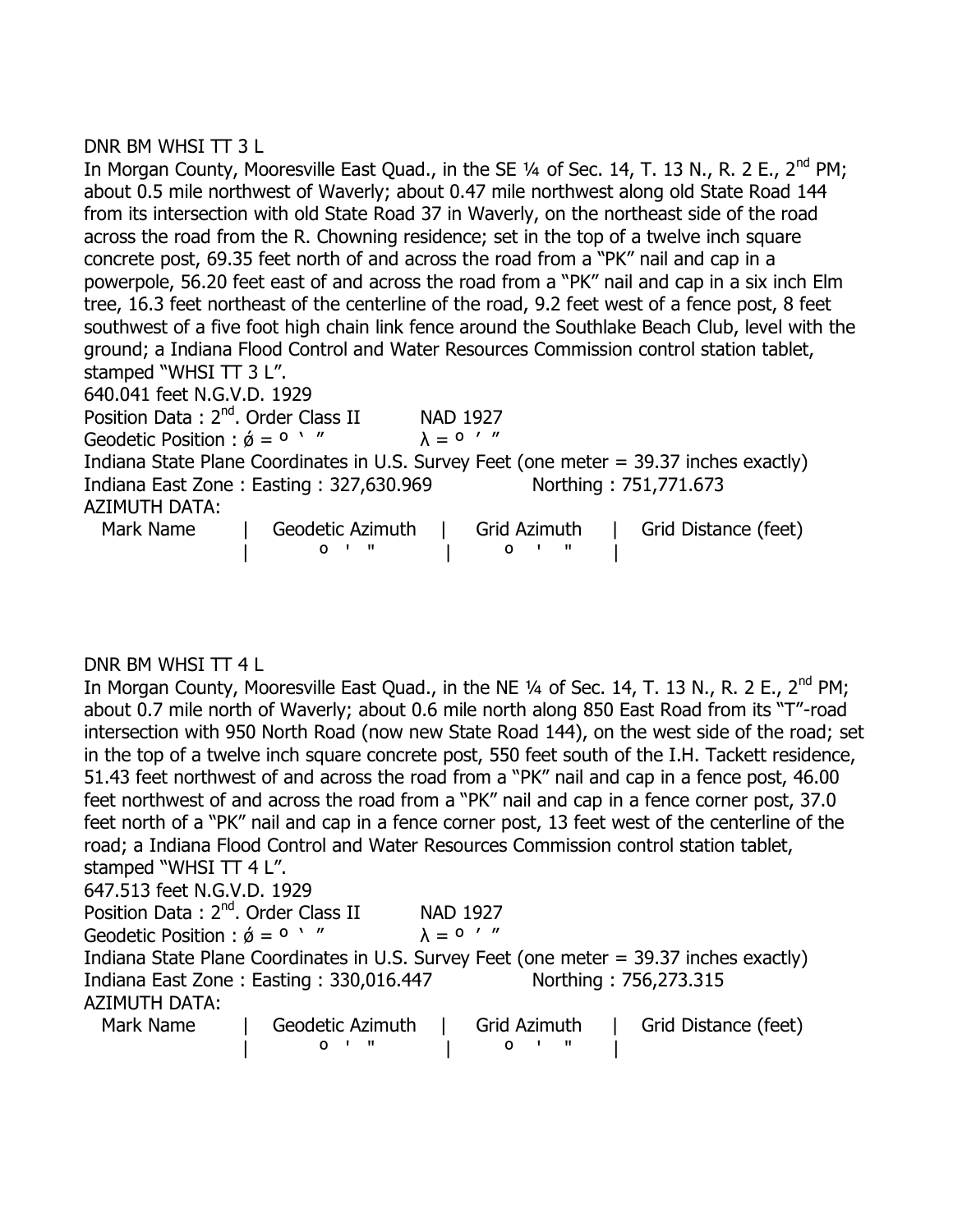# DNR BM WHSI TT 6 L

|                                                 |                                                                     |                  |              | In Morgan County, Mooresville East Quad., in the SW $\frac{1}{4}$ of Sec. 1, T. 13 N., R. 2 E., 2 <sup>nd</sup> PM; |
|-------------------------------------------------|---------------------------------------------------------------------|------------------|--------------|---------------------------------------------------------------------------------------------------------------------|
|                                                 |                                                                     |                  |              | about 0.7 mile north of Waverly; about 2.0 miles north along 850 East Road from its "T"-road                        |
|                                                 |                                                                     |                  |              | intersection with 950 North Road (now new State Road 144), at the entrance to the barn lot of                       |
|                                                 |                                                                     |                  |              | Roy A. Davee on the east side of the road; set in the top of a twelve inch square concrete                          |
|                                                 |                                                                     |                  |              | post, 38.71 feet southwest of a "PK" nail and cap in the north gate post, 34.60 feet east-                          |
|                                                 |                                                                     |                  |              | southeast of and across the road from a "PK" nail and cap in a power pole, 17.40 feet                               |
|                                                 |                                                                     |                  |              | southwest of a "PK" nail and cap in the south gate post; a Indiana Flood Control and Water                          |
|                                                 | Resources Commission control station tablet, stamped "WHSI TT 6 L". |                  |              |                                                                                                                     |
| 656.321 feet N.G.V.D. 1929                      |                                                                     |                  |              |                                                                                                                     |
| Position Data: 2 <sup>nd</sup> , Order Class II |                                                                     | <b>NAD 1927</b>  |              |                                                                                                                     |
| Geodetic Position : $\acute{\phi} = 0$ '"       |                                                                     | $\lambda = 0$ '" |              |                                                                                                                     |
|                                                 |                                                                     |                  |              | Indiana State Plane Coordinates in U.S. Survey Feet (one meter = 39.37 inches exactly)                              |
|                                                 | Indiana East Zone: Easting: 330,054.252                             |                  |              | Northing: 762,136.414                                                                                               |
| <b>AZIMUTH DATA:</b>                            |                                                                     |                  |              |                                                                                                                     |
| Mark Name                                       | Geodetic Azimuth                                                    |                  | Grid Azimuth | Grid Distance (feet)                                                                                                |
|                                                 |                                                                     |                  | 0            |                                                                                                                     |

# DNR BM WHSI TT 1 M

In Morgan County, Mooresville East Quad, in the SW ¼ of Section 1, T. 13 N., R. 2 E., 2nd PM.; about 2.8 miles northwest of Waverly; at the 1150 North Road bridge over Goose Creek, east of the bridge; set in the top of a twelve inch square concrete post, 41.9 feet southeast of and across the road from a "PK" nail and cap in a eight inch tree, 38.45 feet southwest of and across the road from a "PK" nail and cap in a four inch tree, 11.5 feet south of the gravel 1150 North Road, 9.05 feet northwest of a "PK" nail and cap in a four inch tree; a Indiana Flood Control and Water Resources Commission control station tablet, stamped "WHSI TT 1 M". 646.483 feet N.G.V.D. 1929

| Position Data: 2 <sup>nd</sup> . Order Class II  |                  | <b>NAD 1927</b>  |              |                                                                                        |
|--------------------------------------------------|------------------|------------------|--------------|----------------------------------------------------------------------------------------|
| Geodetic Position : $\acute{\phi} = 0$ $\cdot$ " |                  | $\lambda = 0$ '" |              |                                                                                        |
|                                                  |                  |                  |              | Indiana State Plane Coordinates in U.S. Survey Feet (one meter = 39.37 inches exactly) |
| Indiana East Zone: Easting: 332,410.362          |                  |                  |              | Northing: 764,286.666                                                                  |
| <b>AZIMUTH DATA:</b>                             |                  |                  |              |                                                                                        |
| Mark Name                                        | Geodetic Azimuth |                  | Grid Azimuth | Grid Distance (feet)                                                                   |

| º ' " | º ' " |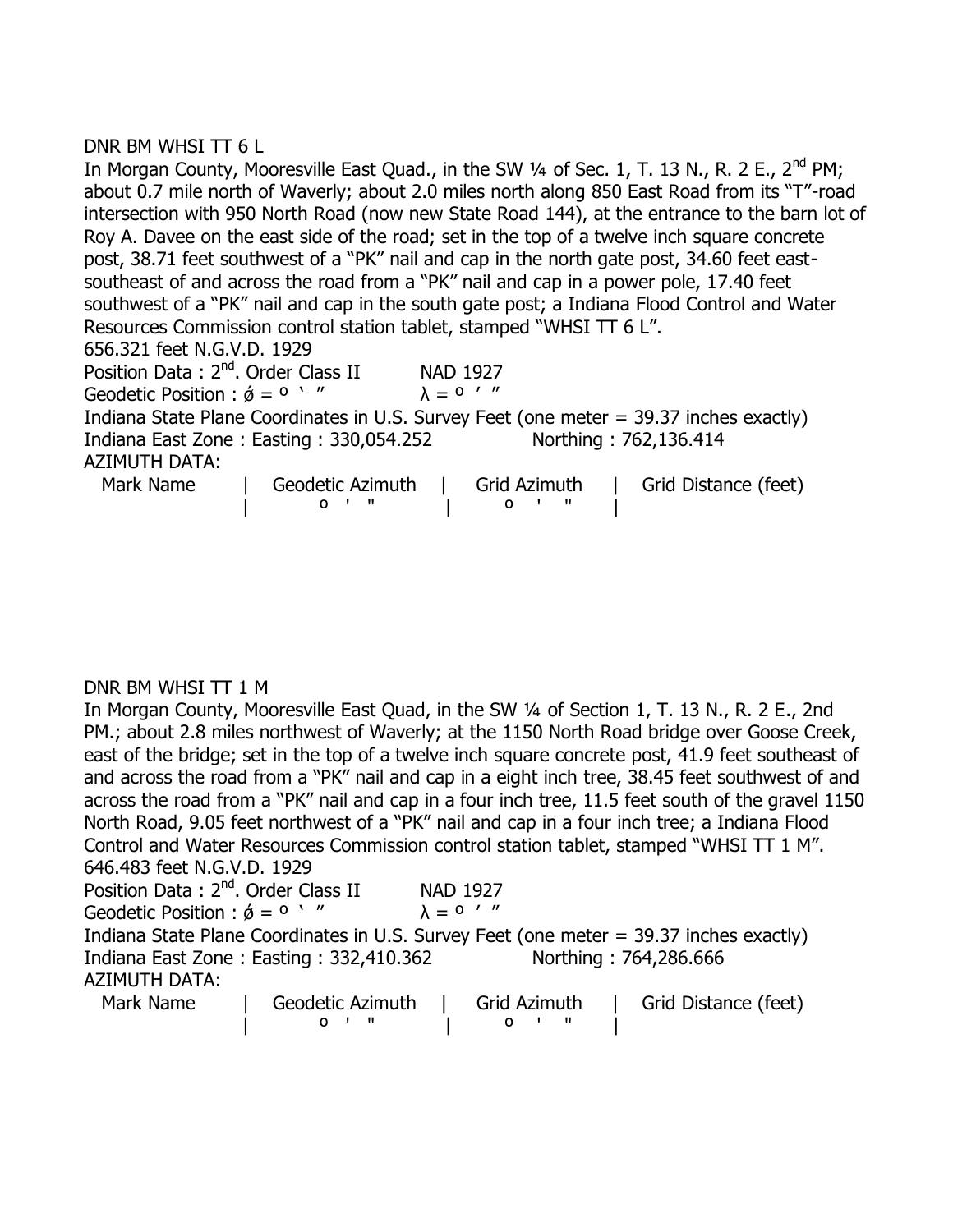# DNR BM WHSI TT 1 X

In Morgan County, Mooresville East Quad., in the NE  $\frac{1}{4}$  of Sec. 36, T. 14 N., R. 2 E., 2<sup>nd</sup> PM; about 4.0 miles north of Waverly; about 0.5 mile east along 1300 North Road (Landersdale Road) from its intersection with Mann Road; set in the top of a twelve inch square concrete post, 54.95 feet east of a "PK" nail in a power pole, 16.07 feet west of a "PK" nail in a fence post, 12 feet south of the centerline of the road; a Indiana Flood Control and Water Resources Commission control station tablet, stamped "WHSI TT 1 X". 658.404 feet N.G.V.D. 1929 Position Data: 2<sup>nd</sup>. Order Class II NAD 1927 Geodetic Position :  $\acute{\phi} = 0$  ' "  $\lambda = 0$  ' " Indiana State Plane Coordinates in U.S. Survey Feet (one meter = 39.37 inches exactly) Indiana East Zone : Easting : 334,011.429 Northing : 772,180.250 AZIMUTH DATA: Mark Name | Geodetic Azimuth | Grid Azimuth | Grid Distance (feet) | º ' " | º ' " |

# DNR BM WHSI TT 2 X

In Morgan County, Mooresville East Quad., in the NE 1/4 of Sec. 36, T. 14 N., R. 2 E., 2<sup>nd</sup> PM: about 4.0 miles north of Waverly; about 0.5 mile east along 1300 North Road (Landersdale Road) from its intersection with Mann Road to a turn south, thence about 0.3 mile south to Goose Creek; set in the top of a twelve inch square concrete post, 75 feet northwest of Goose Creek, 33 feet from the centerline of the road; a Indiana Flood Control and Water Resources Commission control station tablet, stamped "WHSI TT 1 X".

663.017 feet N.G.V.D. 1929

Position Data: 2<sup>nd</sup>. Order Class II NAD 1927 Geodetic Position :  $\acute{\theta} = 0$  ' "  $\lambda = 0$  ' " Indiana State Plane Coordinates in U.S. Survey Feet (one meter = 39.37 inches exactly) Indiana East Zone : Easting : 334,250.945 Northing : 770,594.815 AZIMUTH DATA: Mark Name | Geodetic Azimuth | Grid Azimuth | Grid Distance (feet)

| º ' " | º ' " |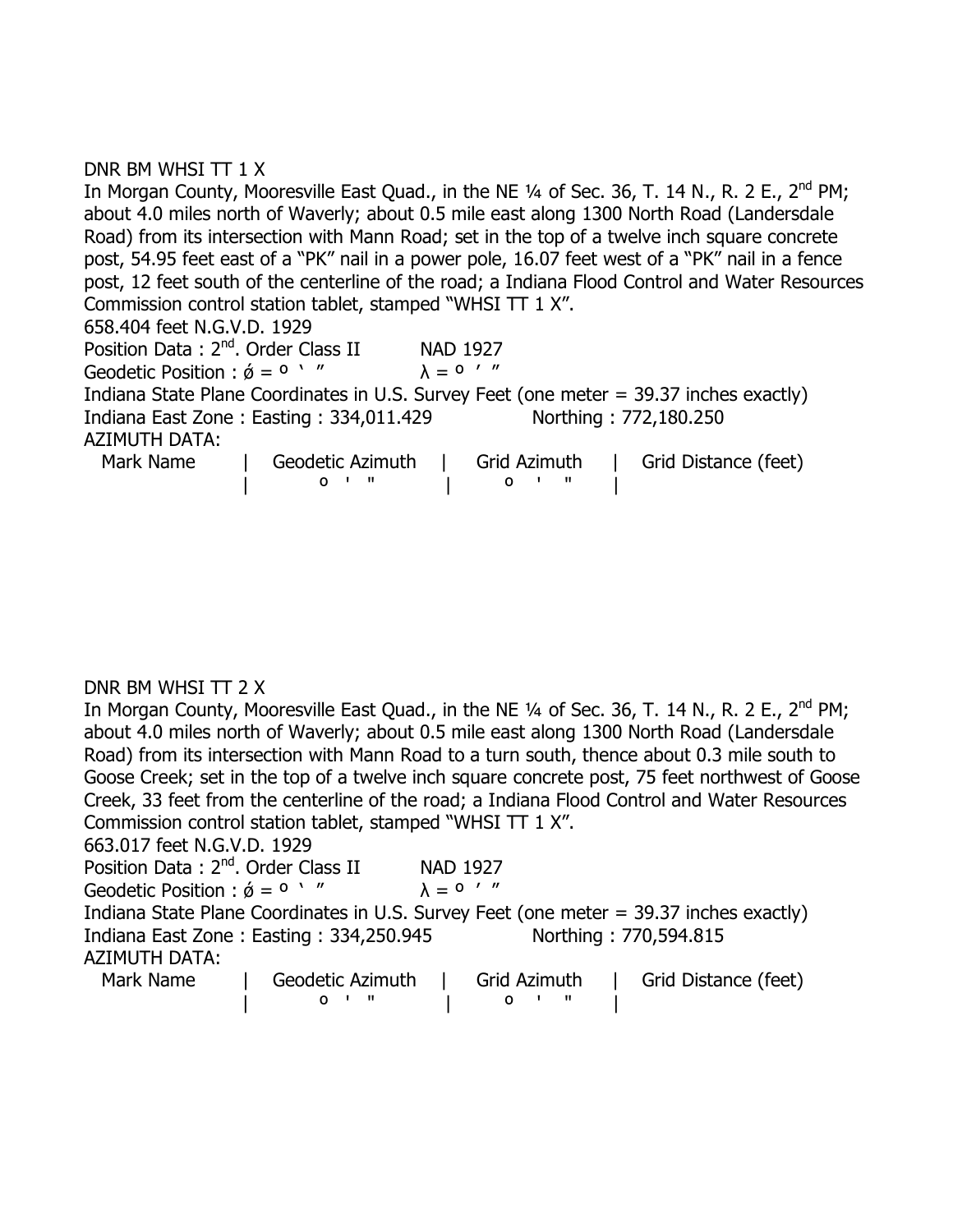# DNR BM WHM TT A 1, 1973

In Morgan County, Martinsville Quad., in the SE 1/4 of Sec. 2, T. 11 N., R. 1 W., 2<sup>nd</sup> PM; about 2.5 miles west of Martinsville; about 0.25 miles southwest along State Road 67 from its intersection with 300 West Road to a bend in the road to the west; set in the top of a eight inch in diameter concrete post, 99 feet northwest of and across State Road 67 from the centerline of the Conrail (Penn Central) railroad, 44.4 feet northeast of power pole # 300/140, 32.7 feet northwest of the centerline of State Road 67, 23.5 feet southeast of a fence line, level with the ground; a Indiana Flood Control and Water Resources Commission control station tablet, stamped "WHM TT A 1". 605.367 feet N.G.V.D. 1929 Position Data: 2<sup>nd</sup>. Order Class II NAD 1927 Geodetic Position :  $\acute{\sigma}$  = 39° 24' 51.0926"  $\lambda$  = 86° 29' 15.1731" Indiana State Plane Coordinates in U.S. Survey Feet (one meter = 39.37 inches exactly) Indiana East Zone : Easting : 268,066.390 Northing : 698,145.997 AZIMUTH DATA: Mark Name | Geodetic Azimuth | Grid Azimuth | Grid Distance (feet) WHM TT A 2 | 233º 14' 03.896" | 233º 45' 20.200" | 3,620.865

# DNR BM WHM TT A 2, 1973

In Morgan County, Martinsville Quad., in the NW 1/4 of Sec. 1, T. 11 N., R. 1 W., 2<sup>nd</sup> PM; about 2.0 miles west of Martinsville; about 0.2 miles southwest along State Road 67 from its steel bridge over Lambs Creek; set in the top of a eight inch in diameter concrete post, 116.3 feet north-northeast of and across the Conrail (Penn Central) railroad tracks from a telephone pole, 36.2 feet southeast of the centerline of State Road 67, 29.2 feet northwest of the centerline of the railroad tracks, 6.4 feet northwest of a "WARNING BURIED TELEPHONE CABLE" sign post, level with the ground; a Indiana Flood Control and Water Resources Commission control station tablet, stamped "WHM TT A 2".

# **DESTROYED**

601.071 feet N.G.V.D. 1929 Position Data: 2<sup>nd</sup>. Order Class II NAD 1927 Geodetic Position :  $\acute{\theta}$  = 39° 25' 12.5104"  $\lambda$  = 86° 28' 38.2136" Indiana State Plane Coordinates in U.S. Survey Feet (one meter = 39.37 inches exactly) Indiana East Zone : Easting : 270,986.628 Northing : 700,286.763 AZIMUTH DATA: Mark Name | Geodetic Azimuth | Grid Azimuth | Grid Distance (feet) WHM TT A 1 | 53º 14' 27.128" | 53º 45' 20.200" | 3,620.865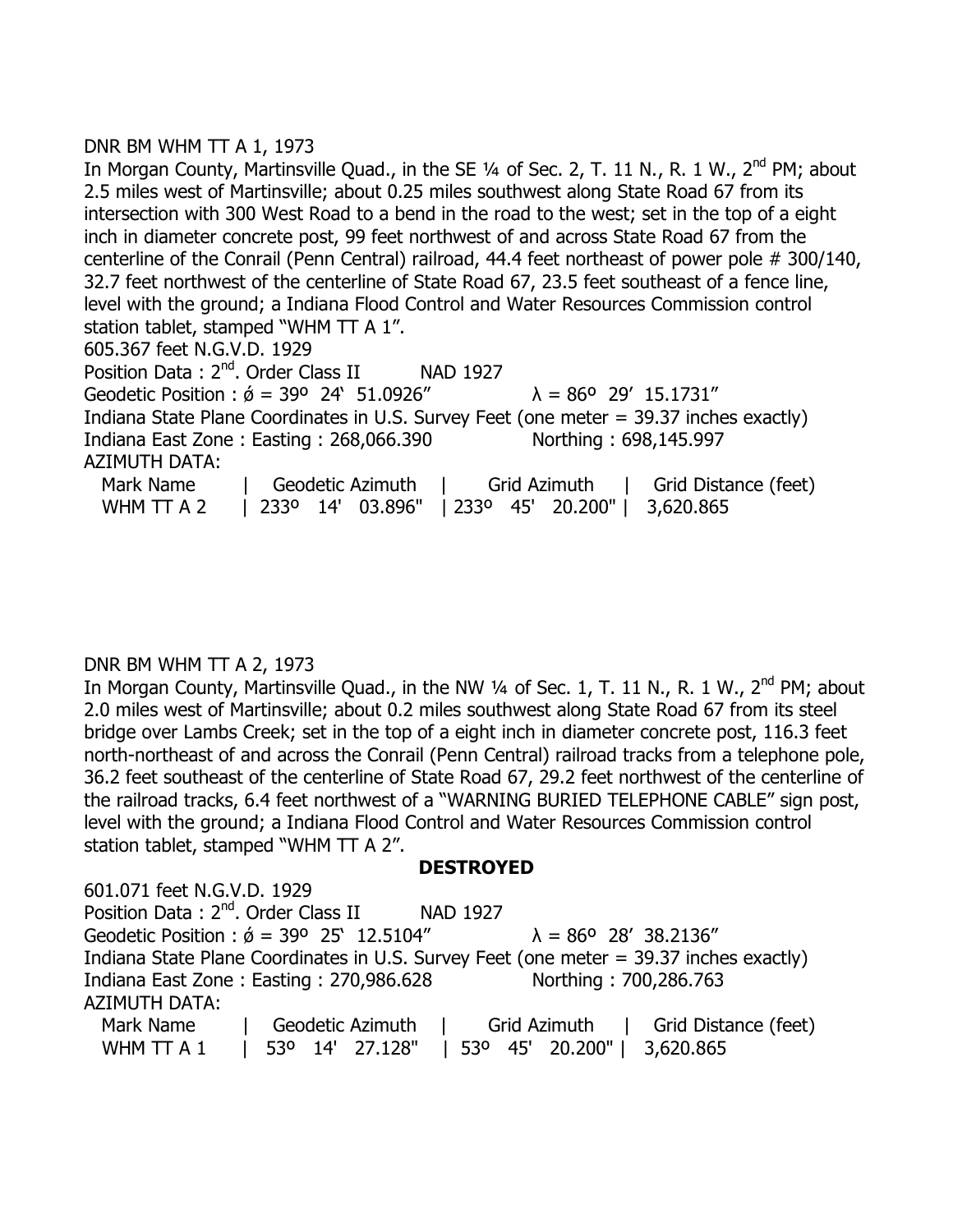### DNR BM WHM TT A 6, 1973

In Morgan County, Martinsville Quad., in the SE 1/4 of Sec. 36, T. 12 N., R. 1 W., 2<sup>nd</sup> PM; about 1.5 miles west of Martinsville; about 0.5 mile northeast along State Road 67 from its steel bridge over Lambs Creek to a culvert under State Road 67; set in the top of a eight inch in diameter concrete post, 200 feet southwest of the beginning of the four lanes of State Road 67, 42.0 feet southeast of and across State Road 67 from the east corner of the northwest concrete headwall of the culvert, 41.2 feet southeast of and across State Road 67 from the south corner of the northwest concrete headwall of the culvert, 18.6 feet southeast of the centerline of State Road 67, 12.5 feet southwest of the north corner of the southeast concrete headwall of the culvert, 6.6 feet northwest of the west corner of the southeast concrete headwall of the culvert, level with the ground; a Indiana Flood Control and Water Resources Commission control station tablet, stamped "WHM TT A 6". 601.841 feet N.G.V.D. 1929

Position Data: 2<sup>nd</sup>. Order Class II NAD 1927 Geodetic Position :  $\acute{\phi}$  = 39° 25' 34.3739"  $\lambda$  = 86° 28' 02.1799" Indiana State Plane Coordinates in U.S. Survey Feet (one meter = 39.37 inches exactly) Indiana East Zone : Easting : 273,834.118 Northing : 702,473.598 AZIMUTH DATA: Mark Name | Geodetic Azimuth | Grid Azimuth | Grid Distance (feet) WHM TT A 7 | 2340 04' 18.574" | 2340 34' 49.000" | 3,948.281

# DNR BM WHM TT A 7, 1973

In Morgan County, Martinsville Quad., in the SW  $\frac{1}{4}$  of Sec. 32, T. 12 N., R. 1 E., 2<sup>nd</sup> PM; about 0.5 mile west of Martinsville; about 0.3 mile southwest along State Road 67 from its intersection with State Road 39; set in the top of a eight inch in diameter concrete post, 87 feet southeast of the centerline of State road 67, 74 feet southeast of the centerline of the north bound lanes of State Road 67, 65.6 feet west of a power pole, 24 feet southeast of the southeast edge of pavement of the north bound lanes of State Road 67, level with the ground; a Indiana Flood Control and Water Resources Commission control station tablet, stamped "WHM TT A 7".

600.621 feet N.G.V.D. 1929 Position Data: 2<sup>nd</sup>. Order Class II NAD 1927 Geodetic Position :  $\acute{\phi}$  = 39° 25' 57.2688"  $\lambda$  = 86° 27' 21.4350" Indiana State Plane Coordinates in U.S. Survey Feet (one meter = 39.37 inches exactly) Indiana East Zone : Easting : 277,051.687 Northing : 704,761.871 AZIMUTH DATA: Mark Name | Geodetic Azimuth | Grid Azimuth | Grid Distance (feet) WHM TT A 6 | 54º 04' 44.206" | 54º 34' 49.000" | 3,948.281

WHM TT A 8 | 218<sup>o</sup> 26' 33.806" | 218<sup>o</sup> 56' 38.600" | 3,519.147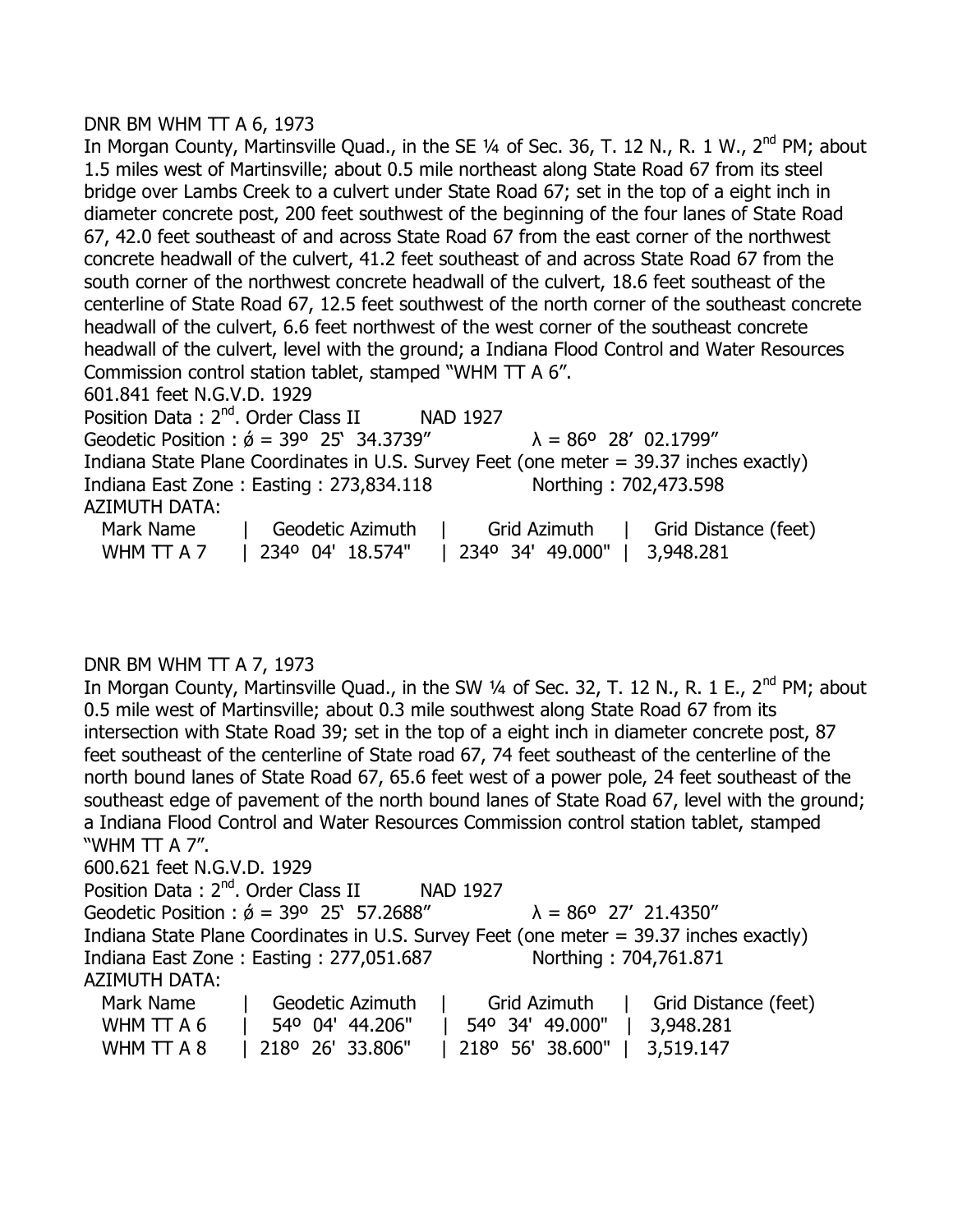### DNR BM WHM TT A 8, 1973

In Morgan County, Martinsville Quad., in the NW 1/4 of Sec. 32, T. 12 N., R. 1 E., 2<sup>nd</sup> PM; about 0.4 mile northwest of Martinsville; about 0.3 miles northeast along State Road 67 from its intersection with Pumkinvine Hill Road and State Road 39; set in the top of a eight inch in diameter concrete post, 76.5 feet southeast of the centerline of State Road 67 and a storm drain box drop inlet, 47.0 feet southwest of a iron stake property corner in a fence line, 28.5 feet southeast of the southeast edge of the north bound lanes of State Road 67, 27.4 feet northwest of the southeast end of a six foot in diameter culvert outlet, level with the ground; a Indiana Flood Control and Water Resources Commission control station tablet, stamped "WHM  $TT A 8''$ .

605.451 feet N.G.V.D. 1929

Position Data: 2<sup>nd</sup>. Order Class II NAD 1927 Geodetic Position :  $\acute{\theta}$  = 39° 26' 24.5092"  $\lambda$  = 86° 26' 53.5483" Indiana State Plane Coordinates in U.S. Survey Feet (one meter = 39.37 inches exactly) Indiana East Zone : Easting : 279,263.685 Northing : 707,498.923 AZIMUTH DATA: Mark Name | Geodetic Azimuth | Grid Azimuth | Grid Distance (feet) WHM TT A 7 | 38º 26' 51.232" | 38º 56' 38.600" | 3,519.147

WHM TT A 9 | 193º 59' 27.032" | 194º 29' 14.400" | 3,622.987

# DNR BM WHM TT A 9, 1973

In Morgan County, Martinsville Quad., in the NE ¼ of Sec. 29, T. 12 N., R. 1 E., 2<sup>nd</sup> PM; about 1.0 mile northwest of Martinsville; at the intersection of State Road 67 and the road leading to Lake Edgewood; set in the top of a eight inch in diameter concrete post, about 460 feet north of the road leading to Lake Edgewood, 152 feet west of the centerline of State Road 67, 104 feet west of the west edge of pavement of the south bound lanes of State Road 67, 23 feet east of a right of way fence, level with the ground; a Indiana Flood Control and Water Resources Commission control station tablet, stamped "WHM TT A 9". 625.362 feet N.G.V.D. 1929 Position Data: 2<sup>nd</sup>. Order Class II NAD 1927

Geodetic Position :  $\acute{\phi}$  = 39° 26' 59.2529"  $\lambda$  = 86° 26' 42.3830" Indiana State Plane Coordinates in U.S. Survey Feet (one meter = 39.37 inches exactly) Indiana East Zone : Easting : 280,170.012 Northing : 711,006.622 AZIMUTH DATA:

| Mark Name  | Geodetic Azimuth            | Grid Azimuth    | Grid Distance (feet) |
|------------|-----------------------------|-----------------|----------------------|
| WHM TT A 8 | 13 <sup>o</sup> 59' 33.761" | 14° 29' 14.400" | $\vert$ 3,622.897    |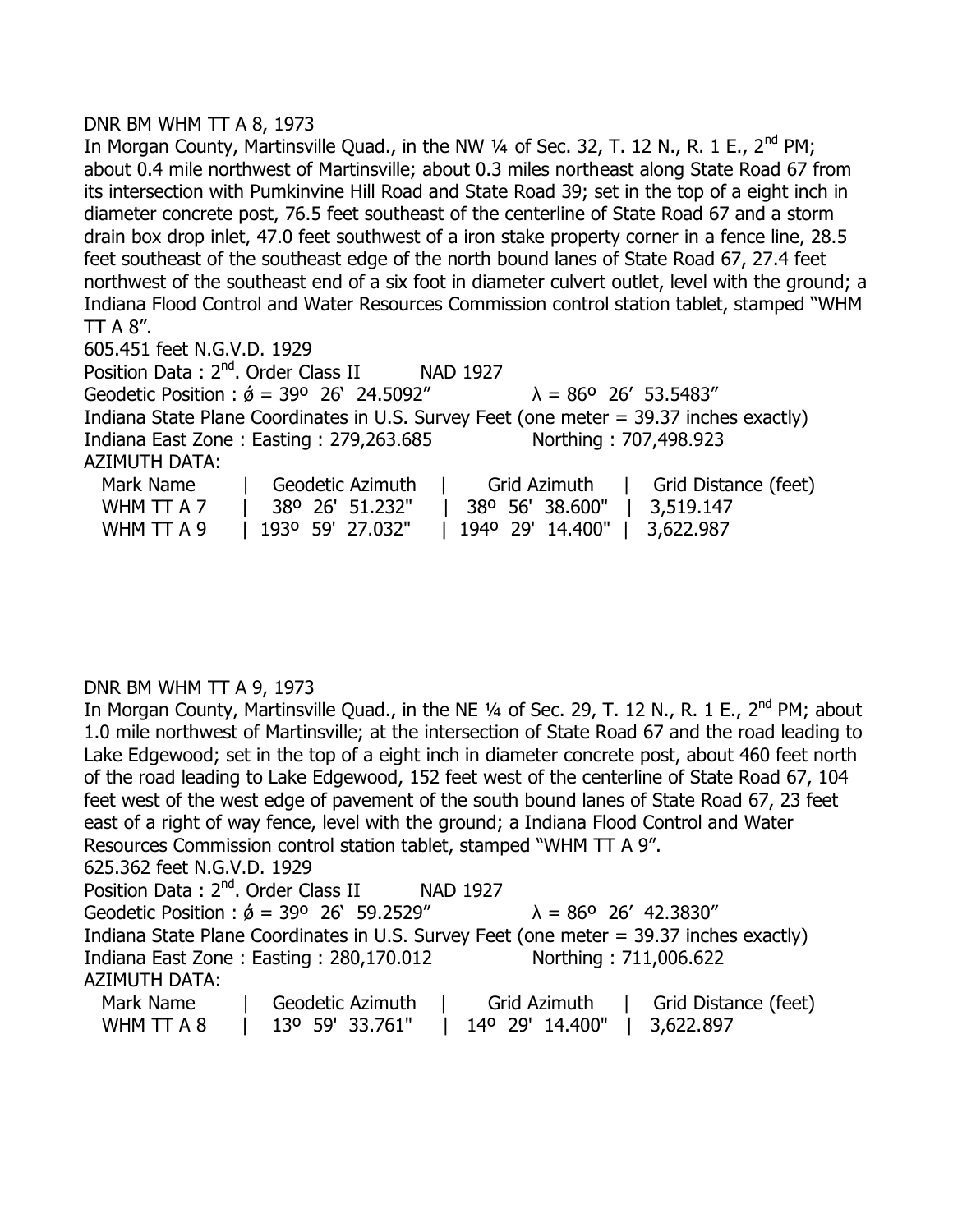### DNR BM WHM TT A 11, 1973

In Morgan County, Martinsville Quad., in the SE  $1/4$  of Sec. 20, T. 12 N., R. 1 E., 2<sup>nd</sup> PM; about 1.5 miles north of Martinsville; at the "T" road intersection of State Road 67 and Wilbur Road; set in the top of a eight inch in diameter concrete post, on top of a small ridge, 152 feet south of the centerline of Wilbur Road, 147 feet west of the centerline of State Road 67, 106.0 feet west of the west edge of pavement of the south bound lanes of State Road 67, 15.0 feet east of a right of way fence, level with the ground; a Indiana Flood Control and Water Resources Commission control station tablet, stamped "WHM TT A 11".

627.451 feet N.G.V.D. 1929

Position Data: 2<sup>nd</sup>, Order Class II NAD 1927 Geodetic Position :  $\acute{\sigma}$  = 39° 27' 27.8990"  $\lambda$  = 86° 26' 34.0250" Indiana State Plane Coordinates in U.S. Survey Feet (one meter = 39.37 inches exactly) Indiana East Zone : Easting : 280,850.608 Northing : 713,899.318 AZIMUTH DATA:

| Mark Name | Geodetic Azimuth               | Grid Azimuth                 | Grid Distance (feet) |
|-----------|--------------------------------|------------------------------|----------------------|
|           | WHM TT A 12   1790 16' 13.172" | 179° 45′ 48.800″   3,844.676 |                      |

# DNR BM WHM TT A 12, 1973

In Morgan County, Martinsville Quad., in the NE  $\frac{1}{4}$  of Sec. 20, T. 12 N., R. 1 E., 2<sup>nd</sup> PM; about 2.1 miles north of Martinsville; about 0.6 mile north along State Road 67 from its "T" road intersection with Wilbur Road; set in the top of a eight inch in diameter concrete post, 118 feet west of the centerline of State Road 67, 80 feet northeast of the northeast corner of a brick and stone two story house, 60.5 feet west of the west edge of pavement of the south bound lanes of State Road 67, 20.5 feet east of a right of way fence, level with the ground on the side slope of the road cut; a Indiana Flood Control and Water Resources Commission control station tablet, stamped "WHM TT A 12". Not tied in vertically feet N.G.V.D. 1929 Position Data: 2<sup>nd</sup>. Order Class II NAD 1927 Geodetic Position :  $\acute{\sigma}$  = 39° 28' 05.8938"  $\lambda$  = 86° 26' 34.6493"

Indiana State Plane Coordinates in U.S. Survey Feet (one meter = 39.37 inches exactly) Indiana East Zone : Easting : 280,834.742 Northing : 717,743.961 AZIMUTH DATA:

| Mark Name | Geodetic Azimuth   Grid Azimuth |                                                               | Grid Distance (feet) |
|-----------|---------------------------------|---------------------------------------------------------------|----------------------|
|           | WHM TT A 11   359° 16' 12.378"  | 359° 45′ 48.800″   3,844.676                                  |                      |
|           |                                 | WHM TT A 13   193º 10' 39.578"   193º 40' 16.000"   3,912.464 |                      |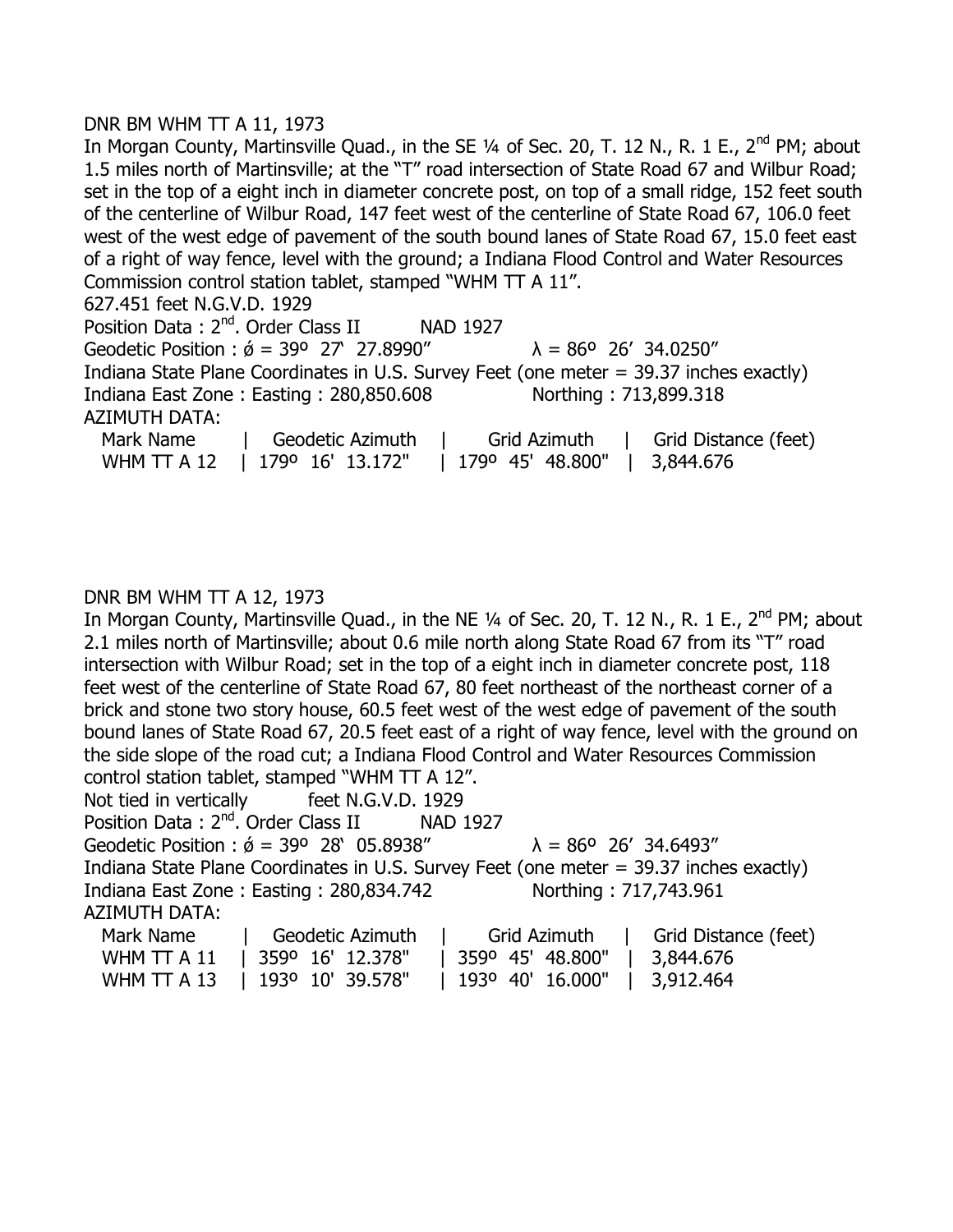# DNR BM WHM TT A 13, 1973

In Morgan County, Martinsville Quad., in the NE  $\frac{1}{4}$  of Sec. 17, T. 12 N., R. 1 E., 2<sup>nd</sup> PM; about 3.0 miles north of Martinsville; at the "T" road intersection of State Road 67 and Sheldon Road; set in the top of a eight inch in diameter concrete post, near the top of a high ridge, 200 feet north of the extended centerline of Sheldon Road, 134 feet east of the centerline of State Road 67, 86 feet east of the east edge of pavement of the north bound lanes of State Road 67, 80 feet northwest of old State Road 67 now abandoned, about 50 feet above the level of State Road 67, level with the ground; a Indiana Flood Control and Water Resources Commission control station tablet, stamped "WHM TT A 13". Not tied in vertically feet N.G.V.D. 1929 Position Data: 2<sup>nd</sup>. Order Class II NAD 1927 Geodetic Position :  $\acute{\sigma}$  = 39° 28' 43.5431"  $\lambda$  = 86° 26' 23.2749" Indiana State Plane Coordinates in U.S. Survey Feet (one meter = 39.37 inches exactly) Indiana East Zone : Easting : 281,759.447 Northing : 721,545.578 AZIMUTH DATA: Mark Name | Geodetic Azimuth | Grid Azimuth | Grid Distance (feet) WHM TT A 12 | 13º 10' 46.416" | 13º 40' 16.000" | 3,912.464

# DNR BM WHM TT A 18, 1973

In Morgan County, Martinsville Quad., in the SW 1/4 of Sec. 9, T. 12 N., R. 1 E., 2<sup>nd</sup> PM; about 3.5 miles north of Martinsville; about 0.5 mile northeast along State Road 67 from its "T" road intersection with State Road 39; set in the top of a eight inch in diameter concrete post, 119 feet northwest of a right of way fence, 81 feet southeast of the centerline of State Road 67, 32.5 feet southeast of the southeast edge of pavement of the north bound lanes of State Road 67, level with the ground; a Indiana Flood Control and Water Resources Commission control station tablet, stamped "WHM TT A 18". 623.056 feet N.G.V.D. 1929 Position Data: 2<sup>nd</sup>. Order Class II NAD 1927 Geodetic Position :  $\acute{\theta}$  = 39° 29' 14.2455"  $\lambda$  = 86° 25' 59.9325" Indiana State Plane Coordinates in U.S. Survey Feet (one meter = 39.37 inches exactly) Indiana East Zone : Easting : 283,616.208 Northing : 724,636.344 AZIMUTH DATA: Mark Name | Geodetic Azimuth | Grid Azimuth | Grid Distance (feet) WHM TT A 19 | 208º 56' 18.739" | 209º 25' 33.800" | 2,746.516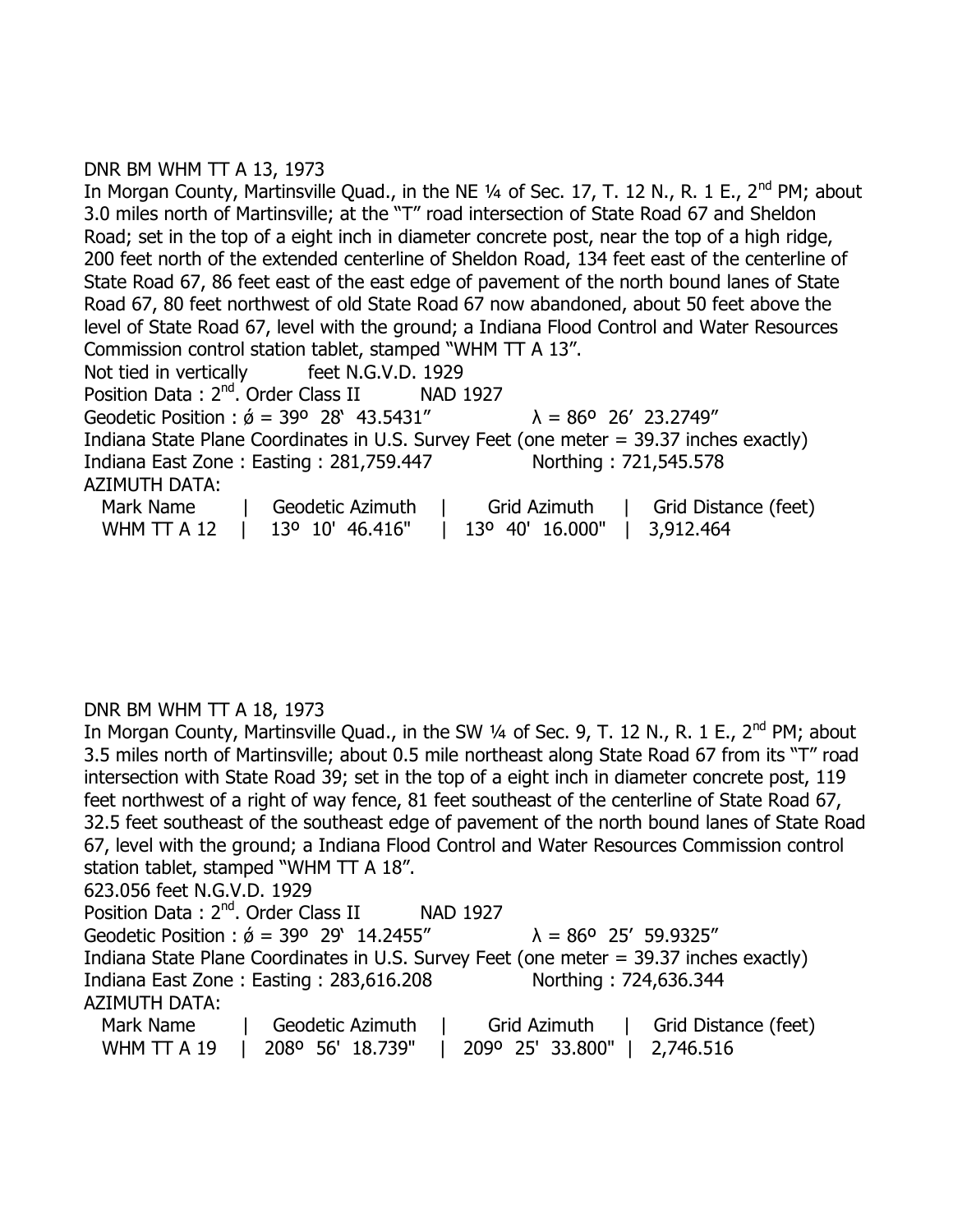### DNR BM WHM TT A 19, 1973

In Morgan County, Martinsville Quad., in the NW 1/4 of Sec. 9, T. 12 N., R. 1 E., 2<sup>nd</sup> PM; about 4.0 miles north of Martinsville; at the State Road 67 bridge over Sycamore Creek; set in the top of a eight inch in diameter concrete post, 380 feet northeast of the bridge, 100 feet southeast of the centerline of State Road 67 and a storm water drop inlet, 52.5 feet southeast of the southeast edge of the concrete pavement of the north bound lanes of State Road 67, 23 feet northeast of the centerline of a private drive leading to Sycamore Lake and fishing camp, level with the ground; a Indiana Flood Control and Water Resources Commission control station tablet, stamped "WHM TT A 19".

612.931 feet N.G.V.D. 1929

Position Data: 2<sup>nd</sup>. Order Class II NAD 1927 Geodetic Position :  $\acute{\theta}$  = 39° 29' 38.0002"  $\lambda$  = 86° 25' 42.9811" Indiana State Plane Coordinates in U.S. Survey Feet (one meter = 39.37 inches exactly) Indiana East Zone : Easting : 284,965.572 Northing : 727,028.533 AZIMUTH DATA: Mark Name | Geodetic Azimuth | Grid Azimuth | Grid Distance (feet) WHM TT A 18 | 28º 56' 29.275" | 29º 25' 33.800" | 2,746.516

| WHM TT A 20   199º 37' 15.775"   200º 06' 20.300"   3,068.502 |  |
|---------------------------------------------------------------|--|
| WHM TT C 31   321° 50' 24.775"   209° 19' 29.300"   2,071.710 |  |

# DNR BM WHM TT B 34, 1973

In Morgan County, Martinsville Quad., in the NE 1/4 of Sec. 28, T. 12 N., R. 1 E., 2<sup>nd</sup> PM; about 1.7 miles north of Martinsville; 2.0 miles generally north along Main Street (Blue Bluff Road) from the Morgan County Courthouse at Martinsville to a dirt farm "T"-lane west, thence 1,000 feet west along the farm lane to the Conrail (Pennsylvania) Railroad; set in the top of a eight inch in diameter concrete post, 64 feet west-southwest of a thirty inch tree in a fence line, 24 feet northwest of and across the dirt lane from a gas line marker post, 8.4 feet east of the centerline of the railroad, 7 feet north of the dirt lane, level with the ground; a Indiana Flood Control and Water Resources Commission control station tablet, stamped "WHM TT B 34". 606.672 feet N.G.V.D. 1929

| Position Data: 2 <sup>nd</sup> . Order Class II |                                                                                        | NAD 1927 |  |                                     |  |
|-------------------------------------------------|----------------------------------------------------------------------------------------|----------|--|-------------------------------------|--|
|                                                 | Geodetic Position : $\acute{\phi}$ = 39° 27' 22.4753"                                  |          |  | $\lambda = 86^{\circ}$ 25' 39.9445" |  |
|                                                 | Indiana State Plane Coordinates in U.S. Survey Feet (one meter = 39.37 inches exactly) |          |  |                                     |  |
|                                                 | Indiana East Zone: Easting: 285,087.822                                                |          |  | Northing: 713,314.390               |  |
| <b>AZIMUTH DATA:</b>                            |                                                                                        |          |  |                                     |  |
| Mark Name                                       | Geodetic Azimuth                                                                       |          |  | Grid Azimuth   Grid Distance (feet) |  |

| Mark Name |                                                               |  |
|-----------|---------------------------------------------------------------|--|
|           | WHM TT C 33   1840 42' 33.696"   1850 11' 34.900"   3,428.836 |  |
|           | WHM TT B 35   05° 25' 56.496"   05° 54' 57.700"   3,907.012   |  |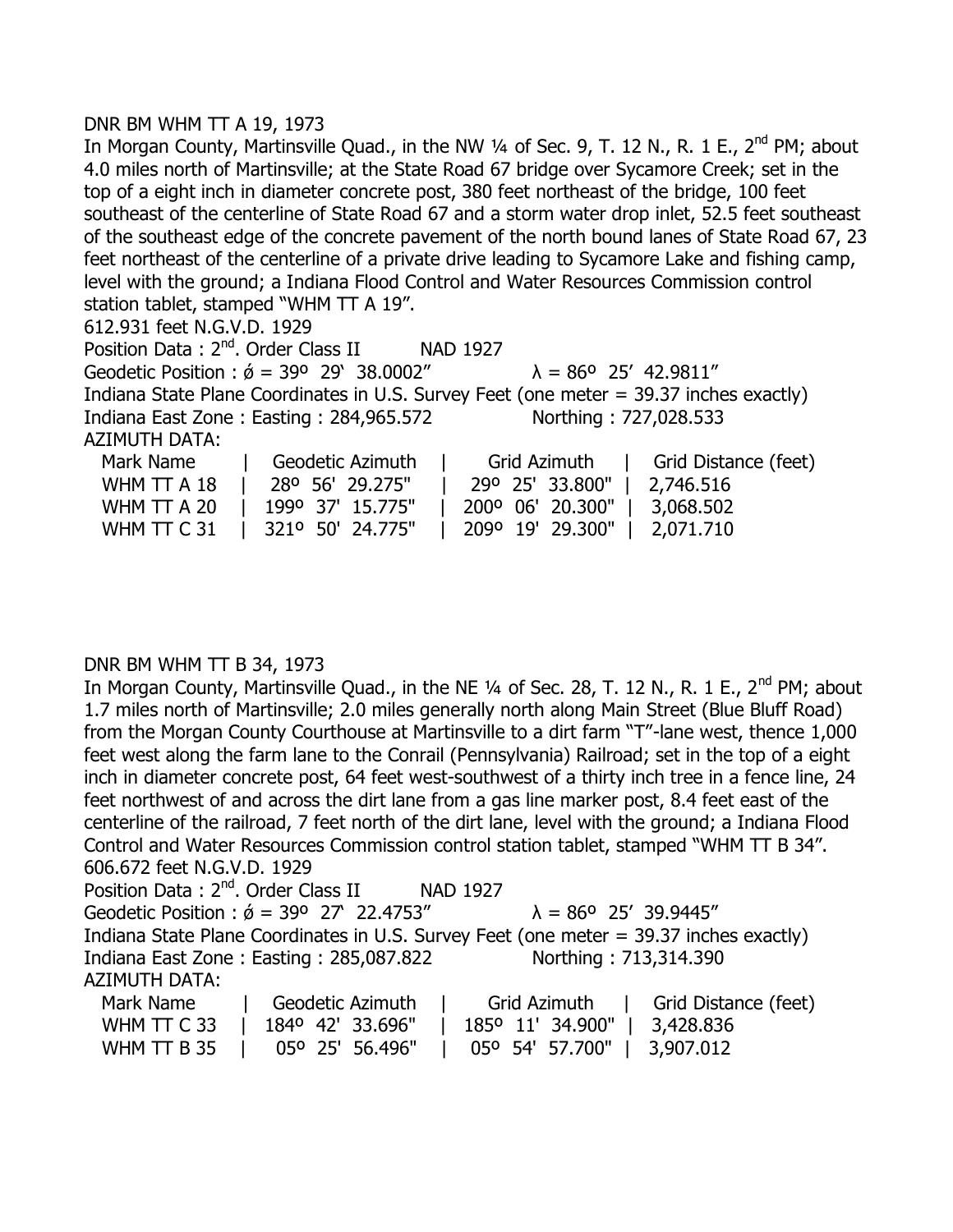### DNR BM WHM TT B 35, 1973

In Morgan County, Martinsville Quad., in the SW 1/4 of Sec. 28, T. 12 N., R. 1 E., 2<sup>nd</sup> PM; about 0.6 mile north of Martinsville; 1.25 miles north along Main Street (Blue Bluff Road) from the Morgan County Courthouse to a farm house and farm drive to the west, thence 200 feet west along the drive to the Conrail (Penn Central) railroad tracks, thence 180 feet north along the tracks and past a small drain under the tracks; set in the top of a eight inch in diameter concrete post, on top of a high point of a small ridge, 73.4 feet northwest of and across the tracks from a power pole, 20.7 feet west of the centerline of the railroad tracks, 18 feet southsoutheast of a power pole, 1.5 feet east of a north-south fence line, level with the ground; a Indiana Flood Control and Water Resources Commission control station tablet, stamped "WHM  $TTB.35''$ .

614.623 feet N.G.V.D. 1929

Position Data: 2<sup>nd</sup>. Order Class II NAD 1927 Geodetic Position :  $\acute{\theta}$  = 39° 26' 44.0346"  $\lambda$  = 86° 25' 44.6593" Indiana State Plane Coordinates in U.S. Survey Feet (one meter = 39.37 inches exactly) Indiana East Zone : Easting : 284,685.122 Northing : 709,428.186 AZIMUTH DATA: Mark Name | Geodetic Azimuth | Grid Azimuth | Grid Distance (feet) WHM TT B 34 | 185º 25' 53.895" | 185º 54' 57.700" | 3,907.012 WHM TT B 36 | 04º 24' 31.195" | 04º 53' 35.000" | 2,889.927

# DNR BM WHM TT B 36, 1973

In Morgan County, Martinsville Quad., in the NE 1/4 of Sec. 33, T. 12 N., R. 1 E., 2<sup>nd</sup> PM; about 0.2 mile north of Martinsville; 0.6 mile north along Main Street (Blue Bluff Road) from the Morgan County Courthouse at Martinsville to a brick factory; set in the top of a eight inch in diameter concrete post, west of the brick factory building and east of the Conrail (Penn Central) railroad tracks, 54 feet northwest of the north end of a concrete sidewalk, 34 feet east-southeast of and across the railroad tracks from a white lone four foot tall one foot in diameter concrete post, 21 feet west of a brick wall and loading platform, 9 feet east of the centerline of the main railroad track, level with the ground; a Indiana Flood Control and Water Resources Commission control station tablet, stamped "WHM TT B 36".

602.854 feet N.G.V.D. 1929

| Position Data: 2 <sup>nd</sup> . Order Class II       | NAD 1927                                                                               |
|-------------------------------------------------------|----------------------------------------------------------------------------------------|
| Geodetic Position : $\acute{\phi}$ = 39° 26' 15.5571" | $\lambda = 86^{\circ}$ 25' 47.4906"                                                    |
|                                                       | Indiana State Plane Coordinates in U.S. Survey Feet (one meter = 39.37 inches exactly) |
| Indiana East Zone: Easting: 284,438.622               | Northing: 706,548.791                                                                  |
| <b>AZIMUTH DATA:</b>                                  |                                                                                        |
| Geodetic Azimuth<br>Mark Name                         | Grid Distance (feet)<br>Grid Azimuth                                                   |
| 1840 24' 29.689"<br>WHM TT B 35                       | 1849 53' 35.000"<br>2.889.927                                                          |

|                               |               | WHM TT B 35   1840 24' 29.689"   1840 53' 35.000"   2,889.927 |  |  |
|-------------------------------|---------------|---------------------------------------------------------------|--|--|
| WHM TT K 37   06° 15' 03.789" |               | $\vert$ 06° 44' 09.100"   2,952.099                           |  |  |
| WHM TT B 38                   | 51°38′32.989″ | 52° 07' 38.300"   4,686.702                                   |  |  |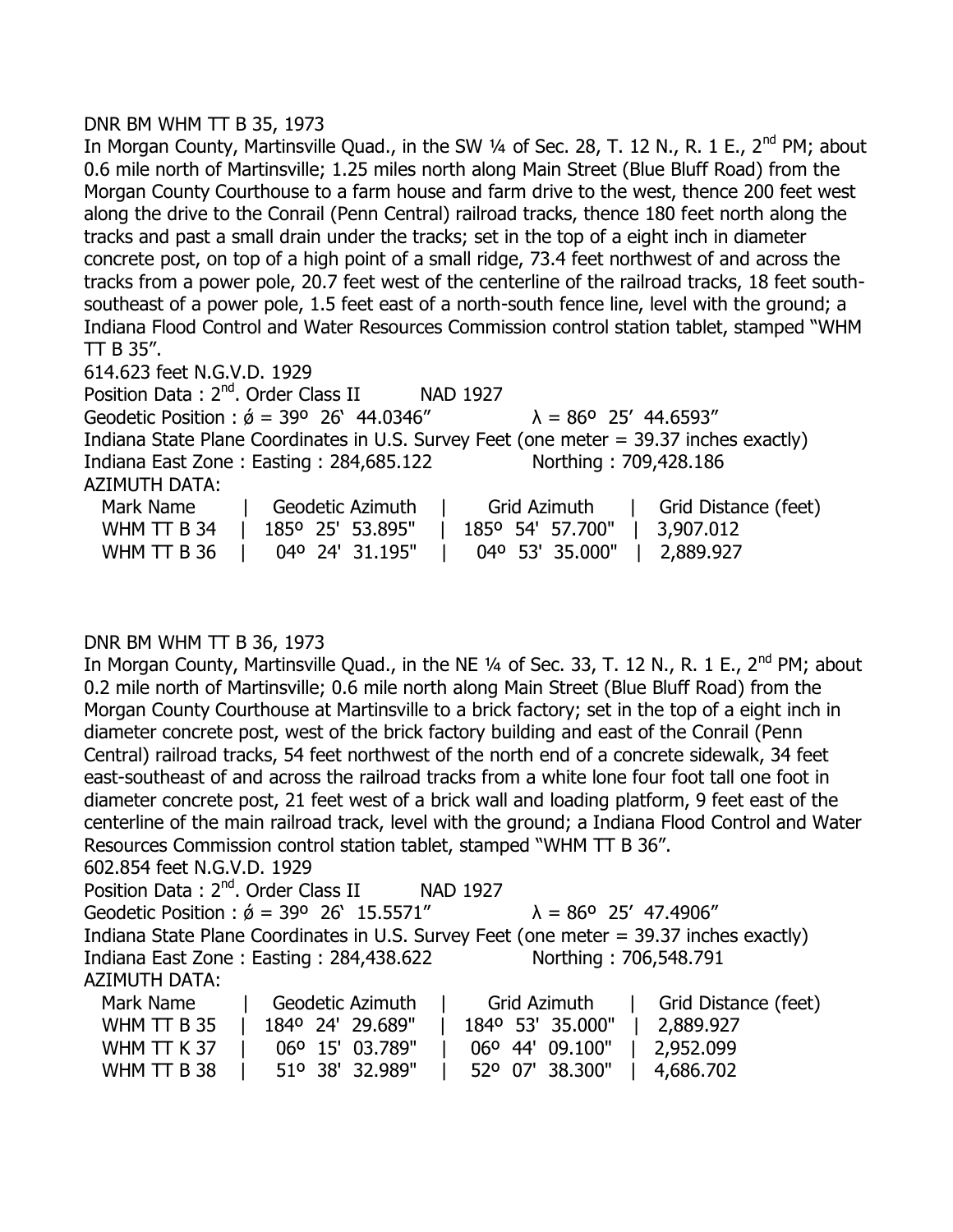### DNR BM WHM TT B 38, 1973

In Morgan County, Martinsville Quad., in the SE 1/4 of Sec. 32, T. 12 N., R. 1 E., 2<sup>nd</sup> PM; at Martinsville; about 0.2 mile northwest along State Road 39 from its "T" road intersection with Morgan Street to a Bi Low gas station on the southwest side of the road, in the northwest corner of the gas station property; set in the top of a eight inch in diameter concrete post, 160 feet northwest of the west corner of the gas station building, 68.5 feet southwest of the centerline of State Road 39, 15.8 feet southwest of the northeast concrete sign post, 13.3 feet northwest of the southwest concrete sign post, level with the ground; a Indiana Flood Control and Water Resources Commission control station tablet, stamped "WHM TT B 38". 601.324 feet N.G.V.D. 1929

Position Data: 2<sup>nd</sup>. Order Class II NAD 1927 Geodetic Position :  $\acute{\theta}$  = 39° 25' 46.8099"  $\lambda$  = 86° 26' 34.3249" Indiana State Plane Coordinates in U.S. Survey Feet (one meter = 39.37 inches exactly) Indiana East Zone : Easting : 280,739.048 Northing : 703,671.582 AZIMUTH DATA: Mark Name | Geodetic Azimuth | Grid Azimuth | Grid Distance (feet)

| WHM TT B 36   231° 38' 03.539"   232° 07' 38.300"   4,686.702 |  |  |  |  |  |
|---------------------------------------------------------------|--|--|--|--|--|
| WHM TT K 37   270° 26' 18.139"   270° 55' 52.900"   3,353.758 |  |  |  |  |  |
| WHM TT B 39   28° 37' 15.639"   29° 06' 50.400"   4,296.158   |  |  |  |  |  |

# DNR BM WHM TT B 39, 1973

In Morgan County, Martinsville Quad., in the NW 1/4 of Sec. 5, T. 11 N., R. 1 E., 2<sup>nd</sup> PM; about 0.5 mile west of Martinsville; about 300 feet southeast along State Road 39 from its "T" road intersection with Morgan Street to a gravel "T" road west, thence 1.05 mile west then southwest and then south to a 90 degree bend in the road to the west; set in the top of a eight inch in diameter concrete post, 120 feet south of the approximate point of curve, about 109 feet east of the point of tangent, 31.5 feet southeast of the centerline of the road, 17.5 feet north of the centerline of the road to the west and near the sub-tangent of the road to the north, level with the ground; a Indiana Flood Control and Water Resources Commission control station tablet, stamped "WHM TT B 39".

592.900 feet N.G.V.D. 1929

| Position Data: 2 <sup>nd</sup> . Order Class II                                        |                  | NAD 1927 |                                     |                       |  |
|----------------------------------------------------------------------------------------|------------------|----------|-------------------------------------|-----------------------|--|
| Geodetic Position : $\acute{\phi}$ = 39° 25' 09.5372"                                  |                  |          | $\lambda = 86^{\circ}$ 27' 00.5464" |                       |  |
| Indiana State Plane Coordinates in U.S. Survey Feet (one meter = 39.37 inches exactly) |                  |          |                                     |                       |  |
| Indiana East Zone: Easting: 278,648.757                                                |                  |          |                                     | Northing: 699,918.230 |  |
| AZIMUTH DATA:                                                                          |                  |          |                                     |                       |  |
| Mark Name                                                                              | Geodetic Azimuth |          | Grid Azimuth                        | Grid Distance (feet)  |  |

| Mark Name   | Geodetic Azimuth   Grid Azimuth   Grid Distance (feet)        |  |
|-------------|---------------------------------------------------------------|--|
|             | WHM TT B 38   208° 36' 59.378"   209° 06' 50.400"   4,296.158 |  |
| WHM TT B 40 | $\vert$ 63° 40′ 47.278″   64° 10′ 38.300″   3,179.588         |  |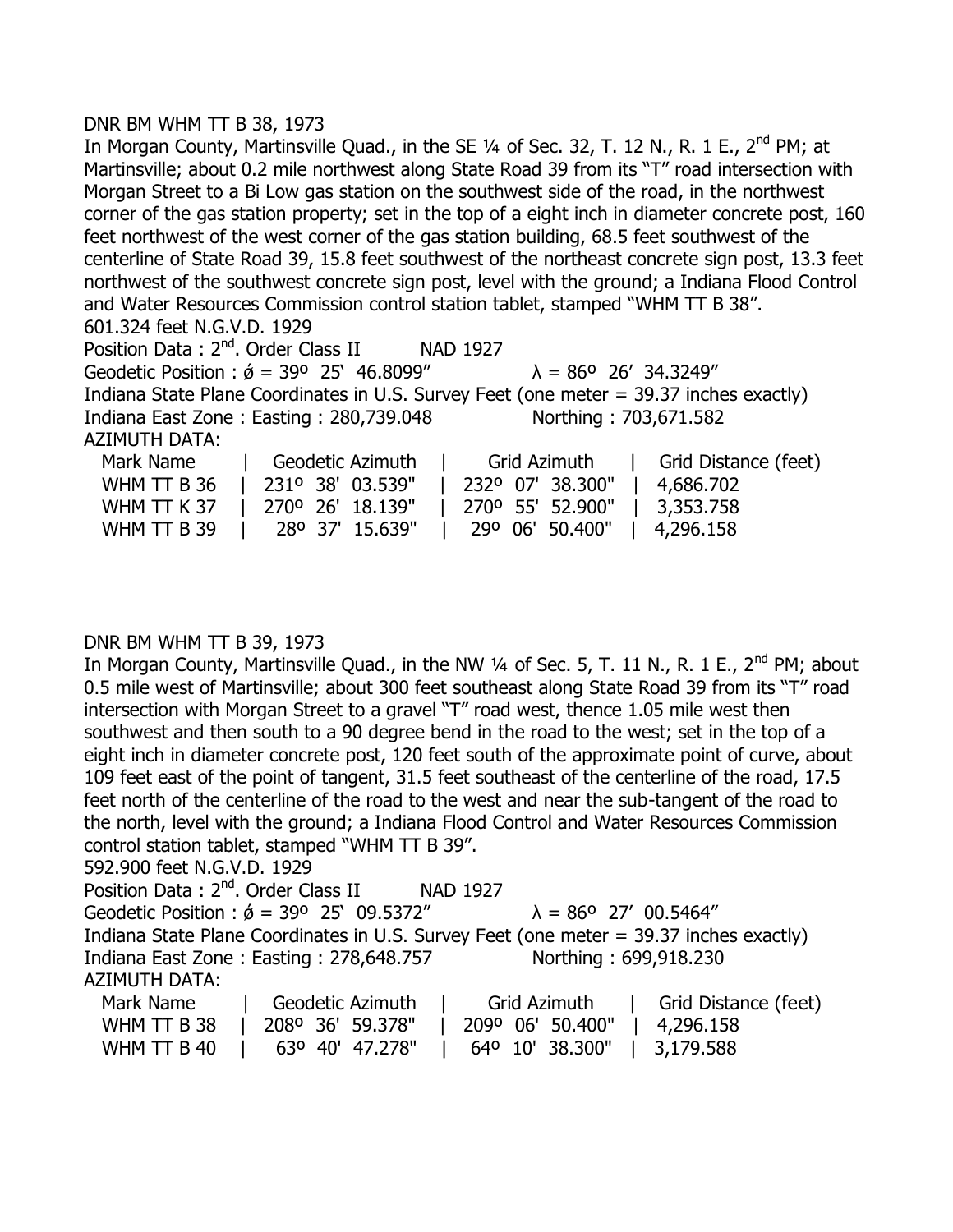#### DNR BM WHM TT B 40, 1973

In Morgan County, Martinsville Quad., in the SW 1/4 of Sec. 6, T. 11 N., R. 1 E., 2<sup>nd</sup> PM; about 1.2 miles west of Martinsville; about 300 feet southeast along State Road 39 from its "T" road intersection with Morgan Street to a gravel "T" road west, thence 1.8 miles generally west and south to a 90 degree bend in the road to the south and a gravel pit; set in the top of a eight inch in diameter concrete post, 77 feet southwest of a fifteen inch tree, 23 feet southeast of a twenty four inch twin trunked tree, 12 feet northwest of the centerline of the road, level with the ground; a Indiana Flood Control and Water Resources Commission control station tablet, stamped "WHM TT B 40". 590.925 feet N.G.V.D. 1929

Position Data: 2<sup>nd</sup>. Order Class II NAD 1927 Geodetic Position :  $\acute{\theta}$  = 39° 24' 55.6023"  $\lambda$  = 86° 27' 36.8580" Indiana State Plane Coordinates in U.S. Survey Feet (one meter = 39.37 inches exactly) Indiana East Zone : Easting : 275,786.6619 Northing : 698,533.241 AZIMUTH DATA: Mark Name | Geodetic Azimuth | Grid Azimuth | Grid Distance (feet)

|  | WHM TT B 39   243° 40' 24.370"   244° 10' 38.300"   3,179.588 |  |
|--|---------------------------------------------------------------|--|
|  | WHM TT B 41   00° 08' 59.870"   00° 39' 13.800"   4,037.711   |  |

#### DNR BM WHM TT B 41, 1973

In Morgan County, Martinsville Quad., in the SE  $\frac{1}{4}$  of Sec. 7, T. 11 N., R. 1 E., 2<sup>nd</sup> PM; about 1.2 miles southwest of Martinsville; about 300 feet southeast along State Road 39 from its "T" road intersection with Morgan Street to a gravel "T" road west, thence 1.8 miles generally west and south to a 90 degree bend in the road to the south and a gravel pit, thence 0.75 mile south to a 90 degree bend in the road to the east; set in the top of a eight inch in diameter concrete post, 69 feet southeast of a thirty six inch Elm tree, 46 feet south of the centerline of the east-west road, 39.6 feet east-southeast of a thirty six inch Elm tree, 35 feet west of a power pole, 10.6 feet east of a power pole, level with the ground; a Indiana Flood Control and Water Resources Commission control station tablet, stamped "WHM TT B 41". 588.519 feet N.G.V.D. 1929

Position Data: 2<sup>nd</sup>. Order Class II NAD 1927 Geodetic Position :  $\acute{\theta}$  = 39° 24' 15.6965"  $\lambda$  = 86° 27' 36.9926" Indiana State Plane Coordinates in U.S. Survey Feet (one meter = 39.37 inches exactly) Indiana East Zone : Easting : 275,740.586 Northing : 694,495.793 AZIMUTH DATA: Mark Name | Geodetic Azimuth | Grid Azimuth | Grid Distance (feet)

| Mark Name | <u>laceodetic Azimuth</u>      | Grid Azimuth   Grid Distance (feet)                           |  |
|-----------|--------------------------------|---------------------------------------------------------------|--|
|           | WHM TT B 40   180° 09' 00.212" | 180° 39' 13.800"   4,037.711                                  |  |
|           |                                | WHM TT B 42   273° 51' 51.612"   274° 22' 05.200"   4,443.741 |  |
|           |                                | WHM TT B 43   337° 58' 44.112"   338° 28' 57.700"   2,872.477 |  |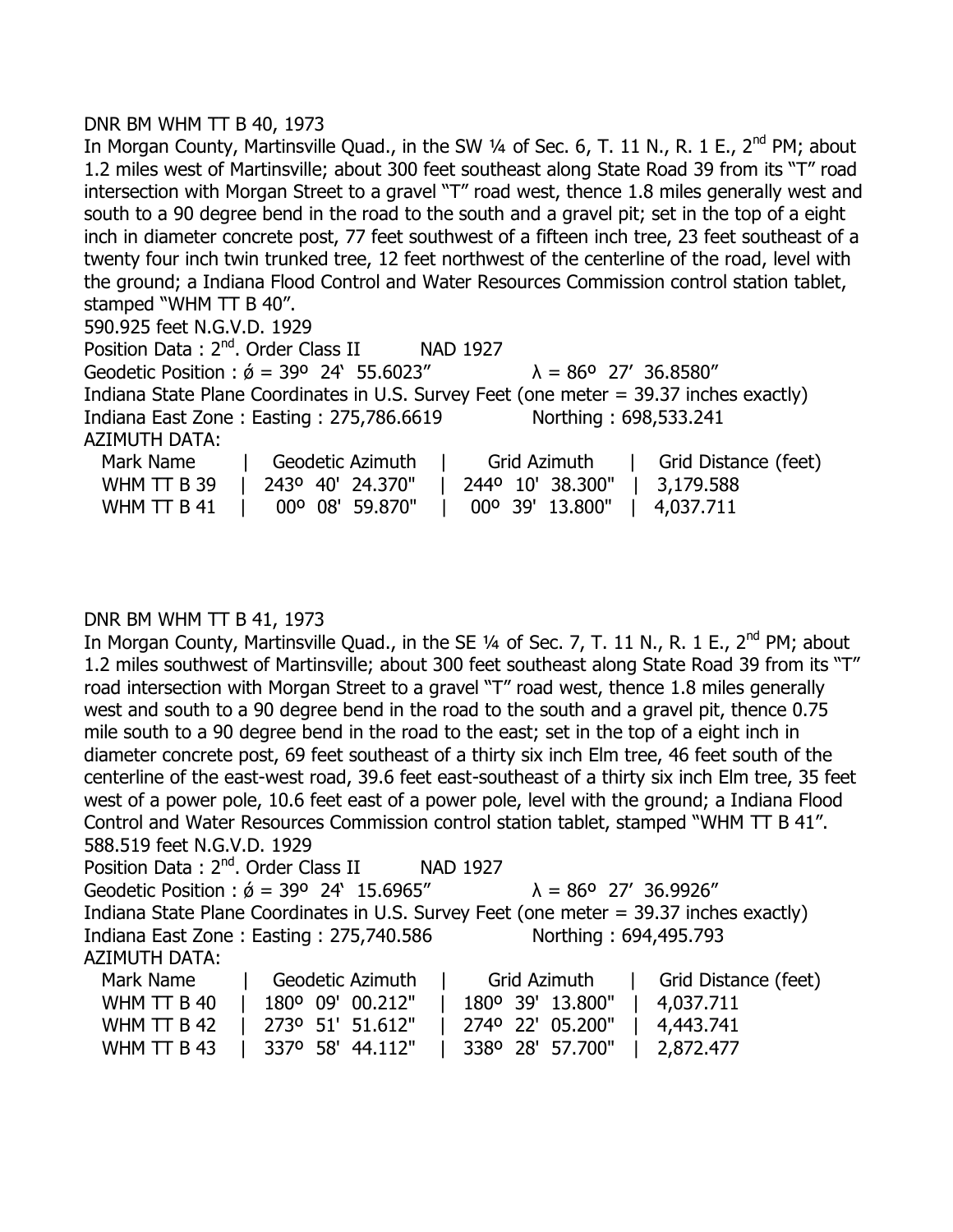#### DNR BM WHM TT B 43, 1973

In Morgan County, Martinsville Quad., in the NW 1/4 of Sec. 17, T. 11 N., R. 1 E., 2<sup>nd</sup> PM; about 1.2 miles southwest of Martinsville; at the "T" road intersection of 240 East Road (Jordan Road) and State Road 37 and a "T" farm lane to the west with a asphalt entrance; set in the top of a eight inch in diameter concrete post, 270 feet northwest of the centerline of State Road 37, 77.7 feet north of and across the farm lane from the steel end post of the right of way fence, 48.5 feet west of a steel end post of the right of way fence, 17 feet north of the centerline of the farm lane, level with the ground; a Indiana Flood Control and Water Resources Commission control station tablet, stamped "WHM TT B 43". 590.342 feet N.G.V.D. 1929 Position Data: 2<sup>nd</sup>. Order Class II NAD 1927 Geodetic Position :  $\acute{\theta}$  = 39° 23' 49.3779"  $\lambda$  = 86° 27' 23.2737" Indiana State Plane Coordinates in U.S. Survey Feet (one meter = 39.37 inches exactly) Indiana East Zone : Easting : 276,794.161 Northing : 691,823.508 AZIMUTH DATA: Mark Name | Geodetic Azimuth | Grid Azimuth | Grid Distance (feet)

| WHM TT B 41 | 157° 58′ 53.101″   158° 28′ 57.700″   2,872.477 |                                     |
|-------------|-------------------------------------------------|-------------------------------------|
| WHM TT B 42 | 234° 51' 09.201"   235° 21' 13.800"   4,105.198 |                                     |
| WHM TT B 44 | 37°39′48.001″                                   | $\vert$ 38° 09' 52.600"   5,517.590 |

# DNR BM WHM TT B 44, 1973

In Morgan County, Martinsville Quad., in the SE  $1/4$  of Sec. 13, T. 11 N., R. 1 E., 2<sup>nd</sup> PM; about 2.2 miles southwest of Martinsville; about 0.6 mile southwest along State Road 37 from the State Road 37 bridge over Indian Creek; set in the top of a eight inch in diameter concrete post, on the side slope of the road cut along Maxwell Hill, 118 feet northwest of the centerline of State Road 37, 65.3 feet northwest of the northwest edge of the concrete pavement of the south bound lanes of State Road 37, 25.5 feet southeast of a right of way fence, level with the ground; a Indiana Flood Control and Water Resources Commission control station tablet, stamped "WHM TT B 44".

616.732 feet N.G.V.D. 1929

Position Data: 2<sup>nd</sup>. Order Class II NAD 1927 Geodetic Position :  $\acute{\theta}$  = 39° 23' 06.2072"  $\lambda$  = 86° 28' 06.2098" Indiana State Plane Coordinates in U.S. Survey Feet (one meter = 39.37 inches exactly) Indiana East Zone : Easting : 273,384.715 Northing : 687,485.366 AZIMUTH DATA: Mark Name | Geodetic Azimuth | Grid Azimuth | Grid Distance (feet)

|  | WHM TT B 43   217º 39' 21.216"   218º 09' 52.600"   5,517.590 |  |  |
|--|---------------------------------------------------------------|--|--|
|  | WHM TT G 71   265° 44' 23.716"   266° 14' 55.100"   4,728.312 |  |  |
|  | WHM TT H 70   239° 49' 18.216"   240° 19' 49.600"   7,151.238 |  |  |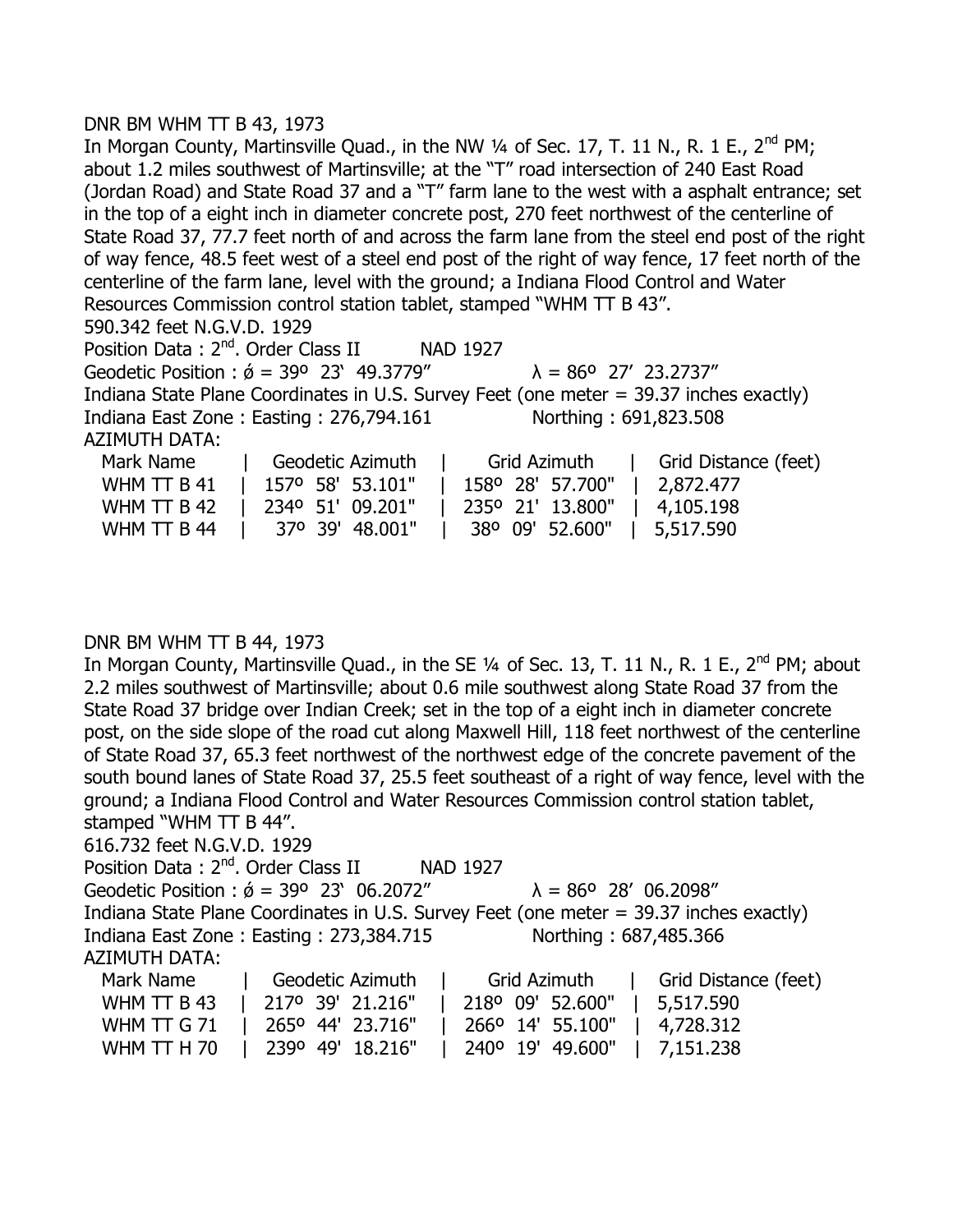# DNR BM WHM TT B 46, 1973

In Morgan County, Martinsville Quad., in the NE 1/4 of Sec. 14, T. 11 N., R. 1 W., 2<sup>nd</sup> PM; about 2.6 miles southwest of Martinsville; about 0.6 mile generally southwest along State Road 67 from its intersection with 300 West Road to a "T"-road south, thence about 200 feet southwest to a gravel road south, thence 0.3 mile south to the Cunningham Homestead Farm, thence through the farm gate at the southwest corner of the yard to a farm lane, thence 1.2 miles east and south along the lane and parallel with a north-south fence line to a east-west fence; set in the top of a eight inch in diameter concrete post, 800 feet northeast of the northeast corner of a barn, 750 feet east along the fence, 565 feet west of a fence corner, level with the ground; a Indiana Flood Control and Water Resources Commission control station tablet, stamped "WHM TT B 46". 585.310 feet N.G.V.D. 1929 Position Data: 2<sup>nd</sup>. Order Class II NAD 1927

Geodetic Position :  $\acute{\sigma}$  = 39° 23' 26.5515"  $\lambda$  = 86° 29' 12.0921" Indiana State Plane Coordinates in U.S. Survey Feet (one meter = 39.37 inches exactly) Indiana East Zone : Easting : 268,230.495 Northing : 689,590.197 AZIMUTH DATA: Mark Name | Geodetic Azimuth | Grid Azimuth | Grid Distance (feet) WHM TT B 47 | 176<sup>o</sup> 43' 29.787" | 177<sup>o</sup> 14' 43.200" | 4,281.474

# DNR BM WHM TT B 47, 1973

In Morgan County, Martinsville Quad., in the SE 1/4 of Sec. 11, T. 11 N., R. 1 W., 2<sup>nd</sup> PM; about 2.6 miles southwest of Martinsville; about 0.6 mile generally southwest along State Road 67 from its intersection with 300 West Road to a "T"-road south, thence about 200 feet southwest to a gravel road south, thence 0.3 mile south to the Cunningham Homestead Farm, thence through the farm gate at the southwest corner of the yard to a farm lane, thence 0.4 mile east and south along the lane and parallel with a north-south fence line to a east-west fence (the fourth east-west fence line south of the barn); set in the top of a eight inch in diameter concrete post, 510 feet east of a fence corner, 0.5 foot south of the fence, level with the ground; a Indiana Flood Control and Water Resources Commission control station tablet, stamped "WHM TT B 47". 585.182 feet N.G.V.D. 1929 Position Data: 2<sup>nd</sup>. Order Class II NAD 1927 Geodetic Position :  $\acute{\theta}$  = 39° 24' 08.7974"  $\lambda$  = 86° 29' 15.2080" Indiana State Plane Coordinates in U.S. Survey Feet (one meter = 39.37 inches exactly) Indiana East Zone : Easting : 268,024.728 Northing : 693,866.724 AZIMUTH DATA: Mark Name | Geodetic Azimuth | Grid Azimuth | Grid Distance (feet) WHM TT B 46 | 356º 43' 27.342" | 357º 14' 43.200" | 4,281.474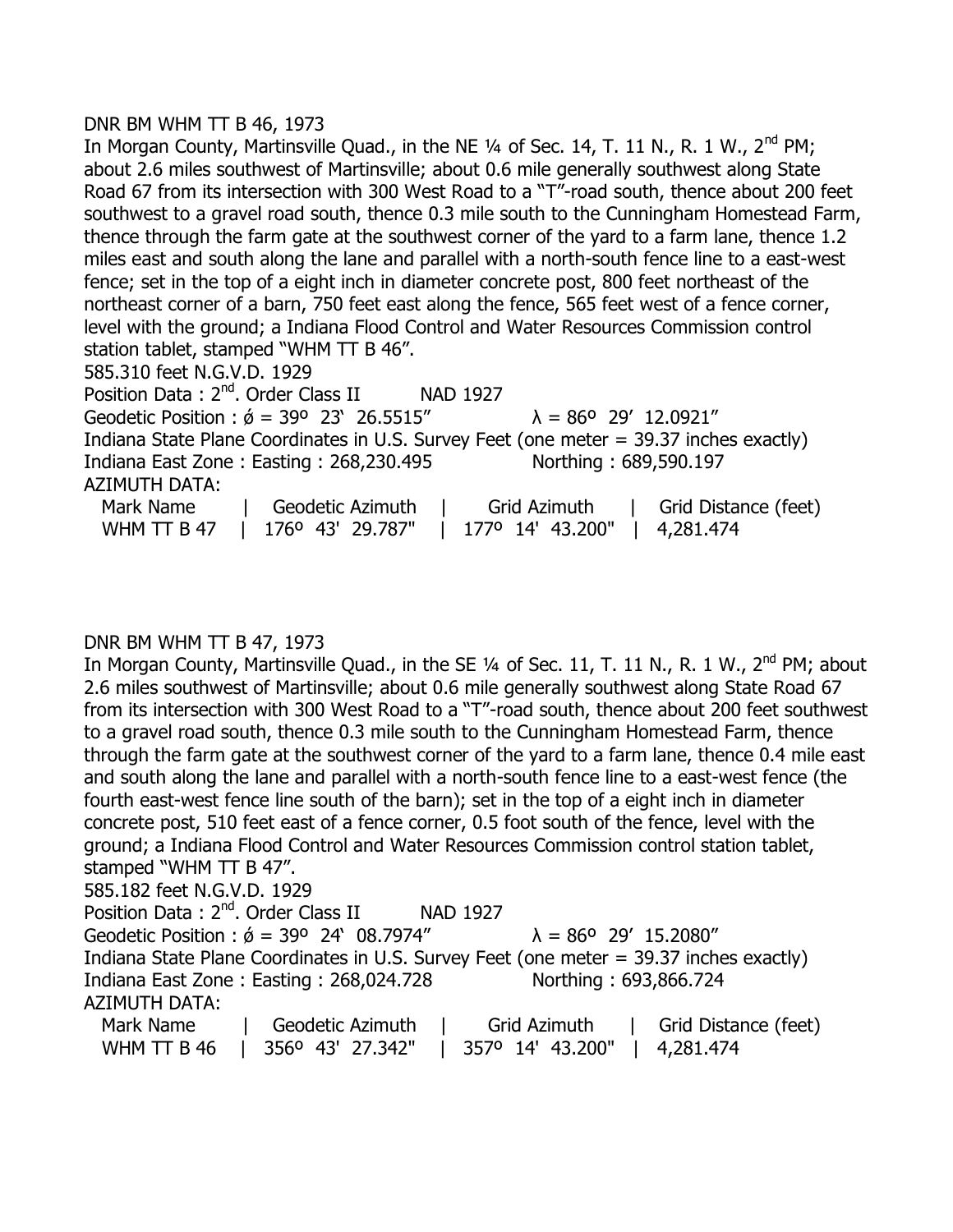# DNR BM WHM TT C 31, 1973

In Morgan County, Martinsville Quad., in the SE  $\frac{1}{4}$  of Sec. 9, T. 12 N., R. 1 E., 2<sup>nd</sup> PM; about 3.2 miles north of Martinsville; at the Conrail (Penn Central) Railroad two-span steel truss bridge over the White River; set in the top of a eight inch in diameter concrete post, 325 feet north of the northwest face of the west concrete headwall, 7.5 feet west of the railroad, level with the ground; a Indiana Flood Control and Water Resources Commission control station tablet, stamped "WHM TT C 31". 614.278 feet N.G.V.D. 1929 Position Data: 2<sup>nd</sup>. Order Class II NAD 1927 Geodetic Position :  $\acute{\theta}$  = 39° 29' 21.7974"  $\lambda$  = 86° 25' 26.6550" Indiana State Plane Coordinates in U.S. Survey Feet (one meter = 39.37 inches exactly) Indiana East Zone : Easting : 286,231.770 Northing : 725,388.799 AZIMUTH DATA: Mark Name | Geodetic Azimuth | Grid Azimuth | Grid Distance (feet) WHM TT A 19 | 141º 50' 35.323" | 142º 19' 29.300" | 2,071.710 WHM TT C 32 | 04º 26' 10.823" | 04º 55' 04.800" | 3,496.354

# DNR BM WHM TT C 32, 1973

In Morgan County, Martinsville Quad., in the NE  $\frac{1}{4}$  of Sec. 16, T. 12 N., R. 1 E., 2<sup>nd</sup> PM; about 2.6 miles north of Martinsville; 3.9 miles generally north along Main Street (Blue Bluff Road) from the Morgan County Courthouse at Martinsville to a stone drive to the west at the south edge of the Indianapolis Power and Light Company coal yard, thence generally west along the drive to the Conrail (Penn Central) railroad tracks; set in the top of a eight inch in diameter concrete post, surrounded by four two inch in diameter three feet high pipes, 75 feet northwest of the track leading to the power plant, 28 feet east of the main railroad track, level with the ground; a Indiana Flood Control and Water Resources Commission control station tablet, stamped "WHM TT C 32". 611.992 feet N.G.V.D. 1929

| Position Data: 2 <sup>nd</sup> . Order Class II |                                                       | <b>NAD 1927</b>                                                                        |                      |
|-------------------------------------------------|-------------------------------------------------------|----------------------------------------------------------------------------------------|----------------------|
|                                                 | Geodetic Position : $\acute{\phi}$ = 39° 28' 47.4488" | $\lambda = 86^{\circ}$ 25' 30.1040"                                                    |                      |
|                                                 |                                                       | Indiana State Plane Coordinates in U.S. Survey Feet (one meter = 39.37 inches exactly) |                      |
|                                                 | Indiana East Zone: Easting: 285,932.028               | Northing: 721,905.317                                                                  |                      |
| <b>AZIMUTH DATA:</b>                            |                                                       |                                                                                        |                      |
| Mark Name                                       | Geodetic Azimuth                                      | Grid Azimuth                                                                           | Grid Distance (feet) |
| WHM TT C 31                                     | 1840 26' 08.981"                                      | 184° 55' 04.800"                                                                       | 3,496.354            |
| WHM TT C 33                                     | 05° 24' 22.781"                                       | 05° 53' 18.600"                                                                        | 5,203.623            |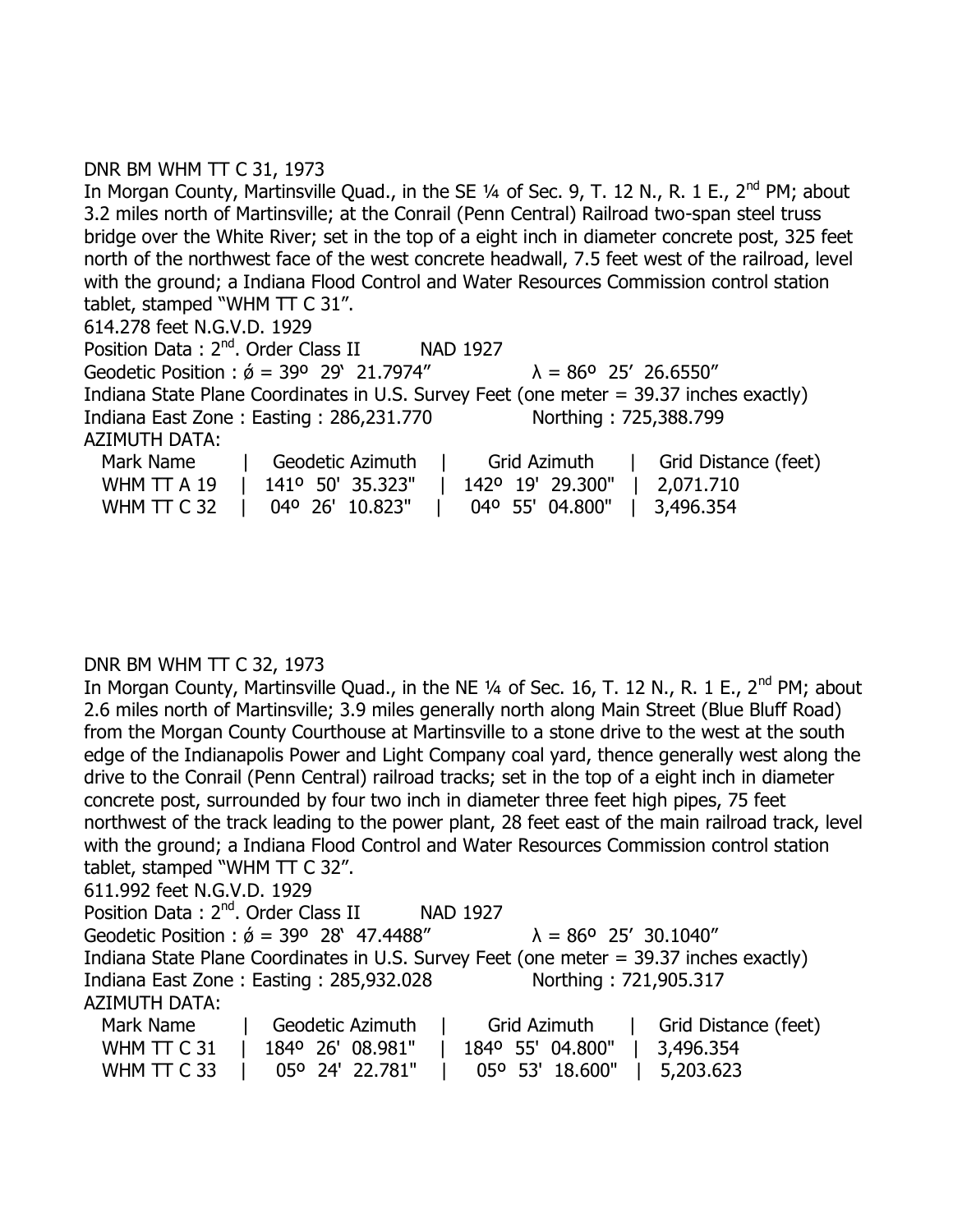# DNR BM WHM TT C 33, 1973

In Morgan County, Martinsville Quad., in the NE  $\frac{1}{4}$  of Sec. 21, T. 12 N., R. 1 E., 2<sup>nd</sup> PM; about 2.0 miles north of Martinsville; 2.6 miles generally north along Main Street (Blue Bluff Road) from the Morgan County Courthouse at Martinsville to a drive to the west leading to a gravel pit; set in the top of a eight inch in diameter concrete post, 393 feet south of a drain under the Conrail (Penn Central) railroad, 170.3 feet northwest of and across the railroad tracks from a gas line marker post, 66 feet west of the centerline of Blue Bluff Road, 33 feet westsouthwest of and across the railroad tracks from a power pole, 8 feet west of the centerline of the railroad, level with the ground; a Indiana Flood Control and Water Resources Commission control station tablet, stamped "WHM TT C 33". 606.170 feet N.G.V.D. 1929 Position Data: 2<sup>nd</sup>. Order Class II NAD 1927 Geodetic Position :  $\acute{\phi}$  = 39° 27' 56.2489"  $\lambda$  = 86° 25' 36.3552" Indiana State Plane Coordinates in U.S. Survey Feet (one meter = 39.37 inches exactly) Indiana East Zone : Easting : 285,398.171 Northing : 716,729.151 AZIMUTH DATA: Mark Name | Geodetic Azimuth | Grid Azimuth | Grid Distance (feet)

| Mark Name   | l Geodetic Azimuth                                            | Grid Azimuth   Grid Distance (feet) |  |
|-------------|---------------------------------------------------------------|-------------------------------------|--|
|             | WHM TT C 32   1850 24' 19.331"   1850 53' 18.600"   5,203.623 |                                     |  |
| WHM TT C 34 | $\vert$ 04° 42′ 35.631″   05° 11′ 34.900″   3,428.836         |                                     |  |

# DNR BM WHM TT D 73, 1973

In Morgan County, Martinsville Quad., in the SE 1/4 of Sec. 36, T. 12 N., R. 1 W., 2<sup>nd</sup> PM; about 1.7 miles west of Martinsville; about 0.3 mile generally north along Bain Road (old Base Line Road) from its "T" road intersection with old State Road 67, at the approximate midpoint of a long curve to the west; set in the top of a eight inch in diameter concrete post, 37.5 feet southwest of and across the road from a power pole, 11.1 feet southwest of the centerline of the road, 1.0 foot northeast of a fence line, level with the ground; a Indiana Flood Control and Water Resources Commission control station tablet, stamped "WHM TT D 73". 619.906 feet N.G.V.D. 1929 Position Data: 2<sup>nd</sup>. Order Class II NAD 1927 Geodetic Position :  $\acute{\theta}$  = 39° 26' 06.9731"  $\lambda$  = 86° 27' 47.2755" Indiana State Plane Coordinates in U.S. Survey Feet (one meter = 39.37 inches exactly) Indiana East Zone : Easting : 275,032.803 Northing : 705,761.548 AZIMUTH DATA: Mark Name | Geodetic Azimuth | Grid Azimuth | Grid Distance (feet) WHM TT A 2 | 19º 31' 27.689" | 20º 01' 49.000" | 3,499.637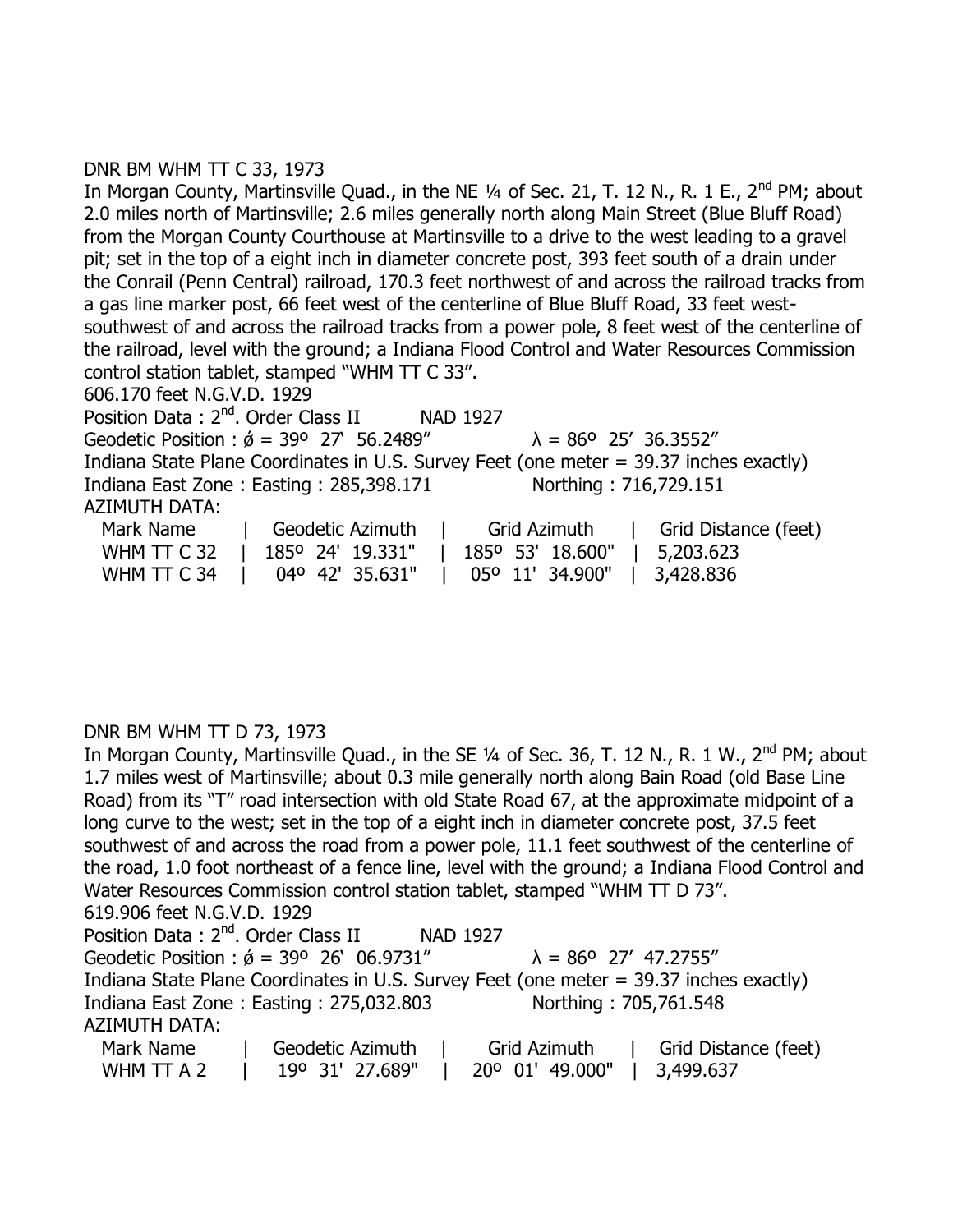#### DNR BM WHM TT E 16, 1973

In Morgan County, Martinsville Quad., in the SW  $\frac{1}{4}$  of Sec. 8, T. 12 N., R. 1 E., 2<sup>nd</sup> PM; about 3.2 miles north of Martinsville; about 0.3 mile generally northwest along State Road 39 from its "T" road intersection with State Road 67 to a brick house at a fish hatchery and "T" drive to the west, thence 0.3 mile west and north along the cinder drive to a two story white farm house; set in the top of a eight inch in diameter concrete post, 128 feet east northeast of the northeast corner of the house, 92 feet northeast of a forty two inch Maple tree in the yard, 60 feet northeast of a corner fence post, 7 feet southwest of a power pole on top of a hill, level with the ground; a Indiana Flood Control and Water Resources Commission control station tablet, stamped "WHM TT E 16".

Not tied in vertically feet N.G.V.D. 1929 Position Data: 2<sup>nd</sup>. Order Class II NAD 1927 Geodetic Position :  $\acute{\theta}$  = 39° 29' 20.1222"  $\lambda$  = 86° 26' 50.1402" Indiana State Plane Coordinates in U.S. Survey Feet (one meter = 39.37 inches exactly) Indiana East Zone : Easting : 279,684.936 Northing : 725,264.741

#### DNR BM WHM TT F 42, 1973

In Morgan County, Martinsville Quad., in the SE  $\frac{1}{4}$  of Sec. 8, T. 11 N., R. 1 E., 2<sup>nd</sup> PM; at Martinsville; at the intersection of old State Road 37 and new State Road 37 on the southwest side of Martinsville, at the State Road 37 exit/entrance overpass; set in the top of a eight inch in diameter concrete post, 146.3 feet northeast of the southwest corner of the south bound bridge, 127.6 feet northeast of the northeast corner of the north bound bridge, 30.8 feet northwest of the northwest edge of pavement of the north bound lanes of State Road 37, 4 feet north of the centerline of State Road 37, level with the ground; a Indiana Flood Control and Water Resources Commission control station tablet, stamped "WHM TT F 42". 616.038 feet N.G.V.D. 1929

Position Data : 2<sup>nd</sup>. Order Class II NAD 1927 Geodetic Position :  $\acute{\theta}$  = 39° 24' 12.7329"  $\lambda$  = 86° 26' 40.5130" Indiana State Plane Coordinates in U.S. Survey Feet (one meter = 39.37 inches exactly) Indiana East Zone : Easting : 280,171.419 Northing : 694,157.340 AZIMUTH DATA:

| Mark Name   | Geodetic Azimuth | Grid Azimuth     | Grid Distance (feet) |
|-------------|------------------|------------------|----------------------|
| WHM TT B 41 | 930 52' 27.495"  | 94° 22' 05.200"  | 4,443.741            |
| WHM TT B 43 | 54° 51' 36.095"  | 55° 21' 13.800"  | $\mid$ 4,105.198     |
| WHM TT J 68 | 2750 28' 19.995" | 275° 57' 57.700" | 5,627.078            |
| WHM TT J 69 | 285° 07' 07.195" | 285° 36' 44.900" | 3,240.807            |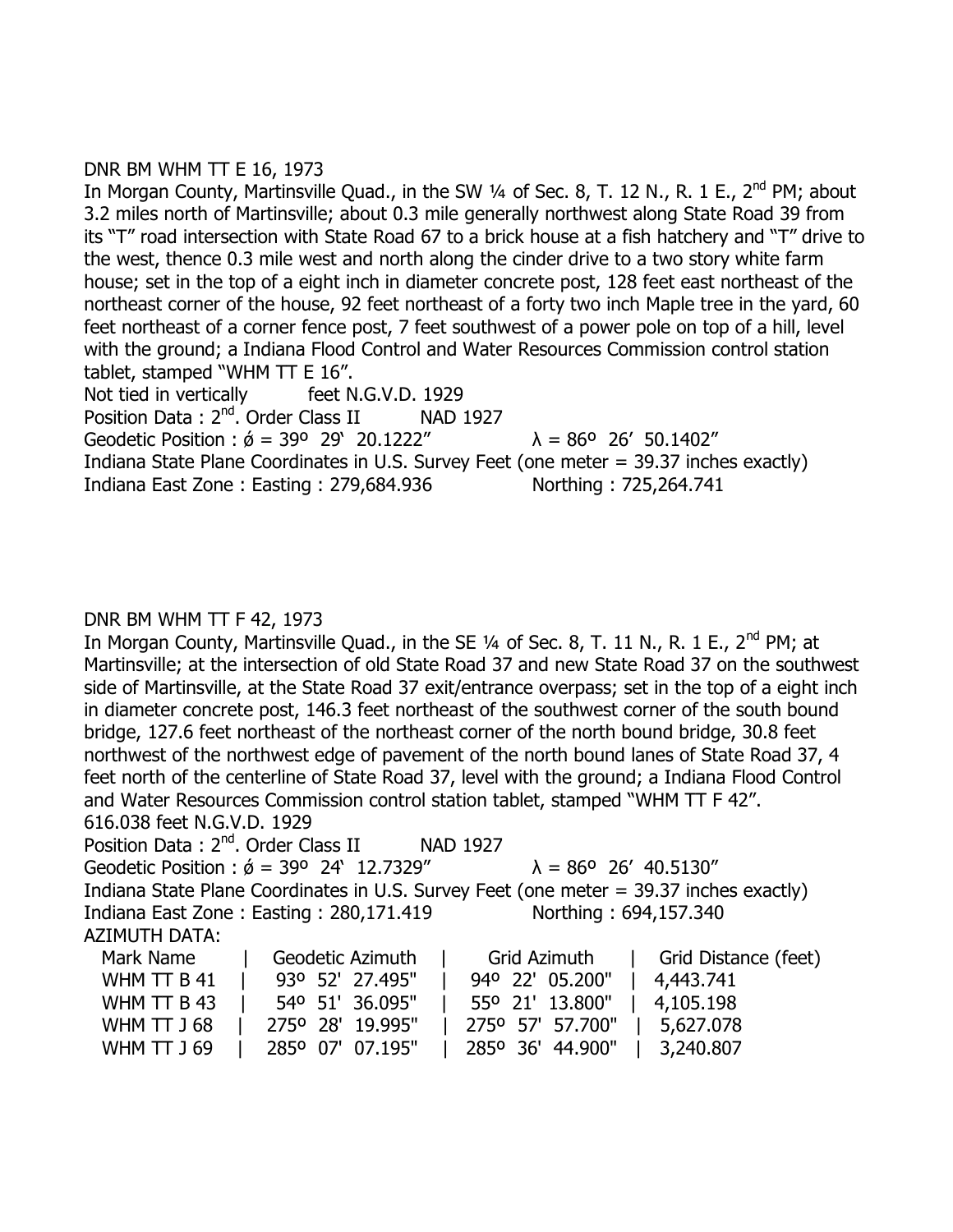#### DNR BM WHM TT G 71, 1973

In Morgan County, Martinsville Quad., in the SW  $\frac{1}{4}$  of Sec 17, T. 11 N., R. 1 E., 2<sup>nd</sup> P. M.; about 0.2 mile southeast of Maxwell; 0.2 mile east along a farm lane from its intersection with Jordan Road in Maxwell, opposite Liberty Loop subdivision to a north-south fence, (the farm lane leads to a old graveyard), thence 400 feet south along the fence line; set in the top of a eight inch in diameter concrete post, 169.5 feet north of a fence corner, 39.5 feet northwest of a forty inch Sycamore tree, 35 feet south of a fifteen inch tree, 24.4 feet east of the northsouth fence line, level with the ground; a Indiana Flood Control and Water Resources Commission control station tablet, stamped "WHM TT G 71". 638.388 feet N.G.V.D. 1929 Position Data: 2<sup>nd</sup>. Order Class II NAD 1927 Geodetic Position :  $\acute{\theta}$  = 39° 23' 09.6743"  $\lambda$  = 86° 27' 06.1578" Indiana State Plane Coordinates in U.S. Survey Feet (one meter = 39.37 inches exactly) Indiana East Zone : Easting : 278,102.896 Northing : 687,794.722 AZIMUTH DATA: Mark Name | Geodetic Azimuth | Grid Azimuth | Grid Distance (feet) WHM TT B 44 | 85º 45' 01.784" | 86º 14' 55.100" | 4,728.312

#### DNR BM WHM TT H 70, 1973

In Morgan County, Martinsville Quad., in the NW  $\frac{1}{4}$  of Sec 17, T. 11 N., R. 1 E., 2<sup>nd</sup> P. M.; about 0.5 mile northeast of Maxwell; about 0.7 mile generally west and then southwest along Burton Lane from its intersection with 50 West Road to its intersection with Burton Trail and a large barn at the south edge of the road, thence east along a asphalt road up the ridge to a bulldozed clearing and a future home site, at the west edge of flat ground; set in the top of a eight inch in diameter concrete post, 350 feet east of the barn, 75 feet above the ground at the barn, 35.3 feet southwest of a lone six inch Cedar tree in undisturbed ground, level with the ground; a Indiana Flood Control and Water Resources Commission control station tablet, stamped "WHM TT H 70". 676.375 feet N.G.V.D. 1929

Position Data: 2<sup>nd</sup>. Order Class II NAD 1927 Geodetic Position :  $\acute{\phi}$  = 39° 23' 41.7292"  $\lambda$  = 86° 26' 47.4678" Indiana State Plane Coordinates in U.S. Survey Feet (one meter = 39.37 inches exactly) Indiana East Zone : Easting : 279,598.388 Northing : 691,025.207 AZIMUTH DATA: Mark Name | Geodetic Azimuth | Grid Azimuth | Grid Distance (feet)

| WHM TT B 41 | 131° 28' 49.807" | $131^{\circ}$ 58' 31.600"   5,189.181 |                  |
|-------------|------------------|---------------------------------------|------------------|
| WHM TT B 44 | 59° 50' 07.807"  | 60° 19' 49.600"                       | $\mid$ 7,151.238 |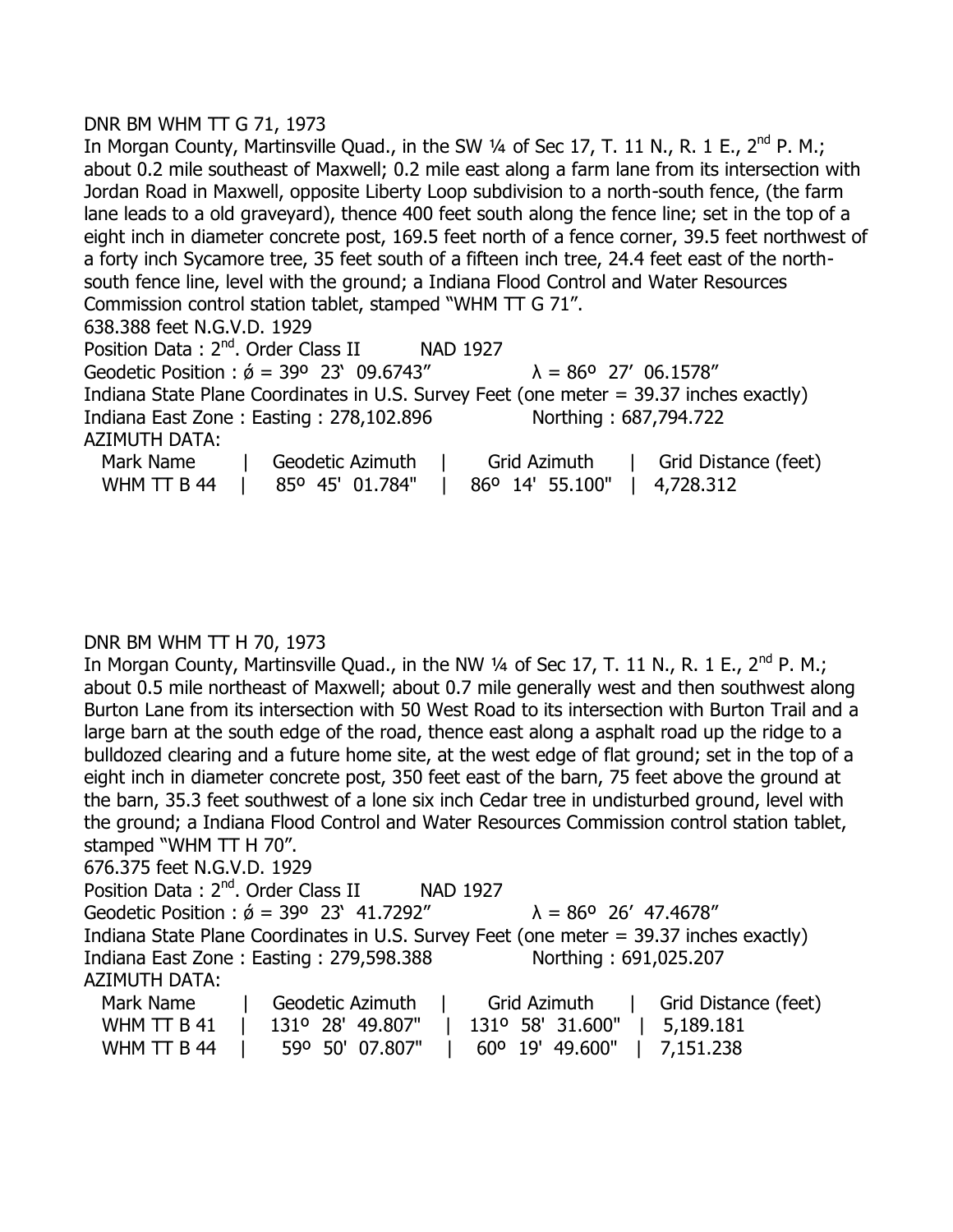#### DNR BM WHM TT J 68, 1973

In Morgan County, Martinsville Quad., in the SE 1/4 of Sec 9, T. 11 N., R. 2 E., 2<sup>nd</sup> P. M.; about 0.3 mile south of Martinsville; about 0.2 mile south along Mahalasville Road from its intersection with State Road 37 to a ninety degree turn to the east and a farm drive to the south, thence south and west along the south side of the barn to a gate on the dirt road running around Pollard's Hill, thence south along the dirt road past another barn and gate, continue generally south to the third clearing in the woods on the east side of the road, thence east about 200 feet to the top of a knoll; set in the top of a eight inch in diameter concrete post, level with the ground; a Indiana Flood Control and Water Resources Commission control station tablet, stamped "WHM TT J 68". 651.665 feet N.G.V.D. 1929 Position Data: 2<sup>nd</sup>. Order Class II NAD 1927 Geodetic Position :  $\acute{\theta}$  = 39° 24' 07.4233"  $\lambda$  = 86° 25' 29.1583"

Indiana State Plane Coordinates in U.S. Survey Feet (one meter = 39.37 inches exactly) Indiana East Zone : Easting : 285,768.020 Northing : 693,572.469

AZIMUTH DATA:

| Mark Name   | Geodetic Azimuth                              | Grid Azimuth                | Grid Distance (feet) |
|-------------|-----------------------------------------------|-----------------------------|----------------------|
| WHM TT F 42 | 95° 29′ 05.344″                               | 95° 57′ 57.700″   5,627.078 |                      |
| WHM TT J 69 | 82° 53′ 52.344″   83° 22′ 44.700″   2,491.986 |                             |                      |

# DNR BM WHM TT J 69, 1973

In Morgan County, Martinsville Quad., in the SW  $\frac{1}{4}$  of Sec 9, T. 11 N., R. 2 E., 2<sup>nd</sup> P. M.; about 0.3 mile south of Martinsville; about 400 north along 50 West Road from the 50 West Road bridge over Indiana Creek to a farm gate into a pasture field on the east side of the road, thence 900 feet east along a east-west fence line to a fence corner and the base of a spoil pile for Sartor Ditch; set in the top of a eight inch in diameter concrete post, on the top of the centerline of the pile, 150 feet northeast of the southeast corner fence post, 110 feet east of the north-south fence line, level with the ground; a Indiana Flood Control and Water Resources Commission control station tablet, stamped "WHM TT J 69". 604.687 feet N.G.V.D. 1929

| Position Data: 2 <sup>nd</sup> . Order Class II                                        | NAD 1927                                               |                                     |
|----------------------------------------------------------------------------------------|--------------------------------------------------------|-------------------------------------|
| Geodetic Position : $\acute{\phi}$ = 39° 24' 04.3770"                                  |                                                        | $\lambda = 86^{\circ}$ 26' 00.6589" |
| Indiana State Plane Coordinates in U.S. Survey Feet (one meter = 39.37 inches exactly) |                                                        |                                     |
| Indiana East Zone: Easting: 283,292.654                                                |                                                        | Northing: 693,285.144               |
| <b>AZIMUTH DATA:</b>                                                                   |                                                        |                                     |
| Mark Name                                                                              | Geodetic Azimuth   Grid Azimuth   Grid Distance (feet) |                                     |

| WHM TT F 42 | 105° 07' 32.580" | 105° 36' 44.900"   3,240.807 |                  |
|-------------|------------------|------------------------------|------------------|
| WHM TT J 68 | 262° 53' 32.580" | 1 263° 22' 44.700"           | $\mid$ 2,491.986 |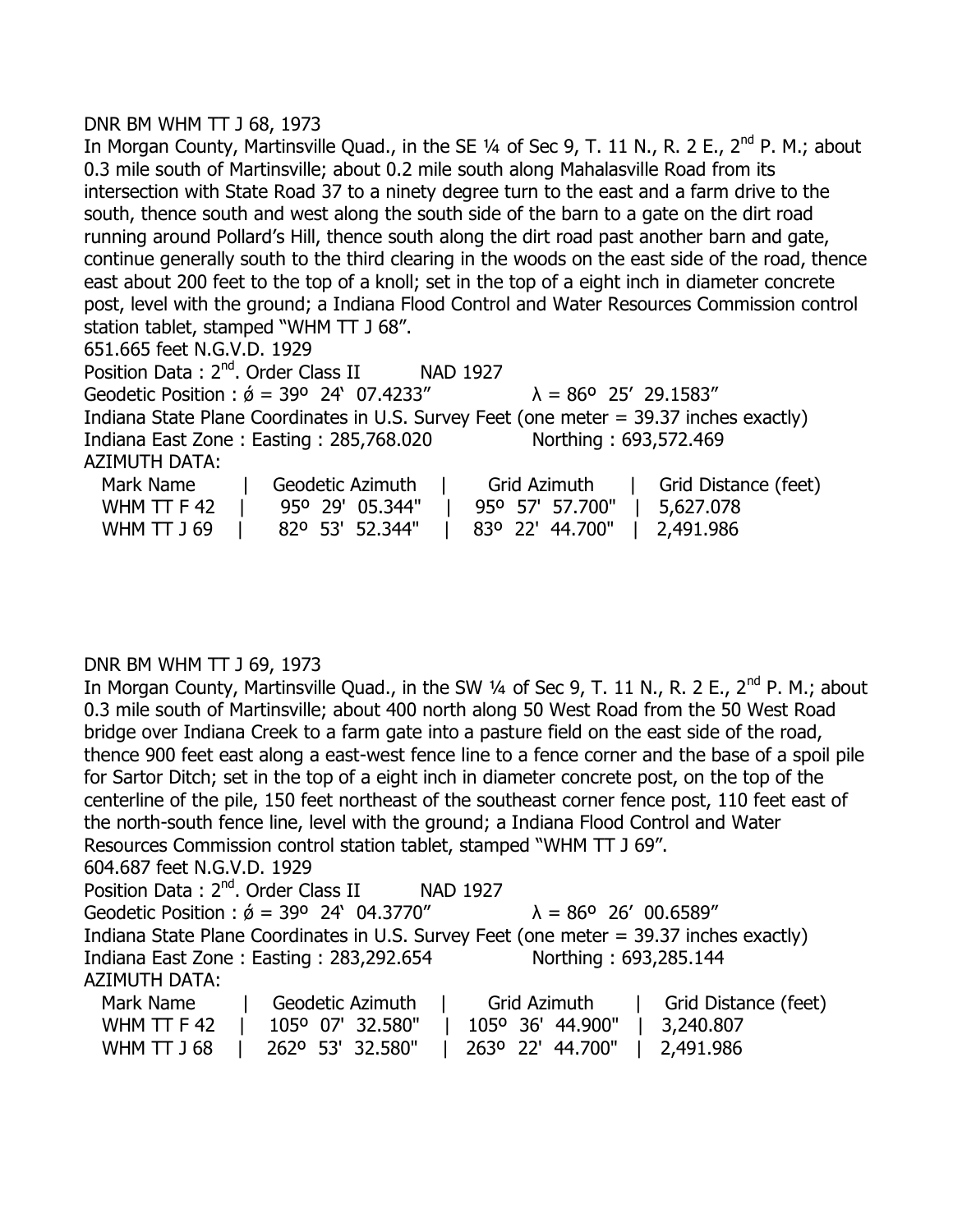#### DNR BM WHM TT K 37, 1973

In Morgan County, Martinsville Quad., in the SW 1/4 of Sec. 33, T. 12 N., R. 1 E., 2<sup>nd</sup> PM; at Martinsville; at the intersection of West Harrison Street and North Marion Street; set in the top of a eight inch in diameter concrete post, 70.4 feet southwest of and across West Harrison Street from the southeast corner of the Frisbie's Grocery brick building, 29.5 feet northwest of the southwest corner of the brick porch of a house, 26 feet south of the centerline of West Harrison Street, 18 feet east of the centerline of North Marion Street, level with the ground; a Indiana Flood Control and Water Resources Commission control station tablet, stamped "WHM TT K 37".

599.915 feet N.G.V.D. 1929

Position Data: 2<sup>nd</sup>. Order Class II NAD 1927 Geodetic Position :  $\acute{\theta}$  = 39° 25' 46.5541"  $\lambda$  = 86° 25' 51.5869" Indiana State Plane Coordinates in U.S. Survey Feet (one meter = 39.37 inches exactly) Indiana East Zone : Easting : 284,092.363 Northing : 703,617.069 AZIMUTH DATA: Mark Name | Geodetic Azimuth | Grid Azimuth | Grid Distance (feet) WHM TT B 36 | 186º 15' 01.486" | 186º 44' 09.100" | 2,952.099

| $100 - 100 - 100$ $100 - 100 - 100$ $100 - 100$ |  |                 |  |                 |           |
|-------------------------------------------------|--|-----------------|--|-----------------|-----------|
| WHM TT B 38                                     |  | 90° 26' 45.286" |  | 90° 55' 52.900" | 3,353.758 |

# DNR BM WHM TT X 61, 1973

In Morgan County, Martinsville Quad., in the NW  $\frac{1}{4}$  of Sec. 13, T. 12 N., R. 1 E., 2<sup>nd</sup> PM; about 3.5 mile northeast of Martinsville; about 0.8 mile north along the entrance road to Foxcliff Estates from its intersection with Maple Turn Road to a road east on the north side of the clubhouse, thence generally east along the road and a dirt lane to a foot bridge over Clear Creek, at the Foxcliff Estates sewage ponds; set in the top of a eight inch in diameter concrete post, on the top of the levy at the southeast corner of the sewage pond, 100.7 feet northwest of the steel southeast corner fence post of the fence around the sewage pond, 49.7 feet westsouthwest of the southeast corner of a concrete slab, level with the ground; a Indiana Flood Control and Water Resources Commission control station tablet, stamped "WHM TT X 61". 618.341 feet N.G.V.D. 1929 Position Data: 2<sup>nd</sup>. Order Class II NAD 1927 Geodetic Position :  $\acute{\theta}$  = 39° 29' 06.4856"  $\lambda$  = 86° 22' 41.8445" Indiana State Plane Coordinates in U.S. Survey Feet (one meter = 39.37 inches exactly) Indiana East Zone : Easting : 299,140.630 Northing : 723,723.797 AZIMUTH DATA: Mark Name | Geodetic Azimuth | Grid Azimuth | Grid Distance (feet) WHM TT X 60 | 280° 17' 53.879" | 280° 45' 02.900" | 4,370.134

WHM TT X 62 | 93º 47' 06.479" | 94º 14' 15.500" | 2,269.418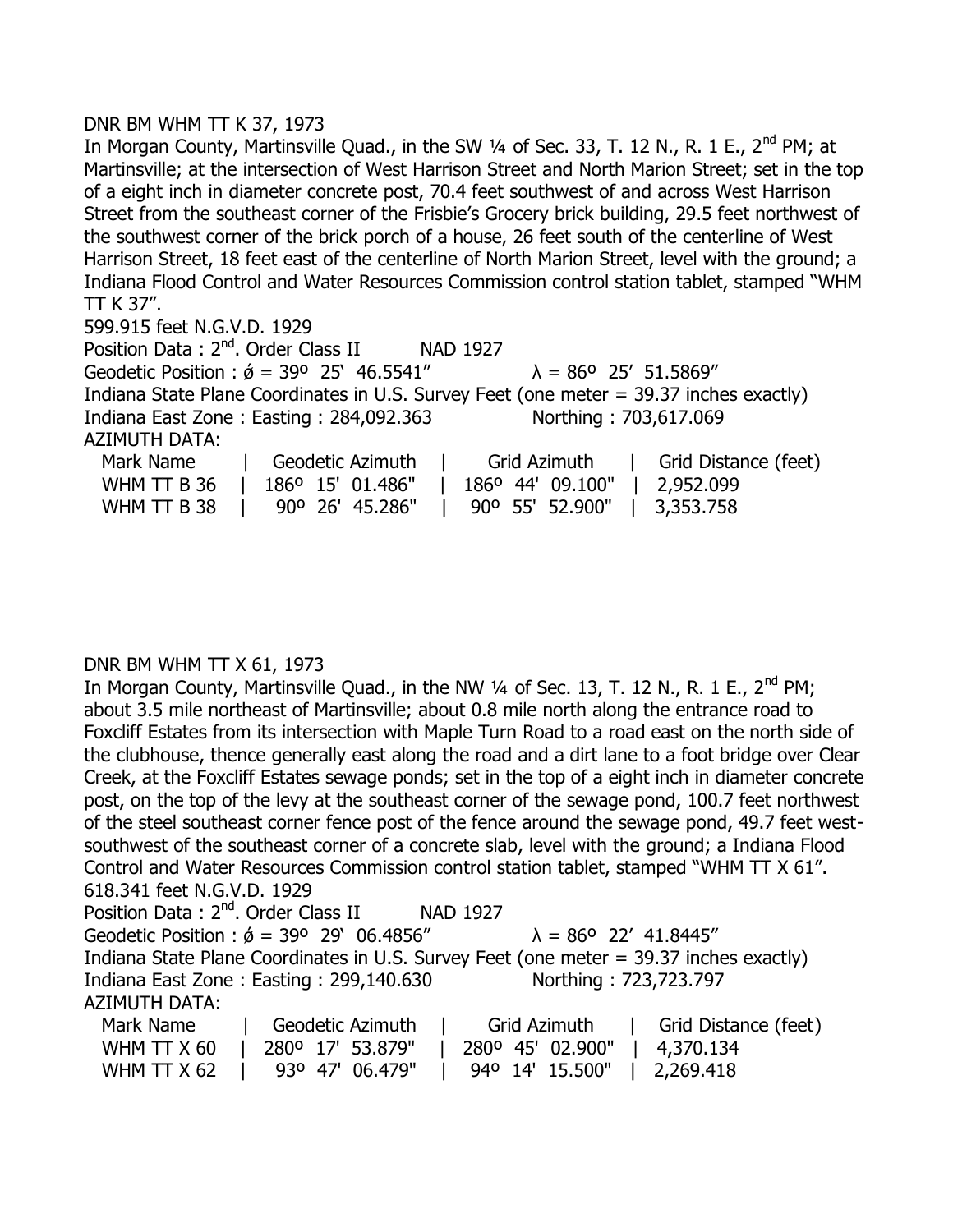# DNR BM WHM TT X 62, 1973

In Morgan County, Martinsville Quad., in the NE 1/4 of Sec. 14, T. 12 N., R. 1 E., 2<sup>nd</sup> PM; about 3.5 mile northeast of Martinsville; about 0.8 mile north along the entrance road to Foxcliff Estates from its intersection with Maple Turn Road to the Foxcliff Estates clubhouse, on the side of a hill east of the swimming pool; set in the top of a eight inch in diameter concrete post, 45 feet east of the southeast corner of a concrete block pump house, 41.6 feet north of a eighteen inch tree, 41.1 feet southeast of a power pole, level with the ground; a Indiana Flood Control and Water Resources Commission control station tablet, stamped "WHM TT X 62".

638.047 feet N.G.V.D. 1929

Position Data: 2<sup>nd</sup>. Order Class II NAD 1927 Geodetic Position :  $\acute{\theta}$  = 39° 29' 07.9652"  $\lambda$  = 86° 23' 10.7255" Indiana State Plane Coordinates in U.S. Survey Feet (one meter = 39.37 inches exactly) Indiana East Zone: Easting: 296,877.416 Northing: 723,891.491 AZIMUTH DATA: Mark Name | Geodetic Azimuth | Grid Azimuth | Grid Distance (feet)

| WHM TT X 61   2730 46' 48.100"   2740 14' 15.500"   2,269.418 |  |
|---------------------------------------------------------------|--|
| WHM TT X 60   278° 04' 04.700"   278° 31' 32.100"   6,629.904 |  |

#### DNR BM WHM TT A 20, 1973

In Morgan County, Mooresville West Quad., in the SE 1/4 of Sec. 4, T. 12 N., R. 1 E., 2<sup>nd</sup> PM: about 1.7 miles southwest of Centerton; about 1.6 miles southwest along State Road 67 from its intersection with 600 North Road and Robb Hill Road; set in the top of a eight inch in diameter concrete post, about 900 feet north of the lane crossover to Bradford Woods State Reservation, 197 feet north of a power pole with line crossing State Road 67, 95 feet westnorthwest of the centerline of State Road 67, 49.5 feet west-northwest of the west edge of pavement of the south bound lanes of State Road 67, level with the ground; a Indiana Flood Control and Water Resources Commission control station tablet, stamped "WHM TT A 20". 626.815 feet N.G.V.D. 1929

Position Data : 2<sup>nd</sup>. Order Class II NAD 1927 Geodetic Position :  $\acute{\theta}$  = 39° 30' 06.5657"  $\lambda$  = 86° 25' 29.8365" Indiana State Plane Coordinates in U.S. Survey Feet (one meter = 39.37 inches exactly) Indiana East Zone : Easting : 286,020.378 Northing : 729,910.042 AZIMUTH DATA: Mark Name | Geodetic Azimuth | Grid Azimuth | Grid Distance (feet) WHM TT A 19 | 19º 37' 23.843" | 20º 06' 20.300" | 3,068.503

|  | WHM TT A 21   216° 06' 52.343"   216° 35' 48.800"   2,257.303 |  |
|--|---------------------------------------------------------------|--|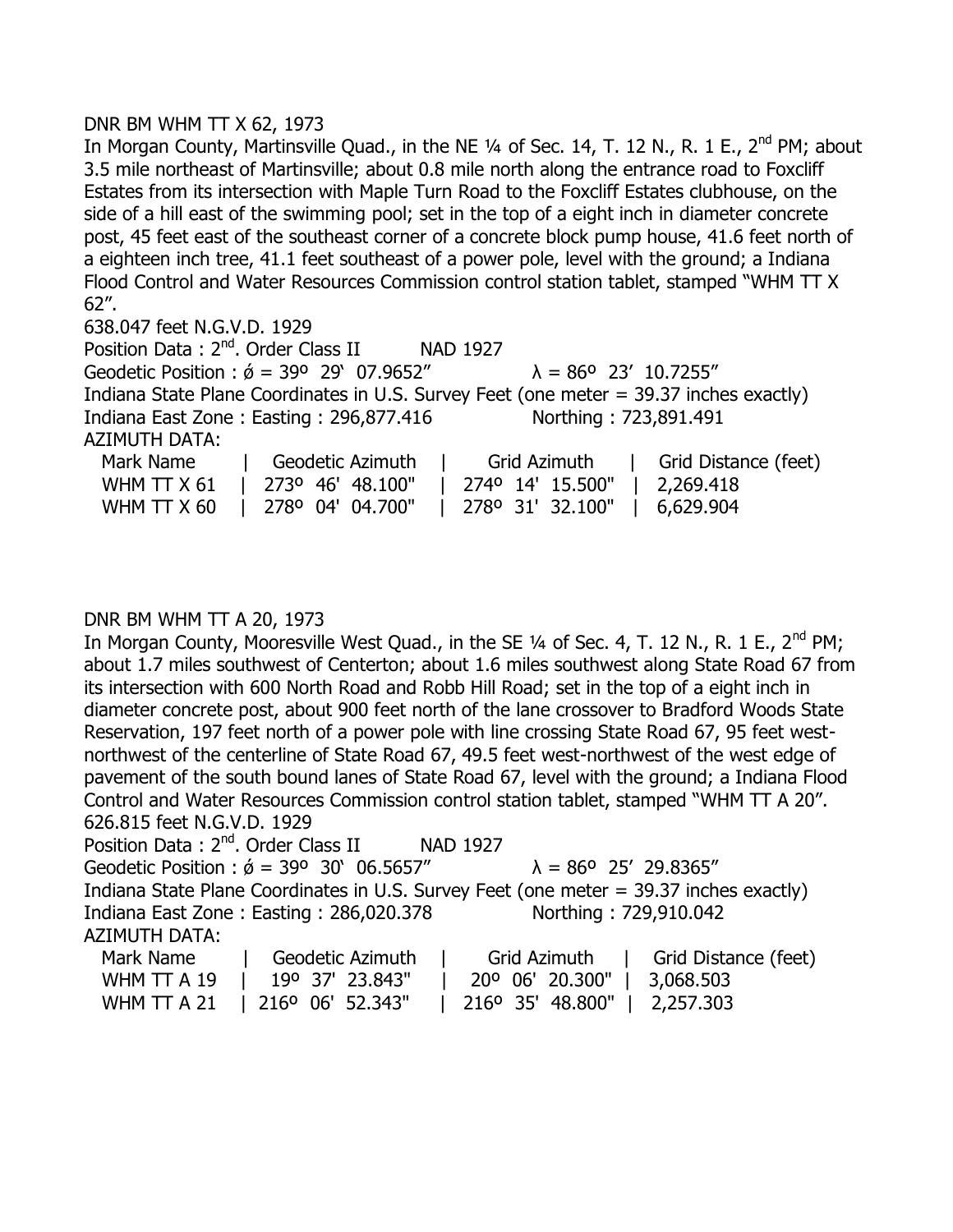#### DNR BM WHM TT A 21, 1973

In Morgan County, Mooresville West Quad., in the NE  $\frac{1}{4}$  of Sec. 4, T. 12 N., R. 1 E., 2<sup>nd</sup> PM; about 1.0 mile southwest of Centerton; about 0.25 mile southwest along State Road 67 from its intersection with 550 North Road and 750 East Road; set in the top of a eight inch in diameter concrete post, 250 feet northeast of the third culvert under State Road 67 southwest of the intersection of State Road 67 and 750 East Road, 58 feet northwest of the centerline of the south bound lanes of State Road 67, 15 feet southeast of a highway right of way marker on the side of the road cut embankment, level with the ground; a Indiana Flood Control and Water Resources Commission control station tablet, stamped "WHM TT A 21". 629.291 feet N.G.V.D. 1929 Position Data: 2<sup>nd</sup>. Order Class II NAD 1927

Geodetic Position :  $\acute{\theta}$  = 39° 30' 24.5877"  $\lambda$  = 86° 25' 12.8629" Indiana State Plane Coordinates in U.S. Survey Feet (one meter = 39.37 inches exactly) Indiana East Zone : Easting : 287,366.139 Northing : 731,722.317 AZIMUTH DATA: Mark Name | Geodetic Azimuth | Grid Azimuth | Grid Distance (feet)

WHM TT A 20 | 36º 07' 02.957" | 36º 35' 48.800" | 2,257.303

# DNR BM WHM TT A 23, 1973

In Morgan County, Mooresville West Quad., in the NE 1/4 of Sec. 3, T. 12 N., R. 1 E., 2<sup>nd</sup> PM; at Center Valley; at the Conrail (Penn Central) railroad bridge over a unnamed tributary to the White River; set in the top of a eight inch in diameter concrete post, 53 feet southeast of the centerline of the north bound lanes of State Road 67, 47.2 feet south-southeast of the northeast corner of the concrete north bound State Road 67 bridge, 32.5 feet southeast of the southeast corner of the concrete north bound State Road 67 bridge, 12.2 feet northwest of the centerline of the railroad, level with the ground; a Indiana Flood Control and Water Resources Commission control station tablet, stamped "WHM TT A 23".

#### 618.287 feet N.G.V.D. 1929

Position Data: 2<sup>nd</sup>. Order Class II NAD 1927 Geodetic Position :  $\acute{\theta}$  = 39° 30' 40.2398"  $\lambda$  = 86° 24' 23.9219" Indiana State Plane Coordinates in U.S. Survey Feet (one meter = 39.37 inches exactly) Indiana East Zone : Easting : 291,215.179 Northing : 733,274.158 AZIMUTH DATA: Mark Name | Geodetic Azimuth | Grid Azimuth | Grid Distance (feet) WHM TT A 24 | 224º 49' 31.936" | 225º 17' 46.800" | 3,540.552

WHM TT M 48 | 252º 57' 29.236" | 253º 25' 44.100" | 3,455.120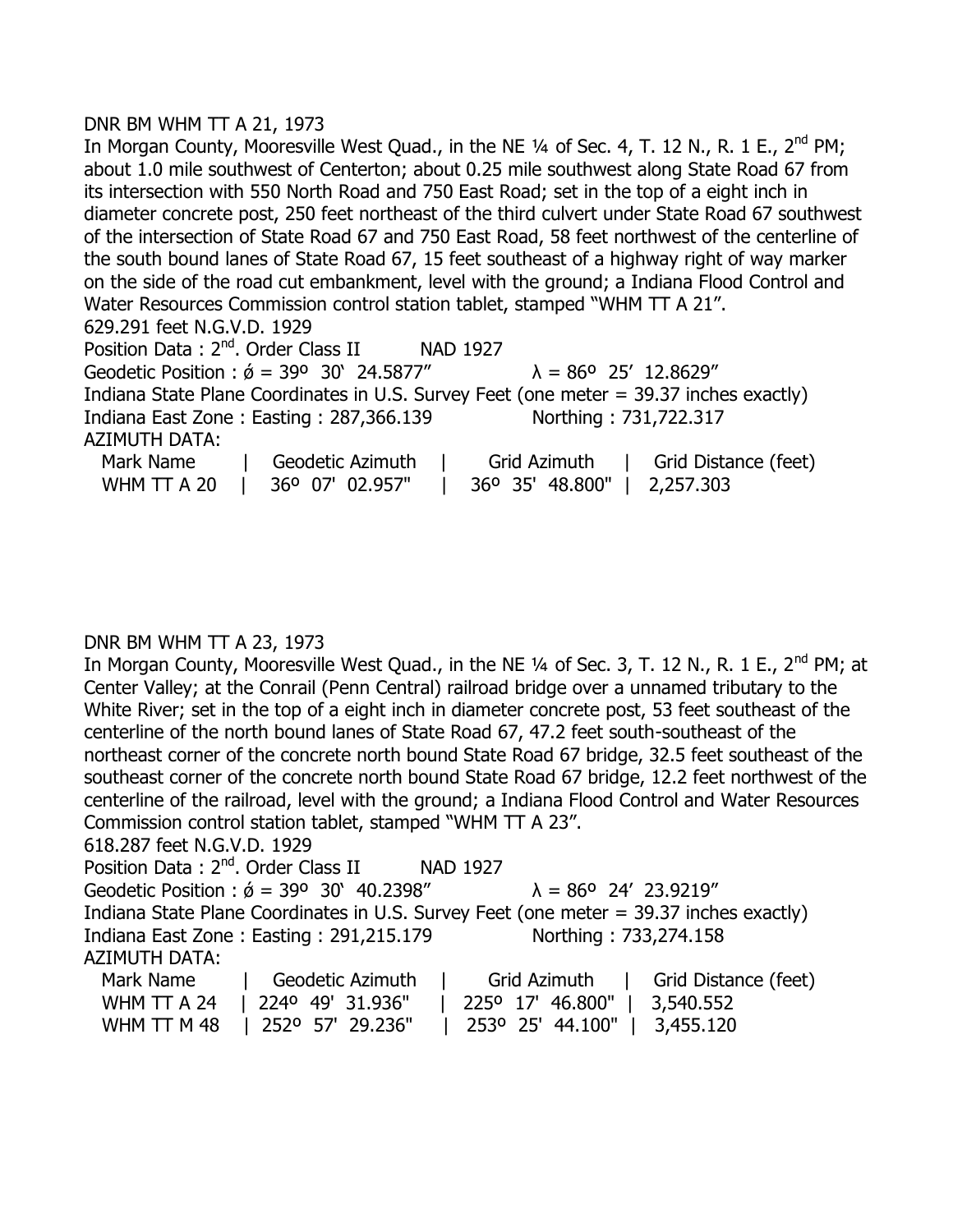# DNR BM WHM TT A 24, 1973

In Morgan County, Mooresville West Quad., in the SW  $\frac{1}{4}$  of Sec. 35, T. 13 N., R. 1 E., 2<sup>nd</sup> PM; at Centerton; at the intersection of State Road 67 and 150 East Road, at the south bound 67 crossover lane; set in the top of a eight inch in diameter concrete post, 98.5 feet southeast of and across the north bound lanes of State Road 67 from the southeast corner of the south concrete headwall of a culvert under the crossover lane, 35 feet west of a forty eight inch Maple tree, 11.7 feet south of a "ONE WAY" sign post, 10.5 feet southeast of the southeast edge of pavement of the north bound lanes of State Road 67, level with the asphalt apron at the grass line; a Indiana Flood Control and Water Resources Commission control station tablet, stamped "WHM TT A 24".

633.537 feet N.G.V.D. 1929 Position Data: 2<sup>nd</sup>. Order Class II NAD 1927 Geodetic Position :  $\acute{\theta}$  = 39° 31' 05.0570"  $\lambda$  = 86° 23' 52.0744" Indiana State Plane Coordinates in U.S. Survey Feet (one meter = 39.37 inches exactly) Indiana East Zone : Easting : 293,731.643 Northing : 735,764.724 AZIMUTH DATA: Mark Name The Geodetic Azimuth | Grid Azimuth | Grid Distance (feet) WHM TT A 23 | 314º 14' 18.354" | 314º 42' 13.200" | 3,540.552 WHM TT A 25 | 113º 24' 20.254" | 113º 52' 15.100" | 3,556.304 WHM TT A 26 | 176º 06' 08.254" | 176º 34' 03.100" | 3,545.284 WHM TT A 27 | 202º 00' 28.454" | 202º 28' 23.300" | 4,230.040 WHM TT A 24 RM 1 | 160º 24' 20.554" | 160º 52' 15.400" | 92.86

# DNR BM WHM TT A 24 RM 1, 1973

In Morgan County, Mooresville West Quad., in the SW  $\frac{1}{4}$  of Sec. 35, T. 13 N., R. 1 E., 2<sup>nd</sup> PM; at Centerton; at the intersection of State Road 67 and 150 East Road, at the south bound 67 crossover lane; set in the top of a eight inch in diameter concrete post, 61.6 feet northeast of and across the crossover from the northeast corner of the south concrete headwall of a culvert under the crossover lane, 38.5 feet northwest of the centerline of the north bound lanes of State Road 67, 36.0 feet southeast of the northeast corner of the north concrete headwall of a culvert under the crossover lane, 3 feet northeast of the curb of the crossover, level with the ground; a Indiana Flood Control and Water Resources Commission control station tablet, stamped "WHM TT A RM 1".

634.049 feet N.G.V.D. 1929

AZIMUTH DATA:

| Mark Name   |  | Geodetic Azimuth |  | Grid Azimuth | Grid Distance (feet) |
|-------------|--|------------------|--|--------------|----------------------|
| WHM TT A 24 |  |                  |  | 04° 19' 07"  | 92.86                |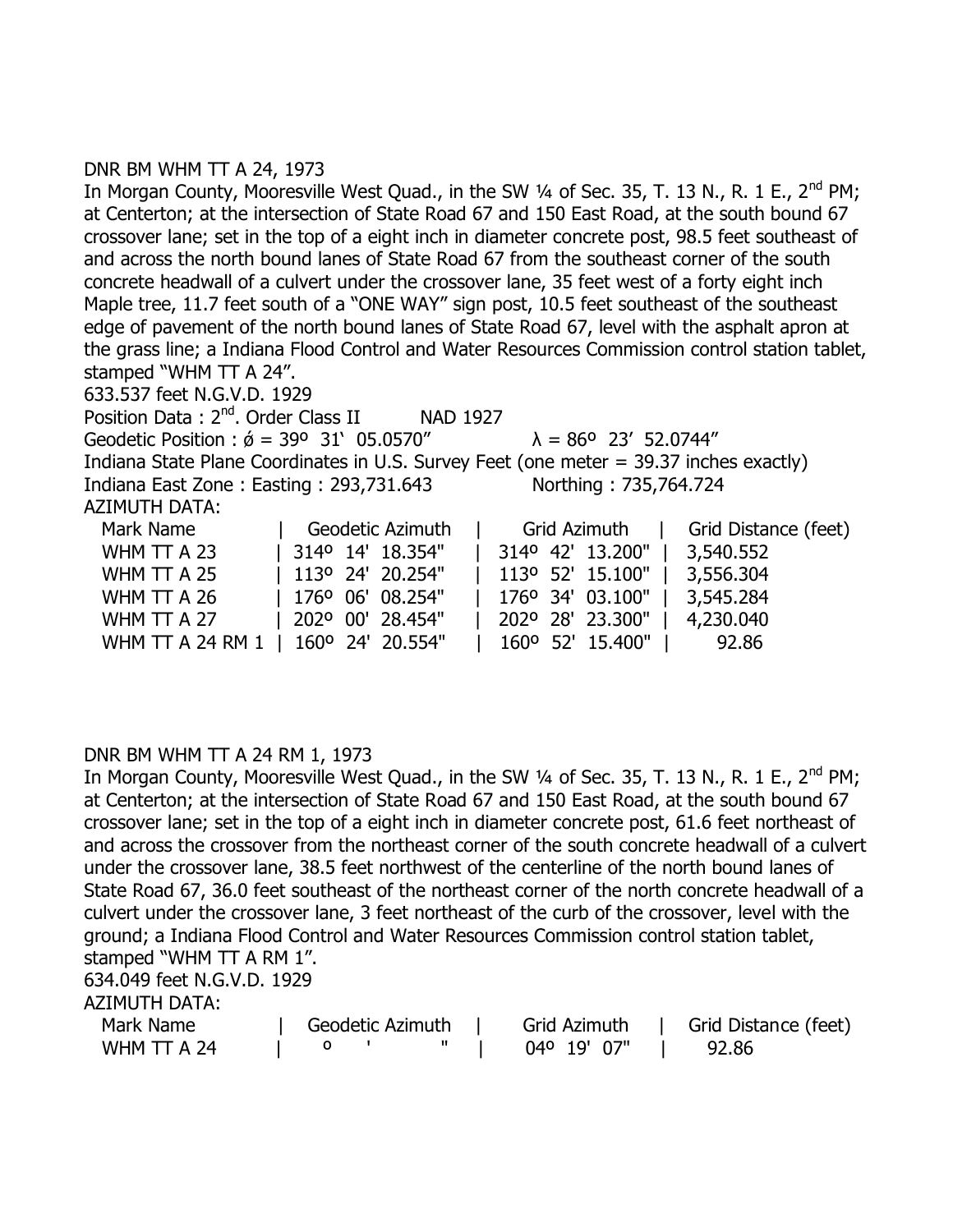#### DNR BM WHM TT A 27, 1973

In Morgan County, Mooresville West Quad., in the SW 1/4 of Sec. 26, T. 13 N., R. 1 E., 2<sup>nd</sup> PM; about 0.8 mile north of Centerton; at the "T" road intersection of State Road 67 and 190 East Road; set in the top of a eight inch in diameter concrete post, northeast of the intersection at a private drive to the northwest, 90 feet northwest of the centerline of State Road 67, 40 feet northwest of the northwest edge of pavement of the south bound lanes of State Road 67, 35.4 feet southwest of and across the drive from the southwest corner of the northeast concrete headwall of the culvert under the drive, 19 feet southeast of the right of way fence, 14.7 feet southwest of the southwest corner of the southwest concrete headwall of the culvert under the drive, level with the ground; a Indiana Flood Control and Water Resources Commission control station tablet, stamped "WHM TT A 27".

659.222 feet N.G.V.D. 1929

Position Data: 2<sup>nd</sup>. Order Class II NAD 1927 Geodetic Position :  $\acute{\theta}$  = 39° 31' 43.8165"  $\lambda$  = 86° 23' 31.8451" Indiana State Plane Coordinates in U.S. Survey Feet (one meter = 39.37 inches exactly) Indiana East Zone : Easting : 295,348.577 Northing : 739,673.530 AZIMUTH DATA: Mark Name | Geodetic Azimuth | Grid Azimuth | Grid Distance (feet) WHM TT A 24 | 22º 00' 40.948" | 22º 28' 23.300" | 4,230.040 WHM TT A 28 | 205° 41' 29.948" | 206° 09' 12.300" | 2,926.318

# DNR BM WHM TT A 28, 1973

In Morgan County, Mooresville West Quad., in the NE  $\frac{1}{4}$  of Sec. 26, T. 13 N., R. 1 E., 2<sup>nd</sup> PM; about 1.4 miles northeast of Centerton; at the intersection of State Road 67 and Observatory Road; set in the top of a eight inch in diameter concrete post, about 700 feet generally north along Observatory Road to a fire lane on top of a narrow ridge to the south, thence about 450 feet south on the fire lane, on top of the east bank of the lane, 70 feet northwest of a right of way fence, 55 feet southeast of a wood pole and under ground telephone cable, level with the ground; a Indiana Flood Control and Water Resources Commission control station tablet, stamped "WHM TT A 24".

|                      | Not tied in vertically feet N.G.V.D. 1929                                              |                                     |                      |
|----------------------|----------------------------------------------------------------------------------------|-------------------------------------|----------------------|
|                      | Position Data: 2 <sup>nd</sup> . Order Class II NAD 1927                               |                                     |                      |
|                      | Geodetic Position : $\acute{\phi}$ = 39° 32' 09.8783"                                  | $\lambda = 86^{\circ}$ 23' 15.6532" |                      |
|                      | Indiana State Plane Coordinates in U.S. Survey Feet (one meter = 39.37 inches exactly) |                                     |                      |
|                      | Indiana East Zone: Easting: 296,638.429                                                | Northing: 742,300.242               |                      |
| <b>AZIMUTH DATA:</b> |                                                                                        |                                     |                      |
| Mark Name            | Geodetic Azimuth                                                                       | Grid Azimuth                        | Grid Distance (feet) |
| WHM TT A 27          | 25° 41' 40.001"                                                                        | 26° 09' 12.300"                     | 2,926.318            |
| WHM TT M 29          | 259° 29' 29.301"                                                                       | 259° 57' 01.600"                    | 9,394.498            |

WHM TT A 30 | 263º 24' 39.801" | 263º 52' 12.100" | 21,712.524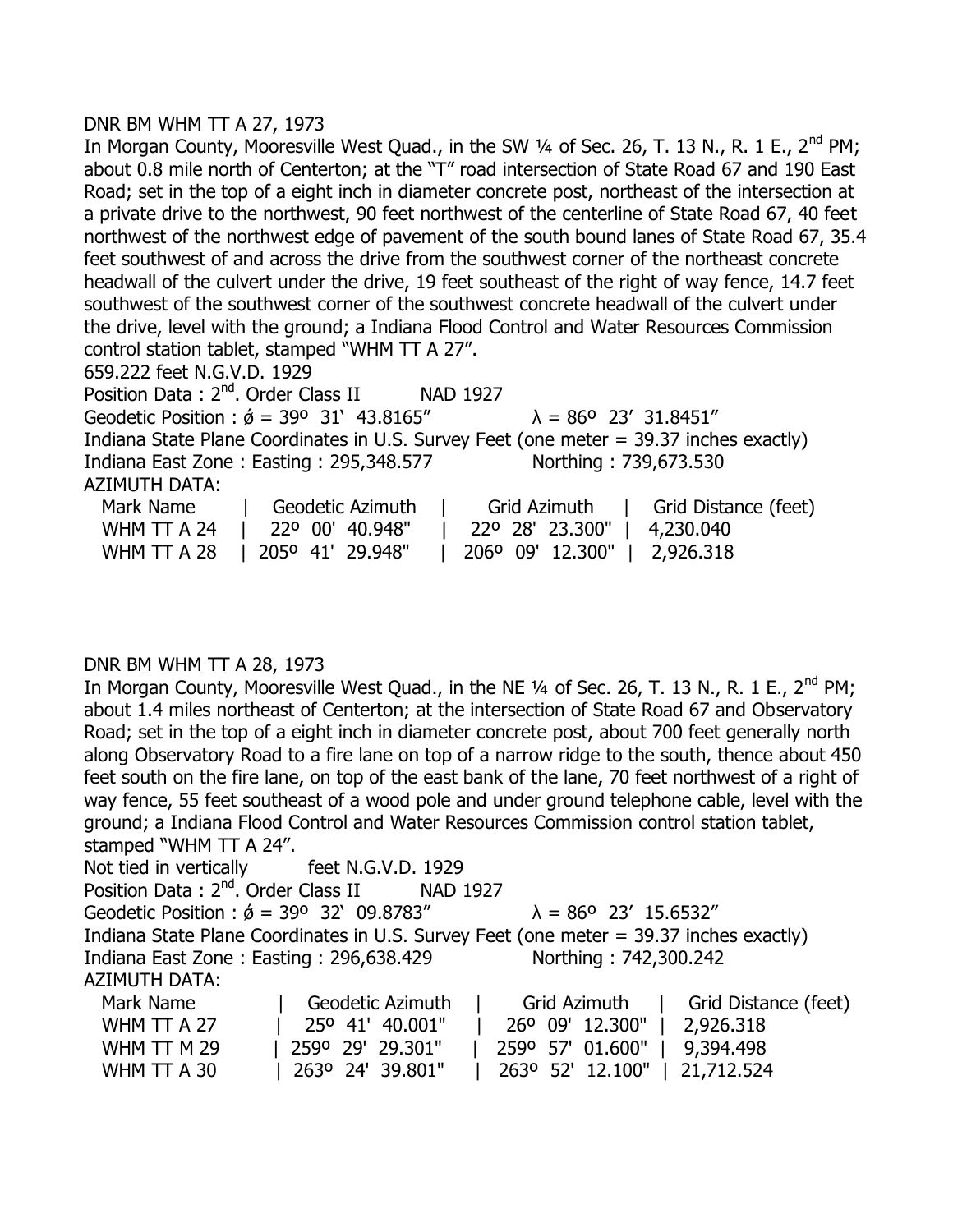#### DNR BM WHM TT L 25, 1973

In Morgan County, Mooresville West Quad., in the NW  $\frac{1}{4}$  of Sec. 34, T. 13 N., R. 1 E., 2<sup>nd</sup> PM; about 0.7 mile northwest of Centerton; about 0.6 mile generally north along Goat Hollow Road from its "T" road intersection with 600 North Road (Robb Hill Road) to a drive to the east leading to the Dale Frye residence; set in the top of a eight inch in diameter concrete post, at the crest of the hill, 56.9 feet southeast of the northeast corner of the brick house, 44.6 feet southeast of the southwest corner of the brick house, 13.6 feet southeast of the southeast corner of the brick house, level with the ground; a Indiana Flood Control and Water Resources Commission control station tablet, stamped "WHM TT L 25". Not tied in vertically feet N.G.V.D. 1929 Position Data: 2<sup>nd</sup>. Order Class II NAD 1927 Geodetic Position :  $\acute{\theta}$  = 39° 31' 19.0168"  $\lambda$  = 86° 24' 33.7208" Indiana State Plane Coordinates in U.S. Survey Feet (one meter = 39.37 inches exactly) Indiana East Zone : Easting : 290,479.545 Northing : 737,203.875 AZIMUTH DATA: Mark Name The Geodetic Azimuth | Grid Azimuth | Grid Distance (feet) WHM TT A 24 | 293º 23' 53.614" | 293º 52' 15.100" | 3,556.304

WHM TT A 26 | 239º 08' 18.814" | 239º 36' 40.300" | 3,545.284

#### DNR BM WHM TT L 26, 1973

In Morgan County, Mooresville West Quad., in the NW  $\frac{1}{4}$  of Sec. 35, T. 13 N., R. 1 E., 2<sup>nd</sup> PM; about 0.7 mile north of Centerton; about 0.5 mile generally north along 150 East Road from its intersection with State Road 67, just north of a brick house and frame barn on the west side of the road; set in the top of a eight inch in diameter concrete post, 176 feet south of a power pole, 172 feet north of a power pole, 15 feet east of the centerline of 150 East Road, level with the ground; a Indiana Flood Control and Water Resources Commission control station tablet, stamped "WHM TT L 26".

643.047 feet N.G.V.D. 1929

Position Data : 2<sup>nd</sup>. Order Class II NAD 1927 Geodetic Position :  $\acute{\phi}$  = 39° 31' 36.9886"  $\lambda$  = 86° 23' 54.8836" Indiana State Plane Coordinates in U.S. Survey Feet (one meter = 39.37 inches exactly) Indiana East Zone : Easting : 293,537.752 Northing : 738,997.311 AZIMUTH DATA: Mark Name | Geodetic Azimuth | Grid Azimuth | Grid Distance (feet) WHM TT A 24 | 356<sup>o</sup> 06' 06.152" | 356<sup>o</sup> 34' 03.100" | 3,238.397 WHM TT L 25 | 59º 08' 43.352" | 59º 36' 40.300" | 3,545.284 THIRD ORDER Position Data : NAD 1927 WHM TT A 24 RM 1 | 173º 32' 19.752" | 174º 00' 16.700" | 12.41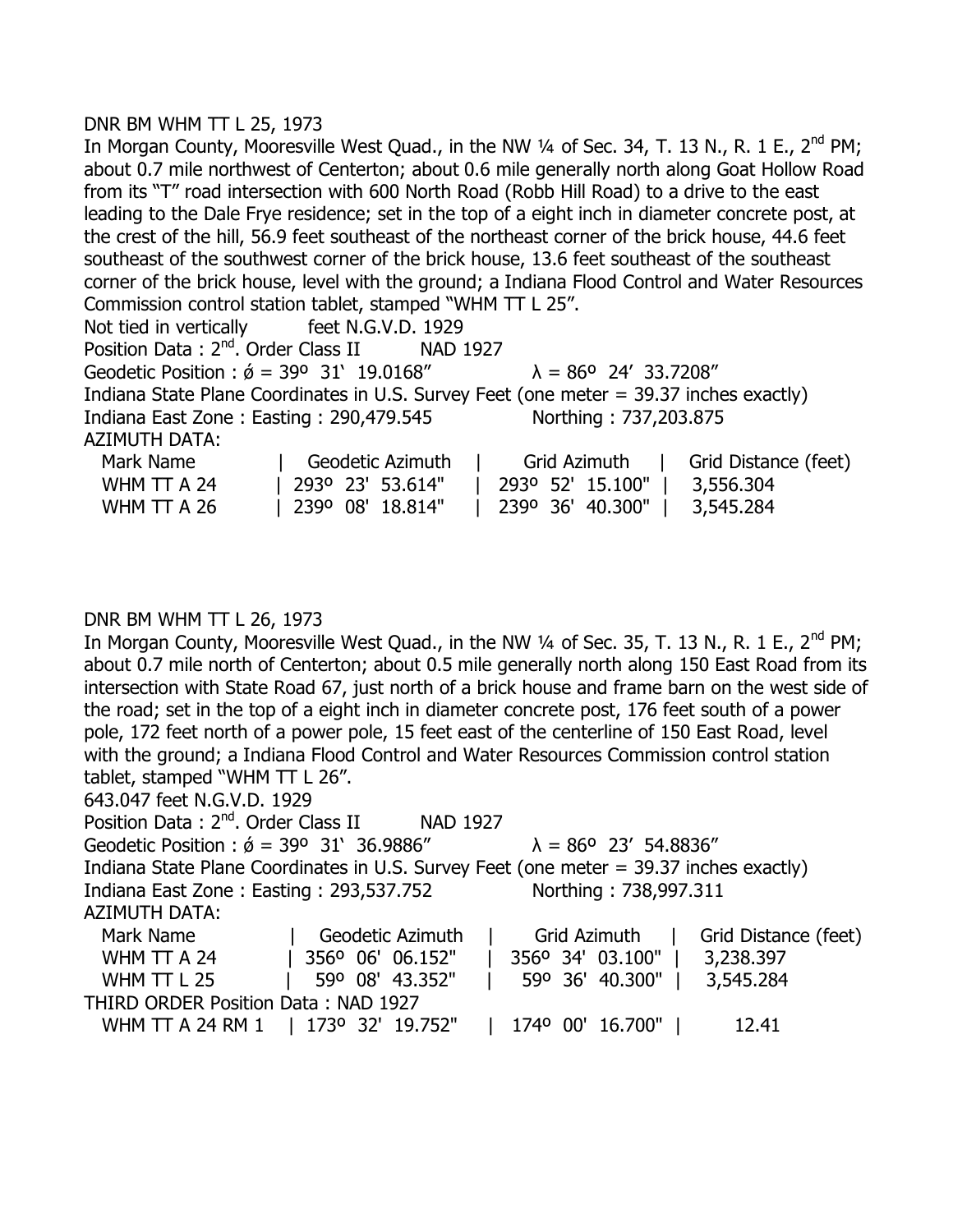#### DNR BM WHM TT M 48, 1973

In Morgan County, Mooresville West Quad., in the NW  $\frac{1}{4}$  of Sec. 2, T. 12 N., R. 1 E., 2<sup>nd</sup> PM; at Centerton; at the "T" road intersection of 600 North Road and Clay street; set in the top of a eight inch in diameter concrete post, near the extended centerline of Clay Street, 134.5 feet southwest of and across 600 North Road from the south most southeast corner of a one story brick house ( $2<sup>nd</sup>$  house east of the road intersection), 118.1 feet west of the northeast corner of a brick porch, 111.5 feet northwest of the southwest corner of a brick house, 78 feet southwest of and across 600 North Road from the southeast corner of a one story brick house at the northeast corner of the road intersection, 17 feet south of the centerline of 600 North Road, 6 feet southwest of a gas pipe locater, level with the ground; a Indiana Flood Control and Water Resources Commission control station tablet, stamped "WHM TT M 48". 624.891 feet N.G.V.D. 1929 Position Data: 2<sup>nd</sup>. Order Class II NAD 1927 Geodetic Position :  $\acute{\sigma}$  = 39° 30' 50.2454"  $\lambda$  = 86° 23' 41.7733" Indiana State Plane Coordinates in U.S. Survey Feet (one meter = 39.37 inches exactly) Indiana East Zone : Easting : 294,526.796 Northing : 734,259.574 AZIMUTH DATA:

| Mark Name   | Geodetic Azimuth             | Grid Azimuth     | Grid Distance (feet) |
|-------------|------------------------------|------------------|----------------------|
| WHM TT A 23 | 72° 57' 55.954"              | 73° 25' 44.100"  | 3,455.120            |
| WHM TT M 49 | $\parallel$ 267° 45' 43.154" | 268° 13′ 31.300″ | 3,572.175            |
| WHM TT P 65 | 02° 55' 25.254"              | 03° 23' 13.400"  | 5,008.820            |
| WHM TT Q 66 | 11° 07' 02.054"              | 11° 34' 50.200"  | 5,341.562            |

# DNR BM WHM TT M 49, 1973

In Morgan County, Mooresville West Quad., in the SE  $\frac{1}{4}$  of Sec. 35, T. 13 N., R. 1 E., 2<sup>nd</sup> PM; about 0.5 mile east of Centerton; at the "T" road intersection of 600 North Road and 235 East Road; set in the top of a eight inch in diameter concrete post, 53.7 feet south of a power pole, 52.6 feet northeast of a boat spike section corner in the centerline centerline of the intersection, 47 feet north of the centerline of 600 North Road, 23.5 feet east of the centerline of 235 east Road, 23.5 feet northwest of a thirty inch Maple tree, 10 feet southwest of a thirty inch Maple tree, level with the ground; a Indiana Flood Control and Water Resources Commission control station tablet, stamped "WHM TT M 49". 620.897 feet N.G.V.D. 1929

| Position Data: 2 <sup>nd</sup> . Order Class II                                        |                  | <b>NAD 1927</b>  |                                     |                      |
|----------------------------------------------------------------------------------------|------------------|------------------|-------------------------------------|----------------------|
| Geodetic Position : $\acute{\phi}$ = 39° 30' 51.6216"                                  |                  |                  | $\lambda = 86^{\circ}$ 22' 56.2299" |                      |
| Indiana State Plane Coordinates in U.S. Survey Feet (one meter = 39.37 inches exactly) |                  |                  |                                     |                      |
| Indiana East Zone: Easting: 298,097.258                                                |                  |                  | Northing: 734,370.197               |                      |
| <b>AZIMUTH DATA:</b>                                                                   |                  |                  |                                     |                      |
| Mark Name                                                                              | Geodetic Azimuth |                  | Grid Azimuth                        | Grid Distance (feet) |
| WHM TT M 48                                                                            | 87º 46' 12.119"  |                  | 88° 13' 31.300"                     | 3,572.175            |
| WHM TT M 50                                                                            | 278° 58' 26.519" | 279° 25' 45.700" |                                     | 2,354.555            |

WHM TT M 53 | 1950 59' 35.519" | 1960 26' 54.700" | 4,362.330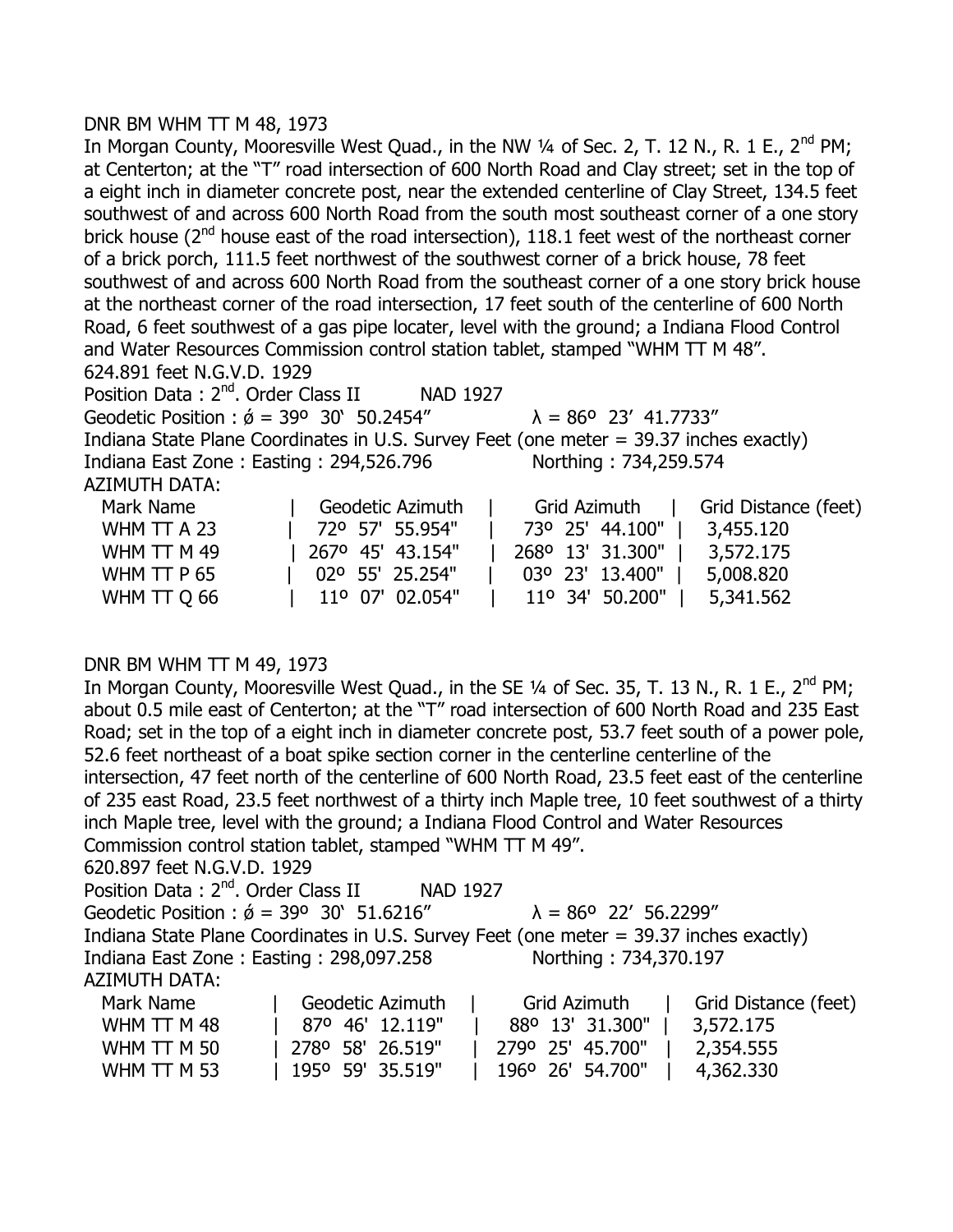# DNR BM WHM TT M 50, 1973

|                                                                                               |                  | In Morgan County, Mooresville East Quad., in the NW $\frac{1}{4}$ of Sec. 1, T. 12 N., R. 1 E., 2 <sup>nd</sup> PM; |                      |  |  |  |  |  |
|-----------------------------------------------------------------------------------------------|------------------|---------------------------------------------------------------------------------------------------------------------|----------------------|--|--|--|--|--|
| about 1.4 miles south of Bethany; 1.0 mile west along 590 North Road from its intersection    |                  |                                                                                                                     |                      |  |  |  |  |  |
| with 390 East Road to a bend in the road; set in the top of a eight inch in diameter concrete |                  |                                                                                                                     |                      |  |  |  |  |  |
|                                                                                               |                  | post, on top of the south bank of a dredged ditch, 480 feet west of the extended centerline of                      |                      |  |  |  |  |  |
|                                                                                               |                  | a gravel "T" road to the south, 57.5 feet northwest of and across the road from a power pole,                       |                      |  |  |  |  |  |
|                                                                                               |                  | 33.2 feet northeast of the east corner of the northeast end of a concrete retaining wall, 13                        |                      |  |  |  |  |  |
|                                                                                               |                  | feet north of the centerline of 590 North Road, level with the ground; a Indiana Flood Control                      |                      |  |  |  |  |  |
|                                                                                               |                  | and Water Resources Commission control station tablet, stamped "WHM TT M 50".                                       |                      |  |  |  |  |  |
| 620.486 feet N.G.V.D. 1929                                                                    |                  |                                                                                                                     |                      |  |  |  |  |  |
| Position Data: 2 <sup>nd</sup> , Order Class II                                               | <b>NAD 1927</b>  |                                                                                                                     |                      |  |  |  |  |  |
| Geodetic Position : $\acute{\phi}$ = 39° 30' 47.9907"                                         |                  | $\lambda = 86^{\circ}$ 22' 26.5558"                                                                                 |                      |  |  |  |  |  |
|                                                                                               |                  | Indiana State Plane Coordinates in U.S. Survey Feet (one meter = 39.37 inches exactly)                              |                      |  |  |  |  |  |
| Indiana East Zone: Easting: 300,419.999                                                       |                  | Northing: 733,984.446                                                                                               |                      |  |  |  |  |  |
| <b>AZIMUTH DATA:</b>                                                                          |                  |                                                                                                                     |                      |  |  |  |  |  |
| Mark Name                                                                                     | Geodetic Azimuth | Grid Azimuth                                                                                                        | Grid Distance (feet) |  |  |  |  |  |
| WHM TT M 49                                                                                   | 98° 58' 45.434"  | 99º 25' 45.700"                                                                                                     | 2,354.555            |  |  |  |  |  |
| WHM TT M 51                                                                                   | 3460 49' 47.434" | 347° 16' 47.700"                                                                                                    | 4,381.139            |  |  |  |  |  |

#### DNR BM WHM TT M 51, 1973

In Morgan County, Mooresville East Quad., in the SE  $\frac{1}{4}$  of Sec. 1, T. 12 N., R. 1 E., 2<sup>nd</sup> PM; about 2.0 miles south of Bethany; 1.0 mile west along 590 North Road from its intersection with 390 East Road to a gravel "T" road to the south, thence south about 2075 feet, thence east about 500 feet , and then south about 2150 feet along the gravel road to farm buildings; set in the top of a eight inch in diameter concrete post, 75.2 feet southwest of the southwest corner of a large barn, 14.5 feet northwest of the northwest corner of a wood corn crib, 8 feet east of the centerline of the road, level with the ground; a Indiana Flood Control and Water Resources Commission control station tablet, stamped "WHM TT M 51".

```
617.287 feet N.G.V.D. 1929
```

| Position Data: 2 <sup>nd</sup> . Order Class II                                        |                  | <b>NAD 1927</b> |  |                                     |                      |  |
|----------------------------------------------------------------------------------------|------------------|-----------------|--|-------------------------------------|----------------------|--|
| Geodetic Position : $\acute{\phi}$ = 39° 30' 05.8295"                                  |                  |                 |  | $\lambda = 86^{\circ}$ 22' 13.8216" |                      |  |
| Indiana State Plane Coordinates in U.S. Survey Feet (one meter = 39.37 inches exactly) |                  |                 |  |                                     |                      |  |
| Indiana East Zone: Easting: 301,384.678                                                |                  |                 |  | Northing: 729,710.832               |                      |  |
| <b>AZIMUTH DATA:</b>                                                                   |                  |                 |  |                                     |                      |  |
| Mark Name                                                                              | Geodetic Azimuth |                 |  | Grid Azimuth                        | Grid Distance (feet) |  |
| WHM TT M 52                                                                            | 275° 49' 08.336" |                 |  | 276° 16' 00.100"                    | 4,318.430            |  |
| WHM TT M 50                                                                            | 1660 49' 55.936" |                 |  | 167º 16' 47.700"                    | 4,381.139            |  |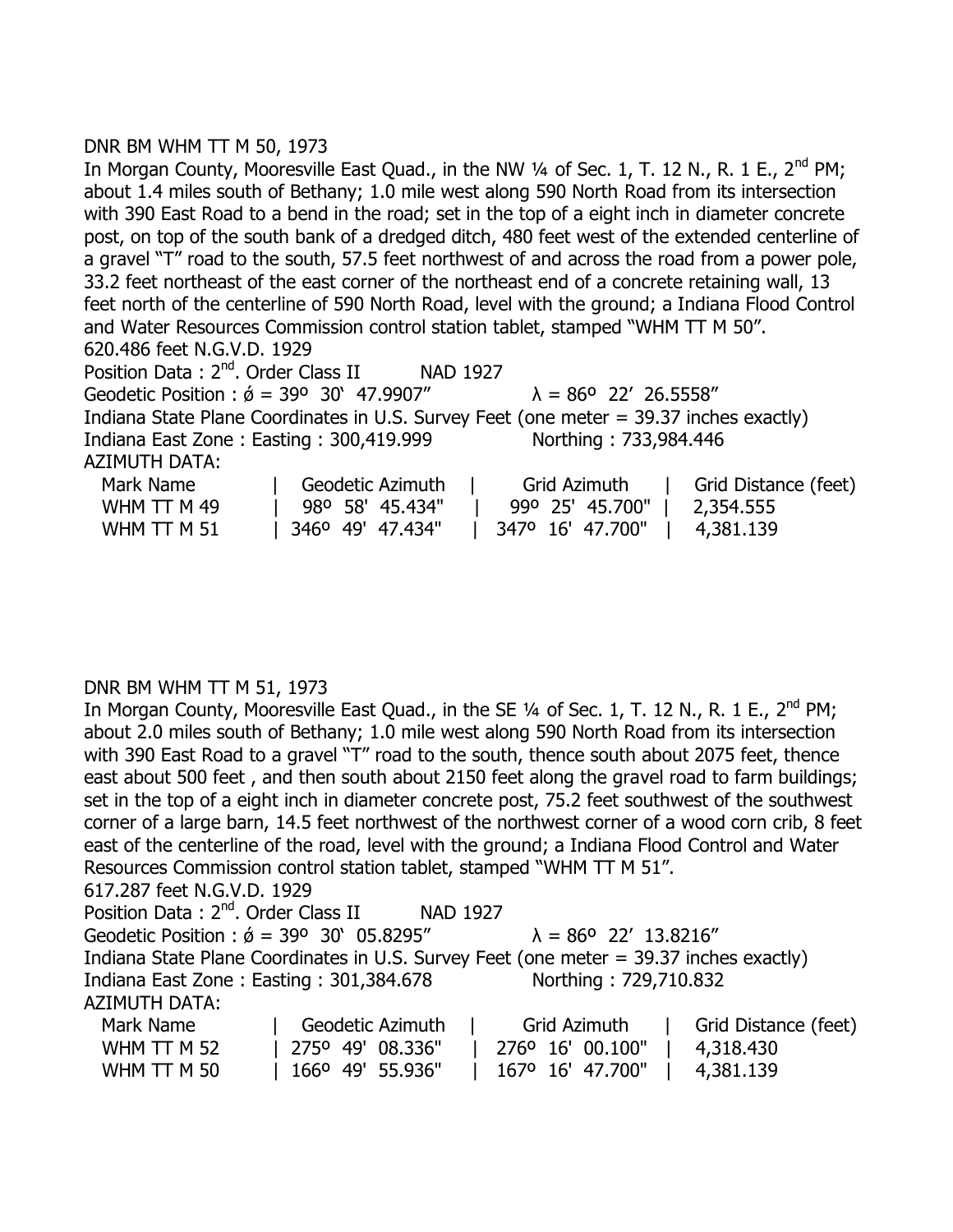# DNR BM WHM TT M 52, 1973

In Morgan County, Mooresville East Quad., in the NW  $\frac{1}{4}$  of Sec. 7, T. 12 N., R. 2 E., 2<sup>nd</sup> PM; about 2.0 miles south of Bethany; at the 390 East Road bridge (Henderson bridge) over the White River; set in the top of a eight inch in diameter concrete post, 27.3 feet northwest of and across the road from the northwest corner of the east concrete railing at the northeast corner of the bridge, 14.5 feet west of the centerline of the road, 7 feet north of the northwest corner of the west concrete railing at the northwest corner of the bridge, level with the ground; a Indiana Flood Control and Water Resources Commission control station tablet, stamped "WHM TT M 52". 632.402 feet N.G.V.D. 1929 Position Data: 2<sup>nd</sup>. Order Class II NAD 1927 Geodetic Position :  $\acute{\sigma}$  = 39° 30' 01.4987"  $\lambda$  = 86° 21' 19.0165" Indiana State Plane Coordinates in U.S. Survey Feet (one meter = 39.37 inches exactly) Indiana East Zone : Easting : 305,677.302 Northing : 729,239.448 AZIMUTH DATA: Mark Name Table Geodetic Azimuth | Grid Azimuth | Grid Distance (feet) WHM TT M 51 | 95º 49' 43.238" | 96º 16' 00.100" | 4,318.430 WHM TT M 58 | 182º 34' 00.338" | 183º 00' 17.200" | 3,500.579 WHM TT M 59 | 00º 38' 47.438" | 01º 05' 04.300" | 4,439.719

# DNR BM WHM TT M 55, 1973

In Morgan County, Mooresville East Quad., in the NW  $\frac{1}{4}$  of Sec. 31, T. 13 N., R. 2 E., 2<sup>nd</sup> PM; about 1.0 mile southeast of Bethany; 0.9 mile north along 390 East Road from its "T" road intersection with 590 North Road to a oil pipeline and power line crossing the road; set in the top of a eight inch in diameter concrete post, 44 feet south of a oil pipe line vent post, 29 feet west of and across the road from a power pole, 14 feet west of the centerline of the road, level with the ground; a Indiana Flood Control and Water Resources Commission control station tablet, stamped "WHM TT M 55".

# **Reported Destroyed 5/3/1978**

| 703.232 feet N.G.V.D. 1929                      |                                                       |                                                                                        |                      |
|-------------------------------------------------|-------------------------------------------------------|----------------------------------------------------------------------------------------|----------------------|
| Position Data: 2 <sup>nd</sup> . Order Class II |                                                       | NAD 1927                                                                               |                      |
|                                                 | Geodetic Position : $\acute{\phi}$ = 39° 31' 33.1375" | $\lambda = 86^{\circ}$ 21' 17.6450"                                                    |                      |
|                                                 |                                                       | Indiana State Plane Coordinates in U.S. Survey Feet (one meter = 39.37 inches exactly) |                      |
|                                                 | Indiana East Zone: Easting: 305,855.680               | Northing: 738,510.469                                                                  |                      |
| AZIMUTH DATA:                                   |                                                       |                                                                                        |                      |
| Mark Name                                       | Geodetic Azimuth                                      | Grid Azimuth                                                                           | Grid Distance (feet) |
| WHM TT N 54                                     | 92° 27' 08.561"                                       | 92º 53' 25.400"                                                                        | 2,193.939            |
| WHM TT M 56                                     | 180° 24' 54.761"                                      | 180° 51' 11.600"                                                                       | 3,292.502            |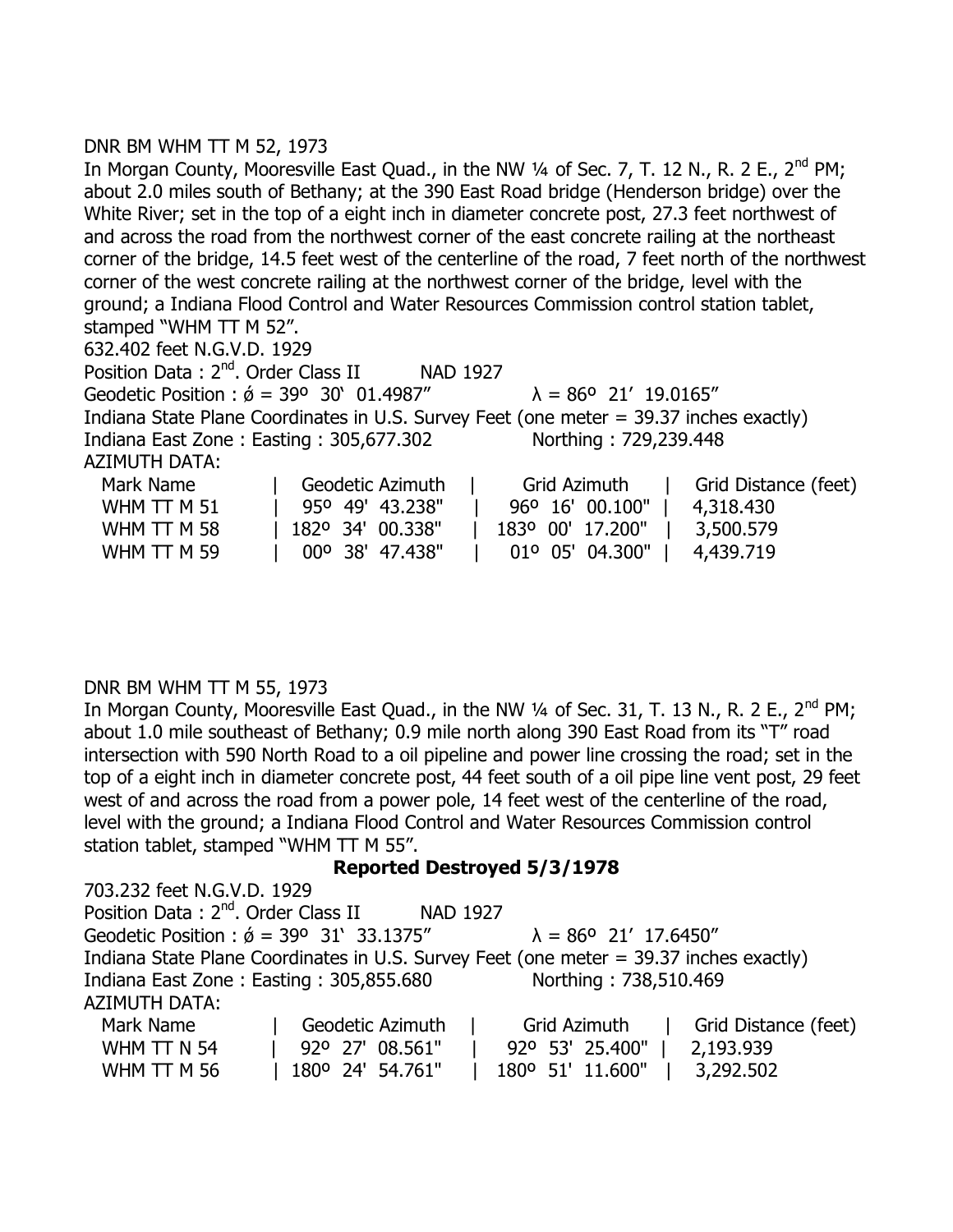# DNR BM WHM TT M 56, 1973

In Morgan County, Mooresville East Quad., in the SW  $\frac{1}{4}$  of Sec. 30, T. 13 N., R. 2 E., 2<sup>nd</sup> PM; about 0.7 mile east of Bethany; 1.5 miles north along 390 East Road from its "T" road intersection with 590 North Road to a private drive to the east; set in the top of a eight inch in diameter concrete post, 75 feet southwest of and across the drive from the southwest corner of a brick house, 27 feet southwest of and across the drive from the southwest corner of a brick pillar at the north edge of the drive, 13 feet east of the centerline of the road, 13 feet southwest of the southwest corner of a brick pillar at the south edge of the drive, level with the ground; a Indiana Flood Control and Water Resources Commission control station tablet, stamped "WHM TT M 56".

704.375 feet N.G.V.D. 1929

Position Data: 2<sup>nd</sup>. Order Class II NAD 1927 Geodetic Position :  $\acute{\sigma}$  = 39° 32' 05.6772"  $\lambda$  = 86° 21' 17.3404" Indiana State Plane Coordinates in U.S. Survey Feet (one meter = 39.37 inches exactly) Indiana East Zone : Easting : 305,904.709 Northing : 741,802.606 AZIMUTH DATA: Mark Name | Geodetic Azimuth | Grid Azimuth | Grid Distance (feet) WHM TT M 55 | 00º 24' 54.653" | 00º 51' 11.600" | 3,292.502

WHM TT S 119 | 295° 39' 50.153" | 296° 06' 07.100" | 4,443.826

# DNR BM WHM TT M 58, 1973

In Morgan County, Mooresville East Quad., in the NW 1/4 of Sec. 6, T. 12 N., R. 2 E., 2<sup>nd</sup> PM: about 1.7 miles southeast of Bethany; about 0.2 mile south along 390 East Road from its "T" road intersection with 590 North Road, near the top of a hill; set in the top of a eight inch in diameter concrete post, 162 feet north of a fence corner post, 52 feet southwest of and across the road from a power pole, 12 feet east of the centerline of the road, level with the ground, at the base of the road cut; a Indiana Flood Control and Water Resources Commission control station tablet, stamped "WHM TT M 58".

698.273 feet N.G.V.D. 1929

| Position Data: 2 <sup>nd</sup> . Order Class II                                        |                  | NAD 1927 |                                     |                      |
|----------------------------------------------------------------------------------------|------------------|----------|-------------------------------------|----------------------|
| Geodetic Position : $\acute{\phi}$ = 39° 30' 36.0612"                                  |                  |          | $\lambda = 86^{\circ}$ 21' 17.0164" |                      |
| Indiana State Plane Coordinates in U.S. Survey Feet (one meter = 39.37 inches exactly) |                  |          |                                     |                      |
| Indiana East Zone: Easting: 305,860.800                                                |                  |          | Northing: 732,735.215               |                      |
| AZIMUTH DATA:                                                                          |                  |          |                                     |                      |
| Mark Name                                                                              | Geodetic Azimuth |          | Grid Azimuth                        | Grid Distance (feet) |
| WHM TT M 52                                                                            | 02° 34' 01.290"  |          | 03° 00' 17.200"                     | 3,500.579            |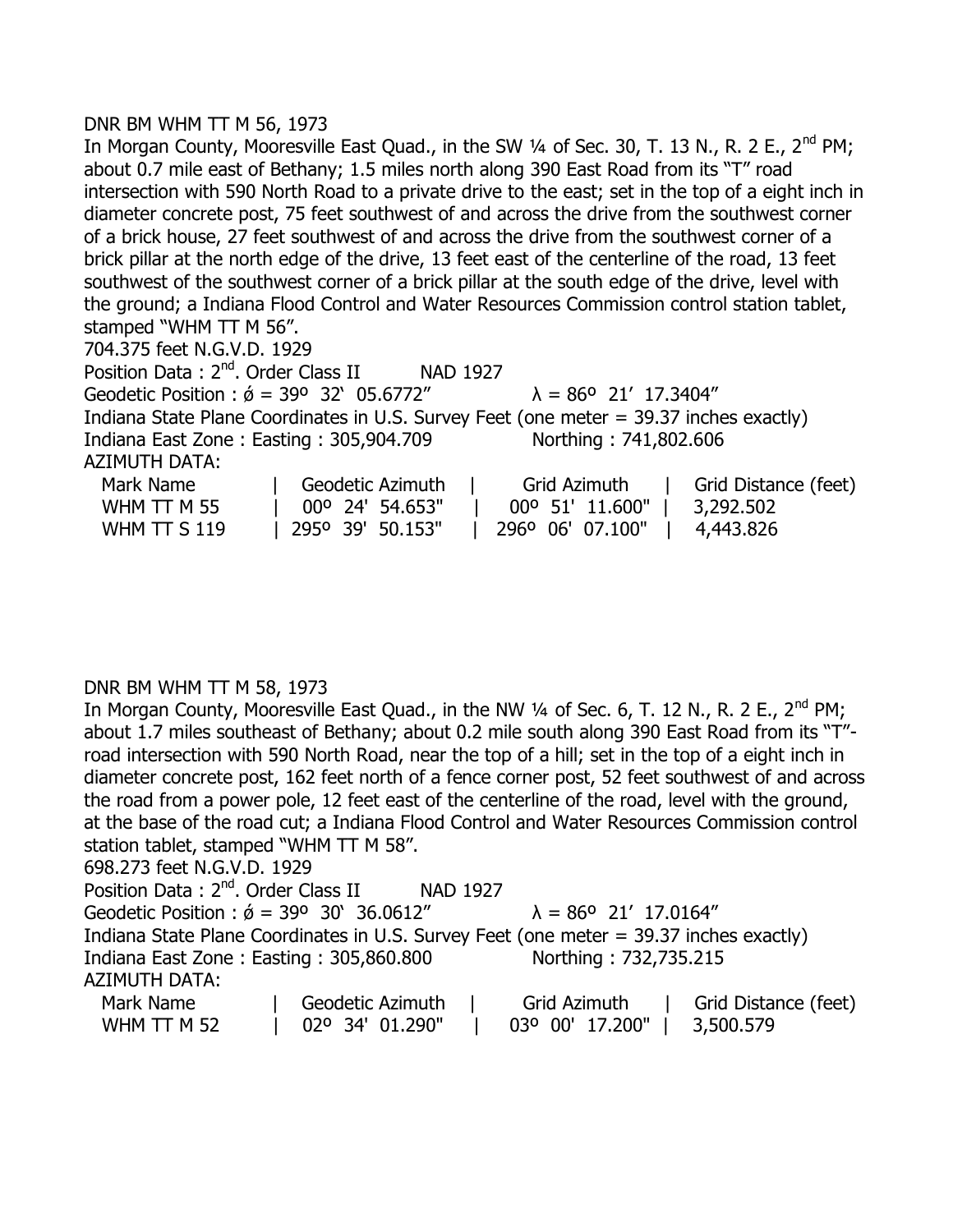#### DNR BM WHM TT N 53, 1973

In Morgan County, Mooresville West Quad., in the NW  $\frac{1}{4}$  of Sec. 36, T. 13 N., R. 1 E., 2<sup>nd</sup> PM; about 1.0 mile northeast of Centerton; about 0.4 mile northeast along old 67 Road from the "T" road intersection of 235 East Road and 650 North Road and old 67 Road to the entrance drive leading to the Hydraulic Press Brick Company clay pits and power line switching station; set in the top of a eight inch in diameter concrete post, 180 feet northeast of the entrance drive, 26 feet northwest of the centerline of the Conrail (Penn Central) railroad tracks, level with the ground; a Indiana Flood Control and Water Resources Commission control station tablet, stamped "WHM TT N 53". 646.793 feet N.G.V.D. 1929 Position Data: 2<sup>nd</sup>. Order Class II NAD 1927 Geodetic Position :  $\acute{\theta}$  = 39° 31' 33.0665"  $\lambda$  = 86° 22' 40.8918" Indiana State Plane Coordinates in U.S. Survey Feet (one meter = 39.37 inches exactly) Indiana East Zone : Easting : 299,332.469 Northing : 738,553.995

AZIMUTH DATA:

| Mark Name   | Geodetic Azimuth         | Grid Azimuth                 | Grid Distance (feet) |
|-------------|--------------------------|------------------------------|----------------------|
| WHM TT M 49 | 15° 59′ 44.881″          | 16° 26′ 54.700″   4,362.330  |                      |
| WHM TT N 54 | $\vert$ 268° 39′ 35.381″ | 269° 06' 45.200"   4,332.582 |                      |

#### DNR BM WHM TT N 54, 1973

In Morgan County, Mooresville East Quad., in the NE 1/4 of Sec. 36, T. 13 N., R. 2 E., 2<sup>nd</sup> PM; about 0.6 mile southeast of Bethany; 0.4 mile west along 700 North Road from its "T" road intersection with 390 East Road to a gravel "T" road to the south at the bottom of a hill and a ninety degree bend in 700 North Road to the north, thence 0.3 mile south along the gravel "T" road to a farm on the east side of the road and a ninety degree bend in the road to the west and a dirt farm lane, thence generally east along the dirt farm lane to the top of a hill and a high tension power line running east-west; set in the top of a eight inch in diameter concrete post, about 500 feet southeast of the farm house, 210 feet southeast of a lone tree, 190 feet northeast of a power line pole, 112 feet northwest of a power line pole, level with the ground; a Indiana Flood Control and Water Resources Commission control station tablet, stamped "WHM TT N 54".

697.255 feet N.G.V.D. 1929

| Position Data: 2 <sup>nd</sup> . Order Class II                                        |                  | NAD 1927 |                                                                                |                      |
|----------------------------------------------------------------------------------------|------------------|----------|--------------------------------------------------------------------------------|----------------------|
| Geodetic Position : $\acute{\phi}$ = 39° 31′ 34.0643″                                  |                  |          | $\lambda = 86^{\circ}$ 21' 45.6171"                                            |                      |
| Indiana State Plane Coordinates in U.S. Survey Feet (one meter = 39.37 inches exactly) |                  |          |                                                                                |                      |
| Indiana East Zone: Easting: 303,664.532                                                |                  |          | Northing: 738,621.098                                                          |                      |
| AZIMUTH DATA:                                                                          |                  |          |                                                                                |                      |
| Mark Name                                                                              | Geodetic Azimuth |          | Grid Azimuth                                                                   | Grid Distance (feet) |
| MHM TT N 53                                                                            |                  |          | $RQQ$ $R$ <sup><math>1</math></sup> $4$ $5$ $2$ $RQ$ <sup><math>1</math></sup> | 4 332 582            |

| WHM TT N 53 | 88° 40' 10.550"    | 89° 06' 45.200"   4,332.582              |           |
|-------------|--------------------|------------------------------------------|-----------|
| WHM TT M 55 | l 272° 26' 50.750" | $\parallel$ 272° 53' 25.400" $\parallel$ | 2,193.939 |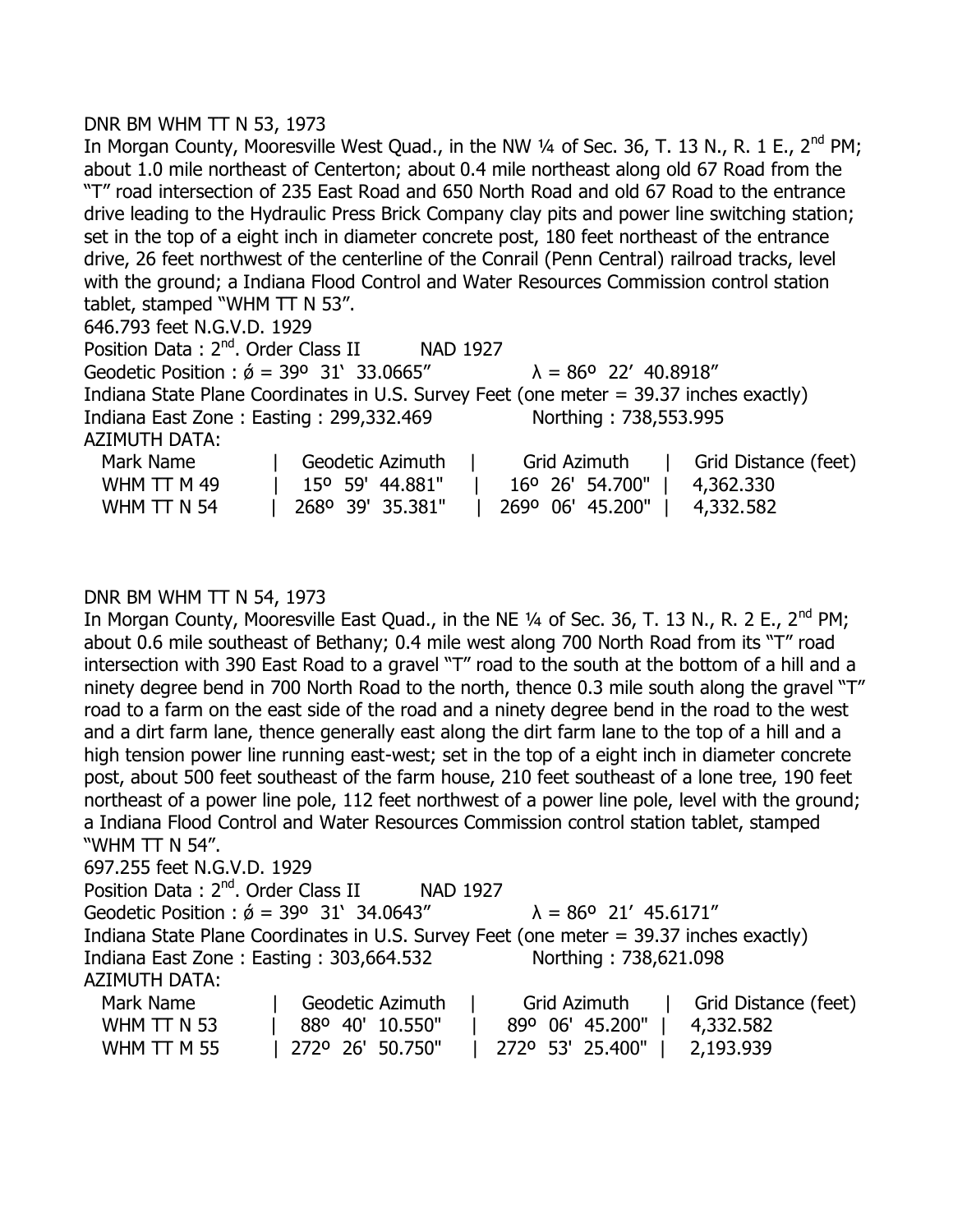#### DNR BM WHM TT P 65, 1973

In Morgan County, Mooresville West Quad., in the NW  $\frac{1}{4}$  of Sec. 11, T. 12 N., R. 1 E., 2<sup>nd</sup> PM; about 0.7 mile south of Centerton; about 0.95 mile south along 150 East Road from its "T" road intersection with 600 North Road to an old fence and grass line dividing farm fields and being the section line, thence east along the line 1,020 feet; set in the top of a eight inch in diameter concrete post, 160.5 feet northeast of the southeast most of two power poles, 158.9 feet northeast of the northwest most of two power poles, level with the ground; a Indiana Flood Control and Water Resources Commission control station tablet, stamped "WHM TT P 65".

612.303 feet N.G.V.D. 1929

Position Data: 2<sup>nd</sup>. Order Class II NAD 1927 Geodetic Position :  $\acute{\theta}$  = 39° 30' 00.8066"  $\lambda$  = 86° 23' 45.0324" Indiana State Plane Coordinates in U.S. Survey Feet (one meter = 39.37 inches exactly) Indiana East Zone : Easting : 294,230.870 Northing : 729,259.503 AZIMUTH DATA: Mark Name The Geodetic Azimuth | Grid Azimuth | Grid Distance (feet) WHM TT Q 66 | 72º 50' 51.466" | 73º 18' 41.200" | 810.514 WHM TT M 48 | 182º 55' 23.666" | 183º 23' 13.400" | 5,008.820 WHM TT Q 67 | 73º 51' 51.536" | 74º 19' 41.270" | 3,960.300

WHM TT M 49 | 216º 38' 41.076" | 217º 06' 30.810" | 6,408.444

# DNR BM WHM TT Q 66, 1973

In Morgan County, Martinsville Quad., in the NW  $\frac{1}{4}$  of Sec. 11, T. 12 N., R. 1 E., 2<sup>nd</sup> PM; about 4.2 miles north of Martinsville; about 0.2 mile northeast along Blue Bluff Road (150 East Road) to an old fence and grass line dividing farm fields and being the section line, thence east along the line 225 feet, thence 200 feet south to a power line; set in the top of a eight inch in diameter concrete post, 6.4 feet north of the northwest most of two power poles, level with the ground; a Indiana Flood Control and Water Resources Commission control station tablet, stamped "WHM TT Q 66".

# 610.272 feet N.G.V.D. 1929

Position Data: 2<sup>nd</sup>. Order Class II NAD 1927 Geodetic Position :  $\acute{\phi}$  = 39° 29' 58.4440"  $\lambda$  = 86° 23' 54.9119" Indiana State Plane Coordinates in U.S. Survey Feet (one meter = 39.37 inches exactly) Indiana East Zone : Easting : 293,454.495 Northing : 729,026.748 AZIMUTH DATA: Mark Name | Geodetic Azimuth | Grid Azimuth | Grid Distance (feet) WHM TT Q 67 | 74º 07' 26.905" | 74º 35' 22.900" | 3,149.947 WHM TT M 48 | 191º 06' 54.205" | 191º 34' 50.200" | 5,341.562 WHM TT P 65 | 252º 50' 45.205" | 253º 18' 41.200" | 810.514

WHM TT M 49 | 220° 30' 50.557" | 220° 59' 11.050" | 7,078.678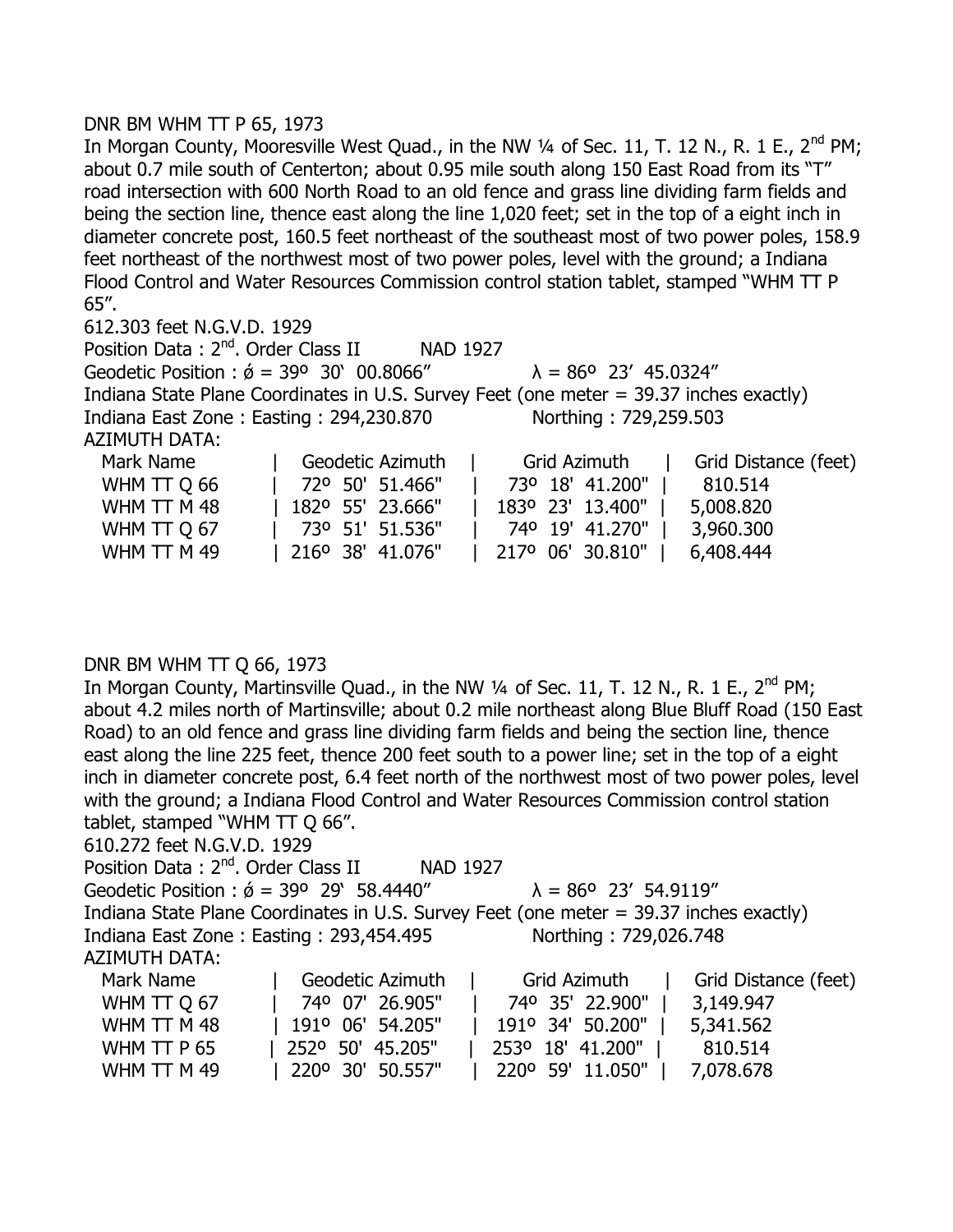#### DNR BM WHM TT Q 67, 1973

In Morgan County, Martinsville Quad., in the NE  $\frac{1}{4}$  of Sec. 10, T. 12 N., R. 1 E., 2<sup>nd</sup> PM; about 4.1 miles north of Martinsville; 4.8 miles generally north along Main Street (Blue Bluff Road) from the Morgan County Courthouse at Martinsville to a abandoned railroad bed with a new power line heading northeast, thence 1,325 feet along the power line to a farm lane; set in the top of a eight inch in diameter concrete post, on top of the railroad fill just north of the break in the fill for the farm lane, 32.7 feet south of the northwest most of two power poles, 28.1 feet south-southwest of the southeast most of two power poles, 26.4 feet northeast of the centerline of the farm lane, four inches above the ground; a Indiana Flood Control and Water Resources Commission control station tablet, stamped "WHM TT Q 67".

615.279 feet N.G.V.D. 1929

Position Data: 2<sup>nd</sup>. Order Class II NAD 1927 Geodetic Position :  $\acute{\theta}$  = 39° 29' 49.9261"  $\lambda$  = 86° 24' 33.5601" Indiana State Plane Coordinates in U.S. Survey Feet (one meter = 39.37 inches exactly) Indiana East Zone: Easting: 290,417.796 Northing: 728,189.716 AZIMUTH DATA: Mark Name The Geodetic Azimuth | Grid Azimuth | Grid Distance (feet)

| WHM TT Q 66 | 254° 07' 02.407"         | l 254° 35' 22.900"           | $\vert$ 3,149.947 |
|-------------|--------------------------|------------------------------|-------------------|
| WHM TT P 65 | $\perp$ 253° 51′ 20.777″ | 254° 19' 41.270"   3,960.300 |                   |
| WHM TT A 23 | l 188º 26' 26.207"       | 1889 54' 46.700"             | 5,146.589         |

# DNR BM WHM TT S 119, 1973

In Morgan County, Mooresville East Quad., in the SW  $\frac{1}{4}$  of Sec. 29, T. 13 N., R. 2 E., 2<sup>nd</sup> PM; about 1.5 mile east of Bethany; 0.75 mile east along 700 North Road from its intersection with 390 East Road; set in the top of a eight inch in diameter concrete post, 119 feet west of a thirty inch Walnut tree, 55.2 feet northwest of and across the road from a gas line locater pipe, 16 feet north of the centerline of the road, 11.8 feet southwest of a fence corner post, 3 feet above the road, level with the ground; a Indiana Flood Control and Water Resources Commission control station tablet, stamped "WHM TT S 119".

671.312 feet N.G.V.D. 1929

| Position Data : 2 <sup>nd</sup> . Order Class II                                       |                  | NAD 1927 |                                     |                      |
|----------------------------------------------------------------------------------------|------------------|----------|-------------------------------------|----------------------|
| Geodetic Position : $\acute{\phi}$ = 39° 31' 46.6529"                                  |                  |          | $\lambda = 86^{\circ}$ 20' 26.2227" |                      |
| Indiana State Plane Coordinates in U.S. Survey Feet (one meter = 39.37 inches exactly) |                  |          |                                     |                      |
| Indiana East Zone: Easting: 309,895.321                                                |                  |          | Northing: 739,847.456               |                      |
| AZIMUTH DATA:                                                                          |                  |          |                                     |                      |
| Mark Name                                                                              | Geodetic Azimuth |          | Grid Azimuth                        | Grid Distance (feet) |
| WHM TT M 56                                                                            | 115° 40' 22.865" |          | 116° 06' 07.100"                    | 4,443.826            |

| VVIII'I I I I'I JU | <u> טאט כדד, דו טטו טען טען דער כעט בא די נוד</u> |                                          |  |
|--------------------|---------------------------------------------------|------------------------------------------|--|
| WHM TT T $120$     | 07° 36' 02.265"   08° 01' 46.500"   5,398.328     |                                          |  |
| WHM TT S $121$     | $\perp$ 273° 51' 53.165"                          | 274 <sup>o</sup> 17' 37.400"   3,655.382 |  |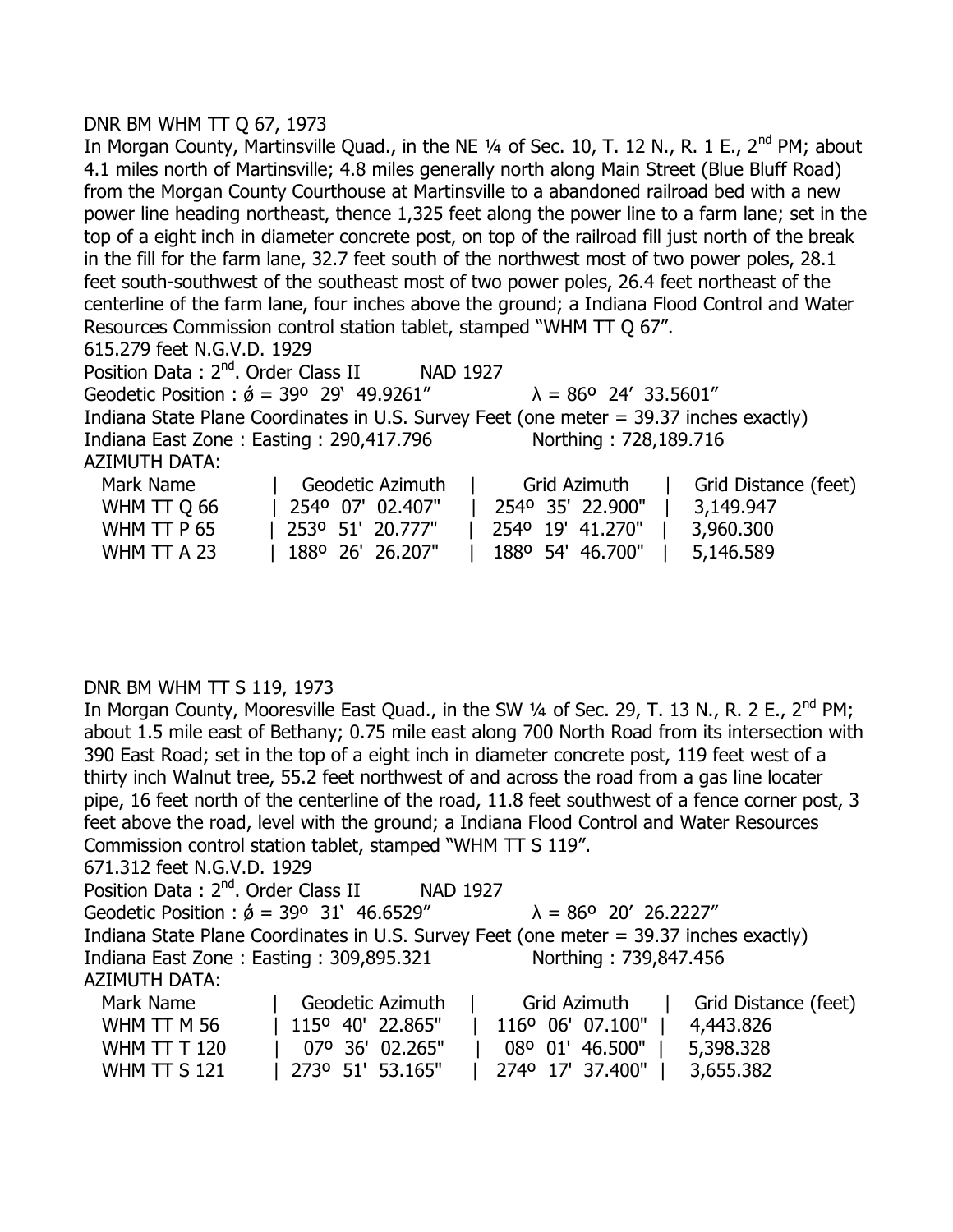#### DNR BM WHM TT S 121, 1973

In Morgan County, Mooresville East Quad., in the SW  $\frac{1}{4}$  of Sec. 29, T. 13 N., R. 2 E., 2<sup>nd</sup> PM; about 2.2 mile east of Bethany; 1.45 mile east along 700 North Road from its intersection with 390 East Road to a farm house and barn on the south side of the road on top of the hill; set in the top of a eight inch in diameter concrete post, near the edge of the drive, about 500 feet west of the "T" road intersection of 550 east Road and 700 North Road, about 325 feet south of the centerline of 700 North Road, 100 feet west of the northwest corner of a concrete block barn, 52 feet southwest of a light pole, 45 feet southeast of the east most southeast corner of the one story farm house, 30.5 feet southeast of the south most southeast corner of the one story farm house, level with the ground; a Indiana Flood Control and Water Resources Commission control station tablet, stamped "WHM TT S 121".

715.991 feet N.G.V.D. 1929

Position Data: 2<sup>nd</sup>. Order Class II NAD 1927 Geodetic Position :  $\acute{\theta}$  = 39° 31' 44.2153"  $\lambda$  = 86° 19' 39.6789" Indiana State Plane Coordinates in U.S. Survey Feet (one meter = 39.37 inches exactly) Indiana East Zone : Easting : 313,540.444 Northing : 739,573.780 AZIMUTH DATA: Mark Name Table Geodetic Azimuth | Grid Azimuth | Grid Distance (feet) WHM TT T 119 | 93º 52' 22.810" | 94º 17' 37.400" | 3,655.382 WHM TT T 120 | 40º 31' 02.810" | 40º 56' 17.400" | 6,713.810 WHM TT S 122 | 227º 36' 22.510" | 228º 01' 37.100" | 4,201.901

# DNR BM WHM TT S 122, 1973

In Morgan County, Mooresville East Quad., in the SW 1/4 of Sec. 28, T. 13 N., R. 2 E., 2<sup>nd</sup> PM: about 2.7 mile east of Bethany; 1.5 mile east along 700 North Road from its intersection with 390 East Road to the "T" road intersection of 550 east Road and 700 North Road, thence 0.25 mile north, thence 0.5 mile east, thence 0.25 mile north to the one story stone house on the west side of the road (C.R. Comfort residence); set in the top of a eight inch in diameter concrete post, 100 feet south of the south face of the house, 23 feet southeast of a fence corner, 14.5 feet northeast of a fence corner, 11 feet west of the centerline of the road, level with the edge of the gravel road; a Indiana Flood Control and Water Resources Commission control station tablet, stamped "WHM TT S 122". 750.505 feet N.G.V.D. 1929 Position Data: 2<sup>nd</sup>. Order Class II NAD 1927 Geodetic Position :  $\acute{\phi}$  = 39° 32' 12.2129"  $\lambda$  = 86° 19' 00.0711" Indiana State Plane Coordinates in U.S. Survey Feet (one meter = 39.37 inches exactly) Indiana East Zone : Easting : 316,664.388 Northing : 742,383.930 AZIMUTH DATA: Mark Name | Geodetic Azimuth | Grid Azimuth | Grid Distance (feet) WHM TT T 121 | 47º 36' 47.475" | 48º 01' 37.100" | 4,201.901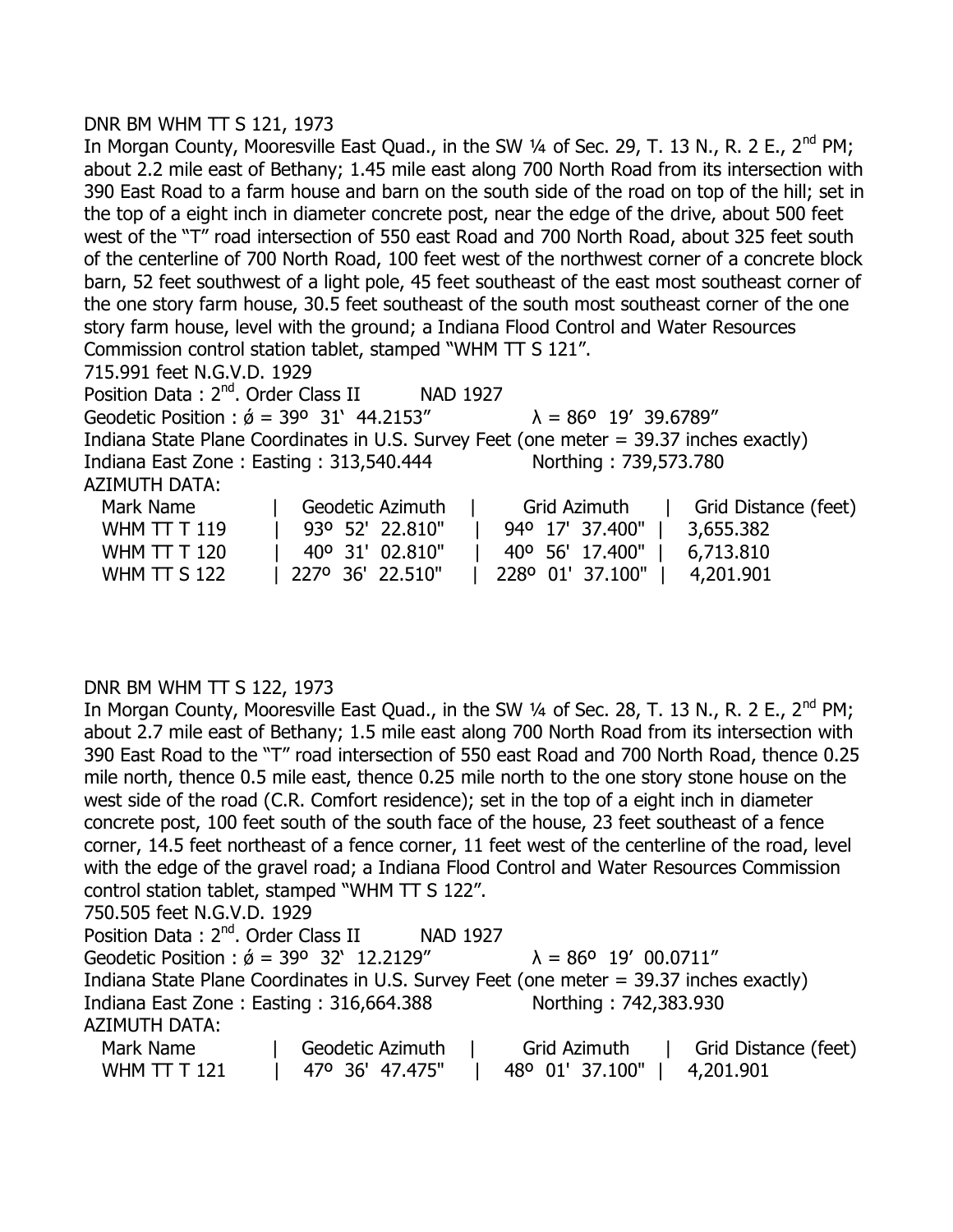# DNR BM WHM TT T 120, 1973

In Morgan County, Mooresville East Quad., in the SW  $\frac{1}{4}$  of Sec. 32, T. 13 N., R. 2 E., 2<sup>nd</sup> PM; about 1.9 miles southeast of Bethany; about 0.6 mile east along a gravel 600 North Road from its "T"-road intersection with 390 East Road; ); set in the top of a eight inch in diameter concrete post, on top of the hill, 125 feet east of a power pole, 115 feet west of a power pole, 88.7 feet northwest of and across the road from a twenty four inch tree, 20 feet north of the centerline of the gravel road, just west of a large wood gate post, level with the ground; a Indiana Flood Control and Water Resources Commission control station tablet, stamped "WHM TT T 120".

659.901 feet N.G.V.D. 1929

Position Data: 2<sup>nd</sup>. Order Class II NAD 1927 Geodetic Position :  $\acute{\theta}$  = 39° 30' 53.7685"  $\lambda$  = 86° 20' 35.3333" Indiana State Plane Coordinates in U.S. Survey Feet (one meter = 39.37 inches exactly) Indiana East Zone : Easting : 309,141.258 Northing : 734,502.054 AZIMUTH DATA: Mark Name The Geodetic Azimuth | Grid Azimuth | Grid Distance (feet)

| WHM TT $S$ 119 | 1870 35' 56.448"   1880 01' 46.500"   5,398.328 |  |
|----------------|-------------------------------------------------|--|
| WHM TT $S$ 121 | 220° 30' 27.848"   220° 56' 17.400"   6,713.810 |  |

# DNR BM WHM TT U 59, 1973

In Morgan County, Cope Quad., in the SW  $\frac{1}{4}$  of Sec. 7, T. 12 N., R. 2 E., 2<sup>nd</sup> PM; about 3.2 miles northwest of Cope; at the intersection of old two lane State Road 37 and 390 East Road; set in the top of a eight inch in diameter concrete post, 203 feet southwest of and across 390 East Road from a thirty inch Sugar Maple tree, 25.1 feet northwest of the centerline of old two lane State Road 37, level with the ground; a Indiana Flood Control and Water Resources Commission control station tablet, stamped "WHM TT U 59".

# **DESTROYED by new road construction**

| 630.807 feet N.G.V.D. 1929                            |                  |                                                                                        |                      |
|-------------------------------------------------------|------------------|----------------------------------------------------------------------------------------|----------------------|
| Position Data: 2 <sup>nd</sup> . Order Class II       | <b>NAD 1927</b>  |                                                                                        |                      |
| Geodetic Position : $\acute{\phi}$ = 39° 29' 17.6225" |                  | $\lambda = 86^{\circ}$ 48' 26.3222"                                                    |                      |
|                                                       |                  | Indiana State Plane Coordinates in U.S. Survey Feet (one meter = 39.37 inches exactly) |                      |
| Indiana East Zone: Easting: 305,593.267               |                  | Northing: 724,800.525                                                                  |                      |
| AZIMUTH DATA:                                         |                  |                                                                                        |                      |
| Mark Name                                             | Geodetic Azimuth | Grid Azimuth                                                                           | Grid Distance (feet) |
| WHM TT M 52                                           | 180° 38' 47.438" | 181° 05' 04.300"                                                                       | 4,439.719            |
| WHM TT X 60                                           | 48° 20' 12.438"  | 48° 46' 29.300"                                                                        | 2,870.810            |
| <b>WHM TT U 108</b>                                   | 237° 48' 24.638" | 238° 14' 41.500"                                                                       | 2,868.363            |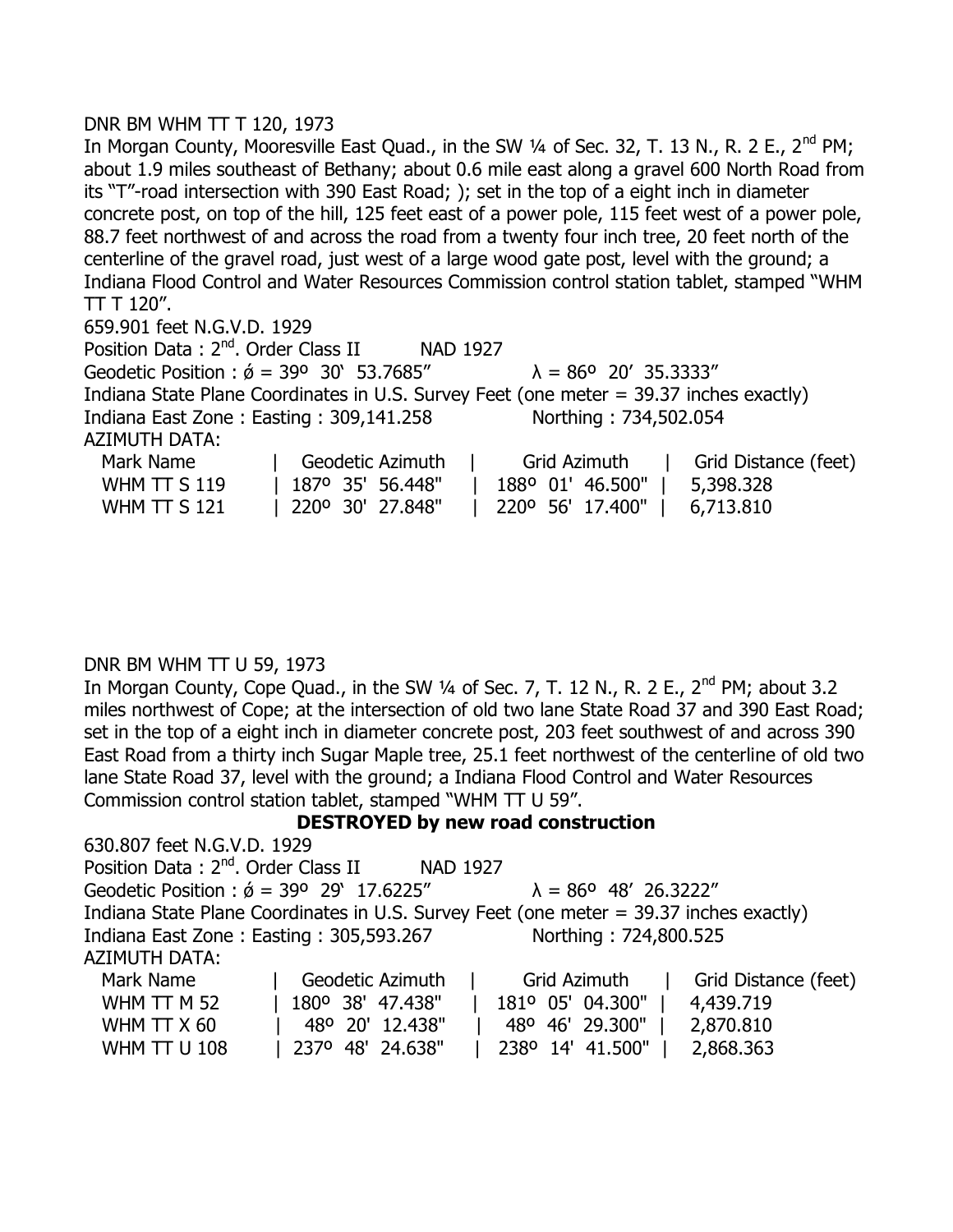#### DNR BM WHM TT V 63, 1973

In Morgan County, Cope Quad., in the NE  $\frac{1}{4}$  of Sec. 9, T. 12 N., R. 2 E., 2<sup>nd</sup> PM; about 3.3 miles north of Cope; 0.25 mile south along 600 East Road from its "T" road intersection with New Harmony Road to a stone private drive to the east, thence 0.25 mile east along the drive to a red barn where the drive makes a ninety degree turn to the south, thence north about 800 feet through the gate at the barn to a power line; set in the top of a eight inch in diameter concrete post, on top of a small knoll in the middle of a briar patch, 70 feet east of the south most of two power poles, 15 feet east of a north-south fence line, level with the ground; a Indiana Flood Control and Water Resources Commission control station tablet, stamped "WHM TT V 63".

Not tied in vertically feet N.G.V.D. 1929 Position Data: 2<sup>nd</sup>. Order Class II NAD 1927 Geodetic Position :  $\acute{\sigma}$  = 39° 29' 55.4855"  $\lambda$  = 86° 19' 03.4550" Indiana State Plane Coordinates in U.S. Survey Feet (one meter = 39.37 inches exactly) Indiana East Zone : Easting : 316,299.252 Northing : 728,552.019 AZIMUTH DATA: Mark Name | Geodetic Azimuth | Grid Azimuth | Grid Distance (feet)

|                | --------------                                                  |  |
|----------------|-----------------------------------------------------------------|--|
| WHM TT V $118$ | 245° 19' 06.219"   245° 43' 56.800"   2,968.724                 |  |
| WHM TT V 64    | $65^{\circ}$ 07' 23.219"   $65^{\circ}$ 32' 13.800"   2,916.587 |  |

# DNR BM WHM TT V 64, 1973

In Morgan County, Cope Quad., in the NE  $\frac{1}{4}$  of Sec. 8, T. 12 N., R. 2 E., 2<sup>nd</sup> PM; about 3.2 miles north of Cope; 0.3 mile south along 600 East Road from its "T" road intersection with New Harmony Road to a dirt farm lane to the west along the south edge of a dredged ditch, thence about 1,400 feet west along the dirt lane; set in the top of a eight inch in diameter concrete post, on top of the spoil pile on the north bank of the ditch, near a power line that crosses Stotts Creek, 95 feet east of a fence corner post, 1.8 feet north of the east-west fence line, level with the ground; a Indiana Flood Control and Water Resources Commission control station tablet, stamped "WHM TT V 64".

Not tied in vertically feet N.G.V.D. 1929 Position Data : 2<sup>nd</sup>. Order Class II NAD 1927 Geodetic Position :  $\acute{\theta}$  = 39° 29' 43.3581"  $\lambda$  = 86° 19' 37.2066" Indiana State Plane Coordinates in U.S. Survey Feet (one meter = 39.37 inches exactly) Indiana East Zone : Easting : 313,644.487 Northing : 727,344.252 AZIMUTH DATA: Mark Name | Geodetic Azimuth | Grid Azimuth | Grid Distance (feet) WHM TT V 63 | 245º 07' 01.858" | 245º 32' 13.800" | 2,916.587 WHM TT W 104 | 329º 05' 46.258" | 329º 30' 58.200" | 4,512.786

WHM TT U 110 | 158º 21' 30.758" | 158º 46' 42.700" | 2,442.304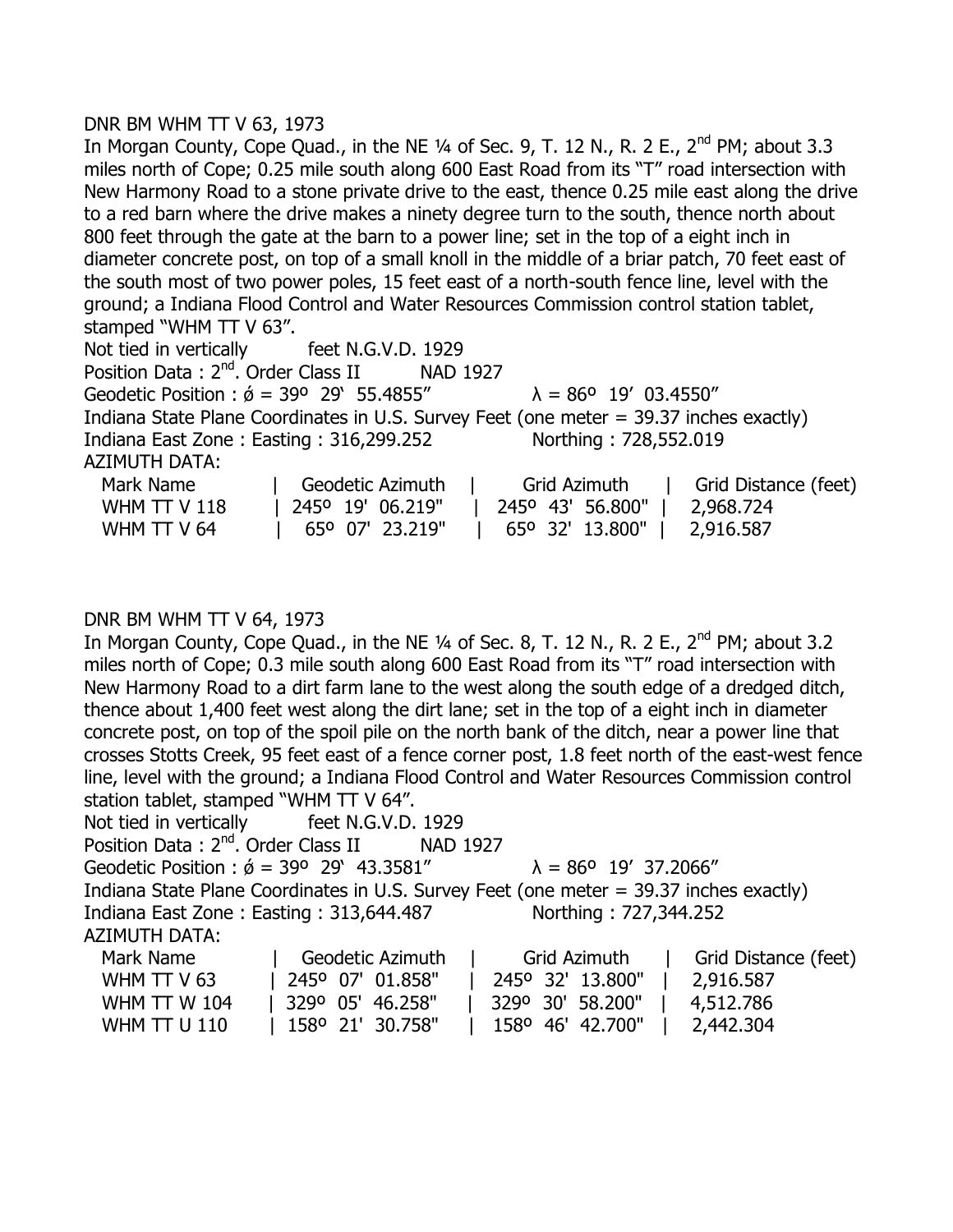# DNR BM WHM TT U 110, 1973

In Morgan County, Mooresville East Quad., in the NE  $\frac{1}{4}$  of Sec. 8, T. 12 N., R. 2 E., 2<sup>nd</sup> PM; about 3.0 miles southeast of Bethany; at the State Road 37 concrete bridge over Stotts Creek; set in the top of a eight inch in diameter concrete post, about 660 feet northeast of the northeast expansion joint of the north bound lanes of the bridge, 23 feet southeast of the centerline of the north bound lanes of State Road 37, level with the ground at the top of the berm embankment; a Indiana Flood Control and Water Resources Commission control station tablet, stamped "WHM TT U 110".

Not tied in vertically feet N.G.V.D. 1929 Position Data: 2<sup>nd</sup>. Order Class II NAD 1927 Geodetic Position :  $\acute{\sigma}$  = 39° 30' 05.7945"  $\lambda$  = 86° 19' 48.6971" Indiana State Plane Coordinates in U.S. Survey Feet (one meter = 39.37 inches exactly) Indiana East Zone : Easting : 312,760.436 Northing : 729,620.940 AZIMUTH DATA:

| Mark Name           | Geodetic Azimuth           | Grid Azimuth     | Grid Distance (feet) |
|---------------------|----------------------------|------------------|----------------------|
| <b>WHM TT U 109</b> | 61° 20′ 41.950″            | 61° 46' 01.400"  | 2,478.882            |
| <b>WHM TT U 111</b> | 222° 23′ 59.350″           | 222° 49' 18.800" | 2,305.148            |
| WHM TT V 64         | $ 338^{\circ} 21' 23.250"$ | 338° 46' 42.700" | 2,442.304            |
| <b>WHM TT W 104</b> | $ 332^{\circ} 20' 37.950"$ | 332° 45' 57.400" | 6,934.399            |

# DNR BM WHM TT U 114, 1973

In Morgan County, Mooresville East Quad., in the NW  $\frac{1}{4}$  of Sec. 33, T. 13 N., R. 2 E., 2<sup>nd</sup> PM; about 3.0 miles east of Bethany; 2.0 mile east along 700 North Road from its intersection with 390 East Road to a dirt farm lane to the south just past a power line crossing the road, thence 0.2 mile south along the dirt lane to a stone quarry; set in the top of a eight inch in diameter concrete post, 250 feet west of the mill building, 30 feet west of a plow line of a farm field, 18 feet south of a lone thirty six inch Hickory tree in the farm field, six inches above the ground; a Indiana Flood Control and Water Resources Commission control station tablet, stamped "WHM TT U 114".

727.163 feet N.G.V.D. 1929

| Position Data : 2 <sup>nd</sup> . Order Class II                                       |                   | NAD 1927      |                                     |                      |
|----------------------------------------------------------------------------------------|-------------------|---------------|-------------------------------------|----------------------|
| Geodetic Position : $\acute{\phi}$ = 39° 31′ 33.1599″                                  |                   |               | $\lambda = 86^{\circ}$ 19' 04.1363" |                      |
| Indiana State Plane Coordinates in U.S. Survey Feet (one meter = 39.37 inches exactly) |                   |               |                                     |                      |
| Indiana East Zone: Easting: 316,317.312                                                |                   |               | Northing: 738,434.908               |                      |
| AZIMUTH DATA:                                                                          |                   |               |                                     |                      |
| Mark Name                                                                              | Geodetic Azimuth  | and the state | Grid Azimuth                        | Grid Distance (feet) |
| $MULMA$ TT $H1112$                                                                     | ווחרר גר ואו חחגר |               | 2400 411 16 2001                    | <u> A 704 000 </u>   |

| WHM TT U 113        | 349° 16' 24.329" | $\parallel$ 349° 41' 16.200"   4,784.829 |  |
|---------------------|------------------|------------------------------------------|--|
| <b>WHM TT U 115</b> | 288º 24' 41.829" | 288° 49' 33.700"   6,347.973             |  |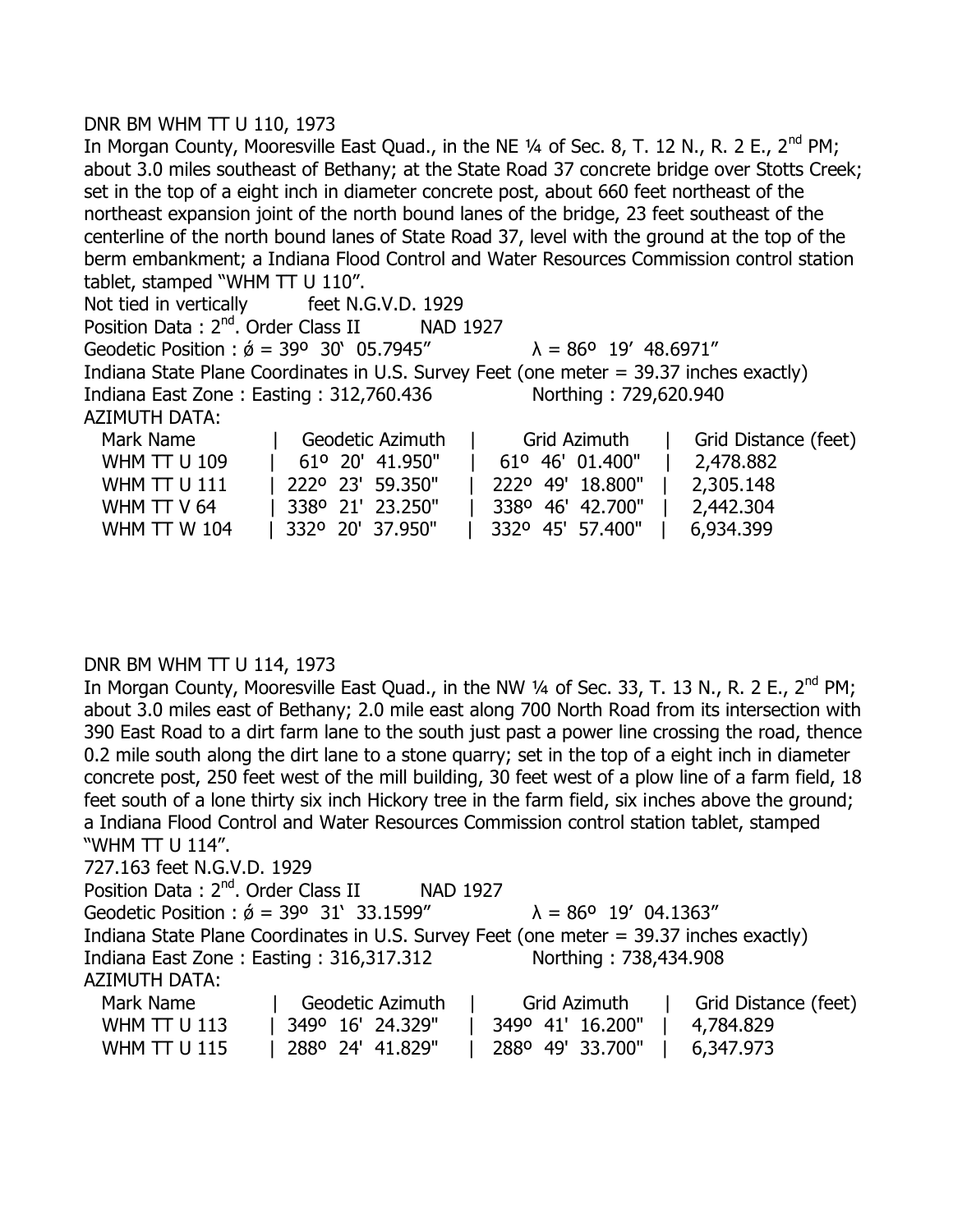# DNR BM WHM TT U 115, 1973

In Morgan County, Mooresville East Quad., in the SE  $1/4$  of Sec. 34, T. 13 N., R. 2 E., 2<sup>nd</sup> PM; about 2.7 miles southwest of Waverly; 0.4 mile northeast along State Road 37 from the State Road 37 bridge over Crooked Creek to an east-west power line crossing the highway; set in the top of a eight inch in diameter concrete post, 204 feet northeast of a crossover on the highway, 83 feet southeast of the centerline of State Road 37, 32.5 feet southeast of the southeast edge of the concrete pavement of the north bound lanes of State Road 37, 12 feet northwest of and across the right of way fence from power pole # 107 M 28, level with the ground; a Indiana Flood Control and Water Resources Commission control station tablet, stamped "WHM TT U 115". 657.970 feet N.G.V.D. 1929 Position Data: 2<sup>nd</sup>. Order Class II NAD 1927 Geodetic Position :  $\acute{\sigma}$  = 39° 31' 13.3373"  $\lambda$  = 86° 17' 47.2797"

Indiana State Plane Coordinates in U.S. Survey Feet (one meter = 39.37 inches exactly) Indiana East Zone: Easting: 322,325.686 Northing: 736,386.446

AZIMUTH DATA:

| Mark Name           | Geodetic Azimuth                         | Grid Azimuth     | Grid Distance (feet) |
|---------------------|------------------------------------------|------------------|----------------------|
| <b>WHM TT U 114</b> | 288 <sup>o</sup> 25' 30.911"             | 288° 49' 33.700" | 6,347.973            |
| <b>WHM TT U 116</b> | $\parallel$ 214 <sup>o</sup> 17' 47.311" | 214° 41' 50.100" | 2,222.100            |
| WHM TT V $117$      | 36° 36' 42.011"                          | 37° 00' 44.800"  | 2,718.239            |

# DNR BM WHM TT U 116, 1973

In Morgan County, Mooresville East Quad., in the NE 1/4 of Sec. 34, T. 13 N., R. 2 E., 2<sup>nd</sup> PM; about 2.2 miles southwest of Waverly; 0.9 mile northeast along State Road 37 from the State Road 37 bridge over Crooked Creek, near the top of a hill; set in the top of a eight inch in diameter concrete post, 128 feet south of and across the right of way fence from a lone forty eight inch tree in a pasture, 85 feet northwest of the centerline of State Road 37, 16 feet southeast of the right of way fence, level with the ground; a Indiana Flood Control and Water Resources Commission control station tablet, stamped "WHM TT U 116". 700.103 feet N.G.V.D. 1929

| , 00.103 ICCL ING. I.D. 1323                                                           |                  |          |                                     |                      |
|----------------------------------------------------------------------------------------|------------------|----------|-------------------------------------|----------------------|
| Position Data: 2 <sup>nd</sup> . Order Class II                                        |                  | NAD 1927 |                                     |                      |
| Geodetic Position : $\acute{\phi}$ = 39° 31' 31.4803"                                  |                  |          | $\lambda = 86^{\circ}$ 17' 31.3012" |                      |
| Indiana State Plane Coordinates in U.S. Survey Feet (one meter = 39.37 inches exactly) |                  |          |                                     |                      |
| Indiana East Zone: Easting: 323,590.595                                                |                  |          | Northing: 738,213.394               |                      |
| <b>AZIMUTH DATA:</b>                                                                   |                  |          |                                     |                      |
| Mark Name                                                                              | Geodetic Azimuth |          | Grid Azimuth                        | Grid Distance (feet) |
| <b>WHM TT U 115</b>                                                                    | 34° 17' 57.326"  |          | 34° 41' 50.100"                     | 2,222.100            |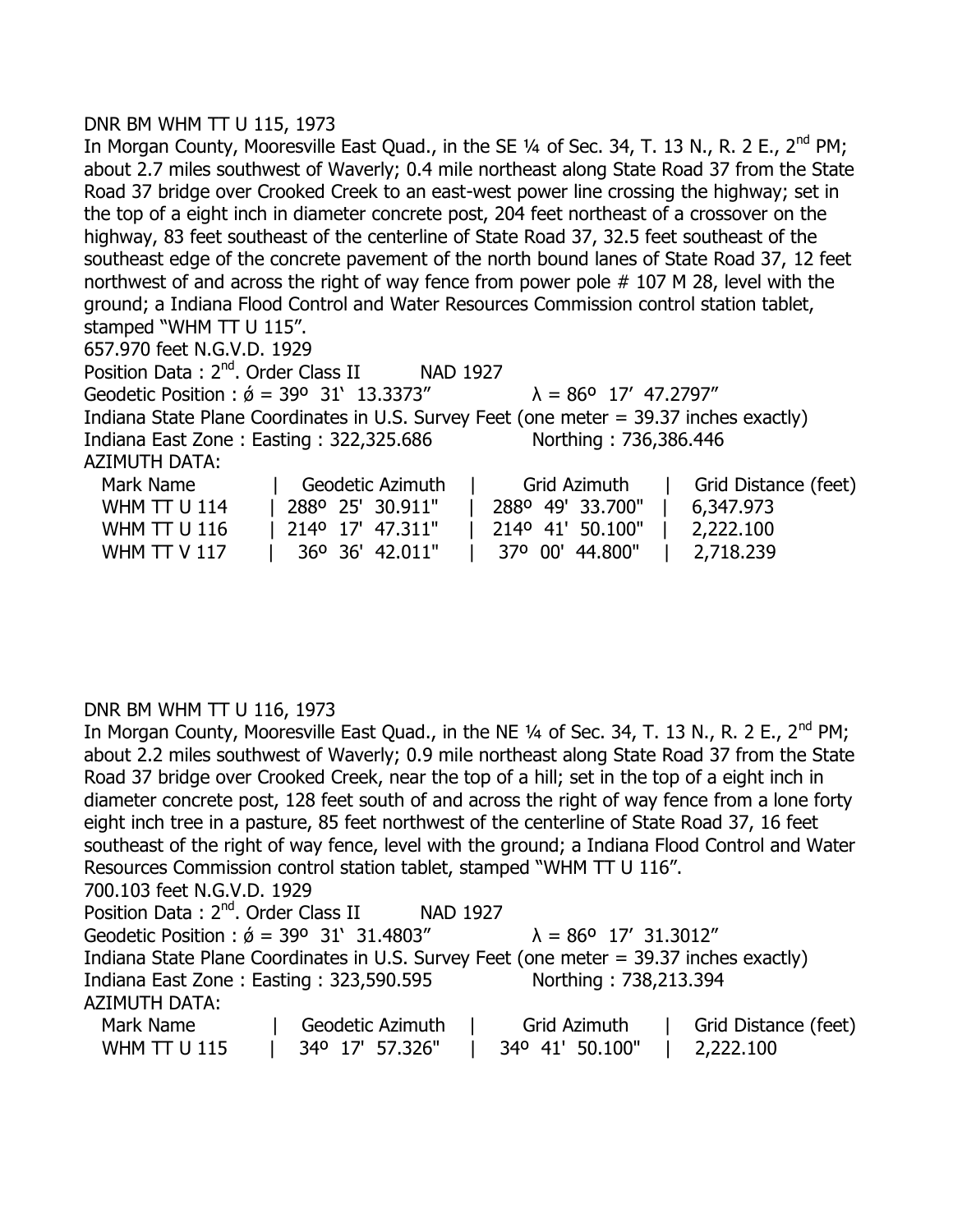# DNR BM WHM TT V 117, 1973

In Morgan County, Mooresville East Quad., in the NW  $\frac{1}{4}$  of Sec. 3, T. 12 N., R. 2 E., 2<sup>nd</sup> PM; about 3.2 miles southwest of Waverly; about 400 feet south along 640 East Road from its "T" road intersection with State Road 37 to its "T" road intersection with Continental Manor Drive, thence 0.3 mile east to a cul-de-sac; set in the top of a eight inch in diameter concrete post, 169.3 feet east of a power pole, about 100 feet northeast of the centerline of Continental Manor Drive, 5.2 feet northwest of the northwest edge of pavement of the cul-de-sac, level with the ground; a Indiana Flood Control and Water Resources Commission control station tablet, stamped "WHM TT V 117". 707.914 feet N.G.V.D. 1929 Position Data: 2<sup>nd</sup>. Order Class II NAD 1927

Geodetic Position :  $\acute{\theta}$  = 39° 30' 51.7722"  $\lambda$  = 86° 18' 07.9642" Indiana State Plane Coordinates in U.S. Survey Feet (one meter = 39.37 inches exactly) Indiana East Zone : Easting : 320,689.338 Northing : 734,215.919 AZIMUTH DATA: Mark Name | Geodetic Azimuth | Grid Azimuth | Grid Distance (feet)

| .                   |                                                                       |  |
|---------------------|-----------------------------------------------------------------------|--|
| <b>WHM TT U 115</b> | 216° 36′ 29.033″   217° 00′ 44.800″   2,718.239                       |  |
| <b>WHM TT U 118</b> | 20 <sup>o</sup> 20' 48.233"   20 <sup>o</sup> 45' 04.000"   4,752.033 |  |

# DNR BM WHM TT V 118, 1973

In Morgan County, Mooresville East Quad., in the SW 1/4 of Sec. 3, T. 12 N., R. 2 E., 2<sup>nd</sup> PM; about 4.1 miles southwest of Waverly; at the "T" road intersection of New Harmony Road (500 North Road) and a gravel 640 East Road; set in the top of a eight inch in diameter concrete post, 65.9 feet east of and across 650 East Road from a fence corner post north of New Harmony Road (500 North Road), 42.1 feet northeast of and across 650 East Road from a power pole south of New Harmony Road (500 North Road), 12 feet north of the centerline of a drive leading east to a large white barn, 10 feet north of the extended centerline of New Harmony Road (500 North Road), level with the ground; a Indiana Flood Control and Water Resources Commission control station tablet, stamped "WHM TT V 118". 758.583 feet N.G.V.D. 1929

Position Data: 2<sup>nd</sup>. Order Class II NAD 1927 Geodetic Position :  $\acute{\theta}$  = 39° 30' 07.7361"  $\lambda$  = 86° 18' 29.0427" Indiana State Plane Coordinates in U.S. Survey Feet (one meter = 39.37 inches exactly) Indiana East Zone : Easting : 319,005.648 Northing : 729,772.158 AZIMUTH DATA: Mark Name  $\qquad$  | Geodetic Azimuth | Grid Azimuth | Grid Distance (feet)

| Mark Name           | Geogetic Azimuth | Gria Azimuth     | I Grid Distance (Teet) |
|---------------------|------------------|------------------|------------------------|
| <b>WHM TT V 117</b> | 200° 20' 35.201" | 200° 45' 04.000" | 4,752.033              |
| WHM TT V 63         | 65° 19′ 28.001"  | 65° 43' 56.800"  | $\vert$ 2,968.724      |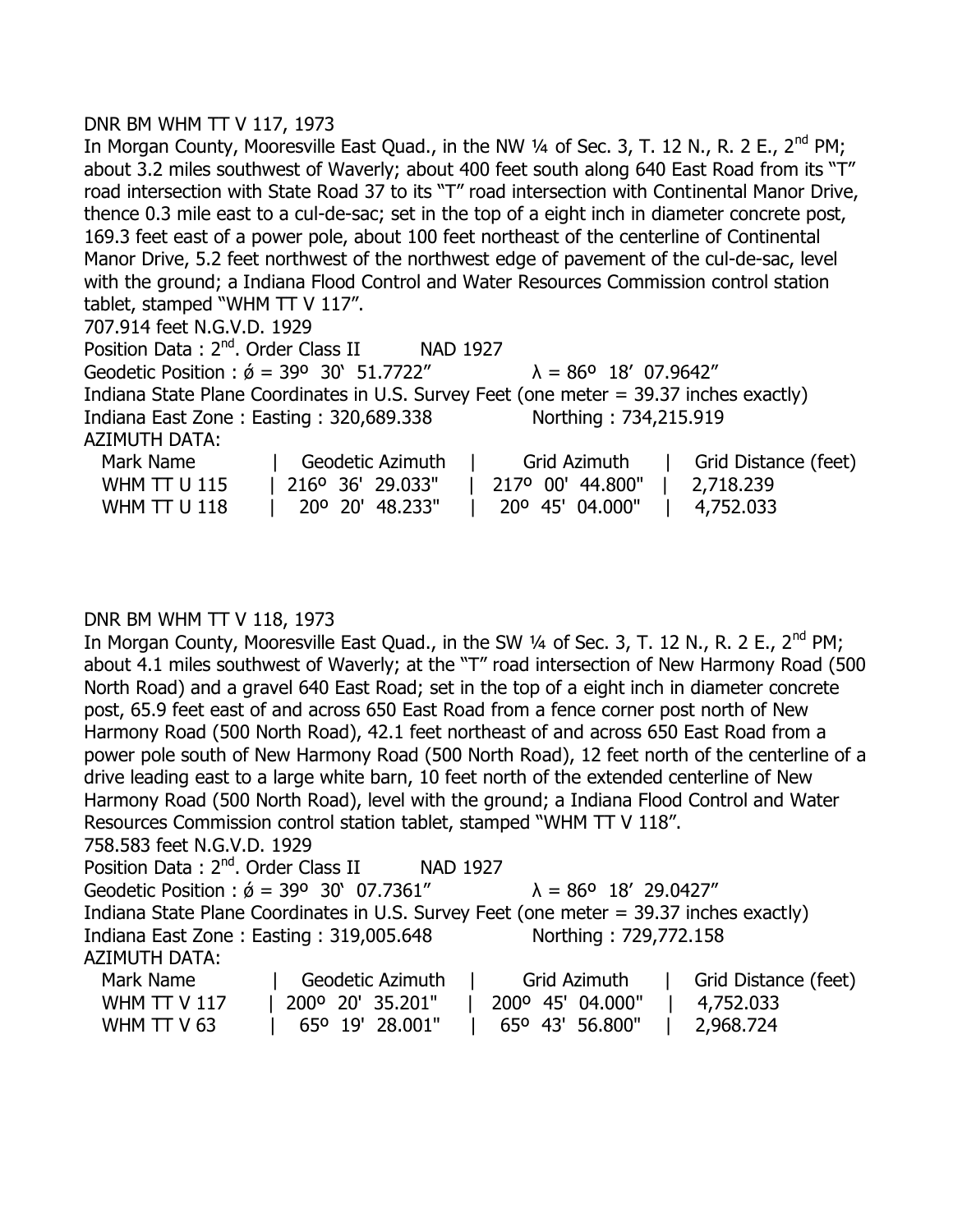#### DNR BM WHM TT W 104, 1973

In Morgan County, Cope Quad., in the NW  $\frac{1}{4}$  of Sec. 16, T. 12 N., R. 2 E., 2<sup>nd</sup> PM; about 2.4 miles north of Cope; about 0.35 mile north along 600 East Road from its "T" road intersection with 350 North Road to a old abandoned farm house about 450 feet north of a bend in the road; set in the top of a eight inch in diameter concrete post, 64.8 feet northwest of and across the road from a fence corner post just north of the drive leading east to a barn, 19.7 feet southeast of the northeast corner of a concrete barn foundation, 19.1 feet west of the centerline of the road, level with the ground; a Indiana Flood Control and Water Resources Commission control station tablet, stamped "WHM TT W 104".

679.894 feet N.G.V.D. 1929

Position Data: 2<sup>nd</sup>. Order Class II NAD 1927 Geodetic Position :  $\acute{\theta}$  = 39° 29' 05.0877"  $\lambda$  = 86° 19' 07.6461" Indiana State Plane Coordinates in U.S. Survey Feet (one meter = 39.37 inches exactly) Indiana East Zone : Easting : 315,933.802 Northing : 723,455.258 AZIMUTH DATA: Mark Name The Geodetic Azimuth | Grid Azimuth | Grid Distance (feet) WHM TT V 64 | 149º 06' 05.396" | 149º 30' 58.200" | 4,512.786

WHM TT V 110 | 152º 21' 04.596" | 152º 45' 57.400" | 6,934.399

#### DNR BM WHM TT X 60, 1973

In Morgan County, Cope Quad., in the NE  $\frac{1}{4}$  of Sec. 13, T. 12 N., R. 1 E., 2<sup>nd</sup> PM; about 3.2 miles northwest of Cope; about 0.35 mile generally northeast along old two lane State Road 37 from its "T"-road intersection with 350 North Road to a gray Bedford stone ranch style home at a farm; set in the top of a eight inch in diameter concrete post, 215 feet southwest of the centerline of the drive, 48.5 feet south of a "PK" nail in the east side of a twelve inch Osage Orange tree in a fence row to the northwest, level with the ground; a Indiana Flood Control and Water Resources Commission control station tablet, stamped "WHM TT X 60". 628.307 feet N.G.V.D. 1929

Position Data: 2<sup>nd</sup>. Order Class II NAD 1927

Geodetic Position :  $\acute{\sigma}$  = 39° 28' 58.7606"  $\lambda$  = 86° 21' 47.0078"

Indiana State Plane Coordinates in U.S. Survey Feet (one meter = 39.37 inches exactly) Indiana East Zone : Easting : 303,434.058 Northing : 722,908.603

AZIMUTH DATA:

| Mark Name   | Geodetic Azimuth             | Grid Azimuth              | Grid Distance (feet) |
|-------------|------------------------------|---------------------------|----------------------|
| WHM TT U 59 | 228 <sup>o</sup> 19' 55.221" | 228° 46' 29.300"          | 2,870.810            |
| WHM TT X 61 | 100° 18' 28.821"             | $100^{\circ}$ 45' 02.900" | 4,370.134            |
| WHM TT X 62 | 98° 04' 58.021"              | 98° 31' 32.100"           | 6,629.904            |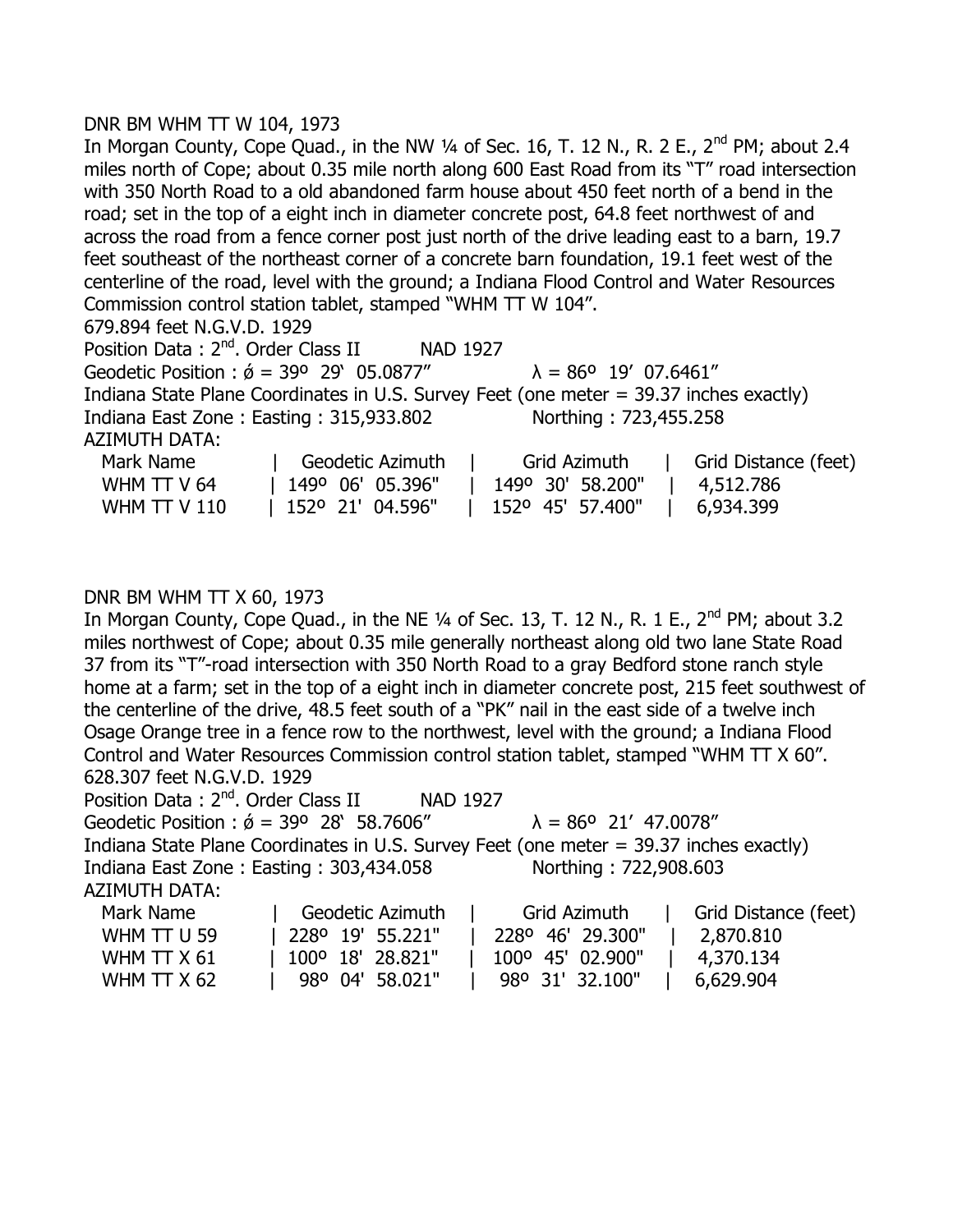#### DNR BM A 106, 1973

In Morgan County, Cope Quad., in the NW  $\frac{1}{4}$  of Sec. 9, T. 12 N., R. 2 E., 2<sup>nd</sup> PM; about 3.3 miles north of Cope; 0.3 mile south along 600 East Road from its "T" road intersection with New Harmony Road to a stone private drive to the east; set in the top of a eight inch in diameter concrete post, 425 feet north of a bridge over a dredged creek, 48 feet north of the extended line of the drive, 40.3 feet northwest of and across the road from a power pole, 14 feet west of the centerline of the road, 13 feet north of a power pole, about 1.5 feet below the level of the road, level with the ground; a Indiana Flood Control and Water Resources Commission control station tablet, stamped "WHM BM A 106". 645.207 feet N.G.V.D. 1929

# DNR TBM WHM B 108, 1973

In Morgan County, Cope Quad., in the NW  $\frac{1}{4}$  of Sec. 7, T. 12 N., R. 2 E., 2<sup>nd</sup> PM; about 3.9 miles northwest of Cope; at the 390 East Road bridge (Henderson bridge) over the White River; set in the top of the southeast wingwall of the bridge, 0.1 foot south of the north face of the wingwall; a chiseled square. 632.172 feet N.G.V.D. 1929

# DNR TBM WHM B 108, 1973

In Morgan County, Mooresville East Quad., in the NW  $\frac{1}{4}$  of Sec. 7, T. 12 N., R. 2 E., 2<sup>nd</sup> PM; about 2.0 miles south of Bethany; at the 390 East Road bridge (Henderson bridge) over the White River; set in the top at the north end of the west concrete wheel guard; a chiseled triangle.

633.326 feet N.G.V.D. 1929

#### DNR TBM WHM B 56, 1973

In Morgan County, Mooresville East Quad., in the SW 1/4 of Sec. 30, T. 13 N., R. 2 E., 2<sup>nd</sup> PM; about 0.7 mile east of Bethany; at the intersection of 390 East Road and 700 North Road, in the northeast ¼ of the intersection; set in the northwest side of power pole # 814/3209, 33 feet north of 700 North Road, 13 feet east of 390 East Road, 0.6 foot above the ground; a railroad spike.

687.414 feet N.G.V.D. 1929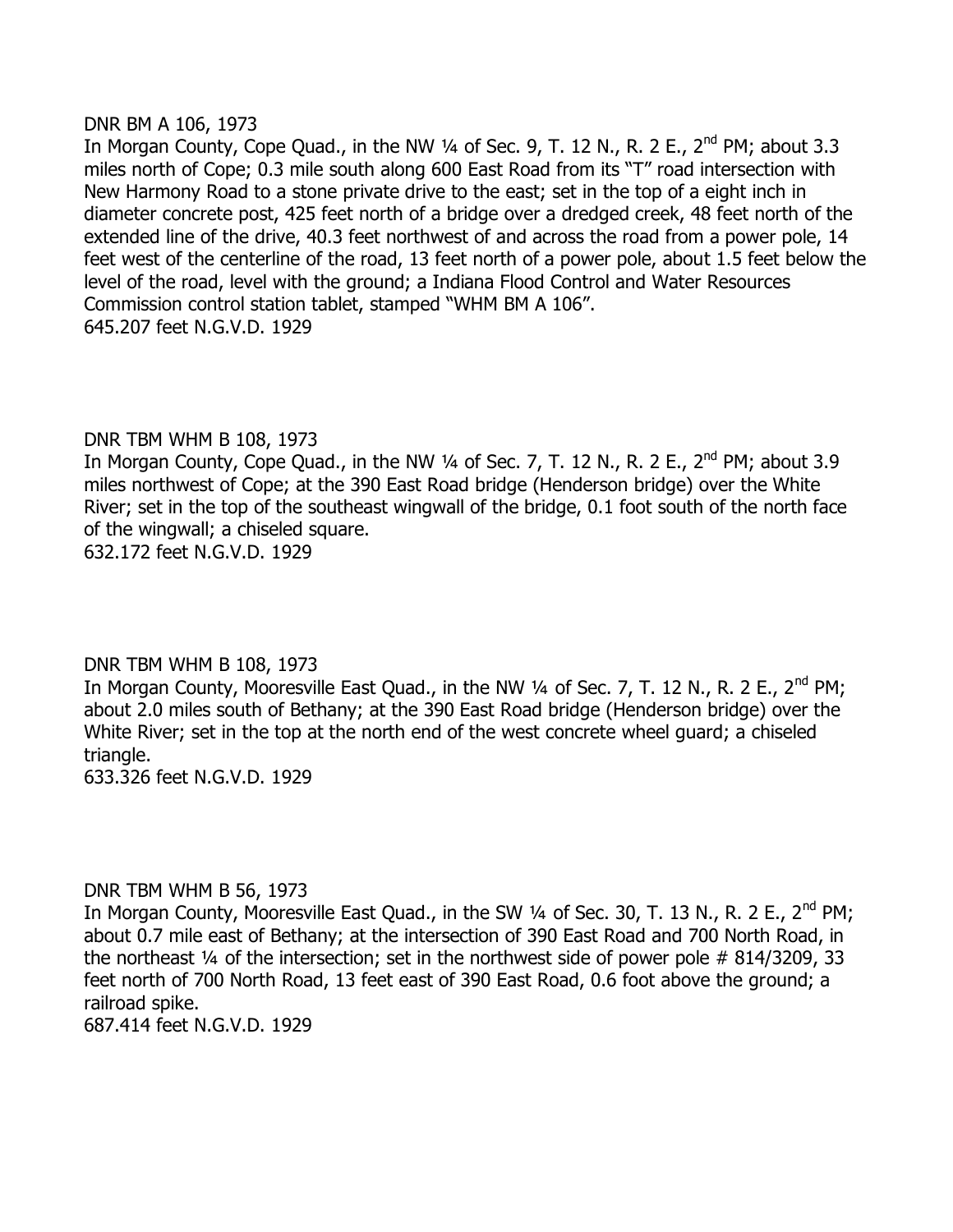#### DNR BM A 115, 1973

In Morgan County, Mooresville East Quad., in the SE 1/4 of Sec. 34, T. 13 N., R. 2 E., 2<sup>nd</sup> PM; about 2.7 miles southwest of Waverly; 0.4 mile northeast along State Road 37 from the State Road 37 bridge over Crooked Creek to an east-west power line crossing the highway; set in the north side of power pole # 107 M 28, 95 feet southeast of the centerline of State Road 37, just south of a east-west fence line, southeast of the right of way fence; a railroad spike. 659.410 feet N.G.V.D. 1929

# ISHC BM MOR 55 S 18

In Morgan County, Mooresville East Quad., in the SW  $\frac{1}{4}$  of Sec. 34, T. 13 N., R. 2 E., 2<sup>nd</sup> PM; about 3.1 miles southwest of Waverly; at the State Road 37 bridge over Crooked Creek; set in the top of the center of the southwest concrete abutment of the south bound lanes bridge, northwest of the steel guardrail; a Indiana State Highway Commission bronze tablet, stamped "MOR 55 S 18".

641.410 feet N.G.V.D. 1929

# DNR BM C 49, 1973

In Morgan County, Mooresville West Quad., in the NE  $\frac{1}{4}$  of Sec. 35, T. 13 N., R. 1 E., 2<sup>nd</sup> PM; about 0.5 mile northeast of Centerton; at the "T" road intersection of 235 East Road and 650 North Road and old 67 Road, at a pumping station (SOH 10); set in the top of a eight inch in diameter concrete post, on the approximate sub tangent of the Conrail (Penn Central) railroad tracks, 32.5 feet northwest of the centerline centerline of the intersection, 14 feet southwest of the centerline of the gravel drive leading to the pumping station, 12 feet southeast of the centerline of the railroad tracks; a Indiana Flood Control and Water Resources Commission control station tablet, stamped "WHM BM C 49". 640.844 feet N.G.V.D. 1929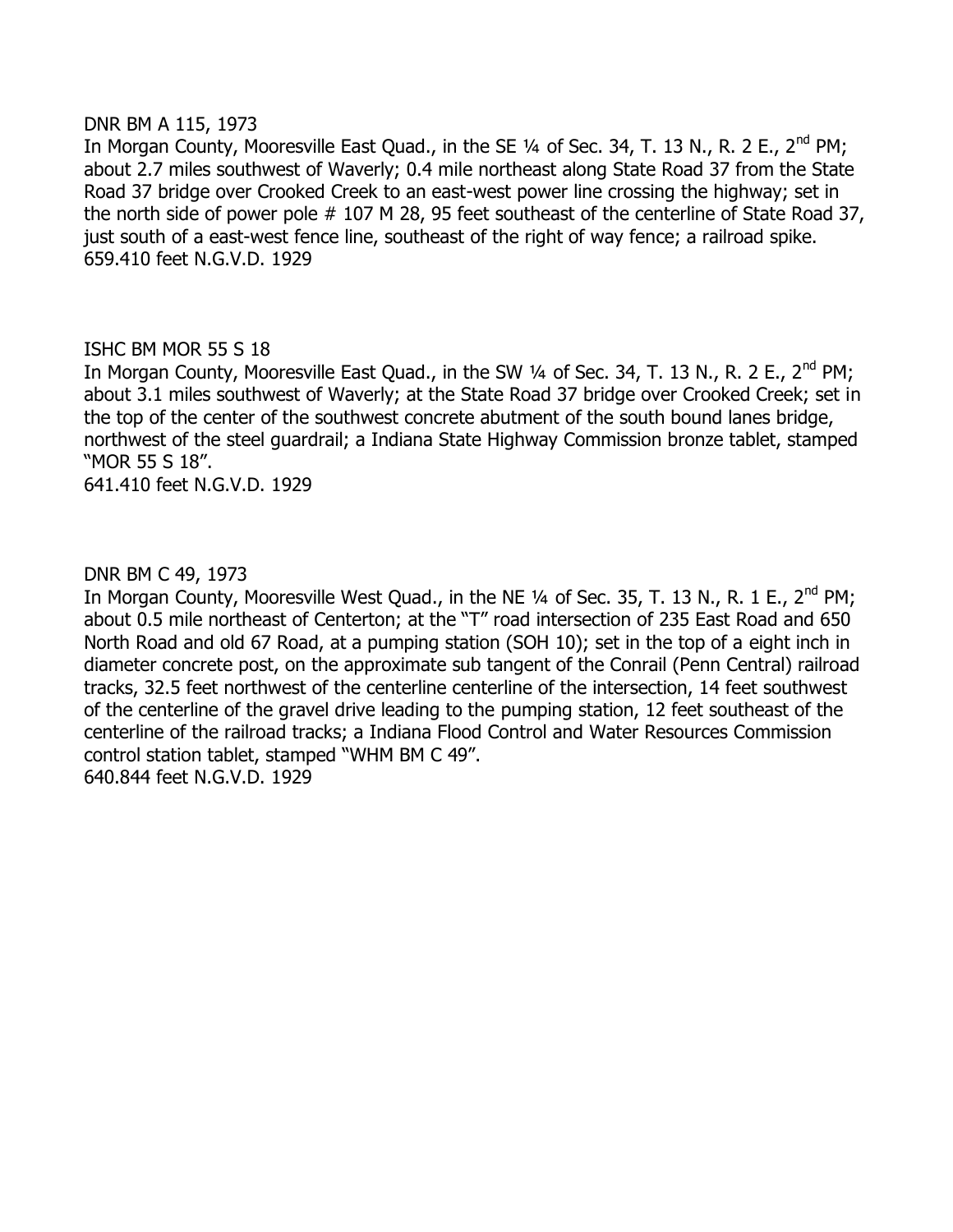#### DNR TBM 030304-1

In Morgan County, Mooresville East Quad., in the NE 1/4 of Section 23, T. 13 N., R. 2 E., 2<sup>nd</sup> P. M.; on Waverly Road (Old State Road 144) near the south end of an abandoned bridge over the White River; set in the south side of support pole # 43M20-R, 104 feet east of the southeast corner of a fence, 18 feet north of the centerline of the road, about 2 feet above the ground; a railroad spike driven through an aluminum tag, stamped "IDNR TBM 030304 1". 3<sup>rd</sup> Order

642.36 feet N.G.V.D. 1929

# DNR TBM 030304-2

In Morgan County, Mooresville East Quad., in the SW 1/4 of Section 23, T. 13 N., R. 2 E., 2<sup>nd</sup> P. M.; about 0.7 mile southwest of Waverly; on the west side Waverly Road (Old State Road 144) just north of driveway # 8135; set on top of the headwall of a concrete box culvert, 40 feet north of the centerline of the private drive, 16 feet west of the centerline of the road, 3.0 feet south of the north face of the west concrete headwall, about 0.5 foot below the road; a chiseled triangle.

3<sup>rd</sup> Order

635.27 feet N.G.V.D. 1929

# USGS GAGING STATION RM # 5

In Morgan County, Martinsville Quad., in the NE  $\frac{1}{4}$  of Section 10, T. 12 N., R. 1 E., 2<sup>nd</sup> P. M.; about 5 miles north of Martinsville; at the Bluff Road Bridge over the White River; set on top of the northwest concrete bridge abutment, 18 feet west of the centerline of the road, 5.0 feet north of the south face of the abutment, 0.7 foot south of the north face of the abutment; a US Geological Survey Gaging Station tablet, not stamped.

3<sup>rd</sup> Order

626.469 feet N.G.V.D. 1929

# DNR TBM 071805

In Morgan County, Cope Quad., in the SW  $\frac{1}{4}$  of Section 7, T. 12 N., R. 2 E., 2<sup>nd</sup> P. M.; about 6.5 miles northeast of Martinsville; in the northwest ¼ of the intersection of State Road 37 and 390 East Road; set in the east side of a power pole, 94 feet north of the centerline of south bound State Road 37, 98.5 feet west of the centerline of 390 East Road, about 2.1 feet above the ground; a railroad spike driven through an aluminum tag stamped "IDNR TBM 071805".

3<sup>rd</sup> Order

634.920 feet N.G.V.D. 1929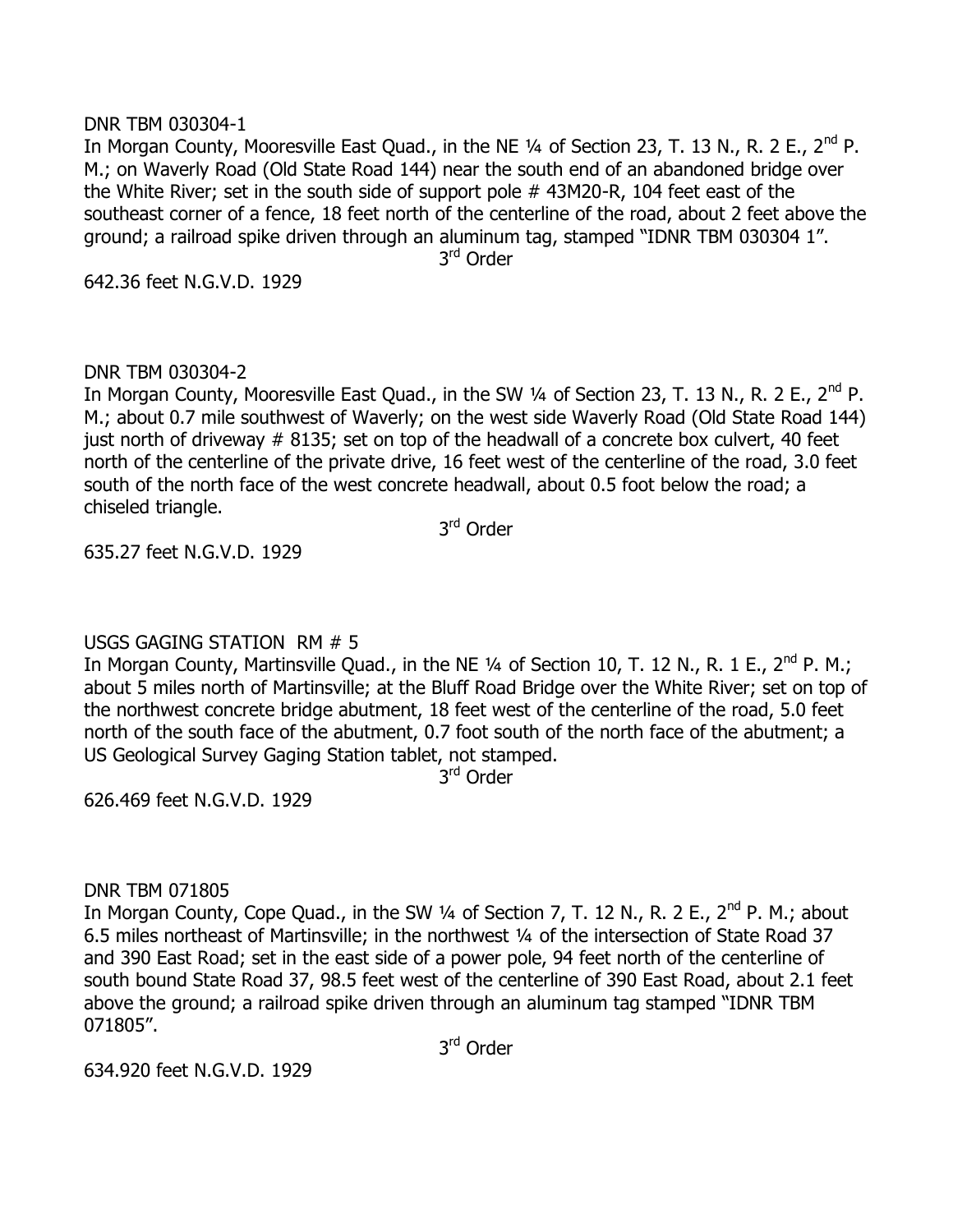#### IDOT BM 55 S 40

In Morgan County, Cope Quad., in the NW 1/4 of Section 7, T. 12 N., R. 2 E., 2<sup>nd</sup> P. M.; about 7 miles northeast of Martinsville; at the 390 East Road Bridge (Henderson Bridge) over the White River; set on top of the northwest concrete abutment, 15 feet west of the centerline of 390 East Road, 6.5 feet east of the west face of the abutment, about level with the road; a Indiana Department of Transportation bench mark tablet, stamped "55 S 40".

3<sup>rd</sup> Order

633.418 feet N.G.V.D. 1929

# DNR TBM WRWF 305

In Morgan County, Martinsville Quad., in the NW 1/4 of Section 16, T. 12 N., R. 1 E., 2<sup>nd</sup> P. M.; at the northbound State Road 67 Bridge over Highland Creek; set on top of the northeast of the southeast concrete guardrail of the northbound bridge over Highland Creek, 26 feet southeast of the centerline of north bound State Road 67, 5.0 feet east of the metal guardrail, 1.9 feet south of the north end of the concrete guardrail, about 2.8 feet above the bridge deck; a chiseled triangle.

3<sup>rd</sup> Order

610.600 feet N.G.V.D. 1929

DNR TBM 022504-1

In Morgan County, Martinsville Quad., in the SW 1/4 of Section 9, T. 12 N., R. 1 E., 2<sup>nd</sup> P. M.; at the northbound State Road 67 Bridge over Sycamore Creek; set on the top of the northeast concrete bridge abutment of the northbound bridge, 23 feet east of the centerline of the north bound lanes of State Road 67, 1.0 foot south of the north end of the bridge abutment, 1.5 feet east of the east face of the concrete curb, about 0.6 foot above the bridge deck; a chiseled triangle.

3<sup>rd</sup> Order

611.388 feet N.G.V.D. 1929

# ISHC BM 55 S 27

In Morgan County, Paragon Quad.; in the SE 1/4 of Section 9, T. 11 N., R. 1 W., 2<sup>nd</sup> P. M.; about 2 miles northeast of Paragon; at the State Road 67 Bridge over Burkhart Creek; set on the northeast concrete bridge abutment, 24.3 feet north of the centerline of State Road 67, 0.8 foot east of the west edge of the abutment, 0.55 foot south of the north edge of the abutment, about level with State Road 67; a Indiana State Highway Commission BM tablet, stamped "55 S 27".

3<sup>rd</sup> Order

595.022 feet N.G.V.D. 1929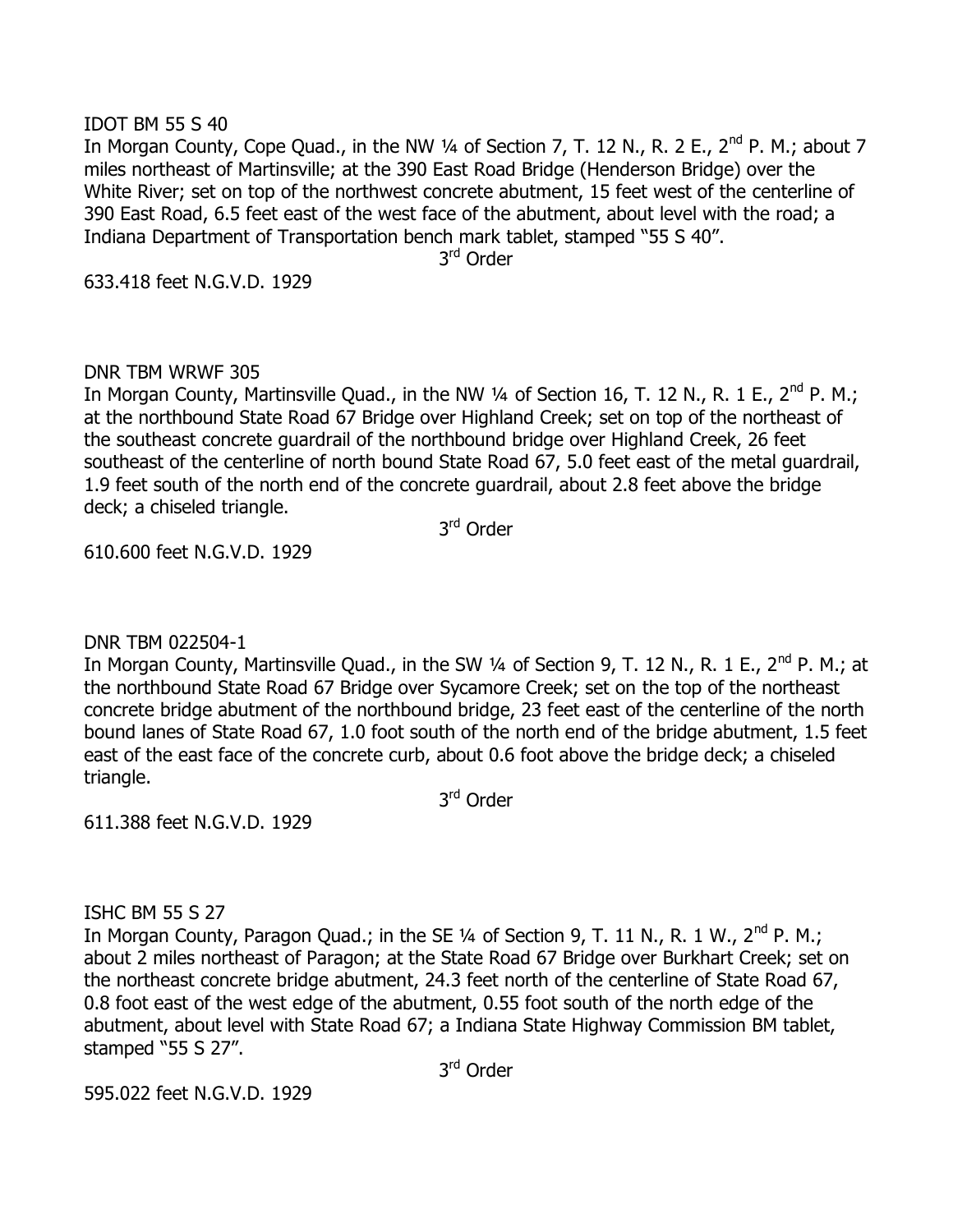#### DNR TBM 61605-1

In Morgan County, Paragon Quad., in the SW  $\frac{1}{4}$  of Section 9, T. 11 N., R. 1 W., 2<sup>nd</sup> P. M.; about 1.6 miles northeast of Paragon; in the northeast 1/4 of the intersection of State Road 67 and Duckworth Road; set in top of a 6-foot concrete box culvert, 41 feet north of the centerline of State Road 67, 31 feet east of the centerline of Duckworth Road, 0.9 feet south of the north edge of concrete, 0.5 foot west of the east edge of the concrete box culvert, about 1 foot below State Road 67; a chiseled triangle.

3<sup>rd</sup> Order

588.892 feet N.G.V.D. 1929

#### DNR TBM 080405-1

In Morgan County, Mooresville West Quad., in the NE  $\frac{1}{4}$  of Section 3, T. 12 N., R. 1 E., 2<sup>nd</sup> P. M.; about 0.7 mile southwest of Centerton; in the northwest 1/4 of the intersection of Blue Bluff Road (150 East Road) and Milhon Road (550 North Road); set in the south side of power pole # 821-542, 44.5 feet north of the centerline of Milhon Road, 22.8 feet west of the centerline of Blue Bluff Road, about 2 feet above the ground; a boat spike (small railroad spike).

3<sup>rd</sup> Order

614.636 feet N.G.V.D. 1929

# DNR TBM WFWR 081505

In Morgan County, Mooresville West Quad., in the NW  $\frac{1}{4}$  of Section 8, T.11 N., R.1 E., 2<sup>nd</sup> P. M.; at the southwest side of Martinsville; in the northwest 1/4 of the intersection of old State Road 37 and Rodgers Road; set in the south side of power pole # 239-411, about 200 feet west of old State Road 37, 24.5 feet north of the centerline of Rodgers Road, 82.6 feet east of a chain link fence around M.S.D. of Martinsville Transportation Department, 2.3 feet above the ground; a railroad spike driven through an aluminum tag, stamped "IDNR TBM WFWR 081505".

594.683 feet N.G.V.D. 1929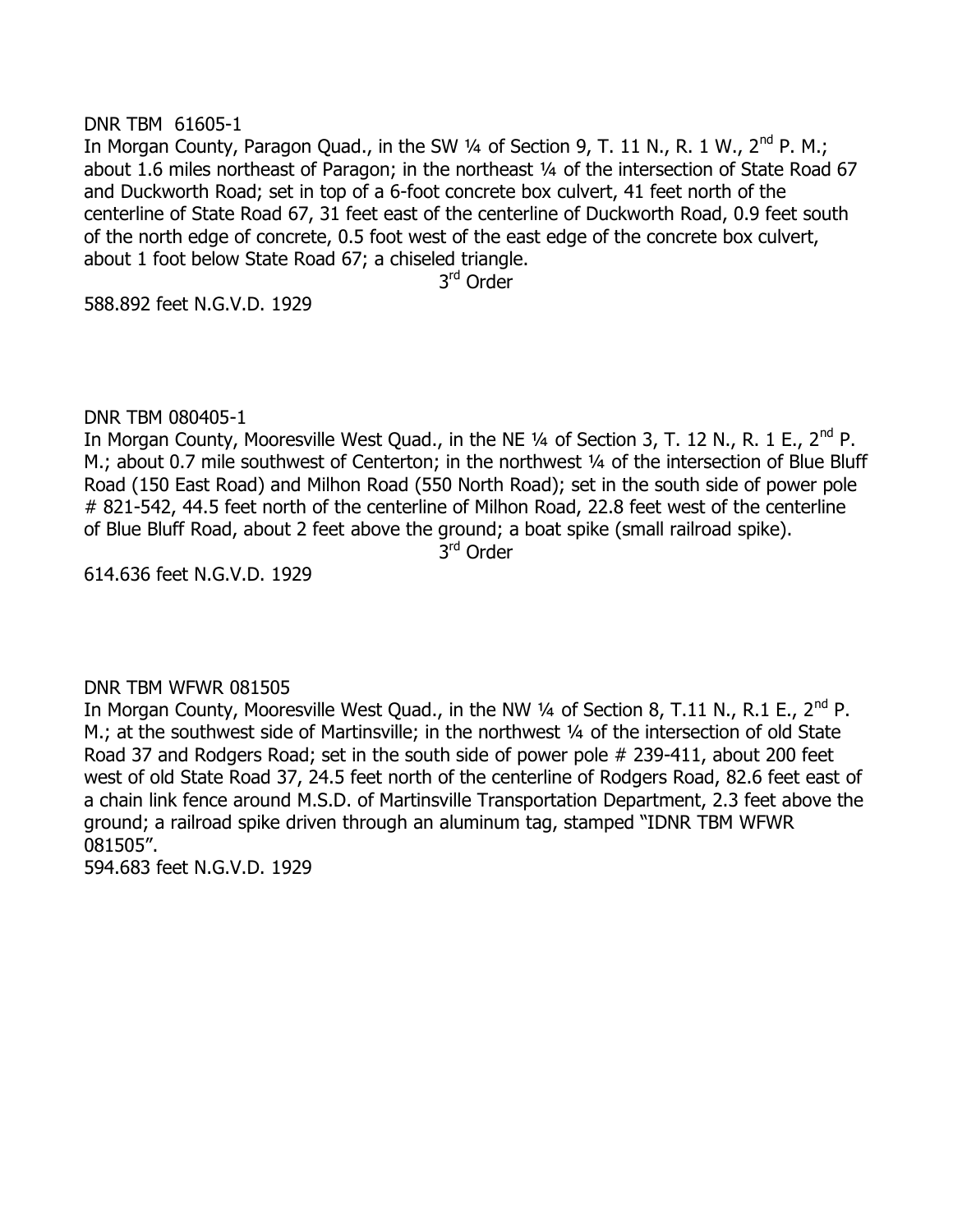#### DNR TBM MIC 1, 2006

In Morgan County, Martinsville Quad., in the NE 1/4 of Section 18, T.11 N., R.1 E., 2<sup>nd</sup> P. M.; at Martinsville; at the north bound State Road 37 bridge over Indian Creek; set in the top of the southeast concrete abutment of the bridge, 24.5 feet southeast of the centerline of the north bound lanes of State Road 37, 13.3 feet southwest of the northeast face of the abutment, 3.2 feet northeast of the southwest face of the abutment, 2.8 feet below the top of the concrete guardrail, 0.6 foot southeast of the southeast face of the southeast concrete guardrail of the bridge, 0.2 foot northwest of the southeast face of the abutment; a cut triangle.

597.954 feet N.G.V.D. 1929 597.541 feet NAVD 1988

# DNR TBM Benchmark 29, 2006

In Morgan County, Martinsville Quad., in the NE 1/4 of Section 18, T.11 N., R.1 E., 2<sup>nd</sup> P. M.; at Martinsville; at the old State Road 37 steel truss bridge over Indian Creek; set in the top of the northwest concrete abutment of the bridge, 11.5 feet west of the centerline of old State Road 37, 0.5 foot north of the south face of the abutment, 0.5 foot south of the north face of the abutment; a two-inch tablet, stamped "BENCHMARK 29".

3<sup>rd</sup> Order

597.131 feet N.G.V.D. 1929 596.718 feet NAVD 1988

DNR TBM MIC 2, 2006

In Morgan County, Martinsville Quad., in the NE  $\frac{1}{4}$  of Section 22, T.11 N., R.1 E., 2<sup>nd</sup> P. M.; about 3.0 miles south of Martinsville; at the Low Gap Road bridge over Indian Creek; set in the top of the southeast corner of the west most "I" beam support post of the north steel guardrail of the bridge, 15.4 feet west of the northwest corner of the concrete bridge deck, 15.0 feet north of the centerline of the road, 2.2 feet above the ground, 2.0 feet east of the west end of the guardrail; two cut notches.

GPS Elevation

612.18 feet N.G.V.D. 1929 611.78 feet NAVD 1988

3<sup>rd</sup> Order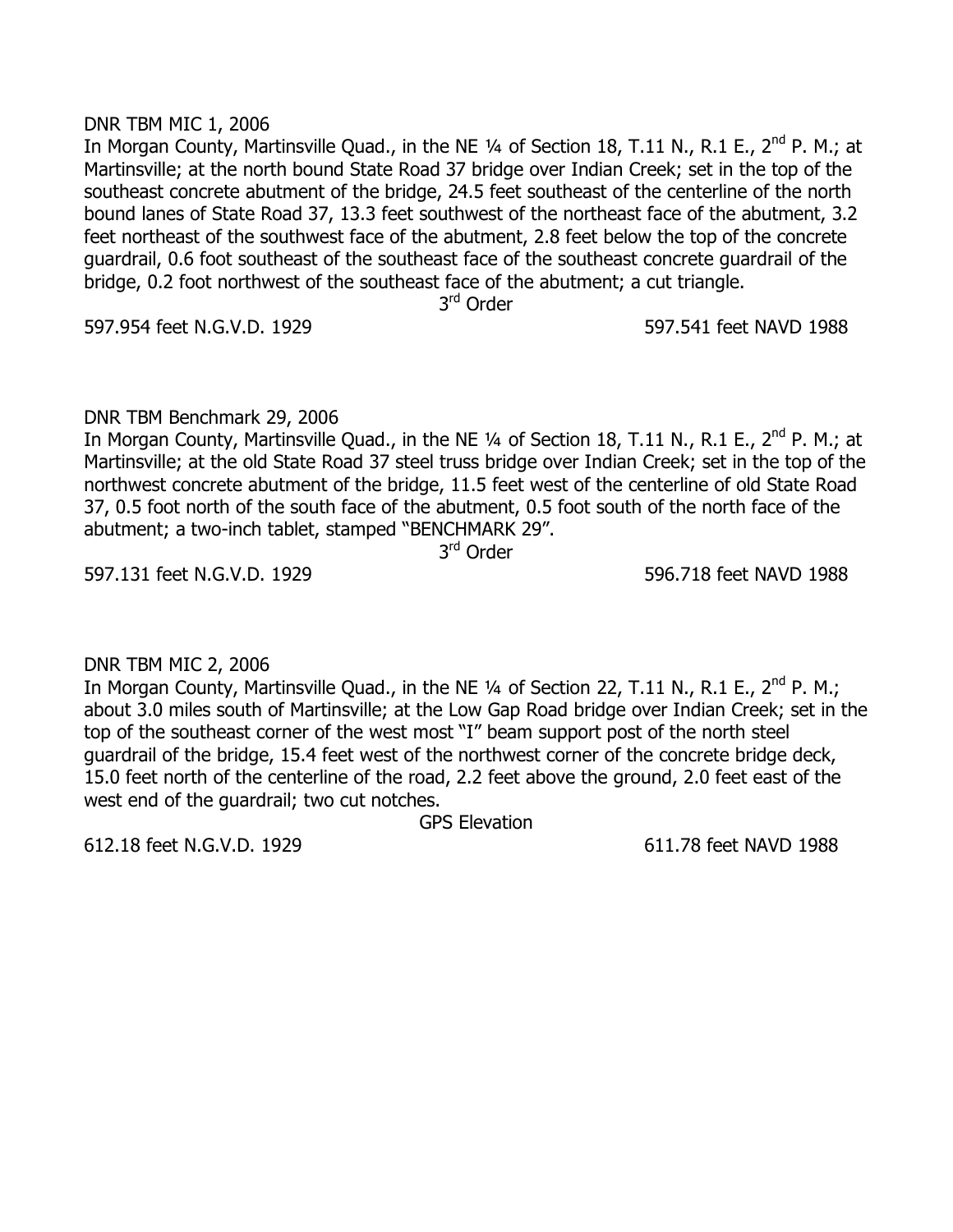#### DNR TBM MIC 3, 2006

In Morgan County, Morgantown Quad., in the SW  $\frac{1}{4}$  of Section 30, T.11 N., R.2 E., 2<sup>nd</sup> P. M.; about 6.0 miles west of Morgantown; at the Mahalasville Road bridge over Indian Creek; set in the top of the northwest concrete abutment of the bridge, 18.0 feet west of the centerline of the road, 9.0 feet north of the south face of the abutment, 3.0 feet south of the north face of the abutment, 0.5 foot east of the west face of the abutment, 0.5 foot west of the east face of the abutment, about level with the road; a cut triangle.

GPS Elevation

631.61 feet N.G.V.D. 1929 631.21 feet NAVD 1988

# DNR TBM MIC 4, 2006

In Morgan County, Morgantown Quad., in the SE  $\frac{1}{4}$  of Section 28, T.11 N., R.2 E., 2<sup>nd</sup> P. M.; about 2.5 miles west of Morgantown; at the Whetstine Road bridge over Indian Creek; set in the top of the northwest concrete abutment of the bridge, 16.0 feet west of the centerline of the road, 0.9 foot east of the west face of the abutment, 0.5 foot south of the north face of the abutment, 0.4 foot north of the south face of the abutment; a cut triangle.

GPS Elevation

643.31 feet N.G.V.D. 1929 642.91 feet NAVD 1988

# DNR TBM MIC 5, 2006

In Morgan County, Morgantown Quad., in the SE 1/4 of Section 26, T.11 N., R.2 E., 2<sup>nd</sup> P. M.; about 0.75 mile southwest of Morgantown; at the Lick Creek Road Bridge over Indian Creek; set in the top of the south end of the concrete base of the west concrete guardrail of the bridge, 14.0 feet west of the centerline of the road, 1.2 feet east of the west face of the base of the guardrail, about 0.8 foot above the bridge deck, 0.5 foot west of the east face of the base of the guardrail, 0.2 foot north of the south face of the base of the guardrail; a cut square.

GPS Elevation

664.62 feet N.G.V.D. 1929 664.22 feet NAVD 1988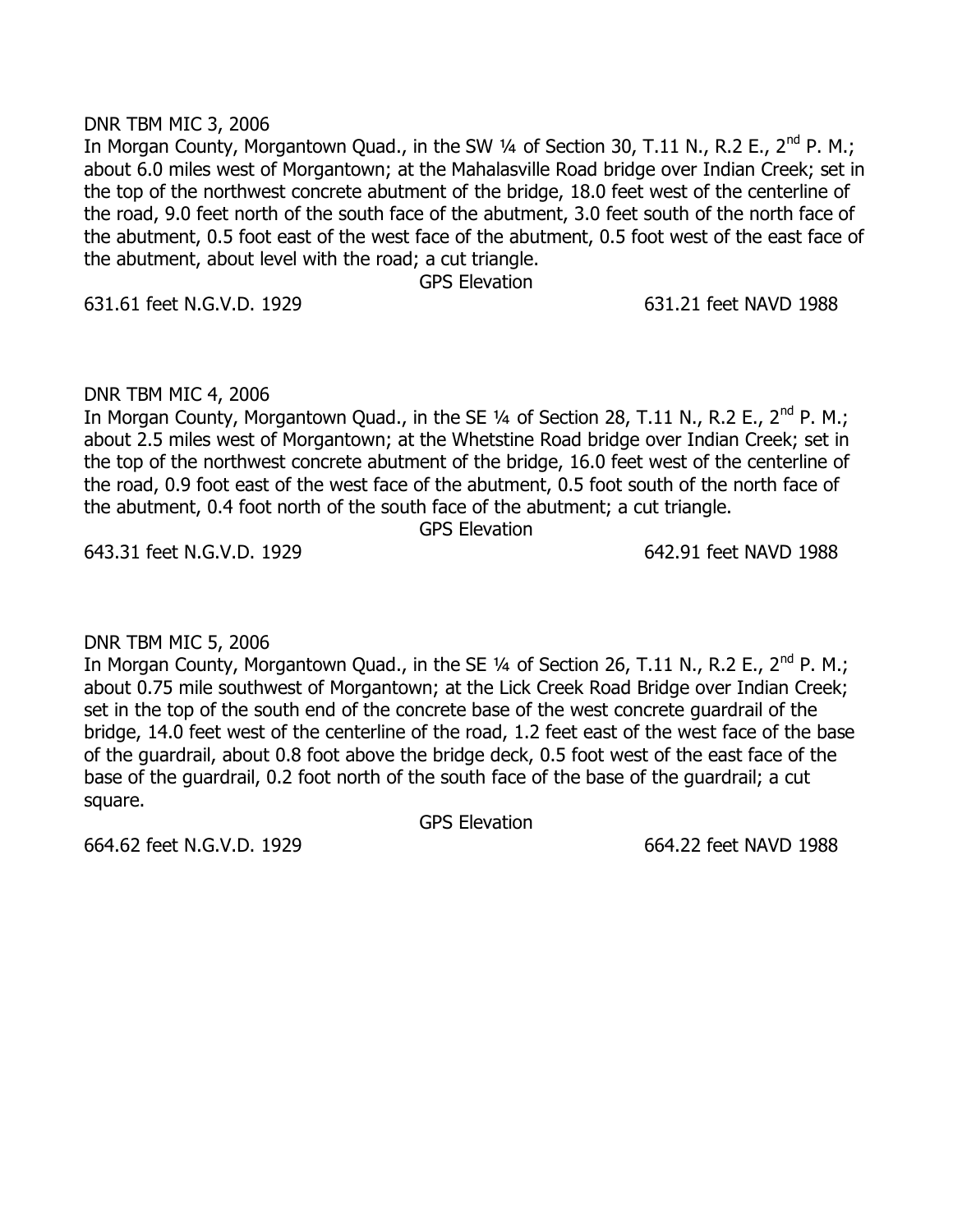#### SHCOI BM 55 S 29

In Morgan County, Morgantown Quad., in the NE  $\frac{1}{4}$  of Section 25, T.11 N., R.2 E., 2<sup>nd</sup> P. M.; at Morgantown; at the State Road 135 steel truss bridge over Indian Creek; set in the top of the east end of the north concrete bridge seat, 17.0 feet east of the centerline of the road, 5.6 feet below the top of the concrete abutment of the bridge, 2.8 feet east of the east face of the steel truss of the bridge, 0.5 foot south of the south face of the concrete abutment of the bridge; a State Highway Commission of Indiana bench mark tablet, stamped "55 S 29".

3<sup>rd</sup> Order

664.445 feet N.G.V.D. 1929 664.048 feet NAVD 1988

# DNR TBM MIC 6, 2006

In Morgan County, Morgantown Quad., in the NE  $\frac{1}{4}$  of Section 25, T.11 N., R.2 E., 2<sup>nd</sup> P. M.; at Morgantown; at the railroad bridge over Indian Creek; set in the top of the southeast concrete abutment of the bridge, 21.5 feet north of the south face of the abutment, 5.2 feet east of the east face of the east rail of the railroad track, 4.7 feet south of the north face of the abutment, 1.8 feet east of the west face of the abutment, 1.1 feet west of the east face of the abutment, about 0.5 foot below the tracks; a cut triangle.

683.930 feet N.G.V.D. 1929 683.890 feet NAVD 1988

# DNR TBM MORGANCO 12, 2008

In Morgan County, Mooresville West Quad., in the NE 1/4 Section 35, T.14 N., R. 1 E., 2<sup>nd</sup> P.M.; at Mooresville; in the southwest 1/4 of the intersection of Main Street (1300 North Road) and Harrison Avenue; set in the north side of power pole #116 MO2-R, about 400 feet east of the Main Street bridge over White Lick Creek, 25 feet south of the centerline Main Street, 31 feet west of the centerline of Harrison Avenue, 12.4 feet east of the northeast corner of a brown aluminum building, about 0.9 foot above the ground; a railroad spike driven through an aluminum tag, stamped " IDNR TBM MORGANCO 12 2008".

3<sup>rd</sup> order

674.10 feet N.G.V.D. 1929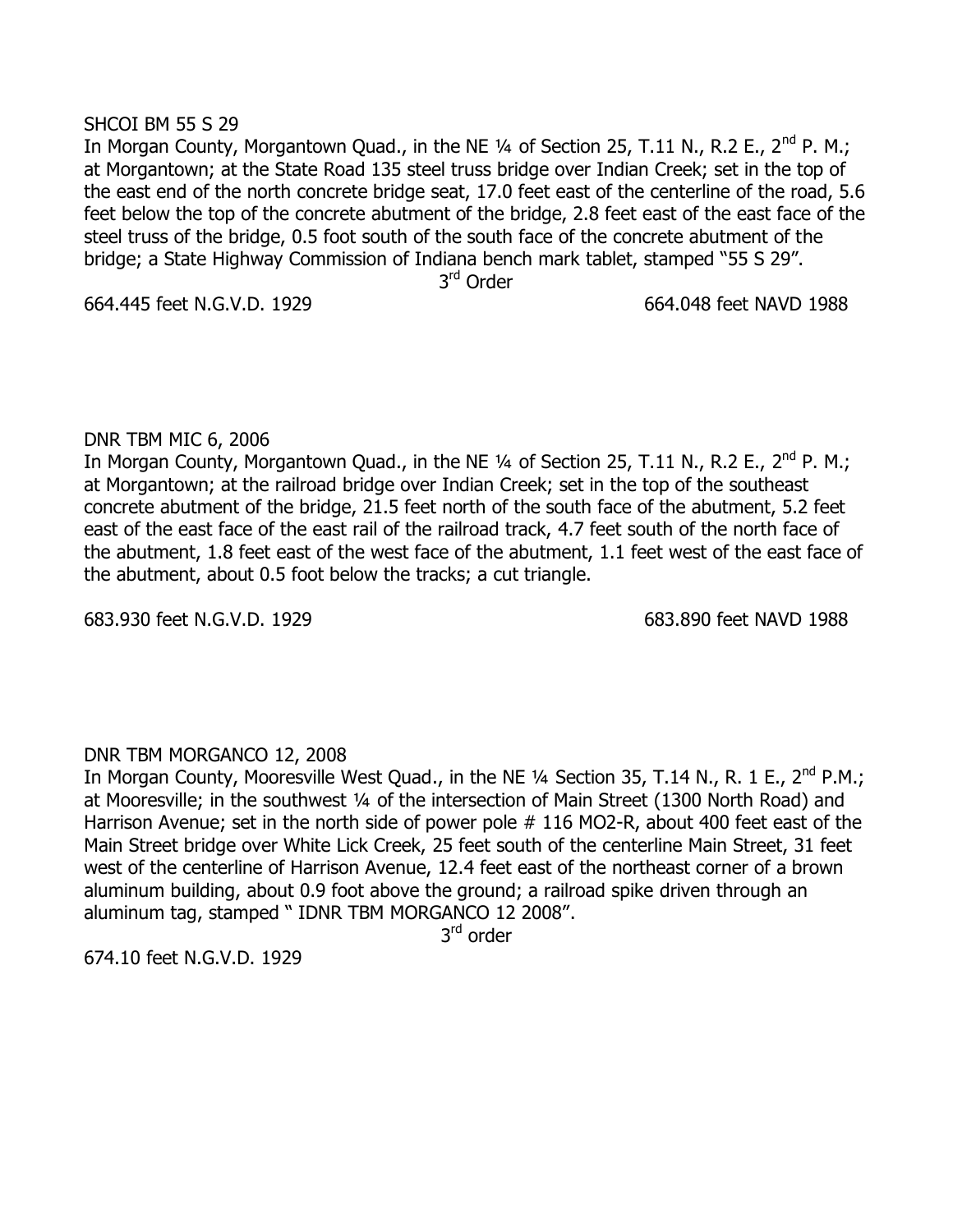## DNR TBM MORGANCO 13 2008

In Morgan County, Mooresville West Quad., in the NE 1/4 of Section 35, T. 14 N., R. 1 E., 2<sup>nd</sup> P.M.; at Mooresville; at 325 Main Street; set in the north side of power pole # 114 MO2-R, about 600 feet east of the Main Street bridge over White Lick Creek, 87 feet west of the extended centerline of Commerce Drive, 21 feet south of the centerline of Main Street, 12 feet east of the centerline of an alley south, 1.2 feet above the ground; a railroad spike driven through an aluminum tag, stamped "IDNR TBM MORGANCO 13 2008".

3<sup>rd</sup> order

682.03 feet N.G.V.D. 1929

#### DNR TBM MORGANCO 14, 2008

In Morgan County, Mooresville West Quad., in the NE 1/4 of Section 35, T. 14 N., R. 1 E., 2<sup>nd</sup> P.M.; at Mooresville; at the State Road 42 bridge over White Lick Creek; set in top of the northeast and of the southeast concrete guardrail of the bridge; 19.0 feet southeast of the centerline of the road; 2.8 feet above the top of the concrete bridge deck; 0.7 foot southeast of the northwest face of the concrete guardrail; two chiseled lines forming a square.

3<sup>rd</sup> order

691.43 feet N.G.V.D. 1929

# DNR TBM MORGANCO 15, 2008

In Morgan County, Mooresville West Quad, in the NE 1/4 of section 35, T. 14 N., R. 1 E., 2<sup>nd</sup> P.M.; at Mooresville; at the State Road 42 bridge over White Lick Creek; set in top of the northeast corner of the concrete bridge deck, 19.0 feet northwest of the centerline of the road, 2.8 feet below the top northwest concrete guardrail of the bridge, 0.3 foot southeast of the northwest face of the concrete bridge deck, 0.3 foot southwest of the northeast end of concrete bridge deck, 0.6 foot northeast of the northeast end of the northwest concrete guardrail; a cut triangle.

3<sup>rd</sup> order

689.24 feet N.G.V.D. 1929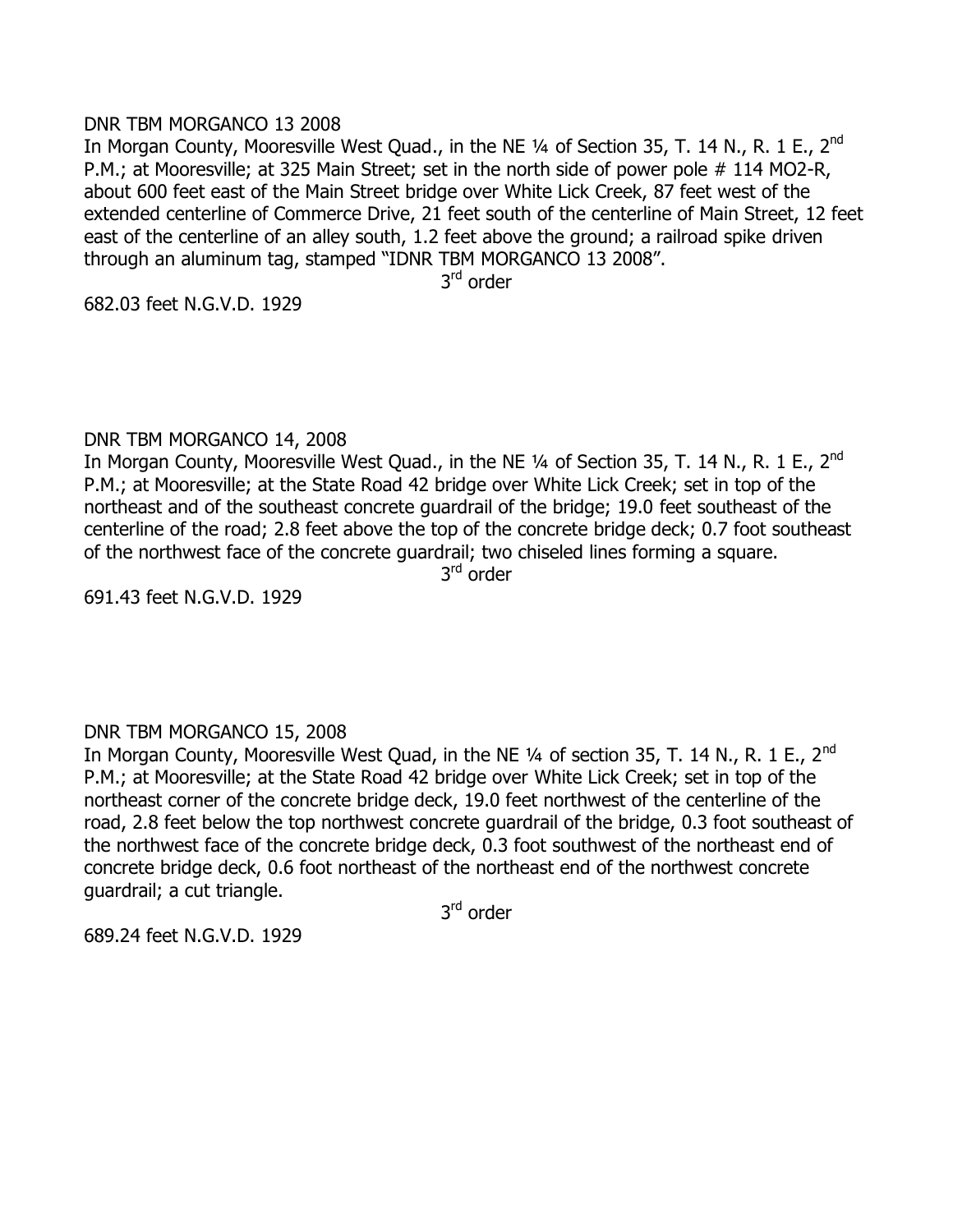## IDOT BM MOR C 1 R

In Morgan County, Mooresville West Quad, in the NE 1/4 of Section 35, T. 14 N., R. 1 E., 2<sup>nd</sup> P.M.; at Mooresville; at the State Road 42 bridge over White Lick Creek; set in top of the southwest end of the northwest concrete guardrail of the bridge, 18.5 feet northwest of the centerline of the road, 2.8 feet above the top of the concrete bridge deck, 6.7 feet northeast of the southwest end of the concrete guard rail, 0.4 foot northwest of the southwest face of the concrete guardrail, 0.5 foot southeast of the northwest face of the concrete guardrail; a Indiana Department of Transportation bench mark tablet, stamped "MOR C 1 R".

3<sup>rd</sup> order

677.76 feet N.G.V.D. 1929

# SHCOI BM MOR G 6

In Morgan County, Mooresville West Quad., in the NW 1/4 of Section 1, T.13 N., R. 1 E., 2<sup>nd</sup> P.M.; about 0.2 miles south of Mooresville; at the State Road 67 bridge over White Lick Creek; set in top of the southwest concrete abutment of the south bound lanes, 25.0 feet west of the centerline of the south bound lanes, 8.5 feet south of the north end of abutment, 2.8 feet below the top of the west concrete guardrail of the bridge, 1.6 feet north of the south end of the abutment, 0.7 foot west of the west face of concrete guardrail, 0.6 foot east of the west face of the abutment; a State Highway Commission of Indiana bench mark tablet, stamped "MOR G 6".

3<sup>rd</sup> order

673.46 feet N.G.V.D. 1929

# SHCOI BM 55 S 33

In Morgan County, Mooresville West Quad, in the NE 1/4 of Section 2, T. 12 N., R. 1 E., 2<sup>nd</sup> P.M.; about 0.5 miles east of Centerton; at the 600 North Road bridge over White Lick Creek; set in top of the northwest concrete abutment of the bridge, 16.5 feet north of the centerline of the road, 6.5 feet west of the east end of the abutment, at the expansion joint, 0.7 foot east of the west end of the abutment, 0.5 foot south of the north face of the abutment, about level with the top of the concrete bridge deck; a State Highway Commission of Indiana bench mark tablet, stamped "55 S 33".

3<sup>rd</sup> order

632.845 feet N.G.V.D. 1929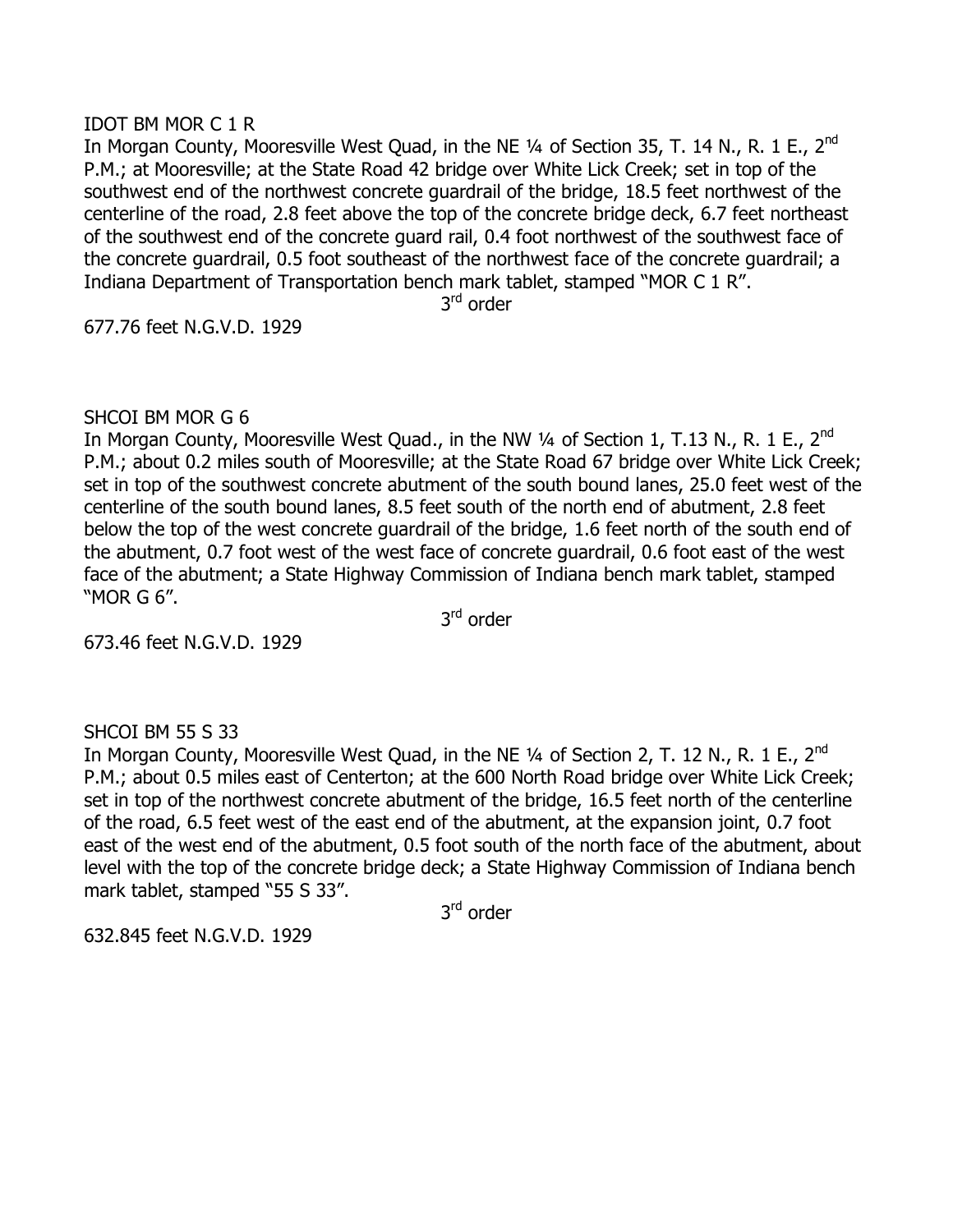## DNR TBM MORGANCO 11, 2008

In Morgan County, Mooresville East Quad., in the NW 1/4 of Section 30, T. 14 N., R. 2 E., 2<sup>nd</sup> P. M.; at Mooresville; set on the top of the west most concrete abutment of the old State Road 67 bridge over East Fork White Lick Creek, on the west side of East Fork White Lick Creek, 24 feet northwest of the centerline of old State Road 67, 8.1 feet northeast of the southwest end of the concrete abutment, 3.2 feet southwest of the northeast end of the abutment, 1.0 foot northwest of the northwest face of the northwest concrete guardrail, about 0.5 foot below the road, 0.4 foot southeast of the northwest face of the abutment; a chiseled triangle.

3<sup>rd</sup> Order

677.25 feet N.G.V.D. 1929

# MORGAN COUNTY BM STONE A 1

In Morgan County, Mooresville East Quad., in the NW 1/4 of Section 31, T. 14 N., R. 2 E., 2<sup>nd</sup> P. M.; at Mooresville; set on the top of the southeast concrete abutment of the Bridge Street bridge over East Fork White Lick Creek, 16 feet south of the centerline of Bridge Street, 11.2 feet east of the west end of the concrete abutment, 0.9 foot west of the east end of the concrete abutment, 0.5 foot south of the north face of the abutment, 0.5 foot north of the south face of the abutment, about level with the road; a MORGAN COUNTY bench mark tablet, stamped "STONE A 8/12/93".

3<sup>rd</sup> Order

682.07 feet N.G.V.D. 1929

# MORGAN COUNTY BM STONE A 2

In Morgan County, Mooresville East Quad., in the NW 1/4 of Section 31, T. 14 N., R. 2 E., 2<sup>nd</sup> P. M. Set at Mooresville; set on the top of the northeast concrete abutment of the Bridge Street bridge over East Fork White Lick Creek, 16 feet north of the centerline of Bridge Street, 10.7 feet east of the west end of the concrete abutment, 1.4 foot west of the east end of the concrete abutment, 0.5 foot south of the north face of the abutment, 0.5 foot north of the south face of the abutment, 2.6 feet east of a bridge monument, about level with the road; a MORGAN COUNTY BM tablet, stamped "STONE A 8/12/93".

3<sup>rd</sup> Order

682.22 feet N.G.V.D. 1929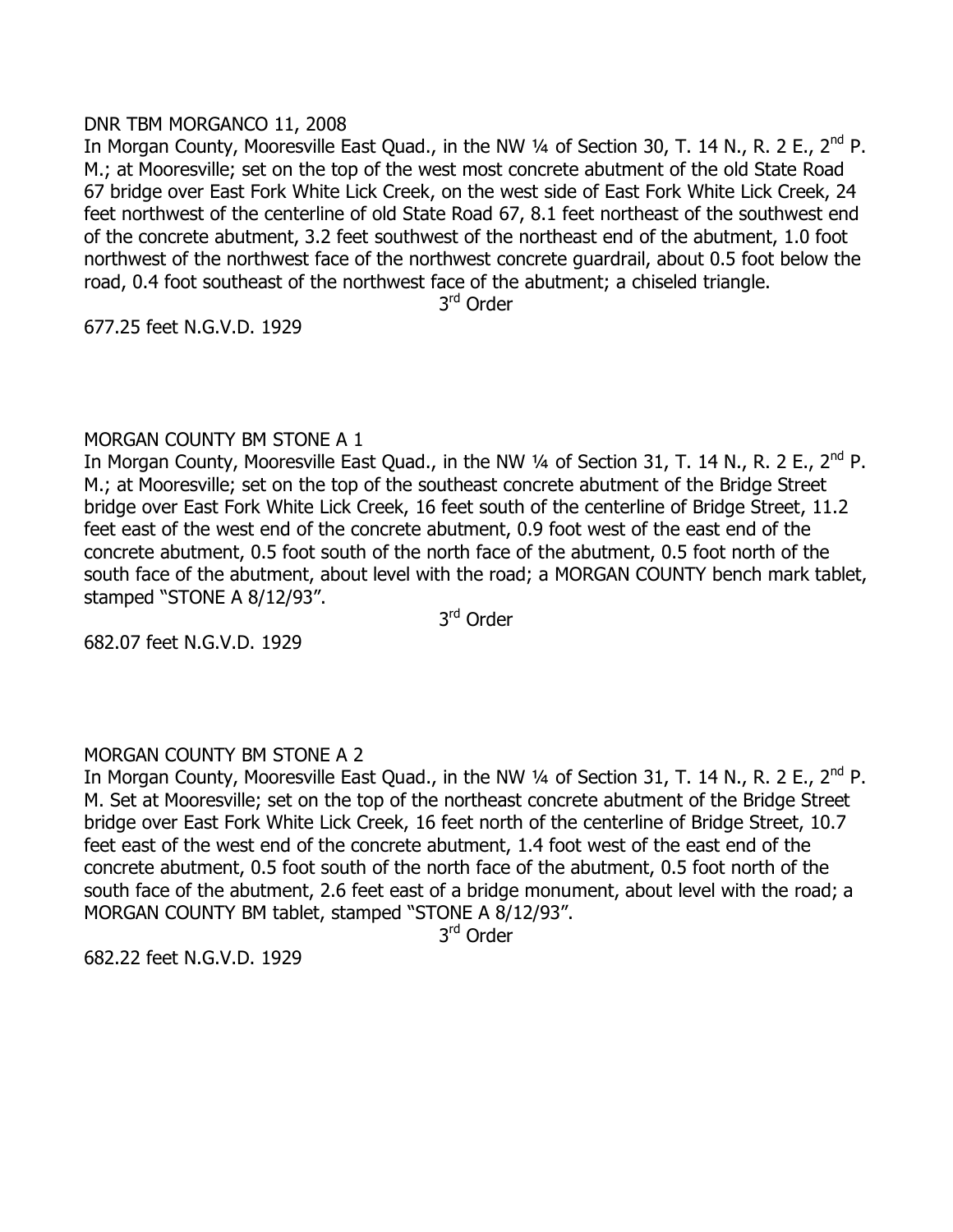# MORGAN COUNTY BM STONE A 3

In Morgan County, Mooresville East Quad., in the NW 1/4 of Section 31, T. 14 N., R. 2 E., 2<sup>nd</sup> P. M.; at Mooresville; set on the top of the southwest concrete abutment of the Bridge Street bridge over East Fork White Lick Creek, 16.5 feet south of the centerline of Bridge Street, 11.6 feet west of the east end of the concrete abutment, 0.5 feet east of the west end of the concrete abutment, 0.5 foot south of the north face of the abutment, 0.5 foot north of the south face of the abutment, about level with the road; a MORGAN COUNTY bench mark tablet, stamped "STONE A 8/12/93".

3<sup>rd</sup> Order

676.85 feet N.G.V.D. 1929

# DNR TBM MORGANCO 10, 2008

In Morgan County, Mooresville East Quad., in the SE 1/4 of Section 36, T. 14 N., R. 2 E., 2<sup>nd</sup> P. M.; at Mooresville; at the State Road 144 bridge over East Fork White Lick Creek; set on the top of the east most concrete abutment, on the southeast side of East Fork White Lick Creek and northeast of State Road 144, 6.9 feet southeast of the northwest end of the concrete abutment, 0.7 foot northeast of the northeast face of the northeast concrete guardrail, 0.4 foot northwest of the southeast end of the concrete abutment, 0.5 foot southwest of the northeast face of the abutment, about level with the road; a chiseled triangle.

3<sup>rd</sup> Order

672.66 feet N.G.V.D. 1929

# SHCI BM 55 S 34

In Morgan County, Mooresville East Quad., in the SE  $\frac{1}{4}$  of Section 36, T. 14 N., R. 2 E., 2<sup>nd</sup> P. M.; at Mooresville; at the State Road 67 bridge over East Fork White Lick Creek; set on the top of the southwest most concrete abutment on the west side of East Fork White Lick Creek and southeast of State Road 67, 18.5 feet southeast of the centerline of the northeast bound lanes of State Road 67, 1.4 feet northwest of the southeast face of the abutment, 2.1 feet northeast of the southwest face of the abutment, 1,1 feet southeast of the southeast face of the southeast concrete guardrail, about 0.5 foot above the road; a State Highway Commission of Indiana bench mark tablet, stamped "55 S 34".

3<sup>rd</sup> Order

672.535 feet N.G.V.D. 1929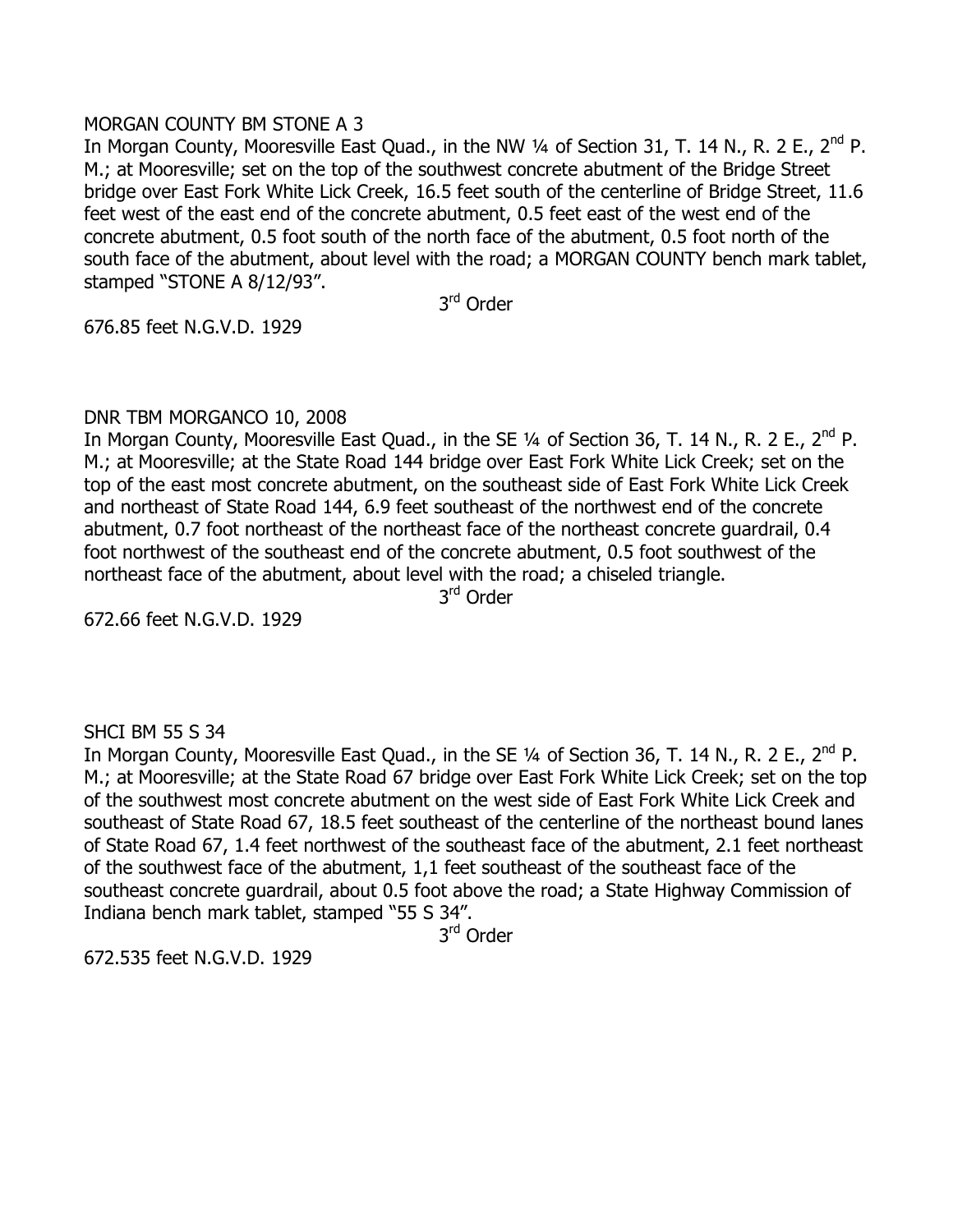#### IFC&WRC TBM WLC 16

In Morgan County, Mooresville East Quad., in the NW 1/4 of Sec. 1, T. 13 N., R. 1 E., 2<sup>nd</sup> PM; about 0.2 mile south of Mooresville; at the Conrail (Pennsylvania) Railroad one-span steel truss with wooden trestle approach spans over the White Lick Creek; set in the top at the west side of the south pier and bridge seat, 7 feet west of the west rail of the track, 7 feet east of the west end of the pier, 5.7 feet below the track, 1.0 foot south of the south end of the west steel truss of the bridge; a chiseled triangle. 661.342 feet N.G.V.D. 1929

DNR TBM CON 1, 1998

In Morgan County, Mooresville East Quad., in the NW 1/4 of Section 1, T. 13 N., R. 1 E., 2<sup>nd</sup> PM; about 0.2 mile south of Mooresville; set on the top of the northeast concrete abutment of the Conrail Railroad bridge over White Lick Creek, 9 feet east of the east rail of the tracks, 1.6 feet west of the east end of the abutment, 0.6 foot south of the north face of the abutment, 0.6 foot north of the south face of the abutment, about 0.5 foot below the tracks; a chiseled square.

3<sup>rd</sup> order

667.75 feet N.G.V.D. 1929

#### DNR TBM H 1981

In Morgan County, Mooresville East Quad., in the NW 1/4 of Section 1, T. 13 N., R. 1 E., 2<sup>nd</sup> PM; about 0.2 mile south of Mooresville; set on the top of the southwest concrete abutment of the Conrail Railroad bridge over White Lick Creek, 5.4 feet west of the west rail of the tracks, 5.2 feet east of the west end of the abutment, 0.6 foot south of the north face of the abutment, 0.6 foot north of the south face of the abutment, 3.3 feet east of a chiseled square, about 0.5 foot below the tracks; a chiseled triangle.

3<sup>rd</sup> order

666.73 feet N.G.V.D. 1929